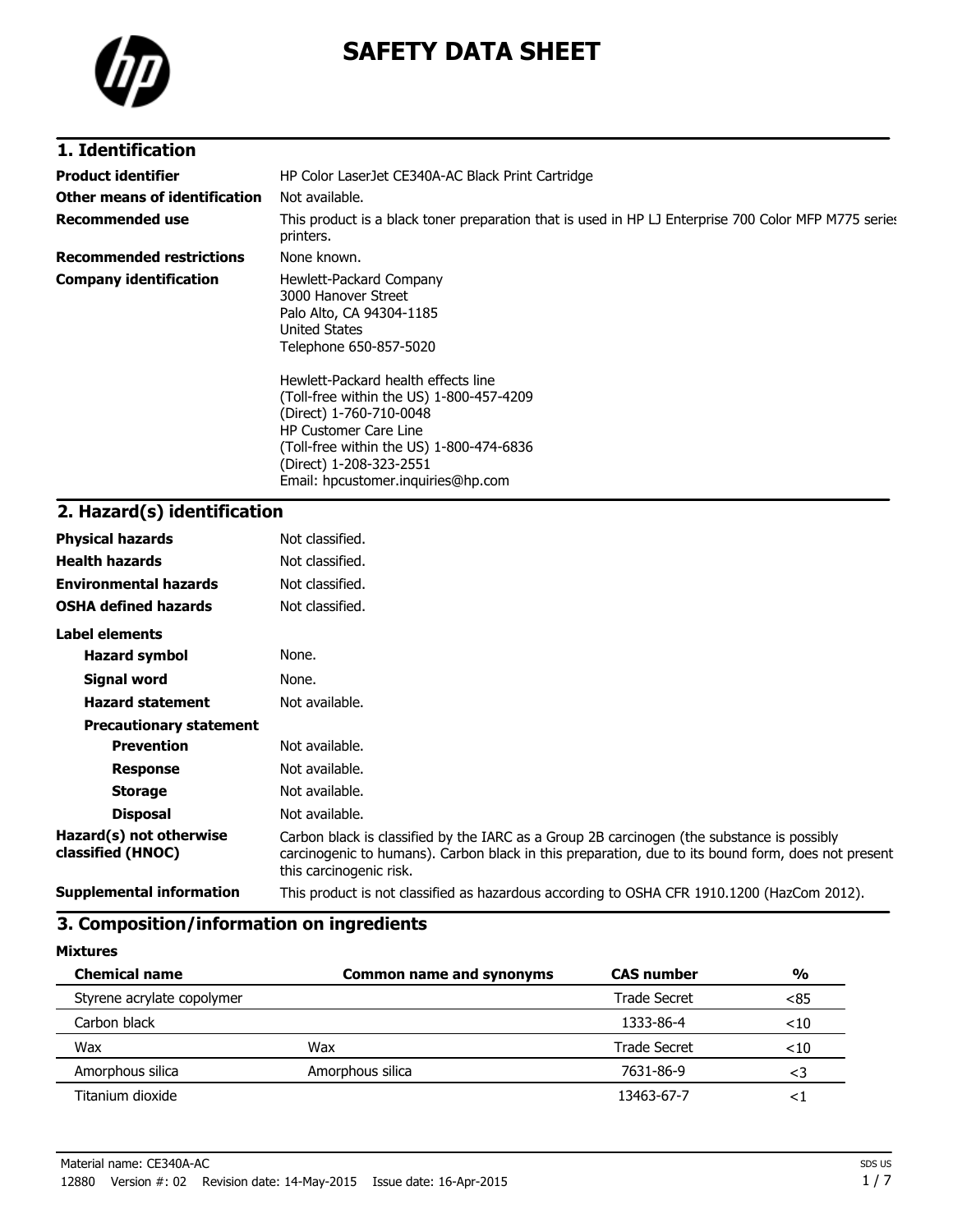| 4. First-aid measures                                    |                                                                                                                                                                                                   |
|----------------------------------------------------------|---------------------------------------------------------------------------------------------------------------------------------------------------------------------------------------------------|
| <b>Inhalation</b>                                        | Move person to fresh air immediately. If irritation persists, consult a physician.                                                                                                                |
| <b>Skin contact</b>                                      | Wash affected areas thoroughly with mild soap and water. Get medical attention if irritation<br>develops or persists.                                                                             |
| Eye contact                                              | Do not rub eyes. Immediately flush with large amounts of clean, warm water (low pressure) for at<br>least 15 minutes or until particles are removed. If irritation persists, consult a physician. |
| <b>Ingestion</b>                                         | Rinse mouth out with water. Drink one to two glasses of water. If symptoms occur, consult a<br>physician.                                                                                         |
| Most important<br>symptoms/effects, acute and<br>delayed | Not available.                                                                                                                                                                                    |

## **5. Fire-fighting measures**

| Suitable extinguishing media                                                                                                             | CO2, water, or dry chemical                                                                                                                                                           |  |  |  |  |
|------------------------------------------------------------------------------------------------------------------------------------------|---------------------------------------------------------------------------------------------------------------------------------------------------------------------------------------|--|--|--|--|
| Unsuitable extinguishing<br>media                                                                                                        | None known.                                                                                                                                                                           |  |  |  |  |
| <b>Specific hazards arising from</b><br>the chemical                                                                                     | Not applicable.                                                                                                                                                                       |  |  |  |  |
| <b>Special protective equipment</b><br>and precautions for<br>firefighters                                                               | Not available.                                                                                                                                                                        |  |  |  |  |
| <b>Fire-fighting</b><br>equipment/instructions                                                                                           | If fire occurs in the printer, treat as an electrical fire.                                                                                                                           |  |  |  |  |
| <b>Specific methods</b>                                                                                                                  | None established.                                                                                                                                                                     |  |  |  |  |
| 6. Accidental release measures                                                                                                           |                                                                                                                                                                                       |  |  |  |  |
| <b>Personal precautions,</b><br>protective equipment and<br>emergency procedures                                                         | Minimize dust generation and accumulation.                                                                                                                                            |  |  |  |  |
| <b>Methods and materials for</b><br>containment and cleaning up                                                                          | Not available.                                                                                                                                                                        |  |  |  |  |
| <b>Environmental precautions</b>                                                                                                         | Do not flush into surface water or sanitary sewer system. See also section 13 Disposal<br>considerations.                                                                             |  |  |  |  |
| 7. Handling and storage                                                                                                                  |                                                                                                                                                                                       |  |  |  |  |
| <b>Precautions for safe handling</b>                                                                                                     | Keep out of the reach of children. Avoid inhalation of dust and contact with skin and eyes. Use with<br>adequate ventilation. Keep away from excessive heat, sparks, and open flames. |  |  |  |  |
| Keep out of the reach of children. Keep tightly closed and dry. Store away from strong oxidizers.<br><b>Conditions for safe storage,</b> |                                                                                                                                                                                       |  |  |  |  |

## **8. Exposure controls/personal protection**

Store at room temperature.

#### **Occupational exposure limits**

**including any incompatibilities**

| <b>Components</b>                       | US. OSHA Table Z-1 Limits for Air Contaminants (29 CFR 1910.1000)<br><b>Type</b> | <b>Value</b>       | <b>Form</b>         |  |
|-----------------------------------------|----------------------------------------------------------------------------------|--------------------|---------------------|--|
| Carbon black (CAS<br>1333-86-4)         | PEL                                                                              | $3.5 \text{ mg/m}$ |                     |  |
| Titanium dioxide (CAS<br>13463-67-7)    | PEL                                                                              | $15 \text{ mg/m}$  | Total dust.         |  |
| <b>US. ACGIH Threshold Limit Values</b> |                                                                                  |                    |                     |  |
| <b>Components</b>                       | Type                                                                             | <b>Value</b>       | Form                |  |
| Carbon black (CAS<br>1333-86-4)         | TWA                                                                              | $3 \text{ mg/m}$   | Inhalable fraction. |  |
| Titanium dioxide (CAS<br>13463-67-7)    | <b>TWA</b>                                                                       | $10$ mg/m $3$      |                     |  |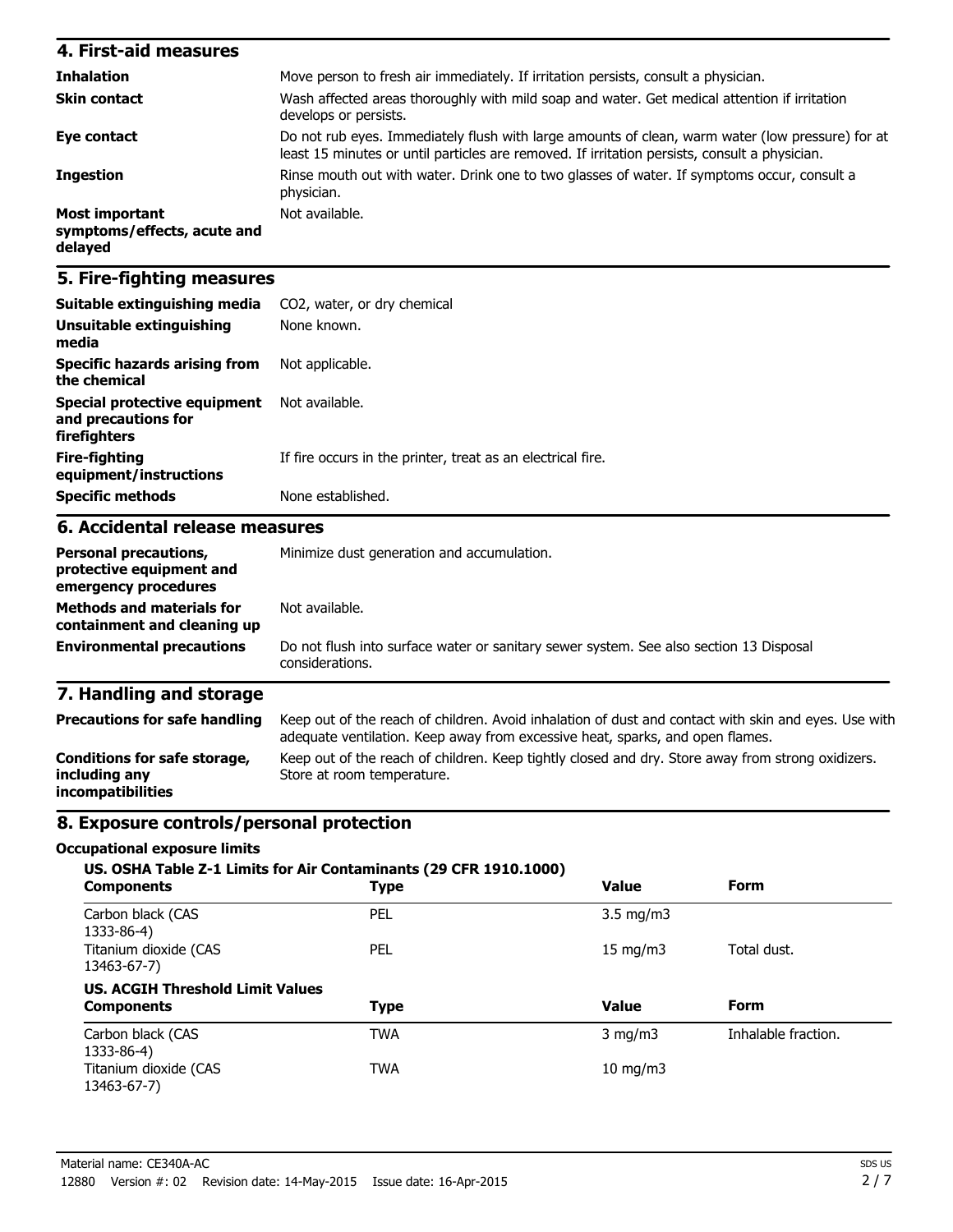| US. NIOSH: Pocket Guide to Chemical Hazards<br><b>Components</b>      | <b>Type</b>                                                                                    |                                                                          | <b>Value</b> |  |  |
|-----------------------------------------------------------------------|------------------------------------------------------------------------------------------------|--------------------------------------------------------------------------|--------------|--|--|
| Amorphous silica (CAS<br>7631-86-9)                                   | <b>TWA</b>                                                                                     |                                                                          | 6 mg/m $3$   |  |  |
| Carbon black (CAS<br>1333-86-4)                                       | <b>TWA</b>                                                                                     |                                                                          | $0.1$ mg/m3  |  |  |
| <b>Biological limit values</b>                                        | No biological exposure limits noted for the ingredient(s).                                     |                                                                          |              |  |  |
| <b>Exposure guidelines</b>                                            |                                                                                                | USA OSHA (TWA/PEL): 15 mg/m3 (Total Dust), 5 mg/m3 (Respirable Fraction) |              |  |  |
|                                                                       | ACGIH (TWA/TLV): 10 mg/m3 (Inhalable Particulate), 3 mg/m3 (Respirable Particulate)            |                                                                          |              |  |  |
|                                                                       | Amorphous silica: USA OSHA (TWA/PEL): 20 mppcf 80 (mg/m3)/%SiO2, ACGIH (TWA/TLV): 10<br>mg/m3  |                                                                          |              |  |  |
|                                                                       | TRGS 900 (Luftgrenzwert) - 10 mg/m3 (Einatembare partikel), 3 mg/m3 (Alveolengängige fraktion) |                                                                          |              |  |  |
|                                                                       |                                                                                                | UK WEL: 10 mg/m3 (Respirable Dust), 5 mg/m3 (Inhalable Dust)             |              |  |  |
| <b>Appropriate engineering</b><br>controls                            | Use in a well ventilated area.                                                                 |                                                                          |              |  |  |
| Individual protection measures, such as personal protective equipment |                                                                                                |                                                                          |              |  |  |
| Eye/face protection                                                   | Not available.                                                                                 |                                                                          |              |  |  |
| <b>Skin protection</b>                                                |                                                                                                |                                                                          |              |  |  |
| <b>Hand protection</b>                                                | Not available.                                                                                 |                                                                          |              |  |  |
| <b>Other</b>                                                          | Not available.                                                                                 |                                                                          |              |  |  |
| <b>Respiratory protection</b>                                         | Not available.                                                                                 |                                                                          |              |  |  |
| <b>Thermal hazards</b>                                                | Not available.                                                                                 |                                                                          |              |  |  |
| 9. Physical and chemical properties                                   |                                                                                                |                                                                          |              |  |  |
| <b>Appearance</b>                                                     | Fine powder                                                                                    |                                                                          |              |  |  |
| <b>Physical state</b>                                                 | Solid.                                                                                         |                                                                          |              |  |  |
| <b>Color</b>                                                          | Black.                                                                                         |                                                                          |              |  |  |
| Odor                                                                  | Slight plastic odor                                                                            |                                                                          |              |  |  |
| <b>Odor threshold</b>                                                 | Not available.                                                                                 |                                                                          |              |  |  |
| pH                                                                    | Not applicable                                                                                 |                                                                          |              |  |  |
| <b>Melting point/freezing point</b>                                   | Not available.                                                                                 |                                                                          |              |  |  |
| <b>Initial boiling point and</b><br>boiling range                     | Not applicable                                                                                 |                                                                          |              |  |  |
| <b>Flash point</b>                                                    | Not applicable                                                                                 |                                                                          |              |  |  |
| <b>Evaporation rate</b>                                               | Not applicable                                                                                 |                                                                          |              |  |  |
| <b>Flammability (solid, gas)</b>                                      | Not available.                                                                                 |                                                                          |              |  |  |
| Upper/lower flammability or explosive limits                          |                                                                                                |                                                                          |              |  |  |
| Flammability limit - lower Not flammable<br>(%)                       |                                                                                                |                                                                          |              |  |  |
| <b>Flammability limit -</b><br>upper $(% )$                           | Not available.                                                                                 |                                                                          |              |  |  |
| <b>Explosive limit - lower</b><br>(%)                                 | Not available.                                                                                 |                                                                          |              |  |  |
| <b>Explosive limit - upper</b><br>(%)                                 | Not available.                                                                                 |                                                                          |              |  |  |
| <b>Vapor pressure</b>                                                 | Not applicable                                                                                 |                                                                          |              |  |  |
| Solubility(ies)                                                       |                                                                                                |                                                                          |              |  |  |
| <b>Solubility (water)</b>                                             |                                                                                                | Negligible in water. Partially soluble in toluene and xylene.            |              |  |  |
| <b>Partition coefficient</b><br>(n-octanol/water)                     | Not available.                                                                                 |                                                                          |              |  |  |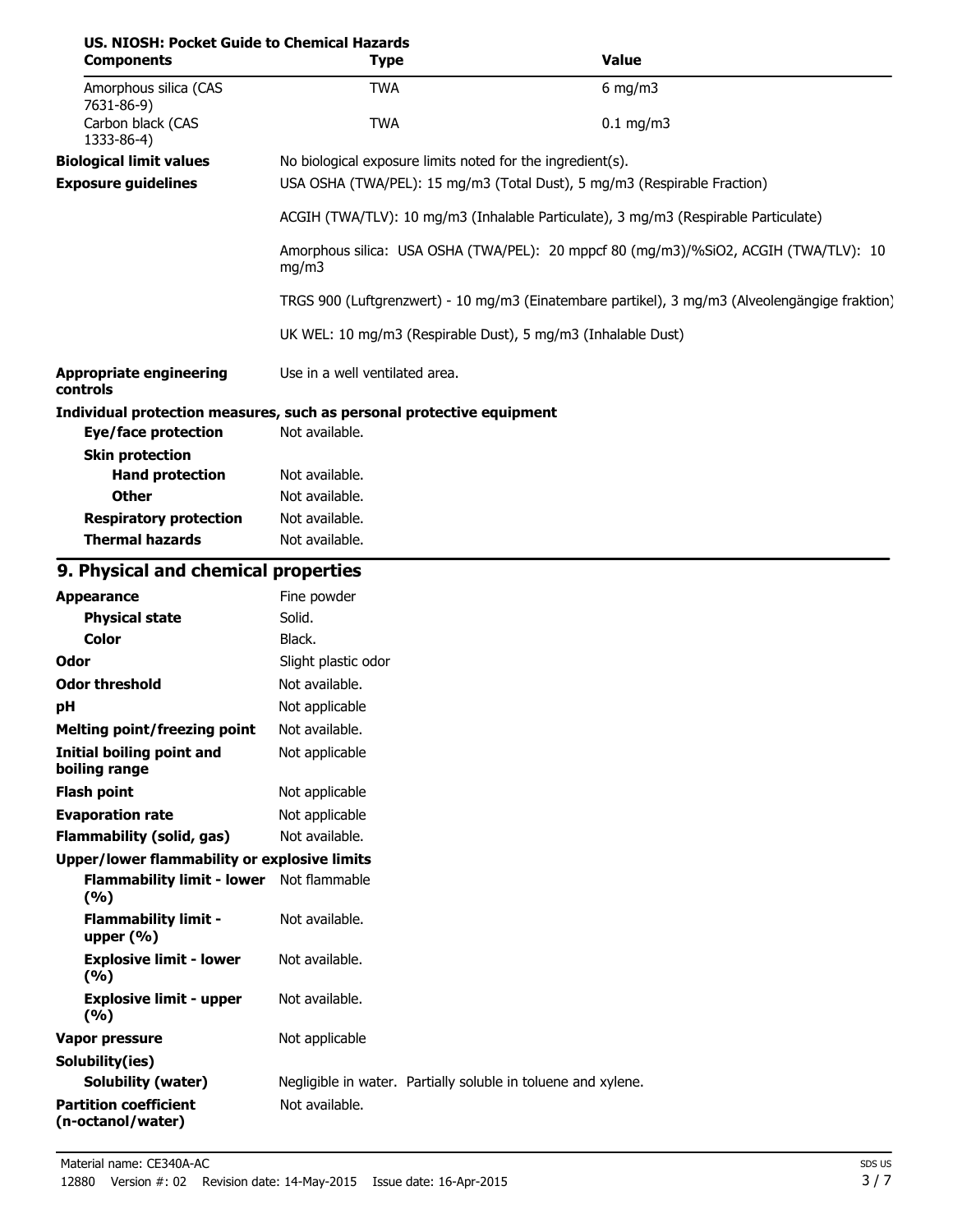| <b>Auto-ignition temperature</b>   | Not available.                                           |
|------------------------------------|----------------------------------------------------------|
| Decomposition temperature          | $>=$ 392 °F ( $>=$ 200 °C)                               |
| <b>Viscosity</b><br>Not applicable |                                                          |
| <b>Other information</b>           |                                                          |
| Concentration                      | Not applicable                                           |
| <b>Percent volatile</b>            | <b>Negligible</b>                                        |
| Softening point                    | 176 - 266 °F (80 - 130 °C)<br>176 - 266 °F (80 - 130 °C) |
| <b>Specific gravity</b>            | $1 - 1.2$ (H2O = 1)                                      |
| VOC (Weight %)                     | Not applicable                                           |

# **10. Stability and reactivity**

| <b>Reactivity</b>                            | Not available.                          |
|----------------------------------------------|-----------------------------------------|
| <b>Chemical stability</b>                    | Stable under normal storage conditions. |
| <b>Possibility of hazardous</b><br>reactions | Will not occur.                         |
| <b>Conditions to avoid</b>                   | Imaging Drum: Exposure to light         |
| <b>Incompatible materials</b>                | Strong oxidizers                        |
| <b>Hazardous decomposition</b><br>products   | Carbon monoxide and carbon dioxide.     |

## **11. Toxicological information**

| Symptoms related to the<br>physical, chemical and<br>toxicological characteristics                    | Not available.                                                                                                                                                                                                                                                                                                                                                                                                                                    |                                                                                                                                                                                                                                                                                                      |  |  |
|-------------------------------------------------------------------------------------------------------|---------------------------------------------------------------------------------------------------------------------------------------------------------------------------------------------------------------------------------------------------------------------------------------------------------------------------------------------------------------------------------------------------------------------------------------------------|------------------------------------------------------------------------------------------------------------------------------------------------------------------------------------------------------------------------------------------------------------------------------------------------------|--|--|
| <b>Information on toxicological effects</b>                                                           |                                                                                                                                                                                                                                                                                                                                                                                                                                                   |                                                                                                                                                                                                                                                                                                      |  |  |
| <b>Acute toxicity</b>                                                                                 |                                                                                                                                                                                                                                                                                                                                                                                                                                                   |                                                                                                                                                                                                                                                                                                      |  |  |
| <b>Skin corrosion/irritation</b>                                                                      | Not available.                                                                                                                                                                                                                                                                                                                                                                                                                                    |                                                                                                                                                                                                                                                                                                      |  |  |
| Serious eye damage/eye<br>irritation                                                                  | Directive 67/548/EEC and as amended.                                                                                                                                                                                                                                                                                                                                                                                                              | Not classified as irritant, according to OSHA Hazard Communication Standard (HCS) and EU                                                                                                                                                                                                             |  |  |
| Respiratory or skin sensitization                                                                     |                                                                                                                                                                                                                                                                                                                                                                                                                                                   |                                                                                                                                                                                                                                                                                                      |  |  |
| <b>Respiratory sensitization</b>                                                                      | Not available.                                                                                                                                                                                                                                                                                                                                                                                                                                    |                                                                                                                                                                                                                                                                                                      |  |  |
| <b>Skin sensitization</b>                                                                             | Directive 67/548/EEC and as amended.                                                                                                                                                                                                                                                                                                                                                                                                              | Not classified as irritant, according to OSHA Hazard Communication Standard (HCS) and EU                                                                                                                                                                                                             |  |  |
| <b>Germ cell mutagenicity</b>                                                                         |                                                                                                                                                                                                                                                                                                                                                                                                                                                   | Negative, does not indicate mutagenic potential (Ames Test: Salmonella typhimurium)                                                                                                                                                                                                                  |  |  |
| Carcinogenicity                                                                                       | Carbon black is classified as a carcinogen by the IARC (possibly carcinogenic to humans, Group<br>2B) and by the State of California under Proposition 65. In their evaluations of carbon black, both<br>organizations indicate that exposure to carbon black, per se, does not occur when it remains<br>bound within a product matrix, specifically, rubber, ink, or paint. Carbon black is present only in a<br>bound form in this preparation. |                                                                                                                                                                                                                                                                                                      |  |  |
|                                                                                                       | dioxide is much lower.                                                                                                                                                                                                                                                                                                                                                                                                                            | Titanium dioxide is classified by the IARC as a Group 2B carcinogen (the substance is possibly<br>carcinogenic to humans). The IARC classification was based on high concentrations of titanium<br>dioxide particles in animal lungs. Under intended use of this toner product, exposure to titanium |  |  |
|                                                                                                       | EU, IARC, MAK, NTP or OSHA.                                                                                                                                                                                                                                                                                                                                                                                                                       | None of the other ingredients in this preparation are classified as carcinogens according to ACGIH,                                                                                                                                                                                                  |  |  |
| <b>IARC Monographs. Overall Evaluation of Carcinogenicity</b>                                         |                                                                                                                                                                                                                                                                                                                                                                                                                                                   |                                                                                                                                                                                                                                                                                                      |  |  |
| Amorphous silica (CAS 7631-86-9)<br>Carbon black (CAS 1333-86-4)<br>Titanium dioxide (CAS 13463-67-7) |                                                                                                                                                                                                                                                                                                                                                                                                                                                   | 3 Not classifiable as to carcinogenicity to humans.<br>2B Possibly carcinogenic to humans.<br>2B Possibly carcinogenic to humans.                                                                                                                                                                    |  |  |
| <b>Reproductive toxicity</b>                                                                          | Not classified as toxic according to EU Directive 67/548/EEC and as amended, California Prop. 65,<br>and DFG (Germany).                                                                                                                                                                                                                                                                                                                           |                                                                                                                                                                                                                                                                                                      |  |  |
| <b>Specific target organ toxicity</b><br>- single exposure                                            | Not available.                                                                                                                                                                                                                                                                                                                                                                                                                                    |                                                                                                                                                                                                                                                                                                      |  |  |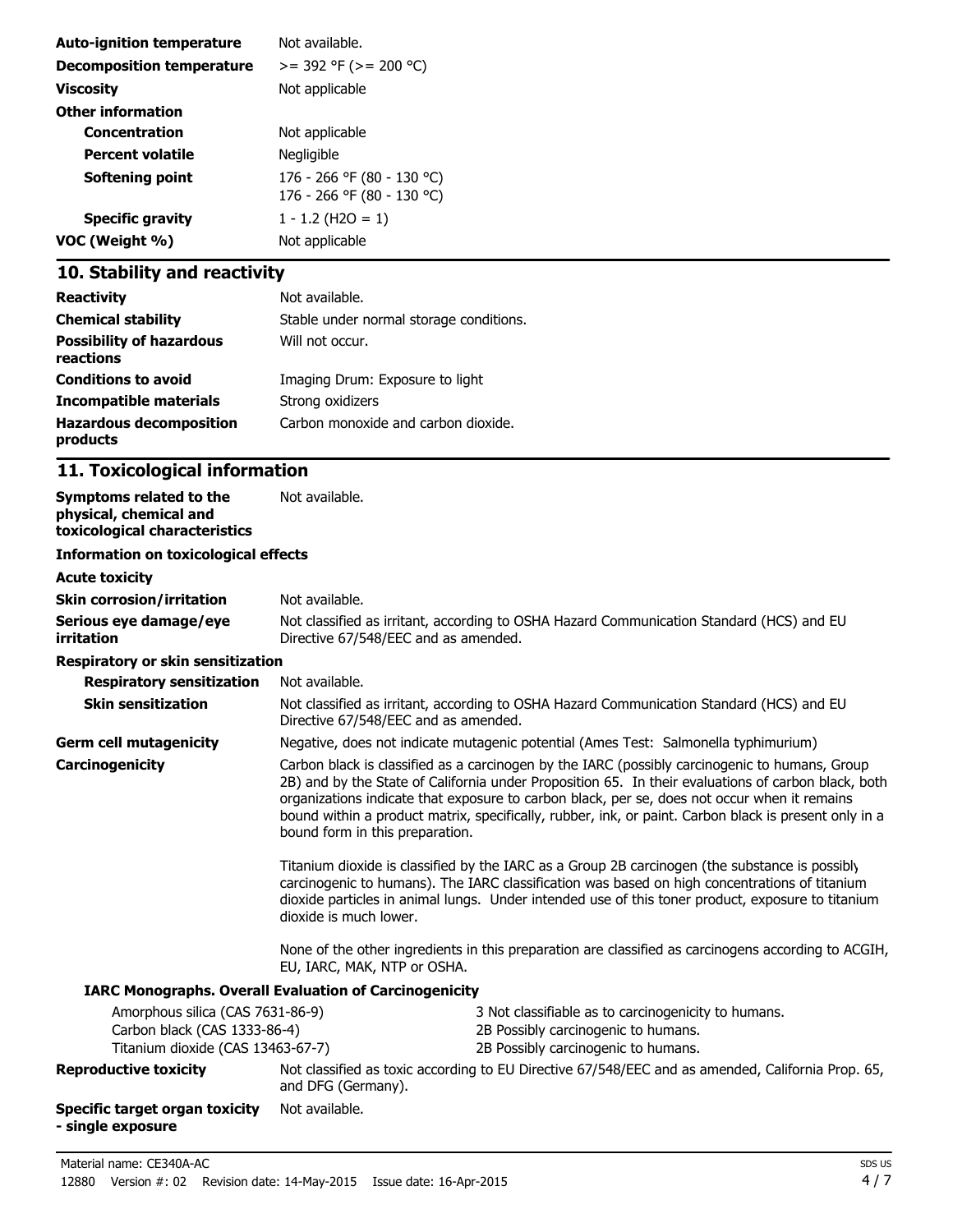| <b>Specific target organ toxicity</b><br>- repeated exposure | Not available.                                                                                                                                                  |                                                                                           |                                                                                                                                                                                                           |
|--------------------------------------------------------------|-----------------------------------------------------------------------------------------------------------------------------------------------------------------|-------------------------------------------------------------------------------------------|-----------------------------------------------------------------------------------------------------------------------------------------------------------------------------------------------------------|
| <b>Aspiration hazard</b>                                     | Not available.                                                                                                                                                  |                                                                                           |                                                                                                                                                                                                           |
| <b>Chronic effects</b>                                       | No information available.                                                                                                                                       |                                                                                           |                                                                                                                                                                                                           |
| <b>Further information</b>                                   | Complete toxicity data are not available for this specific formulation<br>Refer to Section 2 for potential health effects and Section 4 for first aid measures. |                                                                                           |                                                                                                                                                                                                           |
| <b>Components</b>                                            | <b>Species</b>                                                                                                                                                  |                                                                                           | <b>Test Results</b>                                                                                                                                                                                       |
| Amorphous silica (CAS 7631-86-9)                             |                                                                                                                                                                 |                                                                                           |                                                                                                                                                                                                           |
| <b>Acute</b>                                                 |                                                                                                                                                                 |                                                                                           |                                                                                                                                                                                                           |
| <b>Oral</b>                                                  |                                                                                                                                                                 |                                                                                           |                                                                                                                                                                                                           |
| LD50                                                         | Mouse                                                                                                                                                           |                                                                                           | > 15000 mg/kg                                                                                                                                                                                             |
|                                                              | Rat                                                                                                                                                             |                                                                                           | > 22500 mg/kg                                                                                                                                                                                             |
| Carbon black (CAS 1333-86-4)                                 |                                                                                                                                                                 |                                                                                           |                                                                                                                                                                                                           |
| Acute                                                        |                                                                                                                                                                 |                                                                                           |                                                                                                                                                                                                           |
| <b>Oral</b>                                                  |                                                                                                                                                                 |                                                                                           |                                                                                                                                                                                                           |
| LD50                                                         | Rat                                                                                                                                                             |                                                                                           | > 8000 mg/kg                                                                                                                                                                                              |
|                                                              |                                                                                                                                                                 |                                                                                           |                                                                                                                                                                                                           |
| 12. Ecological information                                   |                                                                                                                                                                 |                                                                                           |                                                                                                                                                                                                           |
| <b>Ecotoxicity</b>                                           |                                                                                                                                                                 |                                                                                           |                                                                                                                                                                                                           |
| <b>Product</b>                                               |                                                                                                                                                                 | <b>Species</b>                                                                            | <b>Test Results</b>                                                                                                                                                                                       |
| CE340A-AC                                                    |                                                                                                                                                                 |                                                                                           |                                                                                                                                                                                                           |
| <b>Aquatic</b>                                               |                                                                                                                                                                 |                                                                                           |                                                                                                                                                                                                           |
| Fish                                                         | <b>LC50</b>                                                                                                                                                     | Fish                                                                                      | > 100 mg/l, 96 Hours                                                                                                                                                                                      |
| <b>Components</b>                                            |                                                                                                                                                                 | <b>Species</b>                                                                            | <b>Test Results</b>                                                                                                                                                                                       |
| Titanium dioxide (CAS 13463-67-7)                            |                                                                                                                                                                 |                                                                                           |                                                                                                                                                                                                           |
| <b>Aquatic</b>                                               |                                                                                                                                                                 |                                                                                           |                                                                                                                                                                                                           |
| Crustacea                                                    | <b>EC50</b>                                                                                                                                                     | Water flea (Daphnia magna)                                                                | $> 1000$ mg/l, 48 hours                                                                                                                                                                                   |
| <b>Fish</b>                                                  | <b>LC50</b>                                                                                                                                                     | Mummichog (Fundulus heteroclitus)                                                         | > 1000 mg/l, 96 hours                                                                                                                                                                                     |
| <b>Persistence and degradability</b>                         | Not available.                                                                                                                                                  |                                                                                           |                                                                                                                                                                                                           |
| <b>Bioaccumulative potential</b>                             | Not available.                                                                                                                                                  |                                                                                           |                                                                                                                                                                                                           |
| <b>Mobility in soil</b>                                      | Not available.                                                                                                                                                  |                                                                                           |                                                                                                                                                                                                           |
| <b>Other adverse effects</b>                                 | Not available.                                                                                                                                                  |                                                                                           |                                                                                                                                                                                                           |
| 13. Disposal considerations                                  |                                                                                                                                                                 |                                                                                           |                                                                                                                                                                                                           |
| <b>Disposal instructions</b>                                 |                                                                                                                                                                 | Do not shred toner cartridge, unless dust-explosion prevention measures are taken. Finely |                                                                                                                                                                                                           |
|                                                              | and local regulations.                                                                                                                                          |                                                                                           | dispersed particles may form explosive mixtures in air. Dispose of in compliance with federal, state,                                                                                                     |
|                                                              |                                                                                                                                                                 | available in your location, please visit http://www.hp.com/recycle.                       | HP's Planet Partners (trademark) supplies recycling program enables simple, convenient recycling of<br>HP original inkjet and LaserJet supplies. For more information and to determine if this service is |
| 14. Transport information                                    |                                                                                                                                                                 |                                                                                           |                                                                                                                                                                                                           |
| <b>DOT</b>                                                   |                                                                                                                                                                 |                                                                                           |                                                                                                                                                                                                           |
| Not regulated as dangerous goods.                            |                                                                                                                                                                 |                                                                                           |                                                                                                                                                                                                           |
| <b>IATA</b>                                                  |                                                                                                                                                                 |                                                                                           |                                                                                                                                                                                                           |
| Not regulated as dangerous goods.                            |                                                                                                                                                                 |                                                                                           |                                                                                                                                                                                                           |
| <b>IMDG</b>                                                  |                                                                                                                                                                 |                                                                                           |                                                                                                                                                                                                           |
| Not regulated as dangerous goods.                            |                                                                                                                                                                 |                                                                                           |                                                                                                                                                                                                           |
| <b>ADR</b>                                                   |                                                                                                                                                                 |                                                                                           |                                                                                                                                                                                                           |
| Not regulated as dangerous goods.                            |                                                                                                                                                                 |                                                                                           |                                                                                                                                                                                                           |
| <b>Further information</b>                                   |                                                                                                                                                                 | Not a dangerous good under DOT, IATA, ADR, IMDG, or RID.                                  |                                                                                                                                                                                                           |

Material name: CE340A-AC 12880 Version #: 02 Revision date: 14-May-2015 Issue date: 16-Apr-2015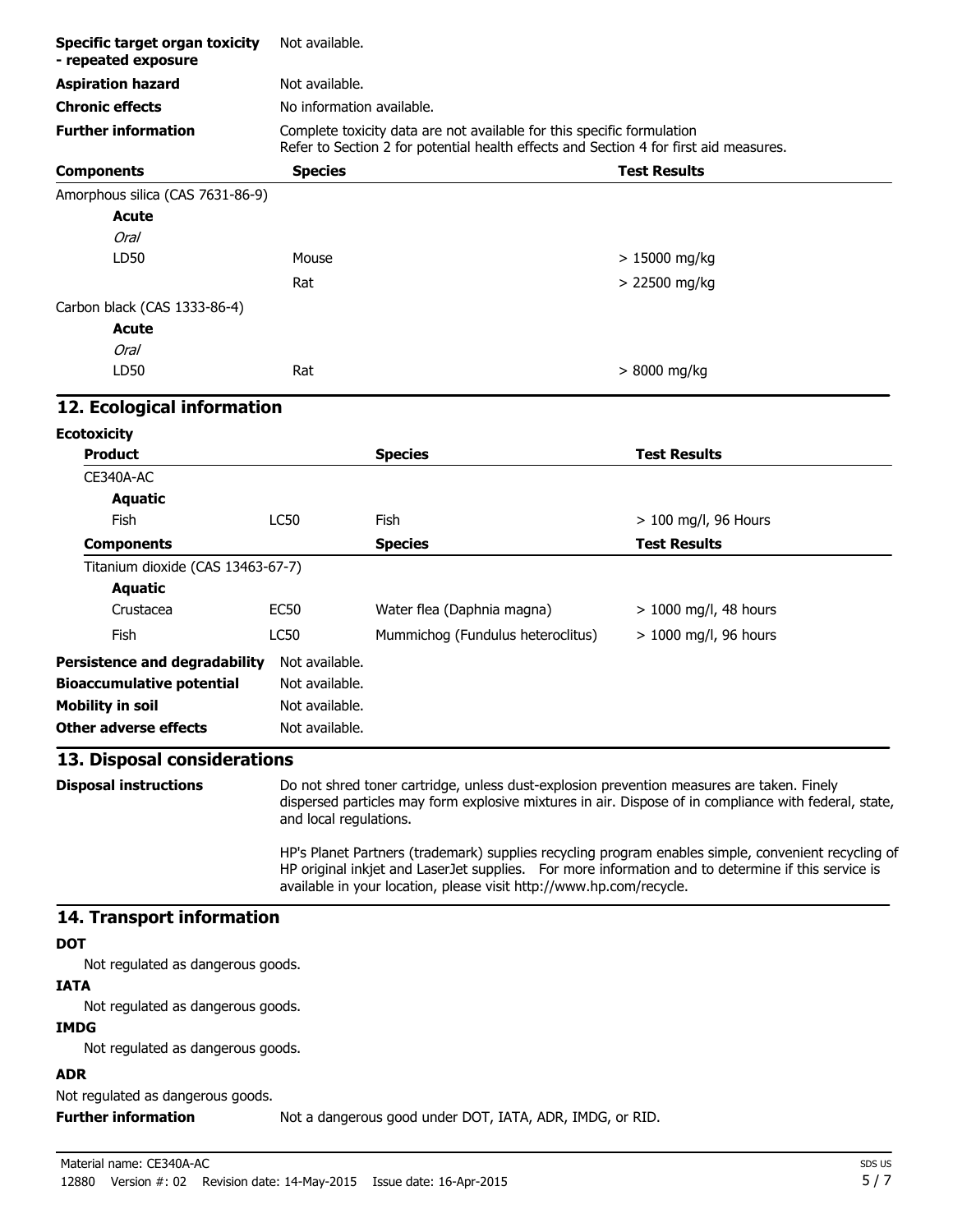## **15. Regulatory information**

| <b>US federal regulations</b>                                                                         | US EPA TSCA Inventory: All chemical substances in this product comply with all rules or orders<br>under TSCA.                                                                                                                                                                                                     |
|-------------------------------------------------------------------------------------------------------|-------------------------------------------------------------------------------------------------------------------------------------------------------------------------------------------------------------------------------------------------------------------------------------------------------------------|
|                                                                                                       | TSCA Section 12(b) Export Notification (40 CFR 707, Subpt. D)                                                                                                                                                                                                                                                     |
| Not regulated.                                                                                        |                                                                                                                                                                                                                                                                                                                   |
| <b>CERCLA Hazardous Substance List (40 CFR 302.4)</b>                                                 |                                                                                                                                                                                                                                                                                                                   |
| Not listed.<br><b>SARA 304 Emergency release notification</b>                                         |                                                                                                                                                                                                                                                                                                                   |
| Not regulated.                                                                                        |                                                                                                                                                                                                                                                                                                                   |
|                                                                                                       | OSHA Specifically Regulated Substances (29 CFR 1910.1001-1050)                                                                                                                                                                                                                                                    |
| Not listed.                                                                                           |                                                                                                                                                                                                                                                                                                                   |
|                                                                                                       | <b>Superfund Amendments and Reauthorization Act of 1986 (SARA)</b>                                                                                                                                                                                                                                                |
| <b>Hazard categories</b>                                                                              | Immediate Hazard - No<br>Delayed Hazard - No<br>Fire Hazard - No<br>Pressure Hazard - No<br>Reactivity Hazard - No                                                                                                                                                                                                |
| <b>SARA 302 Extremely hazardous substance</b>                                                         |                                                                                                                                                                                                                                                                                                                   |
| Not listed.                                                                                           |                                                                                                                                                                                                                                                                                                                   |
| <b>SARA 311/312</b><br><b>Hazardous chemical</b>                                                      | No                                                                                                                                                                                                                                                                                                                |
| <b>Other federal regulations</b>                                                                      |                                                                                                                                                                                                                                                                                                                   |
| <b>Safe Drinking Water Act</b><br>(SDWA)                                                              | Not regulated.                                                                                                                                                                                                                                                                                                    |
| <b>US state regulations</b>                                                                           |                                                                                                                                                                                                                                                                                                                   |
| <b>US. Massachusetts RTK - Substance List</b>                                                         |                                                                                                                                                                                                                                                                                                                   |
| Amorphous silica (CAS 7631-86-9)<br>Carbon black (CAS 1333-86-4)<br>Titanium dioxide (CAS 13463-67-7) |                                                                                                                                                                                                                                                                                                                   |
|                                                                                                       | US. New Jersey Worker and Community Right-to-Know Act                                                                                                                                                                                                                                                             |
| Carbon black (CAS 1333-86-4)<br>Titanium dioxide (CAS 13463-67-7)                                     |                                                                                                                                                                                                                                                                                                                   |
|                                                                                                       | US. Pennsylvania Worker and Community Right-to-Know Law                                                                                                                                                                                                                                                           |
| Amorphous silica (CAS 7631-86-9)<br>Carbon black (CAS 1333-86-4)<br>Titanium dioxide (CAS 13463-67-7) |                                                                                                                                                                                                                                                                                                                   |
| <b>US. Rhode Island RTK</b>                                                                           |                                                                                                                                                                                                                                                                                                                   |
| Not regulated.                                                                                        |                                                                                                                                                                                                                                                                                                                   |
| <b>US. California Proposition 65</b>                                                                  |                                                                                                                                                                                                                                                                                                                   |
|                                                                                                       | US - California Proposition 65 - CRT: Listed date/Carcinogenic substance                                                                                                                                                                                                                                          |
| 1333-86-4)                                                                                            | CARBON BLACK (AIRBORNE, UNBOUND PARTICLES Listed: February 21, 2003<br>OF RESPIRABLE SIZE [<= 10 MICROMETERS]) (CAS<br>TITANIUM DIOXIDE (AIRBORNE, UNBOUND<br>Listed: September 2, 2011                                                                                                                           |
|                                                                                                       | PARTICLES OF RESPIRABLE SIZE) (CAS 13463-67-7)                                                                                                                                                                                                                                                                    |
| <b>Regulatory information</b>                                                                         | All chemical substances in this HP product have been notified or are exempt from notification under<br>chemical substances notification laws in the following countries: US (TSCA), EU (EINECS/ELINCS),<br>Switzerland, Canada (DSL/NDSL), Australia, Japan, Philippines, South Korea, New Zealand, and<br>China. |
|                                                                                                       | 16. Other information, including date of preparation or last revision                                                                                                                                                                                                                                             |
| <b>Issue date</b>                                                                                     | 16-Apr-2015                                                                                                                                                                                                                                                                                                       |

**Revision date** 14-May-2015

**Version #** 02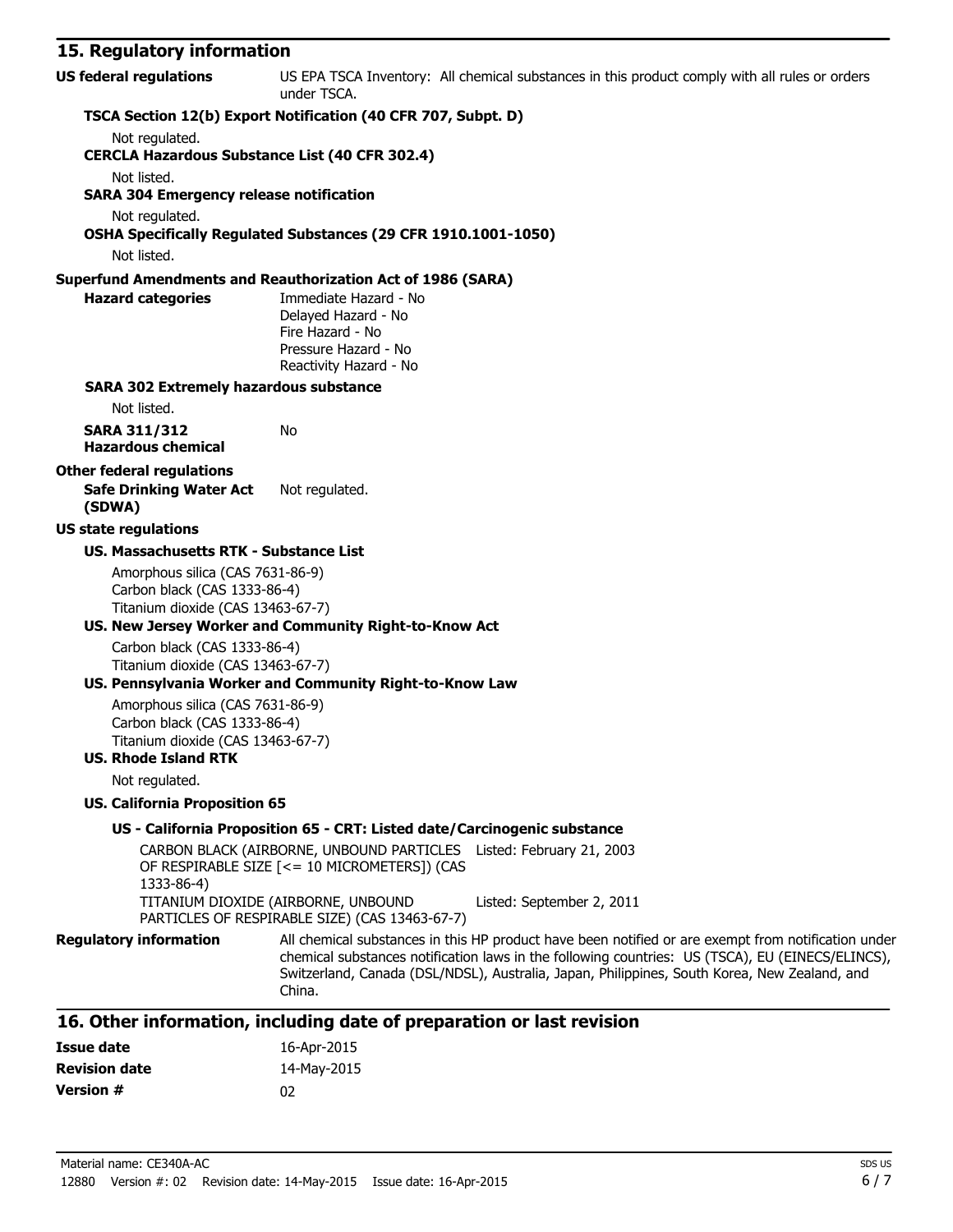| <b>Disclaimer</b>               | This Safety Data Sheet document is provided without charge to customers of Hewlett-Packard<br>Company. Data is the most current known to Hewlett-Packard Company at the time of preparation<br>of this document and is believed to be accurate. It should not be construed as quaranteeing<br>specific properties of the products as described or suitability for a particular application. This<br>document was prepared to the requirements of the jurisdiction specified in Section 1 above and<br>may not meet regulatory requirements in other countries. |
|---------------------------------|----------------------------------------------------------------------------------------------------------------------------------------------------------------------------------------------------------------------------------------------------------------------------------------------------------------------------------------------------------------------------------------------------------------------------------------------------------------------------------------------------------------------------------------------------------------|
| <b>Revision Information</b>     | Hazard(s) identification: Supplemental information<br>Regulatory Information: United States                                                                                                                                                                                                                                                                                                                                                                                                                                                                    |
| <b>Manufacturer information</b> | Hewlett-Packard Company<br>11311 Chinden Boulevard<br>Boise, ID 83714 USA<br>(Direct) 1-503-494-7199<br>Toll-free within the US) 1-800-457-4209                                                                                                                                                                                                                                                                                                                                                                                                                |

#### **Explanation of abbreviations**

| <b>ACGIH</b>  | American Conference of Governmental Industrial Hygienists           |
|---------------|---------------------------------------------------------------------|
| <b>CAS</b>    | <b>Chemical Abstracts Service</b>                                   |
| <b>CERCLA</b> | Comprehensive Environmental Response Compensation and Liability Act |
| <b>CFR</b>    | Code of Federal Regulations                                         |
| <b>COC</b>    | Cleveland Open Cup                                                  |
| <b>DOT</b>    | Department of Transportation                                        |
| <b>EPCRA</b>  | Emergency Planning and Community Right-to-Know Act (aka SARA)       |
| <b>IARC</b>   | International Agency for Research on Cancer                         |
| <b>NIOSH</b>  | National Institute for Occupational Safety and Health               |
| <b>NTP</b>    | National Toxicology Program                                         |
| <b>OSHA</b>   | Occupational Safety and Health Administration                       |
| <b>PEL</b>    | Permissible Exposure Limit                                          |
| <b>RCRA</b>   | Resource Conservation and Recovery Act                              |
| <b>REC</b>    | Recommended                                                         |
| <b>REL</b>    | Recommended Exposure Limit                                          |
| <b>SARA</b>   | Superfund Amendments and Reauthorization Act of 1986                |
| <b>STEL</b>   | Short-Term Exposure Limit                                           |
| <b>TCLP</b>   | Toxicity Characteristics Leaching Procedure                         |
| <b>TLV</b>    | Threshold Limit Value                                               |
| <b>TSCA</b>   | <b>Toxic Substances Control Act</b>                                 |
| <b>VOC</b>    | Volatile Organic Compounds                                          |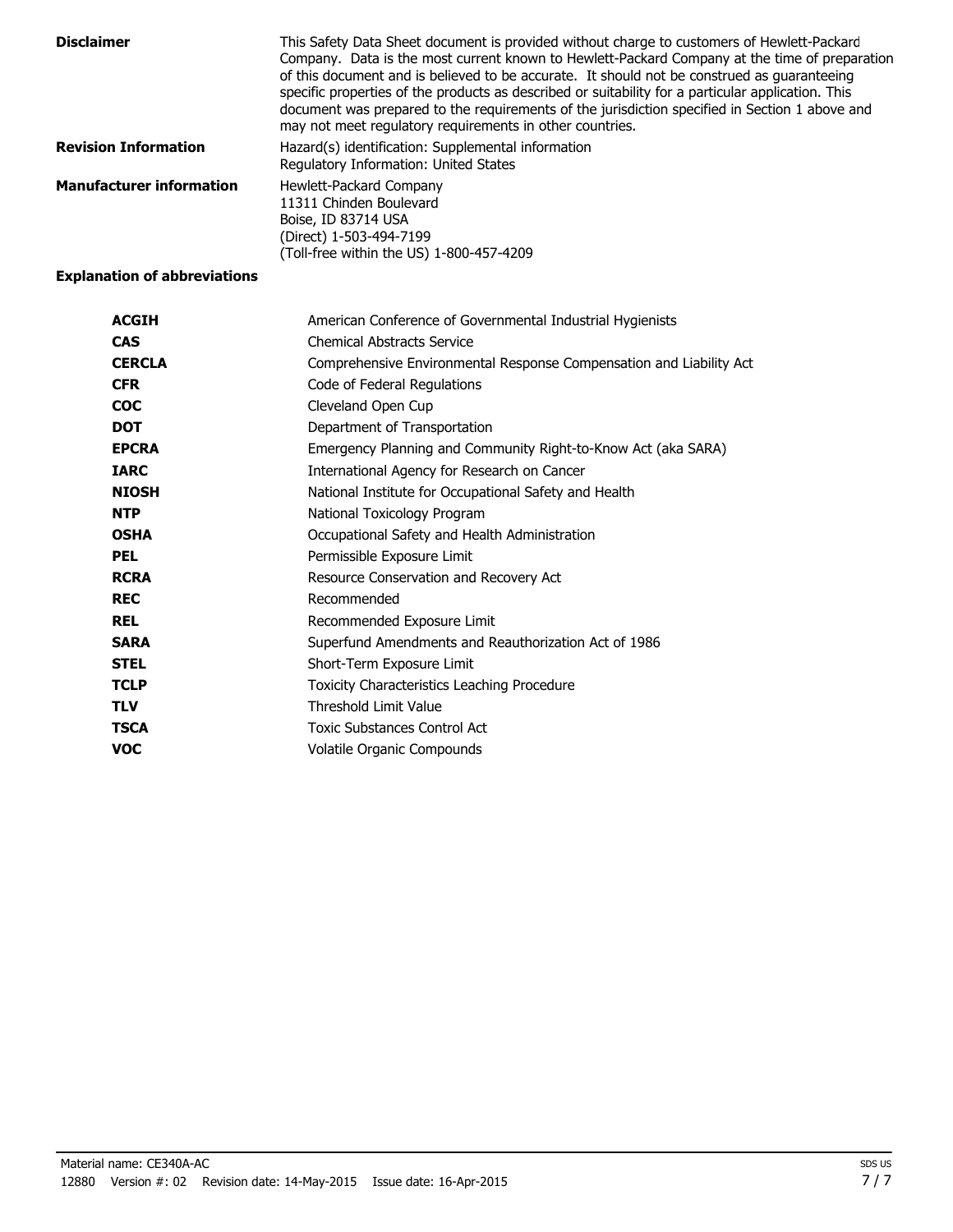

# **SAFETY DATA SHEET**

# **1. Identification**

| <b>Product identifier</b>       | HP Color LaserJet CF300A-AC Black Print Cartridge                                                                                                                                                                                                                                                                                                                                |  |  |
|---------------------------------|----------------------------------------------------------------------------------------------------------------------------------------------------------------------------------------------------------------------------------------------------------------------------------------------------------------------------------------------------------------------------------|--|--|
| Other means of identification   | Not available.                                                                                                                                                                                                                                                                                                                                                                   |  |  |
| <b>Recommended use</b>          | This product is a black toner preparation that is used in HP Color LaserJet Enterprise flow MFF<br>M880 series printers.                                                                                                                                                                                                                                                         |  |  |
| <b>Recommended restrictions</b> | None known.                                                                                                                                                                                                                                                                                                                                                                      |  |  |
| <b>Company identification</b>   | Hewlett-Packard Company<br>3000 Hanover Street<br>Palo Alto, CA 94304-1185<br>United States<br>Telephone 650-857-5020<br>Hewlett-Packard health effects line<br>(Toll-free within the US) 1-800-457-4209<br>(Direct) 1-760-710-0048<br><b>HP Customer Care Line</b><br>(Toll-free within the US) 1-800-474-6836<br>(Direct) 1-208-323-2551<br>Email: hpcustomer.inquiries@hp.com |  |  |

# **2. Hazard(s) identification**

| <b>Physical hazards</b>                      | Not classified.                                                                                                                                                                                                             |
|----------------------------------------------|-----------------------------------------------------------------------------------------------------------------------------------------------------------------------------------------------------------------------------|
| <b>Health hazards</b>                        | Not classified.                                                                                                                                                                                                             |
| <b>Environmental hazards</b>                 | Not classified.                                                                                                                                                                                                             |
| <b>OSHA defined hazards</b>                  | Not classified.                                                                                                                                                                                                             |
| Label elements                               |                                                                                                                                                                                                                             |
| <b>Hazard symbol</b>                         | None.                                                                                                                                                                                                                       |
| Signal word                                  | None.                                                                                                                                                                                                                       |
| <b>Hazard statement</b>                      | Not available.                                                                                                                                                                                                              |
| <b>Precautionary statement</b>               |                                                                                                                                                                                                                             |
| <b>Prevention</b>                            | Not available.                                                                                                                                                                                                              |
| <b>Response</b>                              | Not available.                                                                                                                                                                                                              |
| <b>Storage</b>                               | Not available.                                                                                                                                                                                                              |
| <b>Disposal</b>                              | Not available.                                                                                                                                                                                                              |
| Hazard(s) not otherwise<br>classified (HNOC) | Carbon black is classified by the IARC as a Group 2B carcinogen (the substance is possibly<br>carcinogenic to humans). Carbon black in this preparation, due to its bound form, does not present<br>this carcinogenic risk. |
| <b>Supplemental information</b>              | This product is not classified as hazardous according to OSHA CFR 1910.1200 (HazCom 2012).                                                                                                                                  |

## **3. Composition/information on ingredients**

**Mixtures**

| <b>Chemical name</b><br><b>Common name and synonyms</b> |                  | <b>CAS number</b>   | $\frac{0}{0}$ |
|---------------------------------------------------------|------------------|---------------------|---------------|
| Styrene acrylate copolymer                              |                  | <b>Trade Secret</b> | < 85          |
| Carbon black                                            |                  | 1333-86-4           | $<$ 10        |
| Wax                                                     | Wax              | <b>Trade Secret</b> | $<$ 10        |
| Amorphous silica                                        | Amorphous silica | 7631-86-9           | <3            |
| Titanium dioxide                                        |                  | 13463-67-7          | <1            |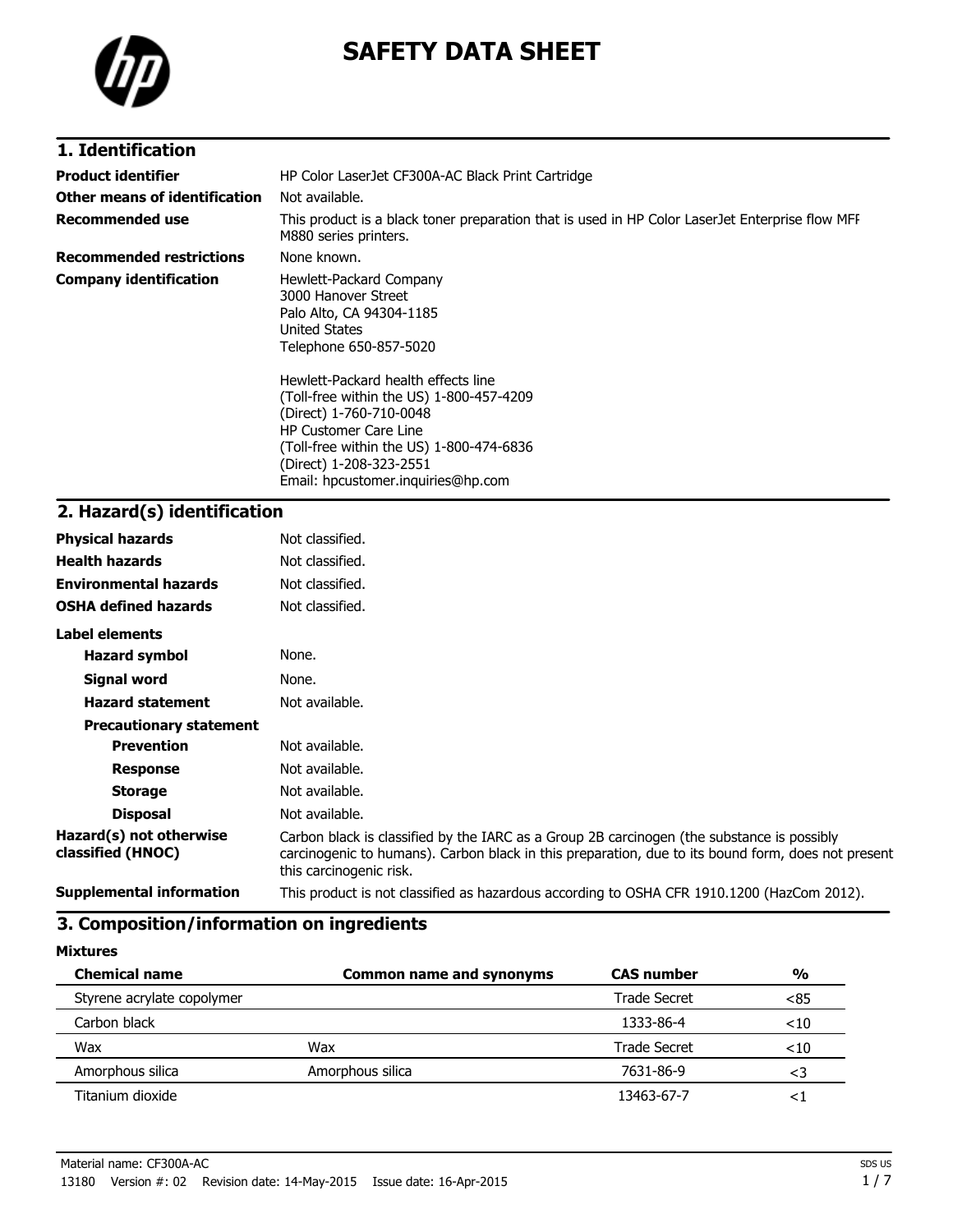| 4. First-aid measures                                    |                                                                                                                                                                                                   |
|----------------------------------------------------------|---------------------------------------------------------------------------------------------------------------------------------------------------------------------------------------------------|
| <b>Inhalation</b>                                        | Move person to fresh air immediately. If irritation persists, consult a physician.                                                                                                                |
| <b>Skin contact</b>                                      | Wash affected areas thoroughly with mild soap and water. Get medical attention if irritation<br>develops or persists.                                                                             |
| Eye contact                                              | Do not rub eyes. Immediately flush with large amounts of clean, warm water (low pressure) for at<br>least 15 minutes or until particles are removed. If irritation persists, consult a physician. |
| <b>Ingestion</b>                                         | Rinse mouth out with water. Drink one to two glasses of water. If symptoms occur, consult a<br>physician.                                                                                         |
| Most important<br>symptoms/effects, acute and<br>delayed | Not available.                                                                                                                                                                                    |

## **5. Fire-fighting measures**

| Suitable extinguishing media                                                     | CO2, water, or dry chemical                                                                                                                                                           |  |  |  |  |  |
|----------------------------------------------------------------------------------|---------------------------------------------------------------------------------------------------------------------------------------------------------------------------------------|--|--|--|--|--|
| Unsuitable extinguishing<br>media                                                | None known.                                                                                                                                                                           |  |  |  |  |  |
| <b>Specific hazards arising from</b><br>the chemical                             | Not applicable.                                                                                                                                                                       |  |  |  |  |  |
| <b>Special protective equipment</b><br>and precautions for<br>firefighters       | Not available.                                                                                                                                                                        |  |  |  |  |  |
| <b>Fire-fighting</b><br>equipment/instructions                                   | If fire occurs in the printer, treat as an electrical fire.                                                                                                                           |  |  |  |  |  |
| <b>Specific methods</b>                                                          | None established.                                                                                                                                                                     |  |  |  |  |  |
| 6. Accidental release measures                                                   |                                                                                                                                                                                       |  |  |  |  |  |
| <b>Personal precautions,</b><br>protective equipment and<br>emergency procedures | Minimize dust generation and accumulation.                                                                                                                                            |  |  |  |  |  |
| <b>Methods and materials for</b><br>containment and cleaning up                  | Not available.                                                                                                                                                                        |  |  |  |  |  |
| <b>Environmental precautions</b>                                                 | Do not flush into surface water or sanitary sewer system. See also section 13 Disposal<br>considerations.                                                                             |  |  |  |  |  |
| 7. Handling and storage                                                          |                                                                                                                                                                                       |  |  |  |  |  |
| <b>Precautions for safe handling</b>                                             | Keep out of the reach of children. Avoid inhalation of dust and contact with skin and eyes. Use with<br>adequate ventilation. Keep away from excessive heat, sparks, and open flames. |  |  |  |  |  |
| <b>Conditions for safe storage,</b>                                              | Keep out of the reach of children. Keep tightly closed and dry. Store away from strong oxidizers.                                                                                     |  |  |  |  |  |

## **8. Exposure controls/personal protection**

Store at room temperature.

#### **Occupational exposure limits**

**including any incompatibilities**

| US. OSHA Table Z-1 Limits for Air Contaminants (29 CFR 1910.1000)<br><b>Form</b><br><b>Value</b><br><b>Type</b><br><b>Components</b> |            |                    |                     |  |
|--------------------------------------------------------------------------------------------------------------------------------------|------------|--------------------|---------------------|--|
| Carbon black (CAS<br>1333-86-4)                                                                                                      | PEL        | $3.5 \text{ mg/m}$ |                     |  |
| Titanium dioxide (CAS<br>13463-67-7)                                                                                                 | PEL        | 15 mg/m $3$        | Total dust.         |  |
| <b>US. ACGIH Threshold Limit Values</b>                                                                                              |            |                    |                     |  |
| <b>Components</b>                                                                                                                    | Type       | Value              | <b>Form</b>         |  |
| Carbon black (CAS<br>1333-86-4)                                                                                                      | <b>TWA</b> | $3 \text{ mg/m}$   | Inhalable fraction. |  |
| Titanium dioxide (CAS<br>13463-67-7)                                                                                                 | <b>TWA</b> | $10$ mg/m $3$      |                     |  |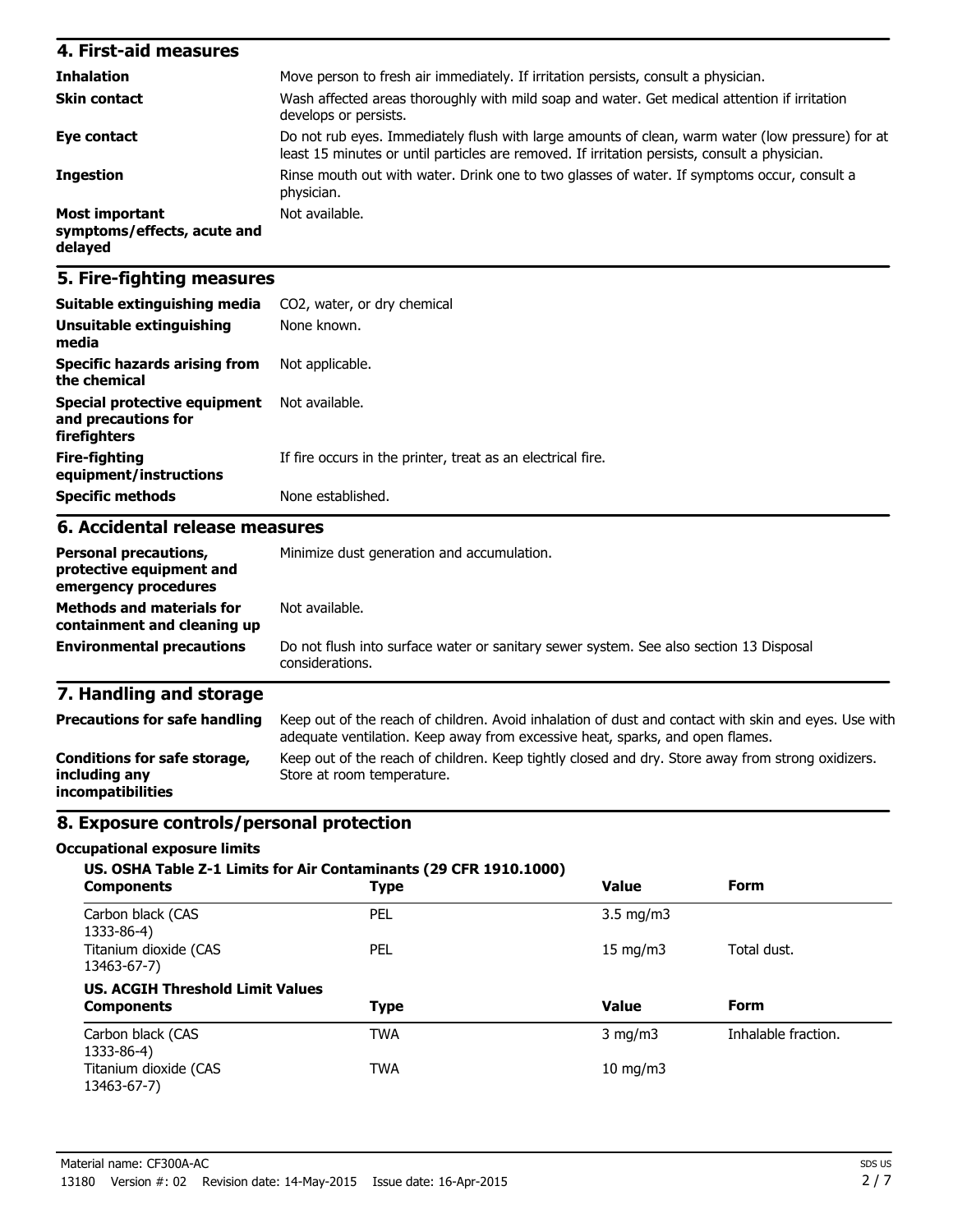| US. NIOSH: Pocket Guide to Chemical Hazards<br><b>Components</b>      | <b>Type</b>                                                                                    |                                                                          | <b>Value</b> |
|-----------------------------------------------------------------------|------------------------------------------------------------------------------------------------|--------------------------------------------------------------------------|--------------|
| Amorphous silica (CAS<br>7631-86-9)                                   | <b>TWA</b>                                                                                     |                                                                          | 6 mg/m $3$   |
| Carbon black (CAS<br>1333-86-4)                                       | <b>TWA</b>                                                                                     |                                                                          | $0.1$ mg/m3  |
| <b>Biological limit values</b>                                        |                                                                                                | No biological exposure limits noted for the ingredient(s).               |              |
| <b>Exposure guidelines</b>                                            |                                                                                                | USA OSHA (TWA/PEL): 15 mg/m3 (Total Dust), 5 mg/m3 (Respirable Fraction) |              |
|                                                                       | ACGIH (TWA/TLV): 10 mg/m3 (Inhalable Particulate), 3 mg/m3 (Respirable Particulate)            |                                                                          |              |
|                                                                       | Amorphous silica: USA OSHA (TWA/PEL): 20 mppcf 80 (mg/m3)/%SiO2, ACGIH (TWA/TLV): 10<br>mg/m3  |                                                                          |              |
|                                                                       | TRGS 900 (Luftgrenzwert) - 10 mg/m3 (Einatembare partikel), 3 mg/m3 (Alveolengängige fraktion) |                                                                          |              |
|                                                                       |                                                                                                | UK WEL: 10 mg/m3 (Respirable Dust), 5 mg/m3 (Inhalable Dust)             |              |
| <b>Appropriate engineering</b><br>controls                            | Use in a well ventilated area.                                                                 |                                                                          |              |
| Individual protection measures, such as personal protective equipment |                                                                                                |                                                                          |              |
| Eye/face protection                                                   | Not available.                                                                                 |                                                                          |              |
| <b>Skin protection</b>                                                |                                                                                                |                                                                          |              |
| <b>Hand protection</b>                                                | Not available.                                                                                 |                                                                          |              |
| <b>Other</b>                                                          | Not available.                                                                                 |                                                                          |              |
| <b>Respiratory protection</b>                                         | Not available.                                                                                 |                                                                          |              |
| <b>Thermal hazards</b>                                                | Not available.                                                                                 |                                                                          |              |
| 9. Physical and chemical properties                                   |                                                                                                |                                                                          |              |
| <b>Appearance</b>                                                     | Fine powder                                                                                    |                                                                          |              |
| <b>Physical state</b>                                                 | Solid.                                                                                         |                                                                          |              |
| <b>Color</b>                                                          | Black.                                                                                         |                                                                          |              |
| Odor                                                                  | Slight plastic odor                                                                            |                                                                          |              |
| <b>Odor threshold</b>                                                 | Not available.                                                                                 |                                                                          |              |
| pH                                                                    | Not applicable                                                                                 |                                                                          |              |
| <b>Melting point/freezing point</b>                                   | Not available.                                                                                 |                                                                          |              |
| <b>Initial boiling point and</b><br>boiling range                     | Not applicable                                                                                 |                                                                          |              |
| <b>Flash point</b>                                                    | Not applicable                                                                                 |                                                                          |              |
| <b>Evaporation rate</b>                                               | Not applicable                                                                                 |                                                                          |              |
| <b>Flammability (solid, gas)</b>                                      | Not available.                                                                                 |                                                                          |              |
| Upper/lower flammability or explosive limits                          |                                                                                                |                                                                          |              |
| Flammability limit - lower Not flammable<br>(%)                       |                                                                                                |                                                                          |              |
| <b>Flammability limit -</b><br>upper $(% )$                           | Not available.                                                                                 |                                                                          |              |
| <b>Explosive limit - lower</b><br>(%)                                 | Not available.                                                                                 |                                                                          |              |
| <b>Explosive limit - upper</b><br>(%)                                 | Not available.                                                                                 |                                                                          |              |
| <b>Vapor pressure</b>                                                 | Not applicable                                                                                 |                                                                          |              |
| Solubility(ies)                                                       |                                                                                                |                                                                          |              |
| <b>Solubility (water)</b>                                             |                                                                                                | Negligible in water. Partially soluble in toluene and xylene.            |              |
| <b>Partition coefficient</b><br>(n-octanol/water)                     | Not available.                                                                                 |                                                                          |              |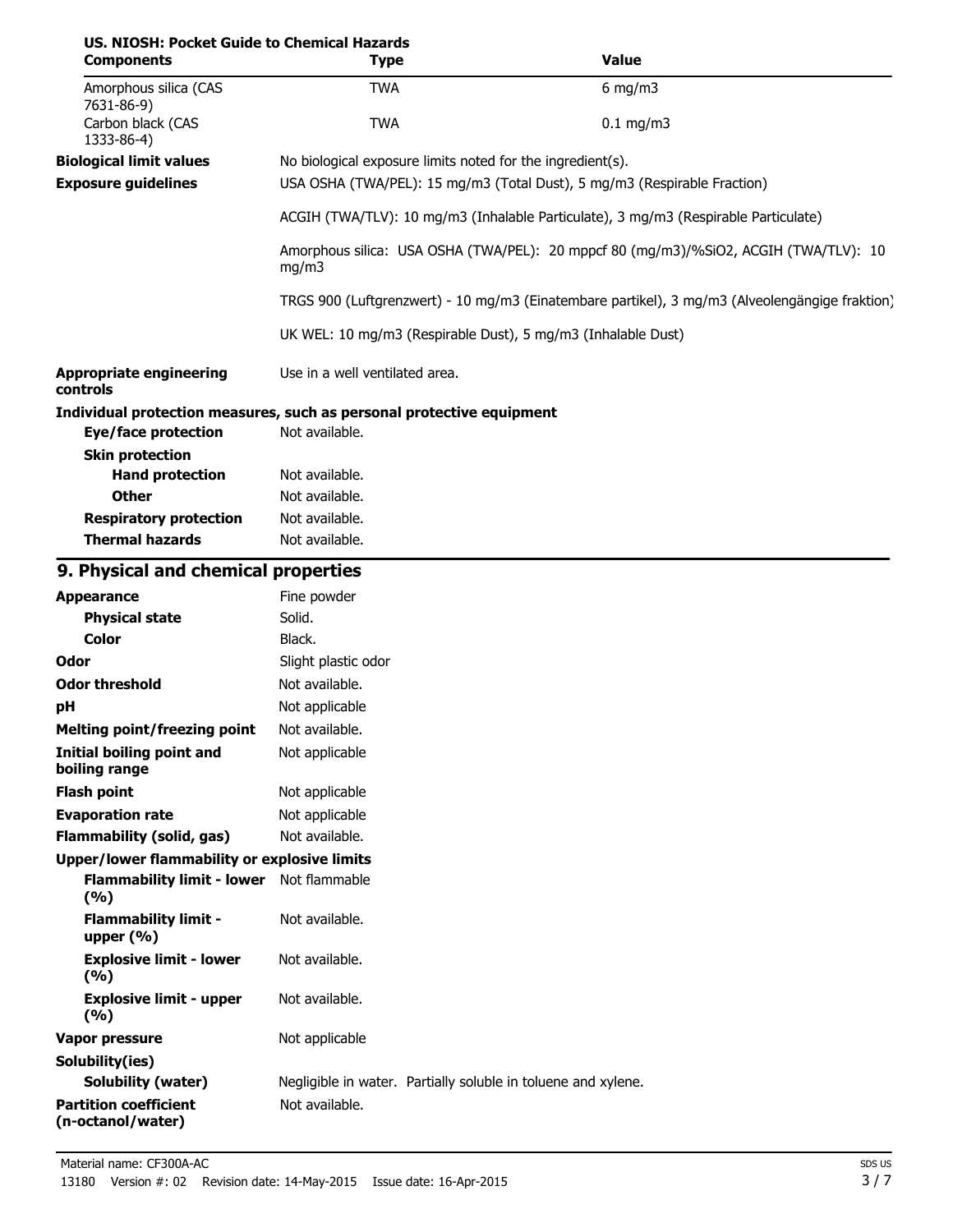| <b>Auto-ignition temperature</b> | Not applicable             |
|----------------------------------|----------------------------|
| <b>Decomposition temperature</b> | $>$ 392 °F ( $>$ 200 °C)   |
| <b>Viscosity</b>                 | Not applicable             |
| Other information                |                            |
| <b>Percent volatile</b>          | 0 % estimated              |
| Softening point                  | 176 - 266 °F (80 - 130 °C) |

# **10. Stability and reactivity**

| <b>Reactivity</b>                            | Not available.                          |
|----------------------------------------------|-----------------------------------------|
| <b>Chemical stability</b>                    | Stable under normal storage conditions. |
| <b>Possibility of hazardous</b><br>reactions | Will not occur.                         |
| <b>Conditions to avoid</b>                   | Imaging Drum: Exposure to light         |
| Incompatible materials                       | Strong oxidizers                        |
| <b>Hazardous decomposition</b><br>products   | Carbon monoxide and carbon dioxide.     |

# **11. Toxicological information**

| Symptoms related to the<br>physical, chemical and<br>toxicological characteristics                    | Not available.                                                                                                                                                                                                                                                                                                                                                                                                                                                                                                                                                                                                                                                                                                                                                                      |                                                                                                                                   |  |
|-------------------------------------------------------------------------------------------------------|-------------------------------------------------------------------------------------------------------------------------------------------------------------------------------------------------------------------------------------------------------------------------------------------------------------------------------------------------------------------------------------------------------------------------------------------------------------------------------------------------------------------------------------------------------------------------------------------------------------------------------------------------------------------------------------------------------------------------------------------------------------------------------------|-----------------------------------------------------------------------------------------------------------------------------------|--|
| <b>Information on toxicological effects</b>                                                           |                                                                                                                                                                                                                                                                                                                                                                                                                                                                                                                                                                                                                                                                                                                                                                                     |                                                                                                                                   |  |
| <b>Acute toxicity</b>                                                                                 |                                                                                                                                                                                                                                                                                                                                                                                                                                                                                                                                                                                                                                                                                                                                                                                     |                                                                                                                                   |  |
| <b>Skin corrosion/irritation</b>                                                                      | Not available.                                                                                                                                                                                                                                                                                                                                                                                                                                                                                                                                                                                                                                                                                                                                                                      |                                                                                                                                   |  |
| Serious eye damage/eye<br>irritation                                                                  | Directive 67/548/EEC and as amended.                                                                                                                                                                                                                                                                                                                                                                                                                                                                                                                                                                                                                                                                                                                                                | Not classified as irritant, according to OSHA Hazard Communication Standard (HCS) and EU                                          |  |
| Respiratory or skin sensitization                                                                     |                                                                                                                                                                                                                                                                                                                                                                                                                                                                                                                                                                                                                                                                                                                                                                                     |                                                                                                                                   |  |
| <b>Respiratory sensitization</b>                                                                      | Not available.                                                                                                                                                                                                                                                                                                                                                                                                                                                                                                                                                                                                                                                                                                                                                                      |                                                                                                                                   |  |
| <b>Skin sensitization</b>                                                                             | Not classified as irritant, according to OSHA Hazard Communication Standard (HCS) and EU<br>Directive 67/548/EEC and as amended.                                                                                                                                                                                                                                                                                                                                                                                                                                                                                                                                                                                                                                                    |                                                                                                                                   |  |
| <b>Germ cell mutagenicity</b>                                                                         | Negative, does not indicate mutagenic potential (Ames Test: Salmonella typhimurium)                                                                                                                                                                                                                                                                                                                                                                                                                                                                                                                                                                                                                                                                                                 |                                                                                                                                   |  |
| Carcinogenicity                                                                                       | Carbon black is classified as a carcinogen by the IARC (possibly carcinogenic to humans, Group<br>2B) and by the State of California under Proposition 65. In their evaluations of carbon black, both<br>organizations indicate that exposure to carbon black, per se, does not occur when it remains<br>bound within a product matrix, specifically, rubber, ink, or paint. Carbon black is present only in a<br>bound form in this preparation.<br>Titanium dioxide is classified by the IARC as a Group 2B carcinogen (the substance is possibly<br>carcinogenic to humans). The IARC classification was based on high concentrations of titanium<br>dioxide particles in animal lungs. Under intended use of this toner product, exposure to titanium<br>dioxide is much lower. |                                                                                                                                   |  |
|                                                                                                       |                                                                                                                                                                                                                                                                                                                                                                                                                                                                                                                                                                                                                                                                                                                                                                                     |                                                                                                                                   |  |
|                                                                                                       | None of the other ingredients in this preparation are classified as carcinogens according to ACGIH,<br>EU, IARC, MAK, NTP or OSHA.                                                                                                                                                                                                                                                                                                                                                                                                                                                                                                                                                                                                                                                  |                                                                                                                                   |  |
|                                                                                                       | <b>IARC Monographs. Overall Evaluation of Carcinogenicity</b>                                                                                                                                                                                                                                                                                                                                                                                                                                                                                                                                                                                                                                                                                                                       |                                                                                                                                   |  |
| Amorphous silica (CAS 7631-86-9)<br>Carbon black (CAS 1333-86-4)<br>Titanium dioxide (CAS 13463-67-7) |                                                                                                                                                                                                                                                                                                                                                                                                                                                                                                                                                                                                                                                                                                                                                                                     | 3 Not classifiable as to carcinogenicity to humans.<br>2B Possibly carcinogenic to humans.<br>2B Possibly carcinogenic to humans. |  |
| <b>Reproductive toxicity</b>                                                                          | Not classified as toxic according to EU Directive 67/548/EEC and as amended, California Prop. 65,<br>and DFG (Germany).                                                                                                                                                                                                                                                                                                                                                                                                                                                                                                                                                                                                                                                             |                                                                                                                                   |  |
| <b>Specific target organ toxicity</b><br>- single exposure                                            | Not available.                                                                                                                                                                                                                                                                                                                                                                                                                                                                                                                                                                                                                                                                                                                                                                      |                                                                                                                                   |  |
| <b>Specific target organ toxicity</b><br>- repeated exposure                                          | Not available.                                                                                                                                                                                                                                                                                                                                                                                                                                                                                                                                                                                                                                                                                                                                                                      |                                                                                                                                   |  |
| <b>Aspiration hazard</b>                                                                              | Not available.                                                                                                                                                                                                                                                                                                                                                                                                                                                                                                                                                                                                                                                                                                                                                                      |                                                                                                                                   |  |
| <b>Chronic effects</b>                                                                                | No information available.                                                                                                                                                                                                                                                                                                                                                                                                                                                                                                                                                                                                                                                                                                                                                           |                                                                                                                                   |  |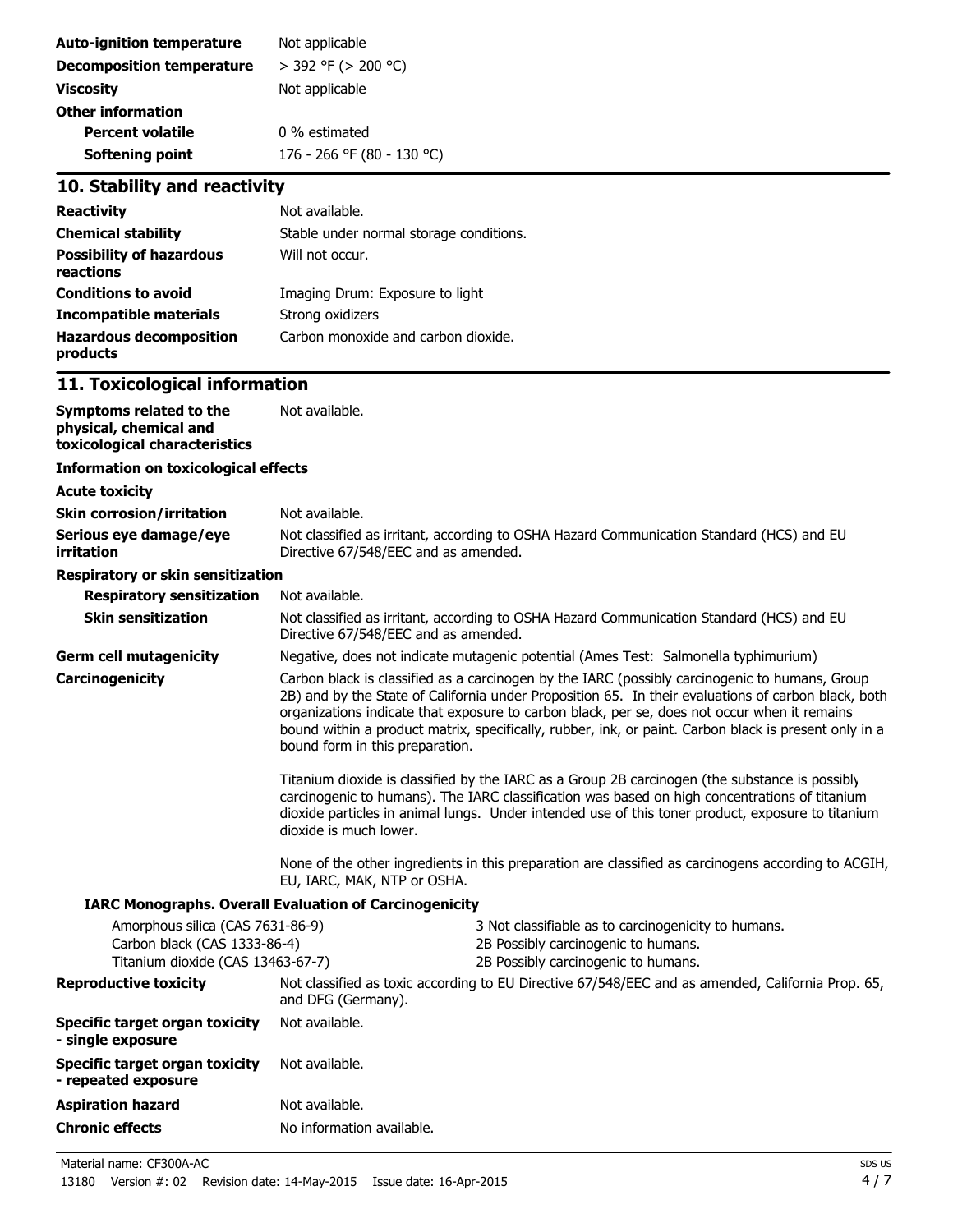| <b>Further information</b>                                                                                                                                                                                                                                                                                   | Complete toxicity data are not available for this specific formulation<br>Refer to Section 2 for potential health effects and Section 4 for first aid measures.                                                                                                                  |                                                                                           |                                                                                                |
|--------------------------------------------------------------------------------------------------------------------------------------------------------------------------------------------------------------------------------------------------------------------------------------------------------------|----------------------------------------------------------------------------------------------------------------------------------------------------------------------------------------------------------------------------------------------------------------------------------|-------------------------------------------------------------------------------------------|------------------------------------------------------------------------------------------------|
| <b>Components</b>                                                                                                                                                                                                                                                                                            | <b>Species</b>                                                                                                                                                                                                                                                                   |                                                                                           | <b>Test Results</b>                                                                            |
| Amorphous silica (CAS 7631-86-9)                                                                                                                                                                                                                                                                             |                                                                                                                                                                                                                                                                                  |                                                                                           |                                                                                                |
| <b>Acute</b>                                                                                                                                                                                                                                                                                                 |                                                                                                                                                                                                                                                                                  |                                                                                           |                                                                                                |
| <b>Oral</b>                                                                                                                                                                                                                                                                                                  |                                                                                                                                                                                                                                                                                  |                                                                                           |                                                                                                |
| LD50                                                                                                                                                                                                                                                                                                         | Mouse                                                                                                                                                                                                                                                                            |                                                                                           | > 15000 mg/kg                                                                                  |
|                                                                                                                                                                                                                                                                                                              | Rat                                                                                                                                                                                                                                                                              |                                                                                           | > 22500 mg/kg                                                                                  |
| Carbon black (CAS 1333-86-4)                                                                                                                                                                                                                                                                                 |                                                                                                                                                                                                                                                                                  |                                                                                           |                                                                                                |
| <b>Acute</b>                                                                                                                                                                                                                                                                                                 |                                                                                                                                                                                                                                                                                  |                                                                                           |                                                                                                |
| <b>Oral</b>                                                                                                                                                                                                                                                                                                  |                                                                                                                                                                                                                                                                                  |                                                                                           |                                                                                                |
| LD50                                                                                                                                                                                                                                                                                                         | Rat                                                                                                                                                                                                                                                                              |                                                                                           | $>8000$ mg/kg                                                                                  |
| 12. Ecological information                                                                                                                                                                                                                                                                                   |                                                                                                                                                                                                                                                                                  |                                                                                           |                                                                                                |
| <b>Ecotoxicity</b>                                                                                                                                                                                                                                                                                           |                                                                                                                                                                                                                                                                                  |                                                                                           |                                                                                                |
| <b>Product</b>                                                                                                                                                                                                                                                                                               |                                                                                                                                                                                                                                                                                  | <b>Species</b>                                                                            | <b>Test Results</b>                                                                            |
| CF300A-AC                                                                                                                                                                                                                                                                                                    |                                                                                                                                                                                                                                                                                  |                                                                                           |                                                                                                |
| <b>Aquatic</b>                                                                                                                                                                                                                                                                                               |                                                                                                                                                                                                                                                                                  |                                                                                           |                                                                                                |
| <b>Fish</b>                                                                                                                                                                                                                                                                                                  | <b>LC50</b>                                                                                                                                                                                                                                                                      | Fish                                                                                      | $> 100$ mg/l, 96 Hours                                                                         |
| <b>Components</b>                                                                                                                                                                                                                                                                                            |                                                                                                                                                                                                                                                                                  | <b>Species</b>                                                                            | <b>Test Results</b>                                                                            |
| Titanium dioxide (CAS 13463-67-7)<br><b>Aquatic</b>                                                                                                                                                                                                                                                          |                                                                                                                                                                                                                                                                                  |                                                                                           |                                                                                                |
| Crustacea                                                                                                                                                                                                                                                                                                    | EC <sub>50</sub>                                                                                                                                                                                                                                                                 | Water flea (Daphnia magna)                                                                | $> 1000$ mg/l, 48 hours                                                                        |
| <b>Fish</b>                                                                                                                                                                                                                                                                                                  | LC50                                                                                                                                                                                                                                                                             | Mummichog (Fundulus heteroclitus)                                                         | $> 1000$ mg/l, 96 hours                                                                        |
| <b>Persistence and degradability</b>                                                                                                                                                                                                                                                                         | Not available.                                                                                                                                                                                                                                                                   |                                                                                           |                                                                                                |
| <b>Bioaccumulative potential</b>                                                                                                                                                                                                                                                                             | Not available.                                                                                                                                                                                                                                                                   |                                                                                           |                                                                                                |
| <b>Mobility in soil</b>                                                                                                                                                                                                                                                                                      | Not available.                                                                                                                                                                                                                                                                   |                                                                                           |                                                                                                |
| <b>Other adverse effects</b>                                                                                                                                                                                                                                                                                 | Not available.                                                                                                                                                                                                                                                                   |                                                                                           |                                                                                                |
| 13. Disposal considerations                                                                                                                                                                                                                                                                                  |                                                                                                                                                                                                                                                                                  |                                                                                           |                                                                                                |
| <b>Disposal instructions</b>                                                                                                                                                                                                                                                                                 |                                                                                                                                                                                                                                                                                  | Do not shred toner cartridge, unless dust-explosion prevention measures are taken. Finely |                                                                                                |
|                                                                                                                                                                                                                                                                                                              | dispersed particles may form explosive mixtures in air. Dispose of in compliance with federal, state,<br>and local regulations.                                                                                                                                                  |                                                                                           |                                                                                                |
|                                                                                                                                                                                                                                                                                                              | HP's Planet Partners (trademark) supplies recycling program enables simple, convenient recycling of<br>HP original inkjet and LaserJet supplies. For more information and to determine if this service is<br>available in your location, please visit http://www.hp.com/recycle. |                                                                                           |                                                                                                |
| 14. Transport information                                                                                                                                                                                                                                                                                    |                                                                                                                                                                                                                                                                                  |                                                                                           |                                                                                                |
| <b>Further information</b>                                                                                                                                                                                                                                                                                   |                                                                                                                                                                                                                                                                                  | Not a dangerous good under DOT, IATA, ADR, IMDG, or RID.                                  |                                                                                                |
| 15. Regulatory information                                                                                                                                                                                                                                                                                   |                                                                                                                                                                                                                                                                                  |                                                                                           |                                                                                                |
| <b>US federal regulations</b>                                                                                                                                                                                                                                                                                | under TSCA.                                                                                                                                                                                                                                                                      |                                                                                           | US EPA TSCA Inventory: All chemical substances in this product comply with all rules or orders |
| TSCA Section 12(b) Export Notification (40 CFR 707, Subpt. D)<br>Not regulated.<br><b>CERCLA Hazardous Substance List (40 CFR 302.4)</b><br>Not listed.<br><b>SARA 304 Emergency release notification</b><br>Not regulated.<br>OSHA Specifically Regulated Substances (29 CFR 1910.1001-1050)<br>Not listed. |                                                                                                                                                                                                                                                                                  |                                                                                           |                                                                                                |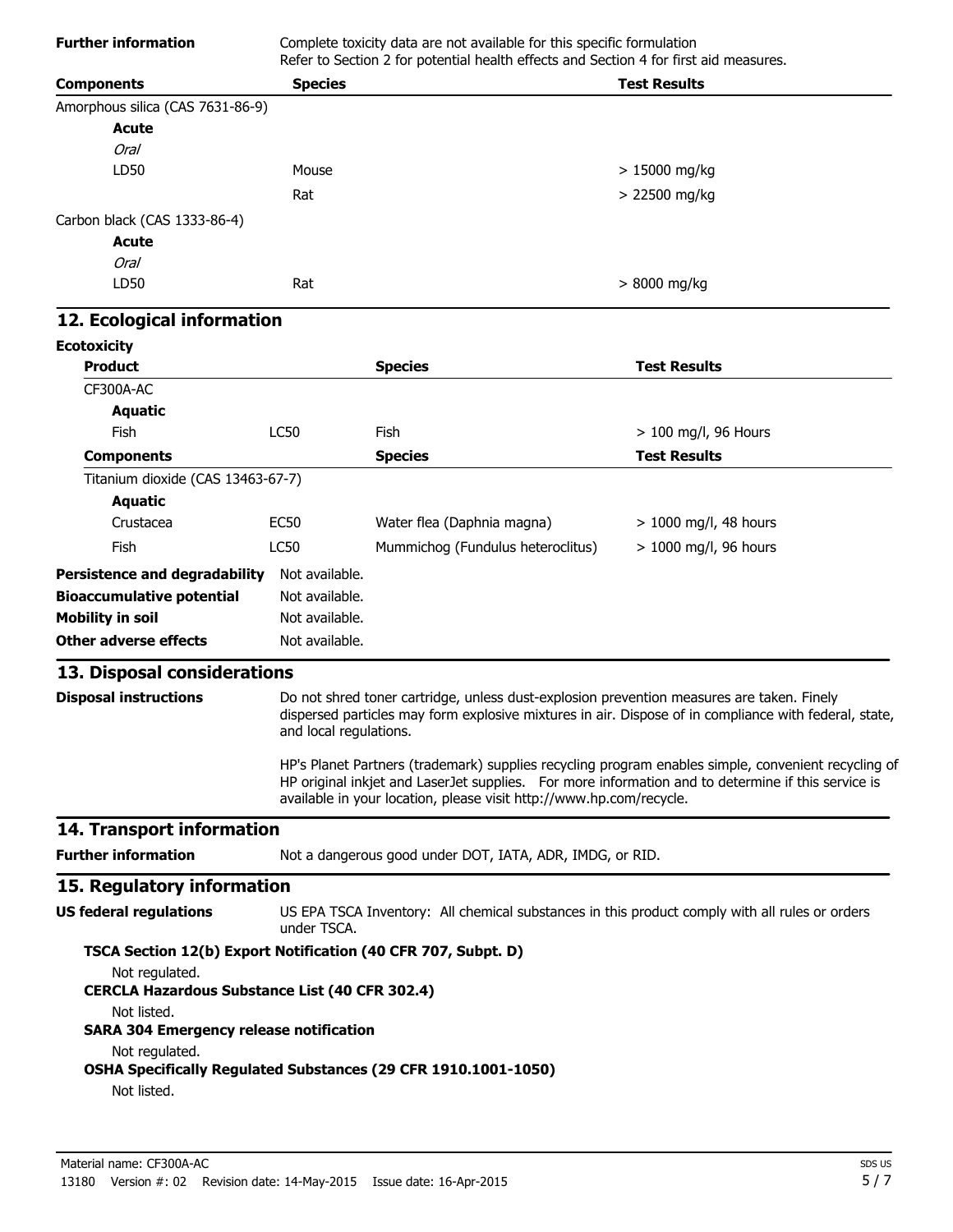|                                                                                                                                      | <b>Superfund Amendments and Reauthorization Act of 1986 (SARA)</b>                                                                                                                                                                                                                                                                                                                                                                                                                                                                                             |
|--------------------------------------------------------------------------------------------------------------------------------------|----------------------------------------------------------------------------------------------------------------------------------------------------------------------------------------------------------------------------------------------------------------------------------------------------------------------------------------------------------------------------------------------------------------------------------------------------------------------------------------------------------------------------------------------------------------|
| <b>Hazard categories</b>                                                                                                             | Immediate Hazard - No<br>Delayed Hazard - No<br>Fire Hazard - No<br>Pressure Hazard - No<br>Reactivity Hazard - No                                                                                                                                                                                                                                                                                                                                                                                                                                             |
| <b>SARA 302 Extremely hazardous substance</b>                                                                                        |                                                                                                                                                                                                                                                                                                                                                                                                                                                                                                                                                                |
| Not listed.                                                                                                                          |                                                                                                                                                                                                                                                                                                                                                                                                                                                                                                                                                                |
| <b>SARA 311/312</b><br><b>Hazardous chemical</b>                                                                                     | <b>No</b>                                                                                                                                                                                                                                                                                                                                                                                                                                                                                                                                                      |
| <b>Other federal regulations</b>                                                                                                     |                                                                                                                                                                                                                                                                                                                                                                                                                                                                                                                                                                |
| <b>Safe Drinking Water Act</b><br>(SDWA)                                                                                             | Not regulated.                                                                                                                                                                                                                                                                                                                                                                                                                                                                                                                                                 |
| <b>US state regulations</b>                                                                                                          |                                                                                                                                                                                                                                                                                                                                                                                                                                                                                                                                                                |
| <b>US. Massachusetts RTK - Substance List</b>                                                                                        |                                                                                                                                                                                                                                                                                                                                                                                                                                                                                                                                                                |
| Amorphous silica (CAS 7631-86-9)<br>Carbon black (CAS 1333-86-4)<br>Titanium dioxide (CAS 13463-67-7)                                | US. New Jersey Worker and Community Right-to-Know Act                                                                                                                                                                                                                                                                                                                                                                                                                                                                                                          |
| Carbon black (CAS 1333-86-4)<br>Titanium dioxide (CAS 13463-67-7)                                                                    | US. Pennsylvania Worker and Community Right-to-Know Law                                                                                                                                                                                                                                                                                                                                                                                                                                                                                                        |
| Amorphous silica (CAS 7631-86-9)<br>Carbon black (CAS 1333-86-4)<br>Titanium dioxide (CAS 13463-67-7)<br><b>US. Rhode Island RTK</b> |                                                                                                                                                                                                                                                                                                                                                                                                                                                                                                                                                                |
| Not regulated.                                                                                                                       |                                                                                                                                                                                                                                                                                                                                                                                                                                                                                                                                                                |
| <b>US. California Proposition 65</b>                                                                                                 |                                                                                                                                                                                                                                                                                                                                                                                                                                                                                                                                                                |
| 1333-86-4)                                                                                                                           | US - California Proposition 65 - CRT: Listed date/Carcinogenic substance<br>CARBON BLACK (AIRBORNE, UNBOUND PARTICLES Listed: February 21, 2003<br>OF RESPIRABLE SIZE [<= 10 MICROMETERS]) (CAS<br>TITANIUM DIOXIDE (AIRBORNE, UNBOUND<br>Listed: September 2, 2011<br>PARTICLES OF RESPIRABLE SIZE) (CAS 13463-67-7)                                                                                                                                                                                                                                          |
| <b>Regulatory information</b>                                                                                                        | All chemical substances in this HP product have been notified or are exempt from notification under<br>chemical substances notification laws in the following countries: US (TSCA), EU (EINECS/ELINCS),<br>Switzerland, Canada (DSL/NDSL), Australia, Japan, Philippines, South Korea, New Zealand, and<br>China.                                                                                                                                                                                                                                              |
|                                                                                                                                      | 16. Other information, including date of preparation or last revision                                                                                                                                                                                                                                                                                                                                                                                                                                                                                          |
| <b>Issue date</b>                                                                                                                    | 16-Apr-2015                                                                                                                                                                                                                                                                                                                                                                                                                                                                                                                                                    |
| <b>Revision date</b>                                                                                                                 | 14-May-2015                                                                                                                                                                                                                                                                                                                                                                                                                                                                                                                                                    |
| <b>Version #</b>                                                                                                                     | 02                                                                                                                                                                                                                                                                                                                                                                                                                                                                                                                                                             |
| <b>Disclaimer</b>                                                                                                                    | This Safety Data Sheet document is provided without charge to customers of Hewlett-Packard<br>Company. Data is the most current known to Hewlett-Packard Company at the time of preparation<br>of this document and is believed to be accurate. It should not be construed as guaranteeing<br>specific properties of the products as described or suitability for a particular application. This<br>document was prepared to the requirements of the jurisdiction specified in Section 1 above and<br>may not meet regulatory requirements in other countries. |
| <b>Revision Information</b>                                                                                                          | Hazard(s) identification: Supplemental information<br>Regulatory Information: United States                                                                                                                                                                                                                                                                                                                                                                                                                                                                    |
| <b>Manufacturer information</b>                                                                                                      | Hewlett-Packard Company<br>11311 Chinden Boulevard                                                                                                                                                                                                                                                                                                                                                                                                                                                                                                             |

Boise, ID 83714 USA (Direct) 1-503-494-7199

(Toll-free within the US) 1-800-457-4209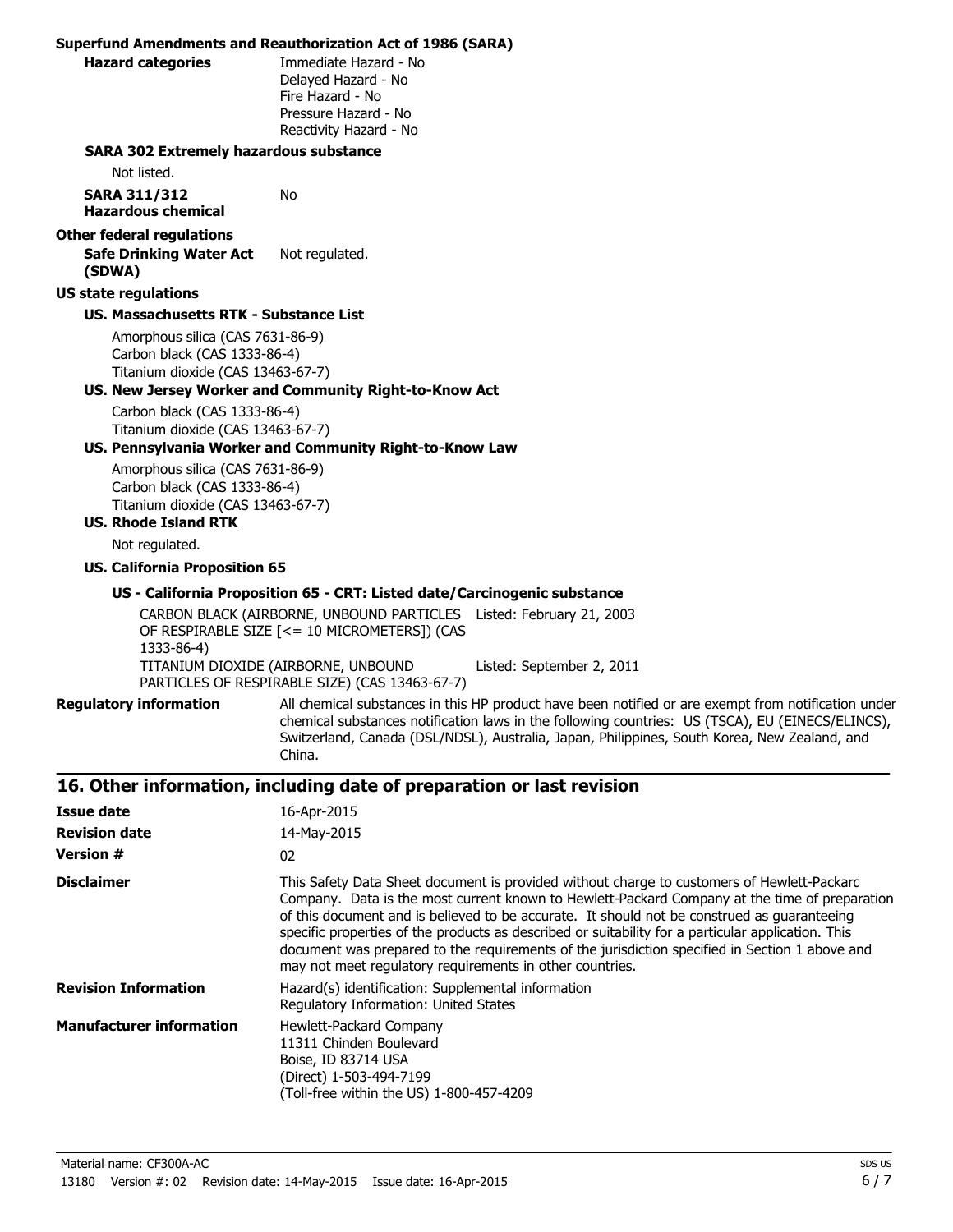#### **Explanation of abbreviations**

| <b>ACGIH</b>  | American Conference of Governmental Industrial Hygienists           |
|---------------|---------------------------------------------------------------------|
| <b>CAS</b>    | <b>Chemical Abstracts Service</b>                                   |
| <b>CERCLA</b> | Comprehensive Environmental Response Compensation and Liability Act |
| <b>CFR</b>    | Code of Federal Regulations                                         |
| <b>COC</b>    | Cleveland Open Cup                                                  |
| <b>DOT</b>    | Department of Transportation                                        |
| <b>EPCRA</b>  | Emergency Planning and Community Right-to-Know Act (aka SARA)       |
| <b>IARC</b>   | International Agency for Research on Cancer                         |
| <b>NIOSH</b>  | National Institute for Occupational Safety and Health               |
| <b>NTP</b>    | National Toxicology Program                                         |
| <b>OSHA</b>   | Occupational Safety and Health Administration                       |
| <b>PEL</b>    | Permissible Exposure Limit                                          |
| <b>RCRA</b>   | Resource Conservation and Recovery Act                              |
| <b>REC</b>    | Recommended                                                         |
| <b>REL</b>    | Recommended Exposure Limit                                          |
| <b>SARA</b>   | Superfund Amendments and Reauthorization Act of 1986                |
| <b>STEL</b>   | Short-Term Exposure Limit                                           |
| <b>TCLP</b>   | Toxicity Characteristics Leaching Procedure                         |
| <b>TLV</b>    | <b>Threshold Limit Value</b>                                        |
| <b>TSCA</b>   | <b>Toxic Substances Control Act</b>                                 |
| voc           | Volatile Organic Compounds                                          |
|               |                                                                     |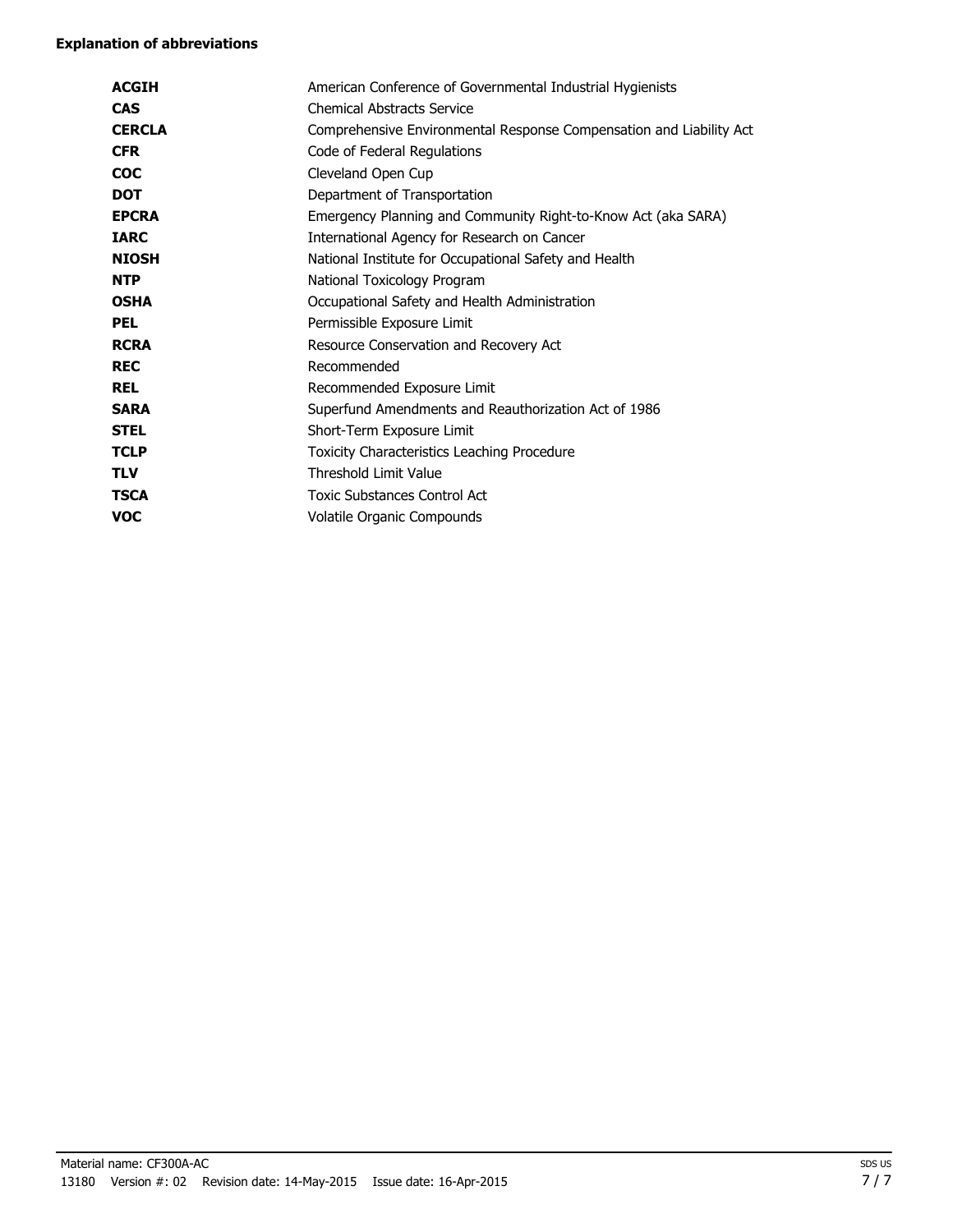

# **SAFETY DATA SHEET**

# **1. Identification**

| <b>Product identifier</b>       | HP Color LaserJet CF310A-AC Black Print Cartridge                                                                                                                                                                |  |  |
|---------------------------------|------------------------------------------------------------------------------------------------------------------------------------------------------------------------------------------------------------------|--|--|
| Other means of identification   | Not available.                                                                                                                                                                                                   |  |  |
| Recommended use                 | This product is a black toner preparation that is used in HP Color Laser Jet Enterprise M855 series<br>printers.                                                                                                 |  |  |
| <b>Recommended restrictions</b> | None known.                                                                                                                                                                                                      |  |  |
| <b>Company identification</b>   | Hewlett-Packard Company<br>3000 Hanover Street<br>Palo Alto, CA 94304-1185<br>United States<br>Telephone 650-857-5020<br>Hewlett-Packard health effects line                                                     |  |  |
|                                 | (Toll-free within the US) 1-800-457-4209<br>(Direct) 1-760-710-0048<br><b>HP Customer Care Line</b><br>(Toll-free within the US) 1-800-474-6836<br>(Direct) 1-208-323-2551<br>Email: hpcustomer.inquiries@hp.com |  |  |

## **2. Hazard(s) identification**

| <b>Physical hazards</b>                      | Not classified.                                                                                                                                                                                                             |
|----------------------------------------------|-----------------------------------------------------------------------------------------------------------------------------------------------------------------------------------------------------------------------------|
| <b>Health hazards</b>                        | Not classified.                                                                                                                                                                                                             |
| <b>Environmental hazards</b>                 | Not classified.                                                                                                                                                                                                             |
| <b>OSHA defined hazards</b>                  | Not classified.                                                                                                                                                                                                             |
| Label elements                               |                                                                                                                                                                                                                             |
| Hazard symbol                                | None.                                                                                                                                                                                                                       |
| Signal word                                  | None.                                                                                                                                                                                                                       |
| <b>Hazard statement</b>                      | Not available.                                                                                                                                                                                                              |
| <b>Precautionary statement</b>               |                                                                                                                                                                                                                             |
| <b>Prevention</b>                            | Not available.                                                                                                                                                                                                              |
| <b>Response</b>                              | Not available.                                                                                                                                                                                                              |
| <b>Storage</b>                               | Not available.                                                                                                                                                                                                              |
| <b>Disposal</b>                              | Not available.                                                                                                                                                                                                              |
| Hazard(s) not otherwise<br>classified (HNOC) | Carbon black is classified by the IARC as a Group 2B carcinogen (the substance is possibly<br>carcinogenic to humans). Carbon black in this preparation, due to its bound form, does not present<br>this carcinogenic risk. |
| <b>Supplemental information</b>              | This product is not classified as hazardous according to OSHA CFR 1910.1200 (HazCom 2012).                                                                                                                                  |

## **3. Composition/information on ingredients**

**Mixtures**

| <b>Chemical name</b><br><b>Common name and synonyms</b> |                  | <b>CAS number</b>   | $\frac{0}{0}$ |
|---------------------------------------------------------|------------------|---------------------|---------------|
| Styrene acrylate copolymer                              |                  | <b>Trade Secret</b> | < 85          |
| Carbon black                                            |                  | 1333-86-4           | $<$ 10        |
| Wax                                                     | Wax              | <b>Trade Secret</b> | $<$ 10        |
| Amorphous silica                                        | Amorphous silica | 7631-86-9           | <3            |
| Titanium dioxide                                        |                  | 13463-67-7          | <1            |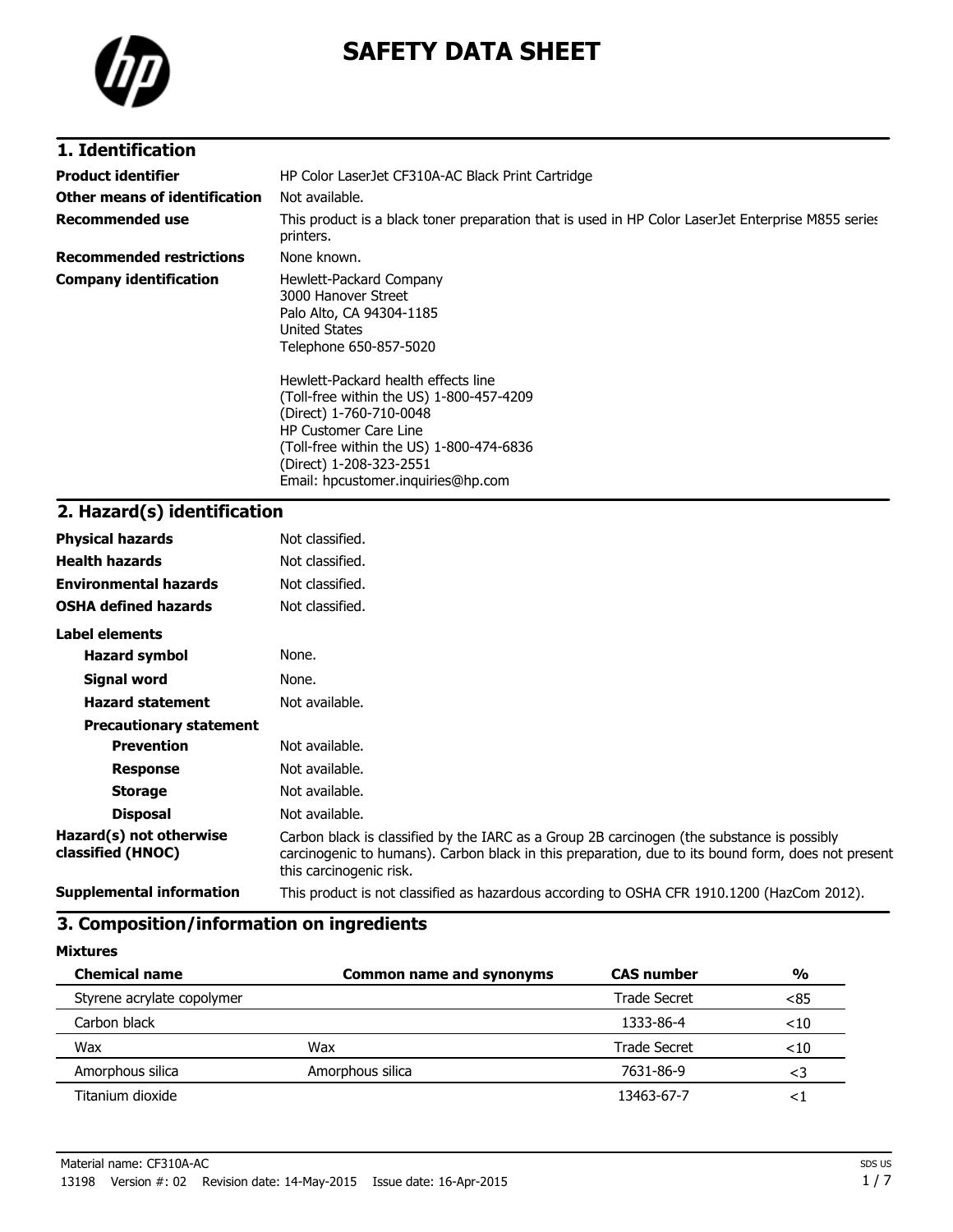| 4. First-aid measures                                    |                                                                                                                                                                                                   |
|----------------------------------------------------------|---------------------------------------------------------------------------------------------------------------------------------------------------------------------------------------------------|
| <b>Inhalation</b>                                        | Move person to fresh air immediately. If irritation persists, consult a physician.                                                                                                                |
| <b>Skin contact</b>                                      | Wash affected areas thoroughly with mild soap and water. Get medical attention if irritation<br>develops or persists.                                                                             |
| Eye contact                                              | Do not rub eyes. Immediately flush with large amounts of clean, warm water (low pressure) for at<br>least 15 minutes or until particles are removed. If irritation persists, consult a physician. |
| <b>Ingestion</b>                                         | Rinse mouth out with water. Drink one to two glasses of water. If symptoms occur, consult a<br>physician.                                                                                         |
| Most important<br>symptoms/effects, acute and<br>delayed | Not available.                                                                                                                                                                                    |

## **5. Fire-fighting measures**

| Suitable extinguishing media                                                     | CO2, water, or dry chemical<br>None known.<br>Not applicable.                                                                                                                         |  |  |
|----------------------------------------------------------------------------------|---------------------------------------------------------------------------------------------------------------------------------------------------------------------------------------|--|--|
| Unsuitable extinguishing<br>media                                                |                                                                                                                                                                                       |  |  |
| <b>Specific hazards arising from</b><br>the chemical                             |                                                                                                                                                                                       |  |  |
| Special protective equipment<br>and precautions for<br>firefighters              | Not available.                                                                                                                                                                        |  |  |
| <b>Fire-fighting</b><br>equipment/instructions                                   | If fire occurs in the printer, treat as an electrical fire.                                                                                                                           |  |  |
| <b>Specific methods</b>                                                          | None established.                                                                                                                                                                     |  |  |
| 6. Accidental release measures                                                   |                                                                                                                                                                                       |  |  |
| <b>Personal precautions,</b><br>protective equipment and<br>emergency procedures | Minimize dust generation and accumulation.                                                                                                                                            |  |  |
| <b>Methods and materials for</b><br>containment and cleaning up                  | Not available.                                                                                                                                                                        |  |  |
| <b>Environmental precautions</b>                                                 | Do not flush into surface water or sanitary sewer system. See also section 13 Disposal<br>considerations.                                                                             |  |  |
| 7. Handling and storage                                                          |                                                                                                                                                                                       |  |  |
| <b>Precautions for safe handling</b>                                             | Keep out of the reach of children. Avoid inhalation of dust and contact with skin and eyes. Use with<br>adequate ventilation. Keep away from excessive heat, sparks, and open flames. |  |  |
| <b>Conditions for safe storage,</b>                                              | Keep out of the reach of children. Keep tightly closed and dry. Store away from strong oxidizers.                                                                                     |  |  |

## **8. Exposure controls/personal protection**

Store at room temperature.

#### **Occupational exposure limits**

**including any incompatibilities**

| US. OSHA Table Z-1 Limits for Air Contaminants (29 CFR 1910.1000)<br><b>Type</b><br><b>Components</b> |            | <b>Form</b><br><b>Value</b> |                     |
|-------------------------------------------------------------------------------------------------------|------------|-----------------------------|---------------------|
| Carbon black (CAS<br>1333-86-4)                                                                       | PEL        | $3.5 \text{ mg/m}$          |                     |
| Titanium dioxide (CAS<br>13463-67-7)                                                                  | PEL        | $15 \text{ mg/m}$           | Total dust.         |
| <b>US. ACGIH Threshold Limit Values</b>                                                               |            |                             |                     |
| <b>Components</b>                                                                                     | Type       | <b>Value</b>                | Form                |
| Carbon black (CAS<br>1333-86-4)                                                                       | TWA        | $3 \text{ mg/m}$            | Inhalable fraction. |
| Titanium dioxide (CAS<br>13463-67-7)                                                                  | <b>TWA</b> | $10$ mg/m $3$               |                     |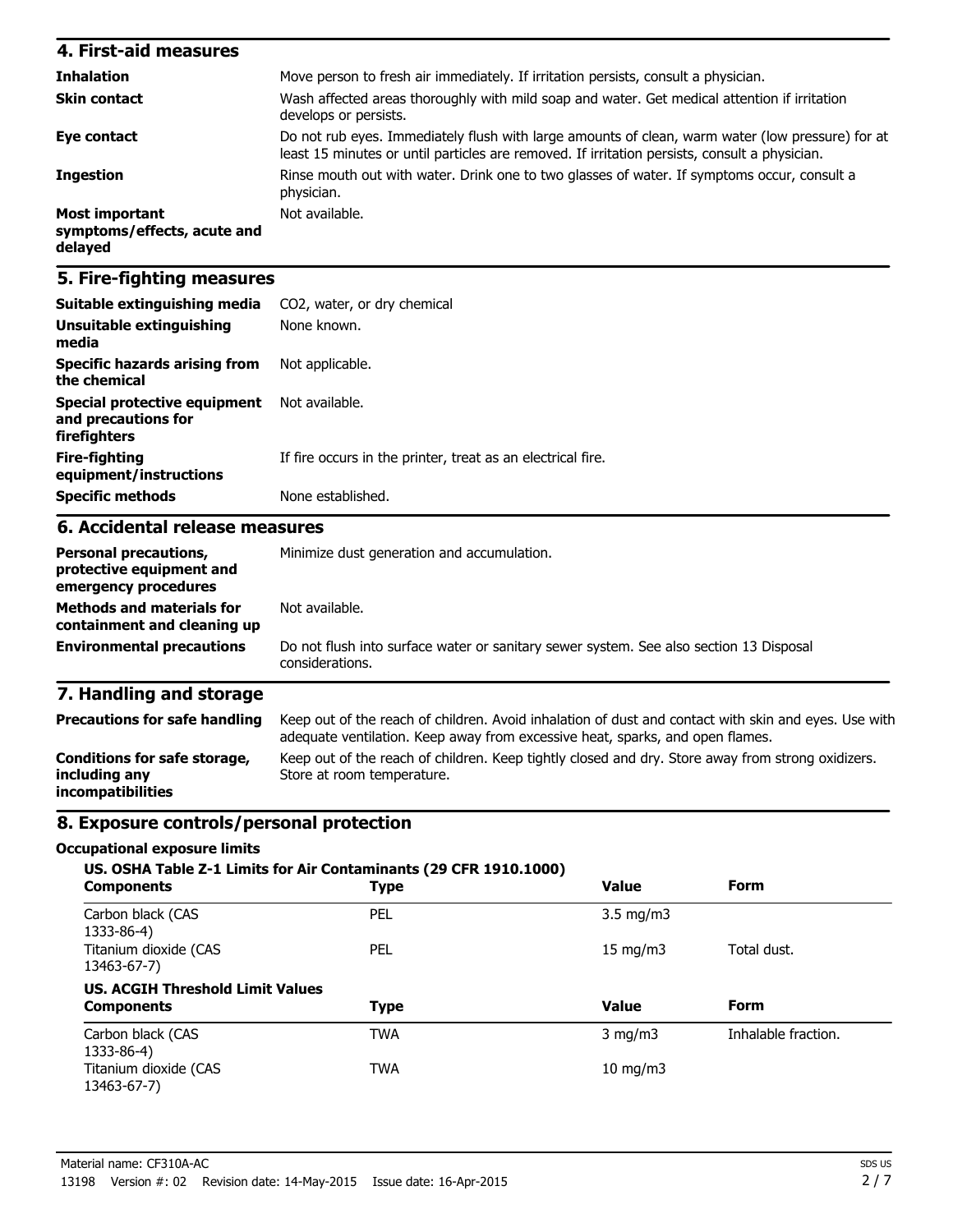| US. NIOSH: Pocket Guide to Chemical Hazards<br><b>Components</b>      | <b>Type</b>                                                                                    |                                                                          | <b>Value</b>                                                                        |  |
|-----------------------------------------------------------------------|------------------------------------------------------------------------------------------------|--------------------------------------------------------------------------|-------------------------------------------------------------------------------------|--|
| Amorphous silica (CAS<br>7631-86-9)                                   | <b>TWA</b>                                                                                     |                                                                          | 6 mg/m $3$                                                                          |  |
| Carbon black (CAS<br>1333-86-4)                                       | <b>TWA</b>                                                                                     |                                                                          | $0.1$ mg/m3                                                                         |  |
| <b>Biological limit values</b>                                        | No biological exposure limits noted for the ingredient(s).                                     |                                                                          |                                                                                     |  |
| <b>Exposure guidelines</b>                                            |                                                                                                | USA OSHA (TWA/PEL): 15 mg/m3 (Total Dust), 5 mg/m3 (Respirable Fraction) |                                                                                     |  |
|                                                                       |                                                                                                |                                                                          | ACGIH (TWA/TLV): 10 mg/m3 (Inhalable Particulate), 3 mg/m3 (Respirable Particulate) |  |
|                                                                       | Amorphous silica: USA OSHA (TWA/PEL): 20 mppcf 80 (mg/m3)/%SiO2, ACGIH (TWA/TLV): 10<br>mg/m3  |                                                                          |                                                                                     |  |
|                                                                       | TRGS 900 (Luftgrenzwert) - 10 mg/m3 (Einatembare partikel), 3 mg/m3 (Alveolengängige fraktion) |                                                                          |                                                                                     |  |
|                                                                       | UK WEL: 10 mg/m3 (Respirable Dust), 5 mg/m3 (Inhalable Dust)                                   |                                                                          |                                                                                     |  |
| <b>Appropriate engineering</b><br>controls                            | Use in a well ventilated area.                                                                 |                                                                          |                                                                                     |  |
| Individual protection measures, such as personal protective equipment |                                                                                                |                                                                          |                                                                                     |  |
| Eye/face protection                                                   | Not available.                                                                                 |                                                                          |                                                                                     |  |
| <b>Skin protection</b>                                                |                                                                                                |                                                                          |                                                                                     |  |
| <b>Hand protection</b>                                                | Not available.                                                                                 |                                                                          |                                                                                     |  |
| <b>Other</b>                                                          | Not available.                                                                                 |                                                                          |                                                                                     |  |
| <b>Respiratory protection</b>                                         | Not available.                                                                                 |                                                                          |                                                                                     |  |
| <b>Thermal hazards</b>                                                | Not available.                                                                                 |                                                                          |                                                                                     |  |
| 9. Physical and chemical properties                                   |                                                                                                |                                                                          |                                                                                     |  |
| <b>Appearance</b>                                                     | Fine powder                                                                                    |                                                                          |                                                                                     |  |
| <b>Physical state</b>                                                 | Solid.                                                                                         |                                                                          |                                                                                     |  |
| <b>Color</b>                                                          | Black.                                                                                         |                                                                          |                                                                                     |  |
| Odor                                                                  | Slight plastic odor                                                                            |                                                                          |                                                                                     |  |
| <b>Odor threshold</b>                                                 | Not available.                                                                                 |                                                                          |                                                                                     |  |
| pH                                                                    | Not applicable                                                                                 |                                                                          |                                                                                     |  |
| <b>Melting point/freezing point</b>                                   | Not available.                                                                                 |                                                                          |                                                                                     |  |
| <b>Initial boiling point and</b><br>boiling range                     | Not applicable                                                                                 |                                                                          |                                                                                     |  |
| <b>Flash point</b>                                                    | Not applicable                                                                                 |                                                                          |                                                                                     |  |
| <b>Evaporation rate</b>                                               | Not applicable                                                                                 |                                                                          |                                                                                     |  |
| <b>Flammability (solid, gas)</b>                                      | Not available.                                                                                 |                                                                          |                                                                                     |  |
| Upper/lower flammability or explosive limits                          |                                                                                                |                                                                          |                                                                                     |  |
| Flammability limit - lower Not flammable<br>(%)                       |                                                                                                |                                                                          |                                                                                     |  |
| <b>Flammability limit -</b><br>upper $(% )$                           | Not available.                                                                                 |                                                                          |                                                                                     |  |
| <b>Explosive limit - lower</b><br>(%)                                 | Not available.                                                                                 |                                                                          |                                                                                     |  |
| <b>Explosive limit - upper</b><br>(%)                                 | Not available.                                                                                 |                                                                          |                                                                                     |  |
| <b>Vapor pressure</b>                                                 | Not applicable                                                                                 |                                                                          |                                                                                     |  |
| Solubility(ies)                                                       |                                                                                                |                                                                          |                                                                                     |  |
| <b>Solubility (water)</b>                                             |                                                                                                | Negligible in water. Partially soluble in toluene and xylene.            |                                                                                     |  |
| <b>Partition coefficient</b><br>(n-octanol/water)                     | Not available.                                                                                 |                                                                          |                                                                                     |  |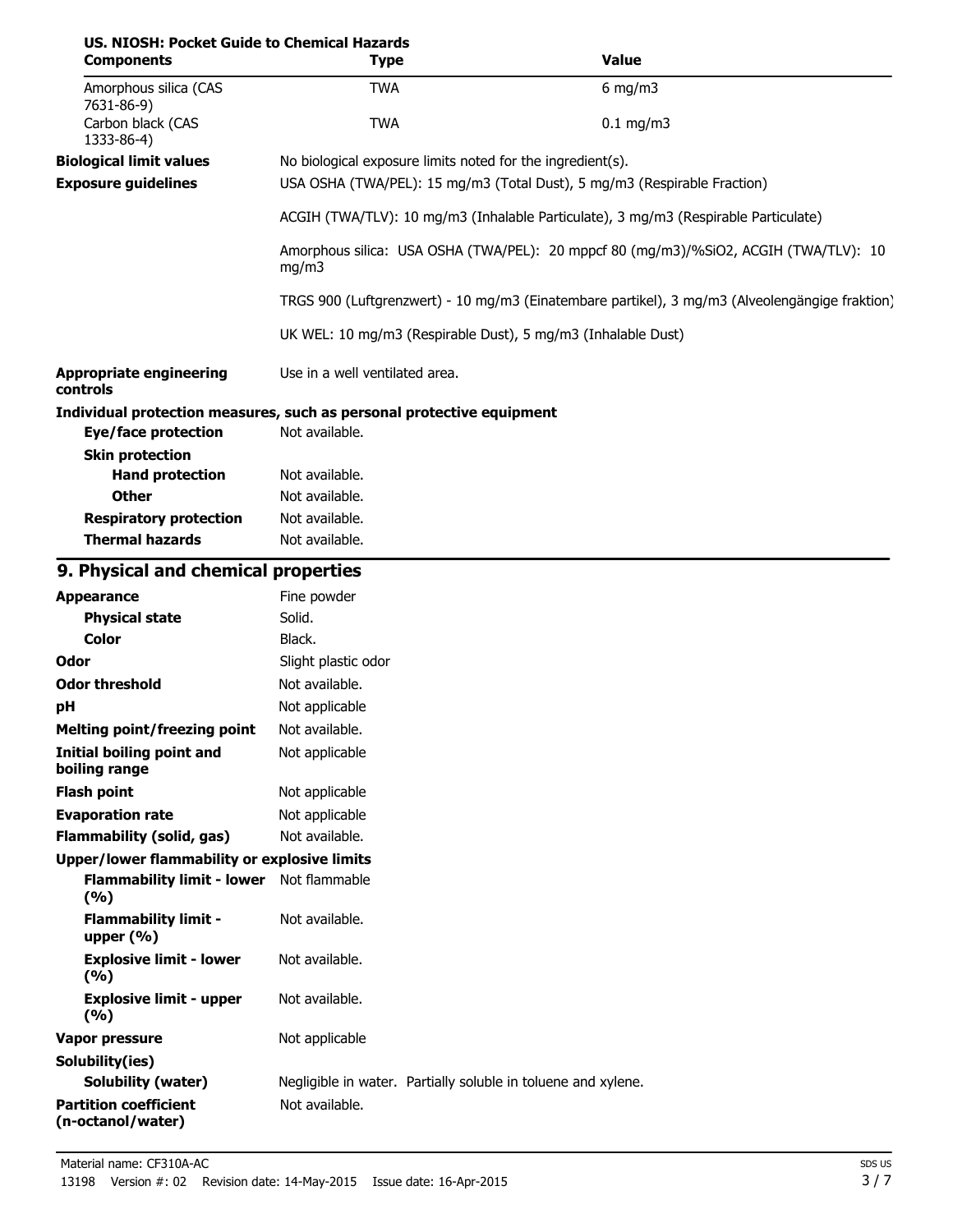| <b>Auto-ignition temperature</b> | Not applicable             |
|----------------------------------|----------------------------|
| <b>Decomposition temperature</b> | $>$ 392 °F ( $>$ 200 °C)   |
| <b>Viscosity</b>                 | Not applicable             |
| Other information                |                            |
| <b>Percent volatile</b>          | 0 % estimated              |
| Softening point                  | 176 - 266 °F (80 - 130 °C) |

# **10. Stability and reactivity**

| <b>Reactivity</b>                            | Not available.                          |
|----------------------------------------------|-----------------------------------------|
| <b>Chemical stability</b>                    | Stable under normal storage conditions. |
| <b>Possibility of hazardous</b><br>reactions | Will not occur.                         |
| <b>Conditions to avoid</b>                   | Imaging Drum: Exposure to light         |
| Incompatible materials                       | Strong oxidizers                        |
| <b>Hazardous decomposition</b><br>products   | Carbon monoxide and carbon dioxide.     |

# **11. Toxicological information**

| Symptoms related to the<br>physical, chemical and<br>toxicological characteristics                    | Not available.                                                                                                                                                                                                                                                                                                                                                                                                                                    |                                                                                                                                   |  |
|-------------------------------------------------------------------------------------------------------|---------------------------------------------------------------------------------------------------------------------------------------------------------------------------------------------------------------------------------------------------------------------------------------------------------------------------------------------------------------------------------------------------------------------------------------------------|-----------------------------------------------------------------------------------------------------------------------------------|--|
| <b>Information on toxicological effects</b>                                                           |                                                                                                                                                                                                                                                                                                                                                                                                                                                   |                                                                                                                                   |  |
| <b>Acute toxicity</b>                                                                                 |                                                                                                                                                                                                                                                                                                                                                                                                                                                   |                                                                                                                                   |  |
| <b>Skin corrosion/irritation</b>                                                                      | Not available.                                                                                                                                                                                                                                                                                                                                                                                                                                    |                                                                                                                                   |  |
| Serious eye damage/eye<br>irritation                                                                  | Not classified as irritant, according to OSHA Hazard Communication Standard (HCS) and EU<br>Directive 67/548/EEC and as amended.                                                                                                                                                                                                                                                                                                                  |                                                                                                                                   |  |
| Respiratory or skin sensitization                                                                     |                                                                                                                                                                                                                                                                                                                                                                                                                                                   |                                                                                                                                   |  |
| <b>Respiratory sensitization</b>                                                                      | Not available.                                                                                                                                                                                                                                                                                                                                                                                                                                    |                                                                                                                                   |  |
| <b>Skin sensitization</b>                                                                             | Not classified as irritant, according to OSHA Hazard Communication Standard (HCS) and EU<br>Directive 67/548/EEC and as amended.                                                                                                                                                                                                                                                                                                                  |                                                                                                                                   |  |
| <b>Germ cell mutagenicity</b>                                                                         | Negative, does not indicate mutagenic potential (Ames Test: Salmonella typhimurium)                                                                                                                                                                                                                                                                                                                                                               |                                                                                                                                   |  |
| Carcinogenicity                                                                                       | Carbon black is classified as a carcinogen by the IARC (possibly carcinogenic to humans, Group<br>2B) and by the State of California under Proposition 65. In their evaluations of carbon black, both<br>organizations indicate that exposure to carbon black, per se, does not occur when it remains<br>bound within a product matrix, specifically, rubber, ink, or paint. Carbon black is present only in a<br>bound form in this preparation. |                                                                                                                                   |  |
|                                                                                                       | Titanium dioxide is classified by the IARC as a Group 2B carcinogen (the substance is possibly<br>carcinogenic to humans). The IARC classification was based on high concentrations of titanium<br>dioxide particles in animal lungs. Under intended use of this toner product, exposure to titanium<br>dioxide is much lower.                                                                                                                    |                                                                                                                                   |  |
|                                                                                                       | EU, IARC, MAK, NTP or OSHA.                                                                                                                                                                                                                                                                                                                                                                                                                       | None of the other ingredients in this preparation are classified as carcinogens according to ACGIH,                               |  |
|                                                                                                       | <b>IARC Monographs. Overall Evaluation of Carcinogenicity</b>                                                                                                                                                                                                                                                                                                                                                                                     |                                                                                                                                   |  |
| Amorphous silica (CAS 7631-86-9)<br>Carbon black (CAS 1333-86-4)<br>Titanium dioxide (CAS 13463-67-7) |                                                                                                                                                                                                                                                                                                                                                                                                                                                   | 3 Not classifiable as to carcinogenicity to humans.<br>2B Possibly carcinogenic to humans.<br>2B Possibly carcinogenic to humans. |  |
| <b>Reproductive toxicity</b>                                                                          | and DFG (Germany).                                                                                                                                                                                                                                                                                                                                                                                                                                | Not classified as toxic according to EU Directive 67/548/EEC and as amended, California Prop. 65,                                 |  |
| <b>Specific target organ toxicity</b><br>- single exposure                                            | Not available.                                                                                                                                                                                                                                                                                                                                                                                                                                    |                                                                                                                                   |  |
| <b>Specific target organ toxicity</b><br>- repeated exposure                                          | Not available.                                                                                                                                                                                                                                                                                                                                                                                                                                    |                                                                                                                                   |  |
| <b>Aspiration hazard</b>                                                                              | Not available.                                                                                                                                                                                                                                                                                                                                                                                                                                    |                                                                                                                                   |  |
| <b>Chronic effects</b>                                                                                | No information available.                                                                                                                                                                                                                                                                                                                                                                                                                         |                                                                                                                                   |  |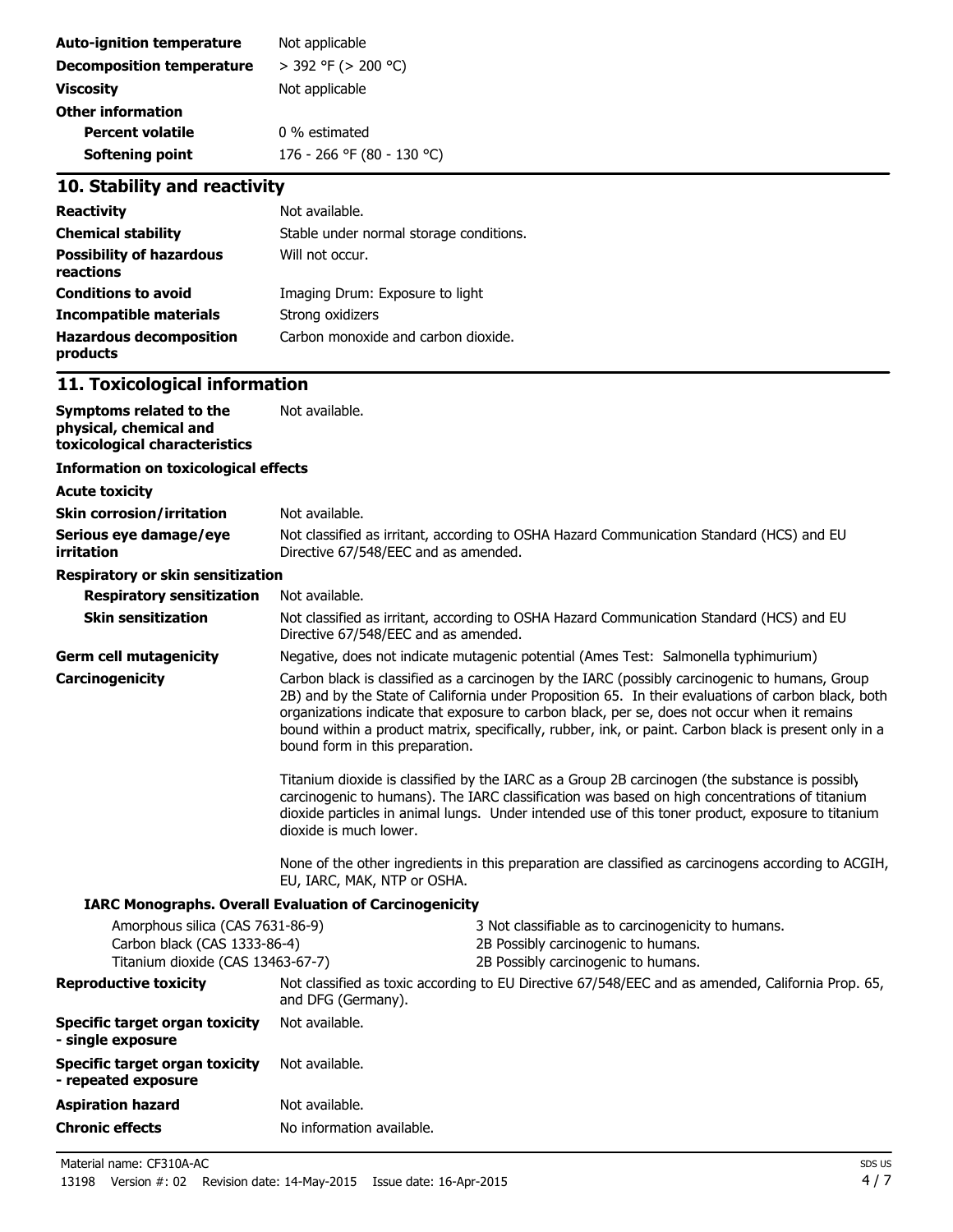| <b>Species</b><br>Mouse<br>Rat<br>Rat                                                                                                                                                                                                                                            |                                                | <b>Test Results</b><br>> 15000 mg/kg<br>> 22500 mg/kg<br>$>8000$ mg/kg                                                                                                                                                                                                          |
|----------------------------------------------------------------------------------------------------------------------------------------------------------------------------------------------------------------------------------------------------------------------------------|------------------------------------------------|---------------------------------------------------------------------------------------------------------------------------------------------------------------------------------------------------------------------------------------------------------------------------------|
|                                                                                                                                                                                                                                                                                  |                                                |                                                                                                                                                                                                                                                                                 |
|                                                                                                                                                                                                                                                                                  |                                                |                                                                                                                                                                                                                                                                                 |
|                                                                                                                                                                                                                                                                                  |                                                |                                                                                                                                                                                                                                                                                 |
|                                                                                                                                                                                                                                                                                  |                                                |                                                                                                                                                                                                                                                                                 |
|                                                                                                                                                                                                                                                                                  |                                                |                                                                                                                                                                                                                                                                                 |
|                                                                                                                                                                                                                                                                                  |                                                |                                                                                                                                                                                                                                                                                 |
|                                                                                                                                                                                                                                                                                  |                                                |                                                                                                                                                                                                                                                                                 |
|                                                                                                                                                                                                                                                                                  |                                                |                                                                                                                                                                                                                                                                                 |
|                                                                                                                                                                                                                                                                                  |                                                |                                                                                                                                                                                                                                                                                 |
|                                                                                                                                                                                                                                                                                  |                                                |                                                                                                                                                                                                                                                                                 |
|                                                                                                                                                                                                                                                                                  |                                                |                                                                                                                                                                                                                                                                                 |
|                                                                                                                                                                                                                                                                                  |                                                |                                                                                                                                                                                                                                                                                 |
| <b>Species</b>                                                                                                                                                                                                                                                                   |                                                | <b>Test Results</b>                                                                                                                                                                                                                                                             |
|                                                                                                                                                                                                                                                                                  |                                                |                                                                                                                                                                                                                                                                                 |
|                                                                                                                                                                                                                                                                                  |                                                |                                                                                                                                                                                                                                                                                 |
| <b>LC50</b><br>Fish                                                                                                                                                                                                                                                              |                                                | $> 100$ mg/l, 96 Hours                                                                                                                                                                                                                                                          |
| <b>Species</b>                                                                                                                                                                                                                                                                   |                                                | <b>Test Results</b>                                                                                                                                                                                                                                                             |
| Titanium dioxide (CAS 13463-67-7)                                                                                                                                                                                                                                                |                                                |                                                                                                                                                                                                                                                                                 |
| EC <sub>50</sub>                                                                                                                                                                                                                                                                 | Water flea (Daphnia magna)                     | $> 1000$ mg/l, 48 hours                                                                                                                                                                                                                                                         |
| LC50                                                                                                                                                                                                                                                                             | Mummichog (Fundulus heteroclitus)              | $> 1000$ mg/l, 96 hours                                                                                                                                                                                                                                                         |
| Not available.                                                                                                                                                                                                                                                                   |                                                |                                                                                                                                                                                                                                                                                 |
| Not available.                                                                                                                                                                                                                                                                   |                                                |                                                                                                                                                                                                                                                                                 |
| Not available.                                                                                                                                                                                                                                                                   |                                                |                                                                                                                                                                                                                                                                                 |
| Not available.                                                                                                                                                                                                                                                                   |                                                |                                                                                                                                                                                                                                                                                 |
| 13. Disposal considerations                                                                                                                                                                                                                                                      |                                                |                                                                                                                                                                                                                                                                                 |
|                                                                                                                                                                                                                                                                                  |                                                |                                                                                                                                                                                                                                                                                 |
| dispersed particles may form explosive mixtures in air. Dispose of in compliance with federal, state,<br>and local regulations.                                                                                                                                                  |                                                |                                                                                                                                                                                                                                                                                 |
| HP's Planet Partners (trademark) supplies recycling program enables simple, convenient recycling of<br>HP original inkjet and LaserJet supplies. For more information and to determine if this service is<br>available in your location, please visit http://www.hp.com/recycle. |                                                |                                                                                                                                                                                                                                                                                 |
|                                                                                                                                                                                                                                                                                  |                                                |                                                                                                                                                                                                                                                                                 |
|                                                                                                                                                                                                                                                                                  |                                                |                                                                                                                                                                                                                                                                                 |
|                                                                                                                                                                                                                                                                                  |                                                |                                                                                                                                                                                                                                                                                 |
| US EPA TSCA Inventory: All chemical substances in this product comply with all rules or orders<br>under TSCA.                                                                                                                                                                    |                                                |                                                                                                                                                                                                                                                                                 |
|                                                                                                                                                                                                                                                                                  |                                                |                                                                                                                                                                                                                                                                                 |
|                                                                                                                                                                                                                                                                                  | <b>SARA 304 Emergency release notification</b> | Do not shred toner cartridge, unless dust-explosion prevention measures are taken. Finely<br>Not a dangerous good under DOT, IATA, ADR, IMDG, or RID.<br>TSCA Section 12(b) Export Notification (40 CFR 707, Subpt. D)<br><b>CERCLA Hazardous Substance List (40 CFR 302.4)</b> |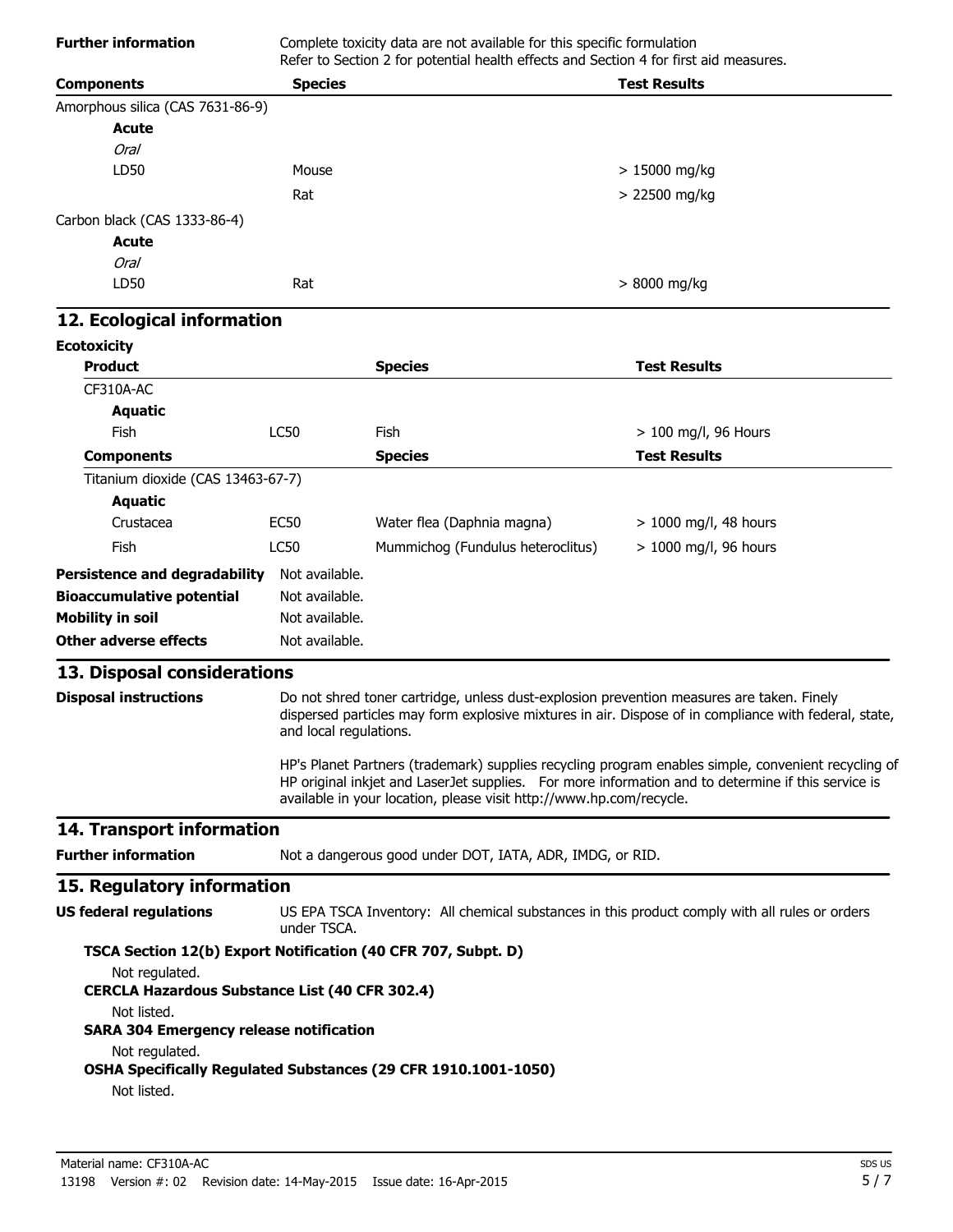|                                                                  | <b>Superfund Amendments and Reauthorization Act of 1986 (SARA)</b>                                                                                                                                                                                                                                                                                                                                                                                                                                                                                             |  |  |  |
|------------------------------------------------------------------|----------------------------------------------------------------------------------------------------------------------------------------------------------------------------------------------------------------------------------------------------------------------------------------------------------------------------------------------------------------------------------------------------------------------------------------------------------------------------------------------------------------------------------------------------------------|--|--|--|
| <b>Hazard categories</b>                                         | Immediate Hazard - No                                                                                                                                                                                                                                                                                                                                                                                                                                                                                                                                          |  |  |  |
|                                                                  | Delayed Hazard - No<br>Fire Hazard - No                                                                                                                                                                                                                                                                                                                                                                                                                                                                                                                        |  |  |  |
|                                                                  | Pressure Hazard - No                                                                                                                                                                                                                                                                                                                                                                                                                                                                                                                                           |  |  |  |
|                                                                  | Reactivity Hazard - No                                                                                                                                                                                                                                                                                                                                                                                                                                                                                                                                         |  |  |  |
| <b>SARA 302 Extremely hazardous substance</b>                    |                                                                                                                                                                                                                                                                                                                                                                                                                                                                                                                                                                |  |  |  |
| Not listed.                                                      |                                                                                                                                                                                                                                                                                                                                                                                                                                                                                                                                                                |  |  |  |
| <b>SARA 311/312</b><br><b>Hazardous chemical</b>                 | <b>No</b>                                                                                                                                                                                                                                                                                                                                                                                                                                                                                                                                                      |  |  |  |
| <b>Other federal regulations</b>                                 |                                                                                                                                                                                                                                                                                                                                                                                                                                                                                                                                                                |  |  |  |
| <b>Safe Drinking Water Act</b><br>(SDWA)                         | Not regulated.                                                                                                                                                                                                                                                                                                                                                                                                                                                                                                                                                 |  |  |  |
| <b>US state regulations</b>                                      |                                                                                                                                                                                                                                                                                                                                                                                                                                                                                                                                                                |  |  |  |
| <b>US. Massachusetts RTK - Substance List</b>                    |                                                                                                                                                                                                                                                                                                                                                                                                                                                                                                                                                                |  |  |  |
| Amorphous silica (CAS 7631-86-9)<br>Carbon black (CAS 1333-86-4) |                                                                                                                                                                                                                                                                                                                                                                                                                                                                                                                                                                |  |  |  |
| Titanium dioxide (CAS 13463-67-7)                                | US. New Jersey Worker and Community Right-to-Know Act                                                                                                                                                                                                                                                                                                                                                                                                                                                                                                          |  |  |  |
| Carbon black (CAS 1333-86-4)                                     |                                                                                                                                                                                                                                                                                                                                                                                                                                                                                                                                                                |  |  |  |
| Titanium dioxide (CAS 13463-67-7)                                |                                                                                                                                                                                                                                                                                                                                                                                                                                                                                                                                                                |  |  |  |
|                                                                  | US. Pennsylvania Worker and Community Right-to-Know Law                                                                                                                                                                                                                                                                                                                                                                                                                                                                                                        |  |  |  |
| Amorphous silica (CAS 7631-86-9)                                 |                                                                                                                                                                                                                                                                                                                                                                                                                                                                                                                                                                |  |  |  |
| Carbon black (CAS 1333-86-4)                                     |                                                                                                                                                                                                                                                                                                                                                                                                                                                                                                                                                                |  |  |  |
| Titanium dioxide (CAS 13463-67-7)<br><b>US. Rhode Island RTK</b> |                                                                                                                                                                                                                                                                                                                                                                                                                                                                                                                                                                |  |  |  |
| Not regulated.                                                   |                                                                                                                                                                                                                                                                                                                                                                                                                                                                                                                                                                |  |  |  |
|                                                                  |                                                                                                                                                                                                                                                                                                                                                                                                                                                                                                                                                                |  |  |  |
| <b>US. California Proposition 65</b>                             |                                                                                                                                                                                                                                                                                                                                                                                                                                                                                                                                                                |  |  |  |
|                                                                  | US - California Proposition 65 - CRT: Listed date/Carcinogenic substance                                                                                                                                                                                                                                                                                                                                                                                                                                                                                       |  |  |  |
| 1333-86-4)                                                       | CARBON BLACK (AIRBORNE, UNBOUND PARTICLES Listed: February 21, 2003<br>OF RESPIRABLE SIZE [<= 10 MICROMETERS]) (CAS                                                                                                                                                                                                                                                                                                                                                                                                                                            |  |  |  |
|                                                                  | TITANIUM DIOXIDE (AIRBORNE, UNBOUND<br>Listed: September 2, 2011<br>PARTICLES OF RESPIRABLE SIZE) (CAS 13463-67-7)                                                                                                                                                                                                                                                                                                                                                                                                                                             |  |  |  |
| <b>Regulatory information</b>                                    | All chemical substances in this HP product have been notified or are exempt from notification under<br>chemical substances notification laws in the following countries: US (TSCA), EU (EINECS/ELINCS),<br>Switzerland, Canada (DSL/NDSL), Australia, Japan, Philippines, South Korea, New Zealand, and<br>China.                                                                                                                                                                                                                                              |  |  |  |
|                                                                  | 16. Other information, including date of preparation or last revision                                                                                                                                                                                                                                                                                                                                                                                                                                                                                          |  |  |  |
| <b>Issue date</b>                                                | 16-Apr-2015                                                                                                                                                                                                                                                                                                                                                                                                                                                                                                                                                    |  |  |  |
| <b>Revision date</b>                                             | 14-May-2015                                                                                                                                                                                                                                                                                                                                                                                                                                                                                                                                                    |  |  |  |
| <b>Version #</b>                                                 | 02                                                                                                                                                                                                                                                                                                                                                                                                                                                                                                                                                             |  |  |  |
| <b>Disclaimer</b>                                                | This Safety Data Sheet document is provided without charge to customers of Hewlett-Packard<br>Company. Data is the most current known to Hewlett-Packard Company at the time of preparation<br>of this document and is believed to be accurate. It should not be construed as guaranteeing<br>specific properties of the products as described or suitability for a particular application. This<br>document was prepared to the requirements of the jurisdiction specified in Section 1 above and<br>may not meet regulatory requirements in other countries. |  |  |  |
| <b>Revision Information</b>                                      | Hazard(s) identification: Supplemental information<br>Regulatory Information: United States                                                                                                                                                                                                                                                                                                                                                                                                                                                                    |  |  |  |
| <b>Manufacturer information</b>                                  | Hewlett-Packard Company                                                                                                                                                                                                                                                                                                                                                                                                                                                                                                                                        |  |  |  |

11311 Chinden Boulevard Boise, ID 83714 USA (Direct) 1-503-494-7199

(Toll-free within the US) 1-800-457-4209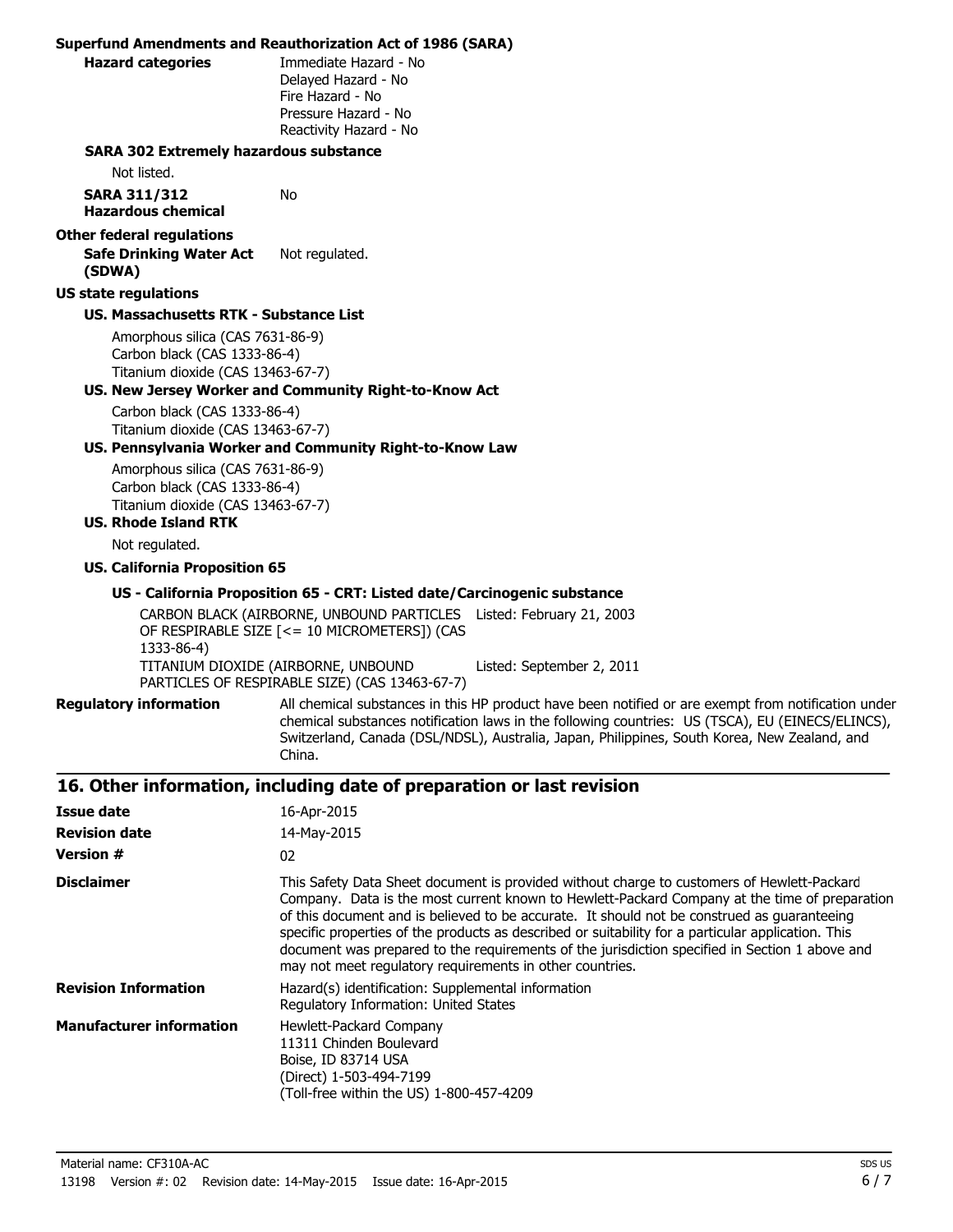#### **Explanation of abbreviations**

| <b>ACGIH</b>  | American Conference of Governmental Industrial Hygienists           |
|---------------|---------------------------------------------------------------------|
| <b>CAS</b>    | <b>Chemical Abstracts Service</b>                                   |
| <b>CERCLA</b> | Comprehensive Environmental Response Compensation and Liability Act |
| <b>CFR</b>    | Code of Federal Regulations                                         |
| <b>COC</b>    | Cleveland Open Cup                                                  |
| <b>DOT</b>    | Department of Transportation                                        |
| <b>EPCRA</b>  | Emergency Planning and Community Right-to-Know Act (aka SARA)       |
| <b>IARC</b>   | International Agency for Research on Cancer                         |
| <b>NIOSH</b>  | National Institute for Occupational Safety and Health               |
| <b>NTP</b>    | National Toxicology Program                                         |
| <b>OSHA</b>   | Occupational Safety and Health Administration                       |
| <b>PEL</b>    | Permissible Exposure Limit                                          |
| <b>RCRA</b>   | Resource Conservation and Recovery Act                              |
| <b>REC</b>    | Recommended                                                         |
| <b>REL</b>    | Recommended Exposure Limit                                          |
| <b>SARA</b>   | Superfund Amendments and Reauthorization Act of 1986                |
| <b>STEL</b>   | Short-Term Exposure Limit                                           |
| <b>TCLP</b>   | Toxicity Characteristics Leaching Procedure                         |
| <b>TLV</b>    | Threshold Limit Value                                               |
| <b>TSCA</b>   | <b>Toxic Substances Control Act</b>                                 |
| VOC           | Volatile Organic Compounds                                          |
|               |                                                                     |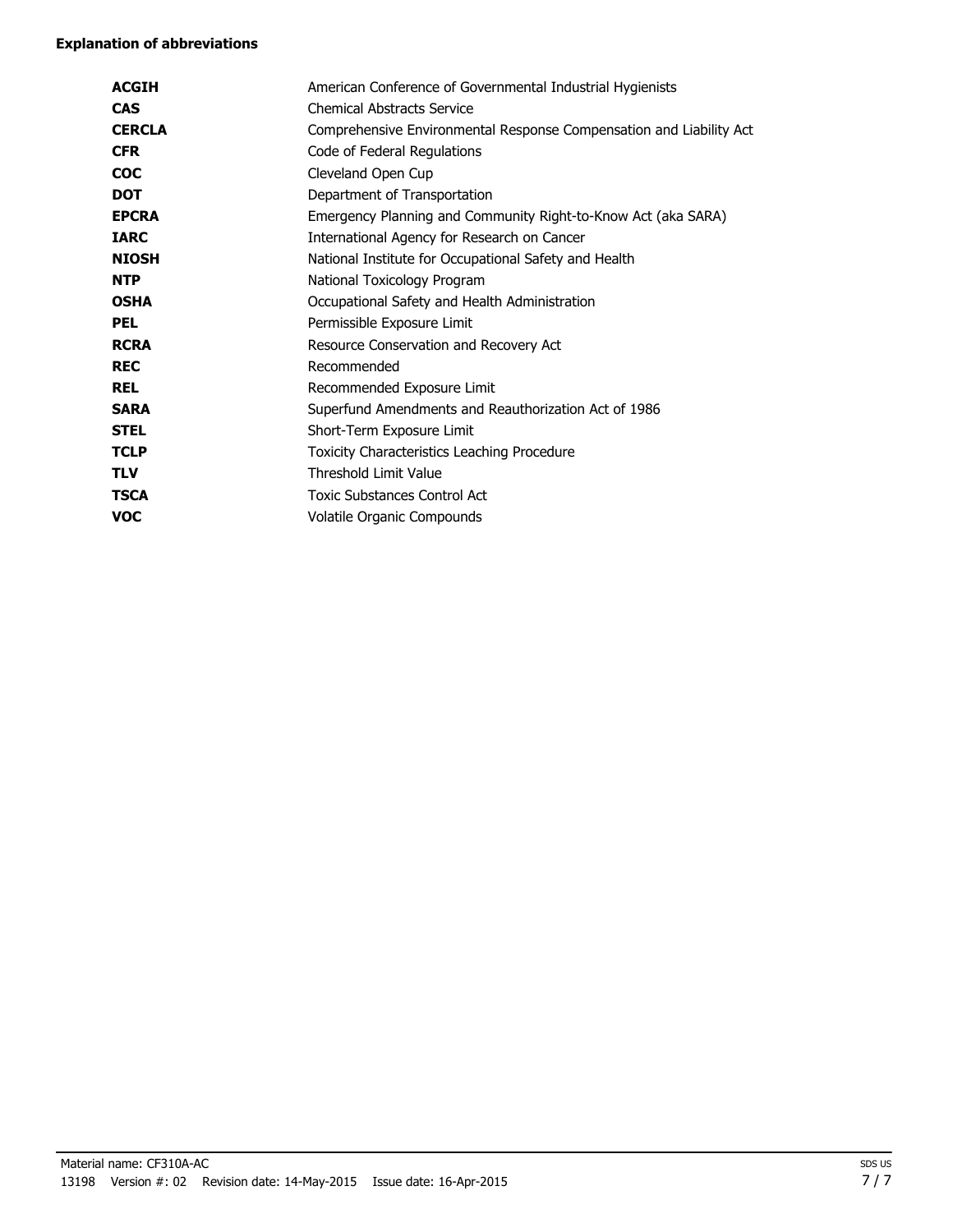

# **SAFETY DATA SHEET**

# **1. Identification**

| <b>Product identifier</b><br>Other means of identification<br><b>Recommended use</b> | HP Color LaserJet CE250A-X-XC-XD-YC Black Print Cartridge<br>Not available.<br>This product is a black toner preparation that is used in HP Color LaserJet CP3525 and CM3530<br>series printers.                                                                                                                                                                                 |
|--------------------------------------------------------------------------------------|----------------------------------------------------------------------------------------------------------------------------------------------------------------------------------------------------------------------------------------------------------------------------------------------------------------------------------------------------------------------------------|
| <b>Recommended restrictions</b>                                                      | None known.                                                                                                                                                                                                                                                                                                                                                                      |
| Company identification                                                               | Hewlett-Packard Company<br>3000 Hanover Street<br>Palo Alto, CA 94304-1185<br>United States<br>Telephone 650-857-5020<br>Hewlett-Packard health effects line<br>(Toll-free within the US) 1-800-457-4209<br>(Direct) 1-760-710-0048<br><b>HP Customer Care Line</b><br>(Toll-free within the US) 1-800-474-6836<br>(Direct) 1-208-323-2551<br>Email: hpcustomer.inquiries@hp.com |

# **2. Hazard(s) identification**

| <b>Physical hazards</b>                      | Not classified.                                                                                                                                                                                                                                                                                                                                    |
|----------------------------------------------|----------------------------------------------------------------------------------------------------------------------------------------------------------------------------------------------------------------------------------------------------------------------------------------------------------------------------------------------------|
| <b>Health hazards</b>                        | Not classified.                                                                                                                                                                                                                                                                                                                                    |
| <b>Environmental hazards</b>                 | Not classified.                                                                                                                                                                                                                                                                                                                                    |
| <b>OSHA defined hazards</b>                  | Not classified.                                                                                                                                                                                                                                                                                                                                    |
| <b>Label elements</b>                        |                                                                                                                                                                                                                                                                                                                                                    |
| <b>Hazard symbol</b>                         | None.                                                                                                                                                                                                                                                                                                                                              |
| Signal word                                  | None.                                                                                                                                                                                                                                                                                                                                              |
| <b>Hazard statement</b>                      | Not available.                                                                                                                                                                                                                                                                                                                                     |
| <b>Precautionary statement</b>               |                                                                                                                                                                                                                                                                                                                                                    |
| <b>Prevention</b>                            | Not available.                                                                                                                                                                                                                                                                                                                                     |
| <b>Response</b>                              | Not available.                                                                                                                                                                                                                                                                                                                                     |
| <b>Storage</b>                               | Not available.                                                                                                                                                                                                                                                                                                                                     |
| <b>Disposal</b>                              | Not available.                                                                                                                                                                                                                                                                                                                                     |
| Hazard(s) not otherwise<br>classified (HNOC) | Carbon black is classified by the IARC as a Group 2B carcinogen (the substance is possibly<br>carcinogenic to humans). Carbon black in this preparation, due to its bound form, does not present<br>this carcinogenic risk. This product is not classified as hazardous according to OSHA CFR<br>1910.1200 or EU Directive 1999/45/EC, as amended. |
| <b>Supplemental information</b>              | None.                                                                                                                                                                                                                                                                                                                                              |

### **3. Composition/information on ingredients**

**Mixtures**

| <b>Chemical name</b>       | <b>Common name and synonyms</b> | <b>CAS number</b>   | $\frac{0}{0}$ |
|----------------------------|---------------------------------|---------------------|---------------|
| Styrene acrylate copolymer |                                 | <b>Trade Secret</b> | < 85          |
| Carbon black               |                                 | 1333-86-4           | $<$ 10        |
| Wax                        | Wax                             | <b>Trade Secret</b> | < 10          |
| Amorphous silica           | Amorphous silica                | 7631-86-9           | ≺3            |
| Titanium dioxide           |                                 | 13463-67-7          | $\leq$        |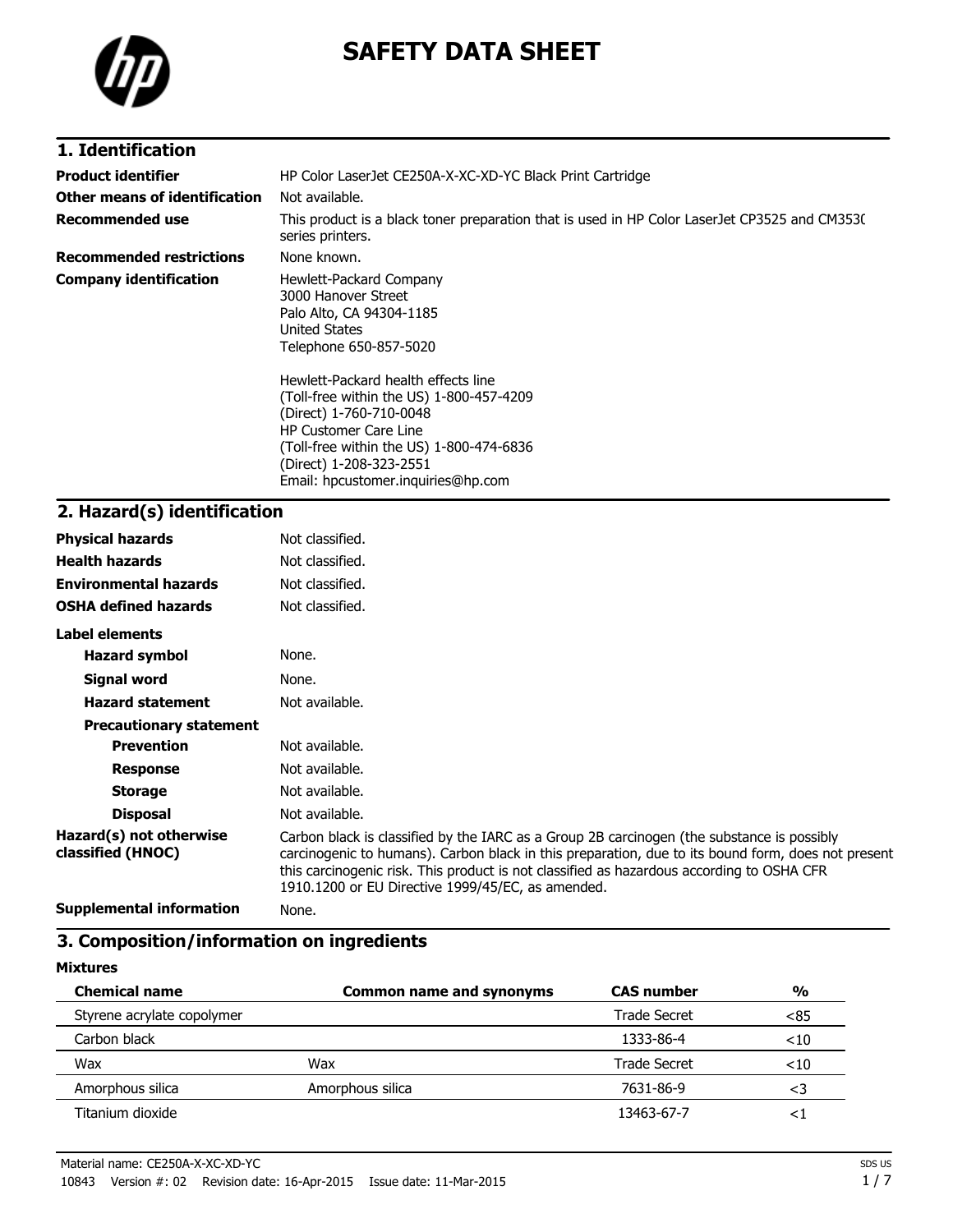| 4. First-aid measures                                    |                                                                                                                                                                                                   |
|----------------------------------------------------------|---------------------------------------------------------------------------------------------------------------------------------------------------------------------------------------------------|
| <b>Inhalation</b>                                        | Move person to fresh air immediately. If irritation persists, consult a physician.                                                                                                                |
| <b>Skin contact</b>                                      | Wash affected areas thoroughly with mild soap and water. Get medical attention if irritation<br>develops or persists.                                                                             |
| Eye contact                                              | Do not rub eyes. Immediately flush with large amounts of clean, warm water (low pressure) for at<br>least 15 minutes or until particles are removed. If irritation persists, consult a physician. |
| <b>Ingestion</b>                                         | Rinse mouth out with water. Drink one to two glasses of water. If symptoms occur, consult a<br>physician.                                                                                         |
| Most important<br>symptoms/effects, acute and<br>delayed | Not available.                                                                                                                                                                                    |

## **5. Fire-fighting measures**

| Suitable extinguishing media                                                     | CO2, water, or dry chemical<br>None known.                                                                                                                                            |  |  |  |
|----------------------------------------------------------------------------------|---------------------------------------------------------------------------------------------------------------------------------------------------------------------------------------|--|--|--|
| Unsuitable extinguishing<br>media                                                |                                                                                                                                                                                       |  |  |  |
| <b>Specific hazards arising from</b><br>the chemical                             | Not applicable.                                                                                                                                                                       |  |  |  |
| <b>Special protective equipment</b><br>and precautions for<br>firefighters       | Not available.                                                                                                                                                                        |  |  |  |
| <b>Fire-fighting</b><br>equipment/instructions                                   | If fire occurs in the printer, treat as an electrical fire.                                                                                                                           |  |  |  |
| <b>Specific methods</b>                                                          | None established.                                                                                                                                                                     |  |  |  |
| 6. Accidental release measures                                                   |                                                                                                                                                                                       |  |  |  |
| <b>Personal precautions,</b><br>protective equipment and<br>emergency procedures | Minimize dust generation and accumulation.                                                                                                                                            |  |  |  |
| <b>Methods and materials for</b><br>containment and cleaning up                  | Not available.                                                                                                                                                                        |  |  |  |
| <b>Environmental precautions</b>                                                 | Do not flush into surface water or sanitary sewer system. See also section 13 Disposal<br>considerations.                                                                             |  |  |  |
| 7. Handling and storage                                                          |                                                                                                                                                                                       |  |  |  |
| <b>Precautions for safe handling</b>                                             | Keep out of the reach of children. Avoid inhalation of dust and contact with skin and eyes. Use with<br>adequate ventilation. Keep away from excessive heat, sparks, and open flames. |  |  |  |
| <b>Conditions for safe storage,</b>                                              | Keep out of the reach of children. Keep tightly closed and dry. Store away from strong oxidizers.                                                                                     |  |  |  |

## **8. Exposure controls/personal protection**

Store at room temperature.

#### **Occupational exposure limits**

**including any incompatibilities**

| US. OSHA Table Z-1 Limits for Air Contaminants (29 CFR 1910.1000)<br><b>Form</b><br><b>Value</b><br><b>Type</b><br><b>Components</b> |            |                    |                     |  |
|--------------------------------------------------------------------------------------------------------------------------------------|------------|--------------------|---------------------|--|
| Carbon black (CAS<br>1333-86-4)                                                                                                      | PEL        | $3.5 \text{ mg/m}$ |                     |  |
| Titanium dioxide (CAS<br>13463-67-7)                                                                                                 | PEL        | 15 mg/m $3$        | Total dust.         |  |
| <b>US. ACGIH Threshold Limit Values</b>                                                                                              |            |                    |                     |  |
| <b>Components</b>                                                                                                                    | Type       | Value              | <b>Form</b>         |  |
| Carbon black (CAS<br>1333-86-4)                                                                                                      | <b>TWA</b> | $3 \text{ mg/m}$   | Inhalable fraction. |  |
| Titanium dioxide (CAS<br>13463-67-7)                                                                                                 | <b>TWA</b> | $10$ mg/m $3$      |                     |  |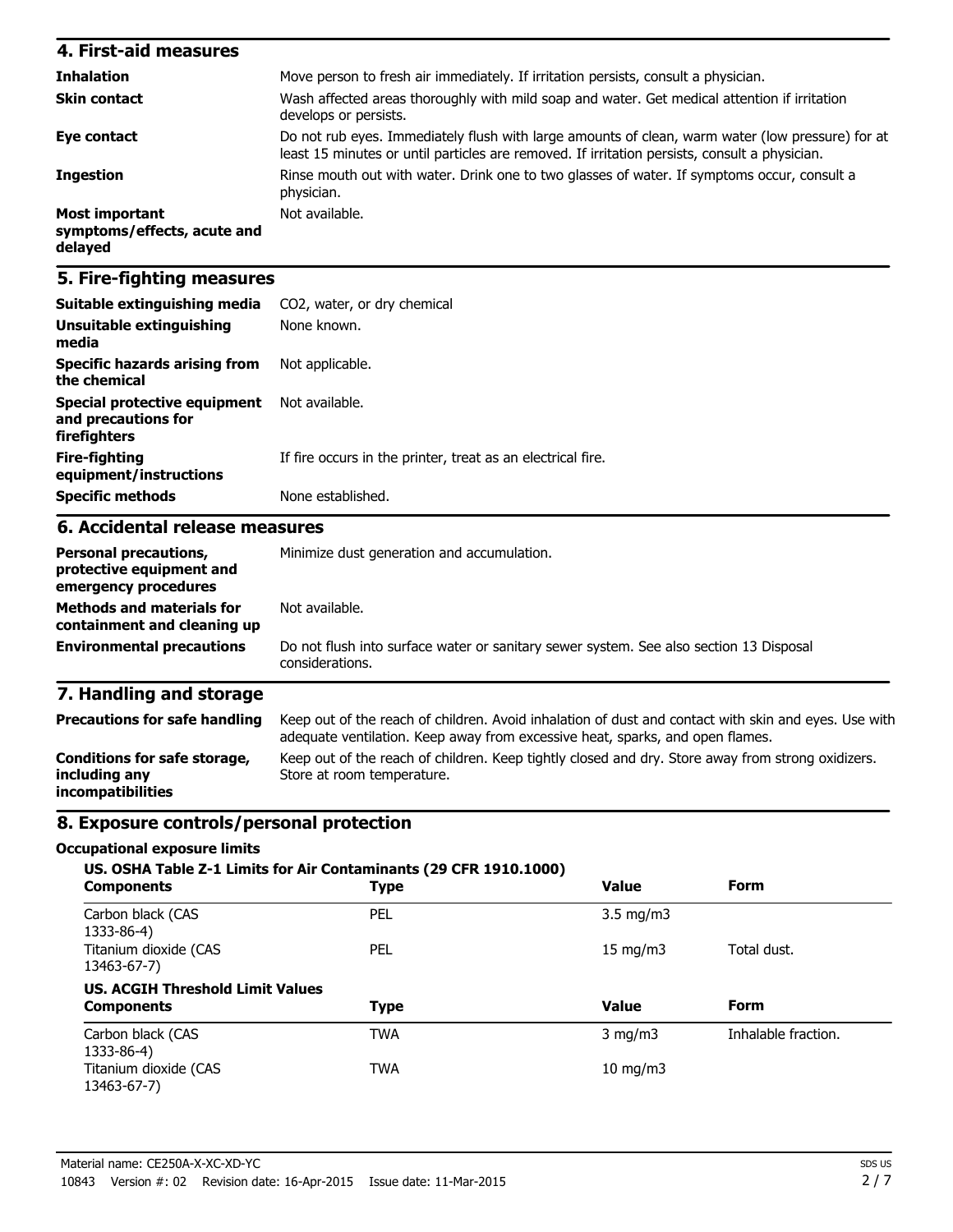| US. NIOSH: Pocket Guide to Chemical Hazards<br><b>Components</b>      | <b>Type</b>                                                                                    |                                                               | <b>Value</b>                                                                        |  |  |
|-----------------------------------------------------------------------|------------------------------------------------------------------------------------------------|---------------------------------------------------------------|-------------------------------------------------------------------------------------|--|--|
| Amorphous silica (CAS<br>7631-86-9)                                   | <b>TWA</b>                                                                                     |                                                               | 6 mg/m $3$                                                                          |  |  |
| Carbon black (CAS<br>1333-86-4)                                       | <b>TWA</b>                                                                                     |                                                               | $0.1$ mg/m3                                                                         |  |  |
| <b>Biological limit values</b>                                        |                                                                                                | No biological exposure limits noted for the ingredient(s).    |                                                                                     |  |  |
| <b>Exposure guidelines</b>                                            | USA OSHA (TWA/PEL): 15 mg/m3 (Total Dust), 5 mg/m3 (Respirable Fraction)                       |                                                               |                                                                                     |  |  |
|                                                                       |                                                                                                |                                                               | ACGIH (TWA/TLV): 10 mg/m3 (Inhalable Particulate), 3 mg/m3 (Respirable Particulate) |  |  |
|                                                                       | Amorphous silica: USA OSHA (TWA/PEL): 20 mppcf 80 (mg/m3)/%SiO2, ACGIH (TWA/TLV): 10<br>mg/m3  |                                                               |                                                                                     |  |  |
|                                                                       | TRGS 900 (Luftgrenzwert) - 10 mg/m3 (Einatembare partikel), 3 mg/m3 (Alveolengängige fraktion) |                                                               |                                                                                     |  |  |
|                                                                       |                                                                                                | UK WEL: 10 mg/m3 (Respirable Dust), 5 mg/m3 (Inhalable Dust)  |                                                                                     |  |  |
| <b>Appropriate engineering</b><br>controls                            | Use in a well ventilated area.                                                                 |                                                               |                                                                                     |  |  |
| Individual protection measures, such as personal protective equipment |                                                                                                |                                                               |                                                                                     |  |  |
| Eye/face protection                                                   | Not available.                                                                                 |                                                               |                                                                                     |  |  |
| <b>Skin protection</b>                                                |                                                                                                |                                                               |                                                                                     |  |  |
| <b>Hand protection</b>                                                | Not available.                                                                                 |                                                               |                                                                                     |  |  |
| <b>Other</b>                                                          |                                                                                                | Not available.                                                |                                                                                     |  |  |
| <b>Respiratory protection</b>                                         | Not available.                                                                                 |                                                               |                                                                                     |  |  |
| <b>Thermal hazards</b>                                                | Not available.                                                                                 |                                                               |                                                                                     |  |  |
| 9. Physical and chemical properties                                   |                                                                                                |                                                               |                                                                                     |  |  |
| <b>Appearance</b>                                                     | Fine powder                                                                                    |                                                               |                                                                                     |  |  |
| <b>Physical state</b>                                                 | Solid.                                                                                         |                                                               |                                                                                     |  |  |
| <b>Color</b>                                                          | Black.                                                                                         |                                                               |                                                                                     |  |  |
| Odor                                                                  | Slight plastic odor                                                                            |                                                               |                                                                                     |  |  |
| <b>Odor threshold</b>                                                 | Not available.                                                                                 |                                                               |                                                                                     |  |  |
| pH                                                                    | Not applicable                                                                                 |                                                               |                                                                                     |  |  |
| <b>Melting point/freezing point</b>                                   | Not available.                                                                                 |                                                               |                                                                                     |  |  |
| <b>Initial boiling point and</b><br>boiling range                     | Not applicable                                                                                 |                                                               |                                                                                     |  |  |
| <b>Flash point</b>                                                    | Not applicable                                                                                 |                                                               |                                                                                     |  |  |
| <b>Evaporation rate</b>                                               | Not applicable                                                                                 |                                                               |                                                                                     |  |  |
| <b>Flammability (solid, gas)</b>                                      | Not available.                                                                                 |                                                               |                                                                                     |  |  |
| Upper/lower flammability or explosive limits                          |                                                                                                |                                                               |                                                                                     |  |  |
| Flammability limit - lower Not flammable<br>(%)                       |                                                                                                |                                                               |                                                                                     |  |  |
| <b>Flammability limit -</b><br>upper $(% )$                           | Not available.                                                                                 |                                                               |                                                                                     |  |  |
| <b>Explosive limit - lower</b><br>(%)                                 | Not available.                                                                                 |                                                               |                                                                                     |  |  |
| <b>Explosive limit - upper</b><br>(%)                                 | Not available.                                                                                 |                                                               |                                                                                     |  |  |
| <b>Vapor pressure</b>                                                 | Not applicable                                                                                 |                                                               |                                                                                     |  |  |
| Solubility(ies)                                                       |                                                                                                |                                                               |                                                                                     |  |  |
| <b>Solubility (water)</b>                                             |                                                                                                | Negligible in water. Partially soluble in toluene and xylene. |                                                                                     |  |  |
| <b>Partition coefficient</b><br>(n-octanol/water)                     | Not available.                                                                                 |                                                               |                                                                                     |  |  |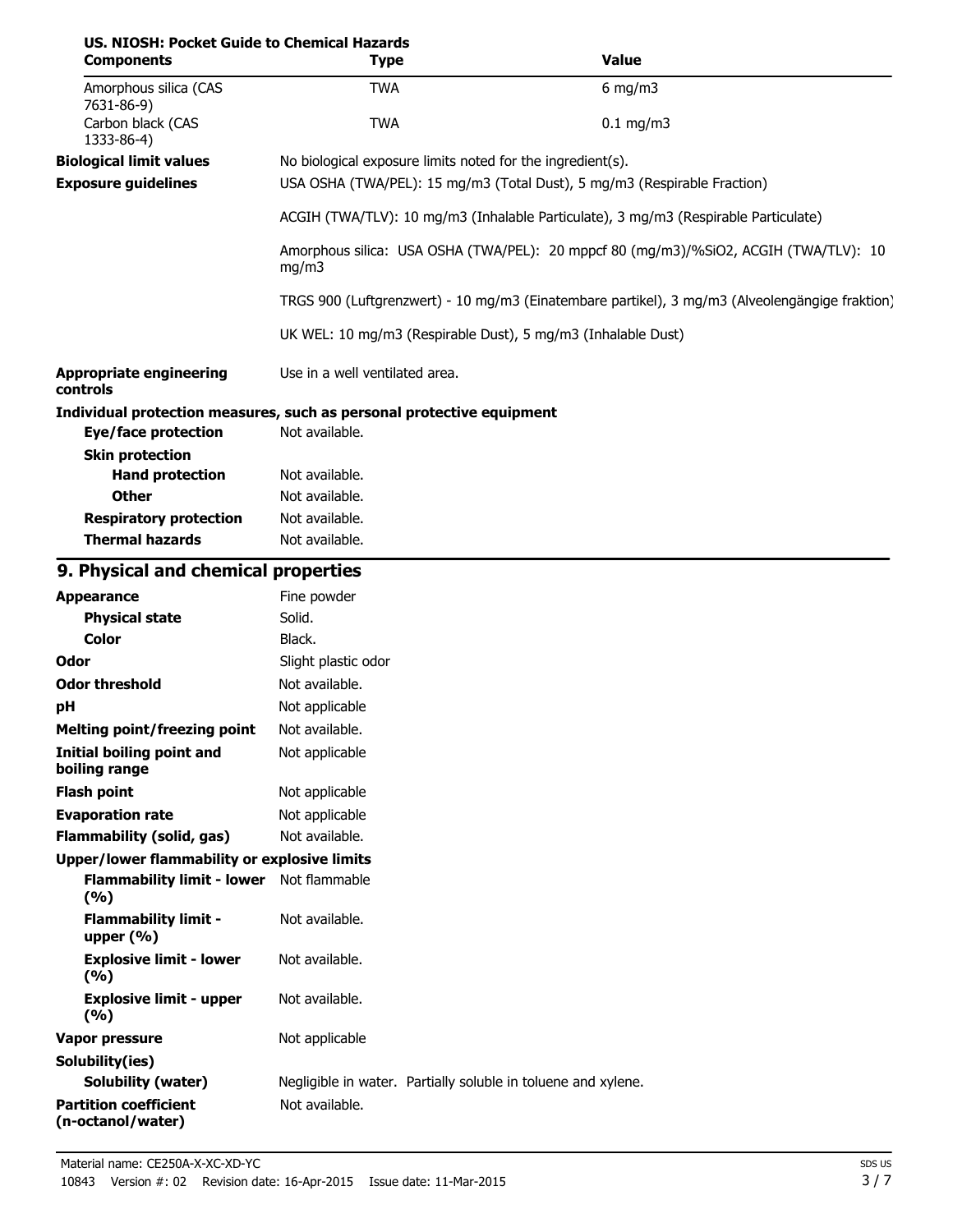| <b>Auto-ignition temperature</b> | Not applicable             |
|----------------------------------|----------------------------|
| <b>Decomposition temperature</b> | $>$ 392 °F ( $>$ 200 °C)   |
| <b>Viscosity</b>                 | Not applicable             |
| <b>Other information</b>         |                            |
| <b>Percent volatile</b>          | 0 % estimated              |
| Softening point                  | 176 - 266 °F (80 - 130 °C) |
| <b>Specific gravity</b>          | 1 - 1.2                    |

# **10. Stability and reactivity**

| <b>Reactivity</b>                            | Not available.                          |
|----------------------------------------------|-----------------------------------------|
| <b>Chemical stability</b>                    | Stable under normal storage conditions. |
| <b>Possibility of hazardous</b><br>reactions | Will not occur.                         |
| <b>Conditions to avoid</b>                   | Imaging Drum: Exposure to light         |
| Incompatible materials                       | Strong oxidizers                        |
| <b>Hazardous decomposition</b><br>products   | Carbon monoxide and carbon dioxide.     |

# **11. Toxicological information**

| Symptoms related to the<br>physical, chemical and<br>toxicological characteristics                    | Not available.                                                                                                                                                                                                                                                                                                                                                                                                                                                                                                                                                                                                                                                                                                                                                                                                                                                                             |                                                                                                                                   |  |
|-------------------------------------------------------------------------------------------------------|--------------------------------------------------------------------------------------------------------------------------------------------------------------------------------------------------------------------------------------------------------------------------------------------------------------------------------------------------------------------------------------------------------------------------------------------------------------------------------------------------------------------------------------------------------------------------------------------------------------------------------------------------------------------------------------------------------------------------------------------------------------------------------------------------------------------------------------------------------------------------------------------|-----------------------------------------------------------------------------------------------------------------------------------|--|
| <b>Information on toxicological effects</b>                                                           |                                                                                                                                                                                                                                                                                                                                                                                                                                                                                                                                                                                                                                                                                                                                                                                                                                                                                            |                                                                                                                                   |  |
| <b>Acute toxicity</b>                                                                                 | LD50/oral/rat >2000 mg/kg; (OECD 401); Not harmful.<br>Not classified for acute toxicity according to EU Directive 67/548/EEC and 1999/45/EC.                                                                                                                                                                                                                                                                                                                                                                                                                                                                                                                                                                                                                                                                                                                                              |                                                                                                                                   |  |
| <b>Skin corrosion/irritation</b>                                                                      | Not available.                                                                                                                                                                                                                                                                                                                                                                                                                                                                                                                                                                                                                                                                                                                                                                                                                                                                             |                                                                                                                                   |  |
| Serious eye damage/eye<br>irritation                                                                  | Directive 67/548/EEC and as amended.                                                                                                                                                                                                                                                                                                                                                                                                                                                                                                                                                                                                                                                                                                                                                                                                                                                       | Not classified as irritant, according to OSHA Hazard Communication Standard (HCS) and EU                                          |  |
| Respiratory or skin sensitization                                                                     |                                                                                                                                                                                                                                                                                                                                                                                                                                                                                                                                                                                                                                                                                                                                                                                                                                                                                            |                                                                                                                                   |  |
| <b>Respiratory sensitization</b>                                                                      | Not available.                                                                                                                                                                                                                                                                                                                                                                                                                                                                                                                                                                                                                                                                                                                                                                                                                                                                             |                                                                                                                                   |  |
| <b>Skin sensitization</b>                                                                             | Not classified as irritant, according to OSHA Hazard Communication Standard (HCS) and EU<br>Directive 67/548/EEC and as amended.                                                                                                                                                                                                                                                                                                                                                                                                                                                                                                                                                                                                                                                                                                                                                           |                                                                                                                                   |  |
| <b>Germ cell mutagenicity</b>                                                                         |                                                                                                                                                                                                                                                                                                                                                                                                                                                                                                                                                                                                                                                                                                                                                                                                                                                                                            | Negative, does not indicate mutagenic potential (Ames Test: Salmonella typhimurium)                                               |  |
| Carcinogenicity                                                                                       | Carbon black is classified as a carcinogen by the IARC (possibly carcinogenic to humans, Group<br>2B) and by the State of California under Proposition 65. In their evaluations of carbon black, both<br>organizations indicate that exposure to carbon black, per se, does not occur when it remains<br>bound within a product matrix, specifically, rubber, ink, or paint. Carbon black is present only in a<br>bound form in this preparation.<br>Titanium dioxide is classified by the IARC as a Group 2B carcinogen (the substance is possibly<br>carcinogenic to humans). The IARC classification was based on high concentrations of titanium<br>dioxide particles in animal lungs. Under intended use of this toner product, exposure to titanium<br>dioxide is much lower.<br>None of the other ingredients in this preparation are classified as carcinogens according to ACGIH, |                                                                                                                                   |  |
|                                                                                                       | EU, IARC, MAK, NTP or OSHA.                                                                                                                                                                                                                                                                                                                                                                                                                                                                                                                                                                                                                                                                                                                                                                                                                                                                |                                                                                                                                   |  |
| Amorphous silica (CAS 7631-86-9)<br>Carbon black (CAS 1333-86-4)<br>Titanium dioxide (CAS 13463-67-7) | <b>IARC Monographs. Overall Evaluation of Carcinogenicity</b>                                                                                                                                                                                                                                                                                                                                                                                                                                                                                                                                                                                                                                                                                                                                                                                                                              | 3 Not classifiable as to carcinogenicity to humans.<br>2B Possibly carcinogenic to humans.<br>2B Possibly carcinogenic to humans. |  |
| <b>Reproductive toxicity</b>                                                                          | Not classified as toxic according to EU Directive 67/548/EEC and as amended, California Prop. 65,<br>and DFG (Germany).                                                                                                                                                                                                                                                                                                                                                                                                                                                                                                                                                                                                                                                                                                                                                                    |                                                                                                                                   |  |
| Specific target organ toxicity<br>- single exposure                                                   | Not available.                                                                                                                                                                                                                                                                                                                                                                                                                                                                                                                                                                                                                                                                                                                                                                                                                                                                             |                                                                                                                                   |  |
| <b>Specific target organ toxicity</b><br>- repeated exposure                                          | Not available.                                                                                                                                                                                                                                                                                                                                                                                                                                                                                                                                                                                                                                                                                                                                                                                                                                                                             |                                                                                                                                   |  |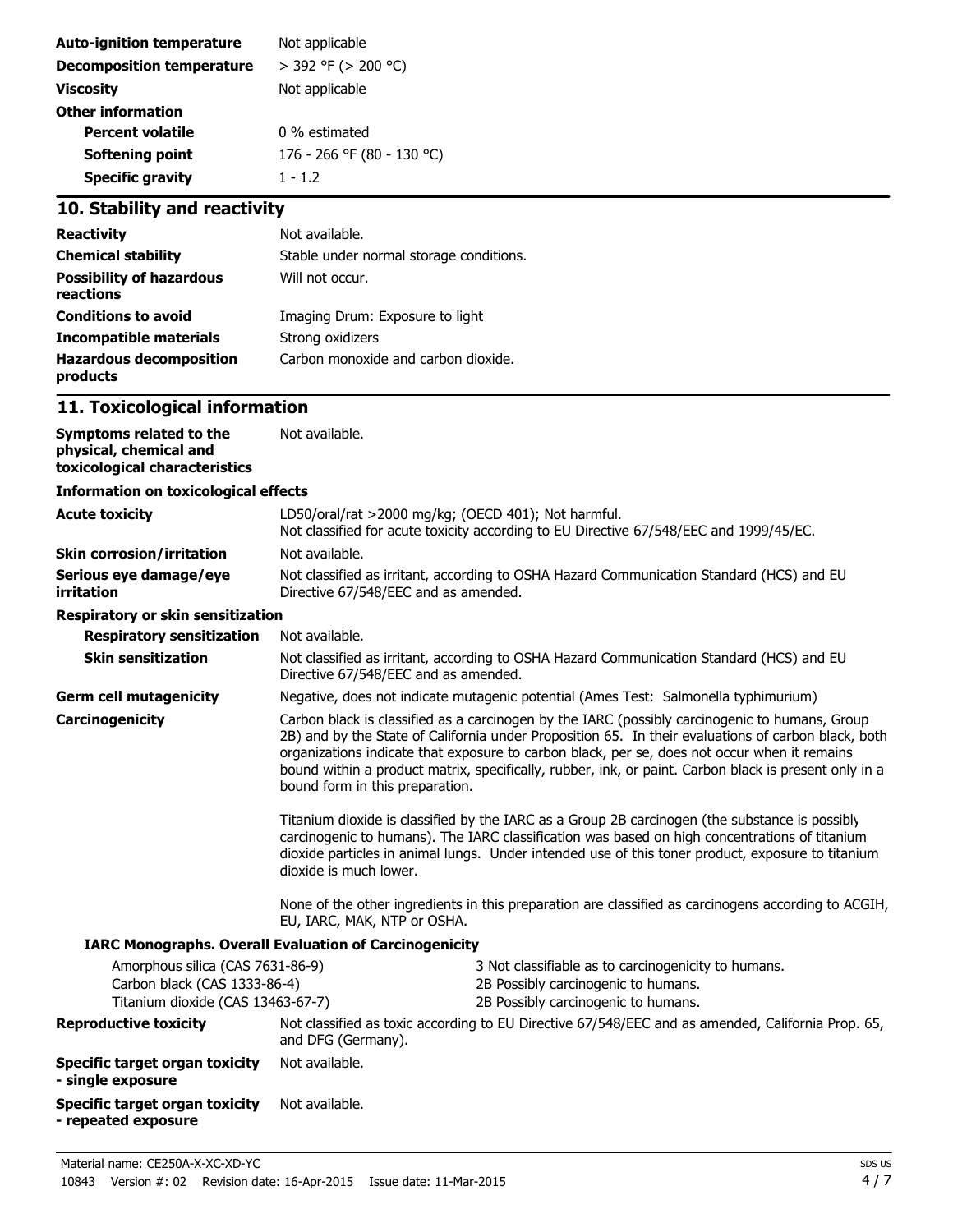| <b>Aspiration hazard</b>                                                | Not available.                                                                                                                                                                               |                                                                                           |                                                                                                                                                                                                           |
|-------------------------------------------------------------------------|----------------------------------------------------------------------------------------------------------------------------------------------------------------------------------------------|-------------------------------------------------------------------------------------------|-----------------------------------------------------------------------------------------------------------------------------------------------------------------------------------------------------------|
| <b>Chronic effects</b>                                                  | No information available.<br>Complete toxicity data are not available for this specific formulation<br>Refer to Section 2 for potential health effects and Section 4 for first aid measures. |                                                                                           |                                                                                                                                                                                                           |
| <b>Further information</b>                                              |                                                                                                                                                                                              |                                                                                           |                                                                                                                                                                                                           |
| <b>Components</b>                                                       | <b>Species</b>                                                                                                                                                                               |                                                                                           | <b>Test Results</b>                                                                                                                                                                                       |
| Amorphous silica (CAS 7631-86-9)                                        |                                                                                                                                                                                              |                                                                                           |                                                                                                                                                                                                           |
| <b>Acute</b>                                                            |                                                                                                                                                                                              |                                                                                           |                                                                                                                                                                                                           |
| <b>Oral</b>                                                             |                                                                                                                                                                                              |                                                                                           |                                                                                                                                                                                                           |
| LD50                                                                    | Mouse                                                                                                                                                                                        |                                                                                           | > 15000 mg/kg                                                                                                                                                                                             |
|                                                                         | Rat                                                                                                                                                                                          |                                                                                           | > 22500 mg/kg                                                                                                                                                                                             |
| Carbon black (CAS 1333-86-4)                                            |                                                                                                                                                                                              |                                                                                           |                                                                                                                                                                                                           |
| <b>Acute</b>                                                            |                                                                                                                                                                                              |                                                                                           |                                                                                                                                                                                                           |
| <b>Oral</b>                                                             |                                                                                                                                                                                              |                                                                                           |                                                                                                                                                                                                           |
| LD50                                                                    | Rat                                                                                                                                                                                          |                                                                                           | > 8000 mg/kg                                                                                                                                                                                              |
| 12. Ecological information                                              |                                                                                                                                                                                              |                                                                                           |                                                                                                                                                                                                           |
| <b>Ecotoxicity</b>                                                      |                                                                                                                                                                                              |                                                                                           |                                                                                                                                                                                                           |
| <b>Product</b>                                                          |                                                                                                                                                                                              | <b>Species</b>                                                                            | <b>Test Results</b>                                                                                                                                                                                       |
| CE250A-X-XC-XD-YC (CAS Mixture)                                         |                                                                                                                                                                                              |                                                                                           |                                                                                                                                                                                                           |
| <b>Aquatic</b>                                                          |                                                                                                                                                                                              |                                                                                           |                                                                                                                                                                                                           |
| Fish                                                                    | <b>LL50</b>                                                                                                                                                                                  | Fish                                                                                      | > 1000 mg/l, 96 Hours                                                                                                                                                                                     |
| <b>Components</b>                                                       |                                                                                                                                                                                              | <b>Species</b>                                                                            | <b>Test Results</b>                                                                                                                                                                                       |
| Titanium dioxide (CAS 13463-67-7)<br><b>Aquatic</b>                     |                                                                                                                                                                                              |                                                                                           |                                                                                                                                                                                                           |
| Crustacea                                                               | <b>EC50</b>                                                                                                                                                                                  | Water flea (Daphnia magna)                                                                | $> 1000$ mg/l, 48 hours                                                                                                                                                                                   |
| Fish                                                                    | <b>LC50</b>                                                                                                                                                                                  | Mummichog (Fundulus heteroclitus)                                                         | $> 1000$ mg/l, 96 hours                                                                                                                                                                                   |
| <b>Persistence and degradability</b>                                    | Not available.                                                                                                                                                                               |                                                                                           |                                                                                                                                                                                                           |
| <b>Bioaccumulative potential</b>                                        | Not available.                                                                                                                                                                               |                                                                                           |                                                                                                                                                                                                           |
| <b>Mobility in soil</b>                                                 | Not available.                                                                                                                                                                               |                                                                                           |                                                                                                                                                                                                           |
| <b>Other adverse effects</b>                                            | Not available.                                                                                                                                                                               |                                                                                           |                                                                                                                                                                                                           |
| 13. Disposal considerations                                             |                                                                                                                                                                                              |                                                                                           |                                                                                                                                                                                                           |
| <b>Disposal instructions</b>                                            | and local regulations.                                                                                                                                                                       | Do not shred toner cartridge, unless dust-explosion prevention measures are taken. Finely | dispersed particles may form explosive mixtures in air. Dispose of in compliance with federal, state,                                                                                                     |
|                                                                         |                                                                                                                                                                                              | available in your location, please visit http://www.hp.com/recycle.                       | HP's Planet Partners (trademark) supplies recycling program enables simple, convenient recycling of<br>HP original inkjet and LaserJet supplies. For more information and to determine if this service is |
| 14. Transport information                                               |                                                                                                                                                                                              |                                                                                           |                                                                                                                                                                                                           |
| <b>Further information</b>                                              |                                                                                                                                                                                              | Not a dangerous good under DOT, IATA, ADR, IMDG, or RID.                                  |                                                                                                                                                                                                           |
| 15. Regulatory information                                              |                                                                                                                                                                                              |                                                                                           |                                                                                                                                                                                                           |
| <b>US federal regulations</b>                                           | under TSCA.                                                                                                                                                                                  |                                                                                           | US EPA TSCA Inventory: All chemical substances in this product comply with all rules or orders                                                                                                            |
| TSCA Section 12(b) Export Notification (40 CFR 707, Subpt. D)           |                                                                                                                                                                                              |                                                                                           |                                                                                                                                                                                                           |
| Not regulated.<br><b>CERCLA Hazardous Substance List (40 CFR 302.4)</b> |                                                                                                                                                                                              |                                                                                           |                                                                                                                                                                                                           |
| Not listed.                                                             |                                                                                                                                                                                              |                                                                                           |                                                                                                                                                                                                           |
| <b>SARA 304 Emergency release notification</b>                          |                                                                                                                                                                                              |                                                                                           |                                                                                                                                                                                                           |
| Not regulated.<br>Not listed.                                           |                                                                                                                                                                                              | OSHA Specifically Regulated Substances (29 CFR 1910.1001-1050)                            |                                                                                                                                                                                                           |
|                                                                         |                                                                                                                                                                                              |                                                                                           |                                                                                                                                                                                                           |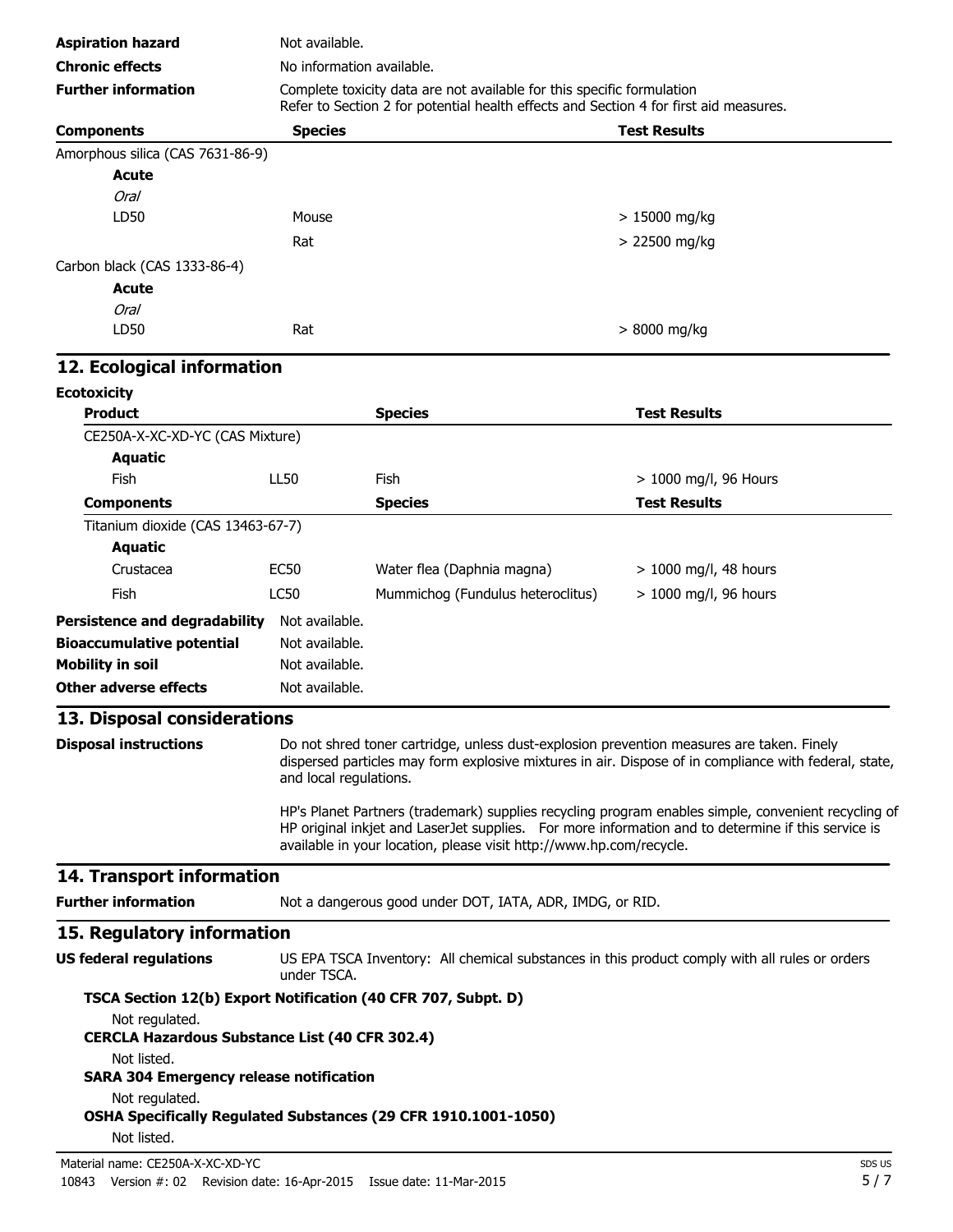| <b>Hazard categories</b>                                                                                                             | <b>Superfund Amendments and Reauthorization Act of 1986 (SARA)</b><br>Immediate Hazard - No<br>Delayed Hazard - No<br>Fire Hazard - No<br>Pressure Hazard - No<br>Reactivity Hazard - No                                                                                                                                                                                                                                                                                                                                                                       |
|--------------------------------------------------------------------------------------------------------------------------------------|----------------------------------------------------------------------------------------------------------------------------------------------------------------------------------------------------------------------------------------------------------------------------------------------------------------------------------------------------------------------------------------------------------------------------------------------------------------------------------------------------------------------------------------------------------------|
| <b>SARA 302 Extremely hazardous substance</b>                                                                                        |                                                                                                                                                                                                                                                                                                                                                                                                                                                                                                                                                                |
| Not listed.                                                                                                                          |                                                                                                                                                                                                                                                                                                                                                                                                                                                                                                                                                                |
| <b>SARA 311/312</b><br><b>Hazardous chemical</b>                                                                                     | No                                                                                                                                                                                                                                                                                                                                                                                                                                                                                                                                                             |
| <b>Other federal regulations</b><br><b>Safe Drinking Water Act</b><br>(SDWA)                                                         | Not regulated.                                                                                                                                                                                                                                                                                                                                                                                                                                                                                                                                                 |
| <b>US state regulations</b>                                                                                                          |                                                                                                                                                                                                                                                                                                                                                                                                                                                                                                                                                                |
| <b>US. Massachusetts RTK - Substance List</b>                                                                                        |                                                                                                                                                                                                                                                                                                                                                                                                                                                                                                                                                                |
| Amorphous silica (CAS 7631-86-9)<br>Carbon black (CAS 1333-86-4)<br>Titanium dioxide (CAS 13463-67-7)                                |                                                                                                                                                                                                                                                                                                                                                                                                                                                                                                                                                                |
|                                                                                                                                      | US. New Jersey Worker and Community Right-to-Know Act                                                                                                                                                                                                                                                                                                                                                                                                                                                                                                          |
| Carbon black (CAS 1333-86-4)<br>Titanium dioxide (CAS 13463-67-7)                                                                    | US. Pennsylvania Worker and Community Right-to-Know Law                                                                                                                                                                                                                                                                                                                                                                                                                                                                                                        |
| Amorphous silica (CAS 7631-86-9)<br>Carbon black (CAS 1333-86-4)<br>Titanium dioxide (CAS 13463-67-7)<br><b>US. Rhode Island RTK</b> |                                                                                                                                                                                                                                                                                                                                                                                                                                                                                                                                                                |
| Not regulated.                                                                                                                       |                                                                                                                                                                                                                                                                                                                                                                                                                                                                                                                                                                |
| <b>US. California Proposition 65</b>                                                                                                 |                                                                                                                                                                                                                                                                                                                                                                                                                                                                                                                                                                |
| 1333-86-4)                                                                                                                           | US - California Proposition 65 - CRT: Listed date/Carcinogenic substance<br>CARBON BLACK (AIRBORNE, UNBOUND PARTICLES Listed: February 21, 2003<br>OF RESPIRABLE SIZE [<= 10 MICROMETERS]) (CAS<br>TITANIUM DIOXIDE (AIRBORNE, UNBOUND<br>Listed: September 2, 2011<br>PARTICLES OF RESPIRABLE SIZE) (CAS 13463-67-7)                                                                                                                                                                                                                                          |
| <b>Regulatory information</b>                                                                                                        | All chemical substances in this HP product have been notified or are exempt from notification under<br>chemical substances notification laws in the following countries: US (TSCA), EU (EINECS/ELINCS),<br>Switzerland, Canada (DSL/NDSL), Australia, Japan, Philippines, South Korea, New Zealand, and<br>China.                                                                                                                                                                                                                                              |
|                                                                                                                                      | 16. Other information, including date of preparation or last revision                                                                                                                                                                                                                                                                                                                                                                                                                                                                                          |
| <b>Issue date</b>                                                                                                                    | 11-Mar-2015                                                                                                                                                                                                                                                                                                                                                                                                                                                                                                                                                    |
| <b>Revision date</b>                                                                                                                 | 16-Apr-2015                                                                                                                                                                                                                                                                                                                                                                                                                                                                                                                                                    |
| <b>Version #</b>                                                                                                                     | 02                                                                                                                                                                                                                                                                                                                                                                                                                                                                                                                                                             |
| <b>Disclaimer</b>                                                                                                                    | This Safety Data Sheet document is provided without charge to customers of Hewlett-Packard<br>Company. Data is the most current known to Hewlett-Packard Company at the time of preparation<br>of this document and is believed to be accurate. It should not be construed as guaranteeing<br>specific properties of the products as described or suitability for a particular application. This<br>document was prepared to the requirements of the jurisdiction specified in Section 1 above and<br>may not meet regulatory requirements in other countries. |
| <b>Manufacturer information</b>                                                                                                      | Hewlett-Packard Company<br>11311 Chinden Boulevard<br>Boise, ID 83714 USA                                                                                                                                                                                                                                                                                                                                                                                                                                                                                      |

(Direct) 1-503-494-7199

(Toll-free within the US) 1-800-457-4209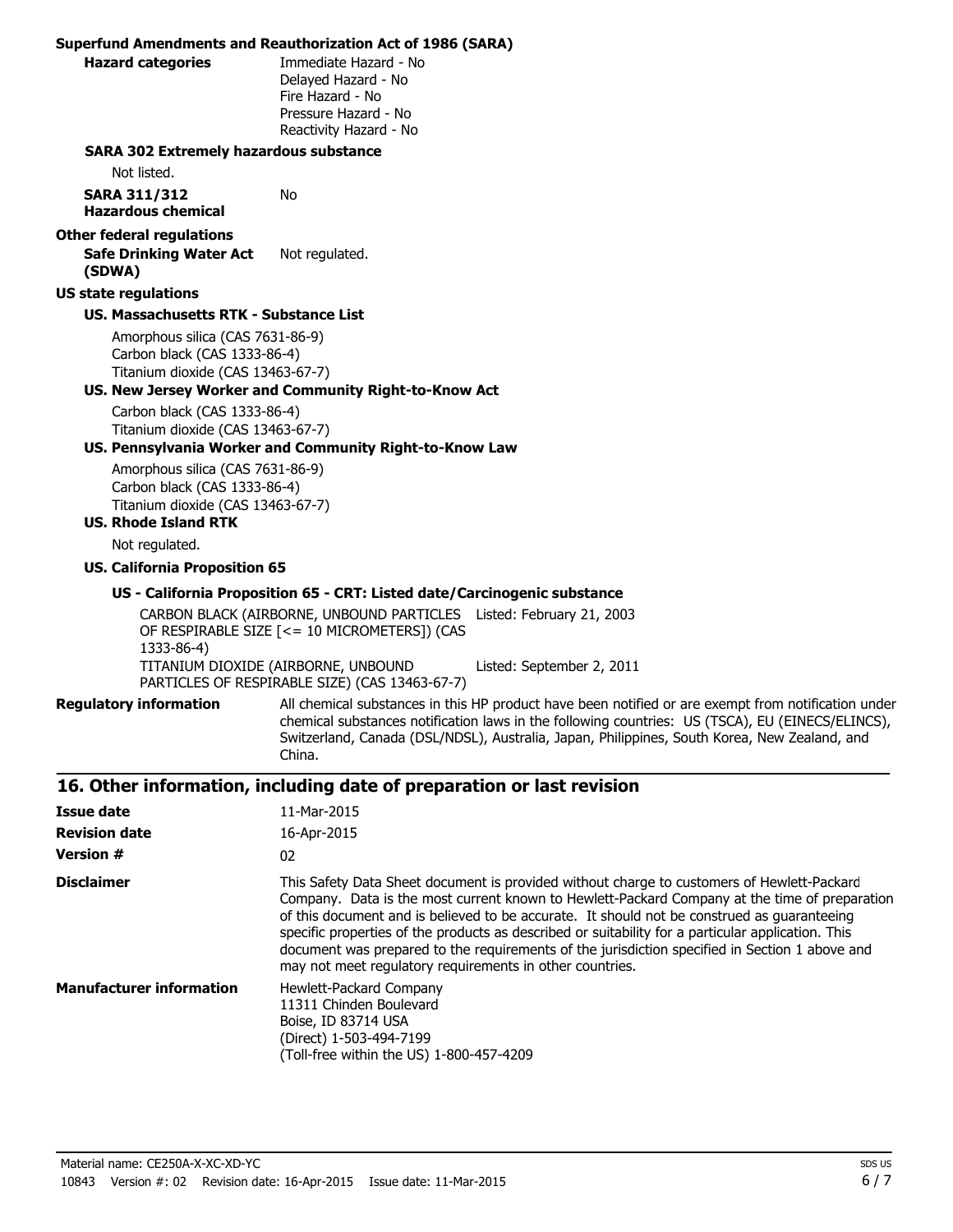#### **Explanation of abbreviations**

| <b>ACGIH</b>  | American Conference of Governmental Industrial Hygienists           |
|---------------|---------------------------------------------------------------------|
| <b>CAS</b>    | <b>Chemical Abstracts Service</b>                                   |
| <b>CERCLA</b> | Comprehensive Environmental Response Compensation and Liability Act |
| <b>CFR</b>    | Code of Federal Regulations                                         |
| <b>COC</b>    | Cleveland Open Cup                                                  |
| <b>DOT</b>    | Department of Transportation                                        |
| <b>EPCRA</b>  | Emergency Planning and Community Right-to-Know Act (aka SARA)       |
| <b>IARC</b>   | International Agency for Research on Cancer                         |
| <b>NIOSH</b>  | National Institute for Occupational Safety and Health               |
| <b>NTP</b>    | National Toxicology Program                                         |
| <b>OSHA</b>   | Occupational Safety and Health Administration                       |
| <b>PEL</b>    | Permissible Exposure Limit                                          |
| <b>RCRA</b>   | Resource Conservation and Recovery Act                              |
| <b>REC</b>    | Recommended                                                         |
| <b>REL</b>    | Recommended Exposure Limit                                          |
| <b>SARA</b>   | Superfund Amendments and Reauthorization Act of 1986                |
| <b>STEL</b>   | Short-Term Exposure Limit                                           |
| <b>TCLP</b>   | Toxicity Characteristics Leaching Procedure                         |
| <b>TLV</b>    | <b>Threshold Limit Value</b>                                        |
| <b>TSCA</b>   | <b>Toxic Substances Control Act</b>                                 |
| voc           | Volatile Organic Compounds                                          |
|               |                                                                     |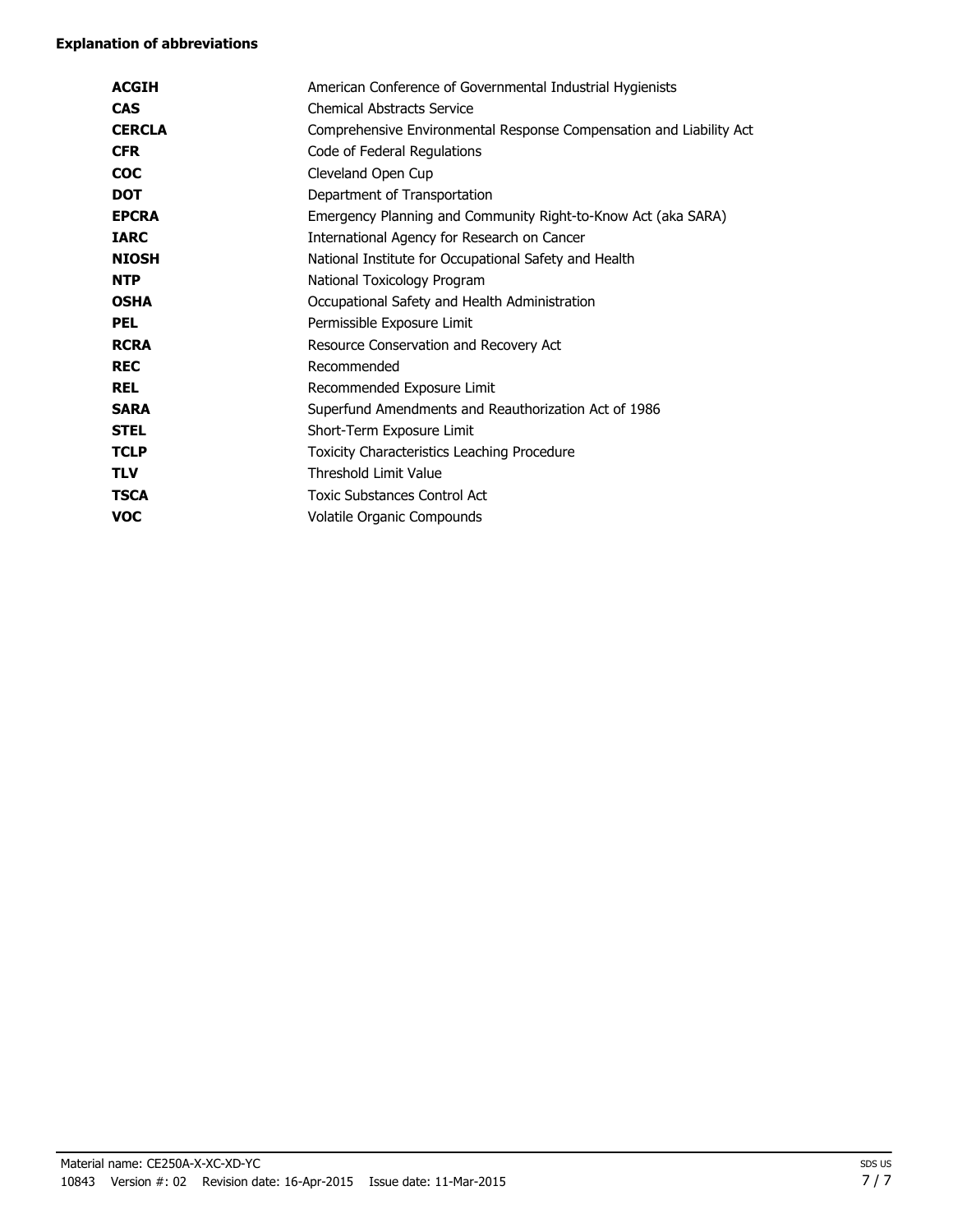

# **SAFETY DATA SHEET**

| 1. Identification |  |
|-------------------|--|
|                   |  |

| Product identifier              | HP Color LaserJet CE260A-X-XC-XD Black Print Cartridge                                                                                                                                                                                                  |
|---------------------------------|---------------------------------------------------------------------------------------------------------------------------------------------------------------------------------------------------------------------------------------------------------|
| Other means of identification   | Not available.                                                                                                                                                                                                                                          |
| Recommended use                 | This product is a black toner preparation that is used in HP Color LaserJet CP4525, CP4025,<br>CM4540 MFP series printers.                                                                                                                              |
| <b>Recommended restrictions</b> | None known.                                                                                                                                                                                                                                             |
| Company identification          | Hewlett-Packard Company<br>3000 Hanover Street<br>Palo Alto, CA 94304-1185<br>United States<br>Telephone 650-857-5020                                                                                                                                   |
|                                 | Hewlett-Packard health effects line<br>(Toll-free within the US) 1-800-457-4209<br>(Direct) 1-760-710-0048<br><b>HP Customer Care Line</b><br>(Toll-free within the US) 1-800-474-6836<br>(Direct) 1-208-323-2551<br>Email: hpcustomer.inquiries@hp.com |

# **2. Hazard(s) identification**

| <b>Physical hazards</b>                      | Not classified.                                                                                                                                                                                                                                                                                                                                    |
|----------------------------------------------|----------------------------------------------------------------------------------------------------------------------------------------------------------------------------------------------------------------------------------------------------------------------------------------------------------------------------------------------------|
| <b>Health hazards</b>                        | Not classified.                                                                                                                                                                                                                                                                                                                                    |
| <b>Environmental hazards</b>                 | Not classified.                                                                                                                                                                                                                                                                                                                                    |
| <b>OSHA defined hazards</b>                  | Not classified.                                                                                                                                                                                                                                                                                                                                    |
| Label elements                               |                                                                                                                                                                                                                                                                                                                                                    |
| Hazard symbol                                | None.                                                                                                                                                                                                                                                                                                                                              |
| Signal word                                  | None.                                                                                                                                                                                                                                                                                                                                              |
| <b>Hazard statement</b>                      | Not available.                                                                                                                                                                                                                                                                                                                                     |
| <b>Precautionary statement</b>               |                                                                                                                                                                                                                                                                                                                                                    |
| <b>Prevention</b>                            | Not available.                                                                                                                                                                                                                                                                                                                                     |
| <b>Response</b>                              | Not available.                                                                                                                                                                                                                                                                                                                                     |
| <b>Storage</b>                               | Not available.                                                                                                                                                                                                                                                                                                                                     |
| <b>Disposal</b>                              | Not available.                                                                                                                                                                                                                                                                                                                                     |
| Hazard(s) not otherwise<br>classified (HNOC) | Carbon black is classified by the IARC as a Group 2B carcinogen (the substance is possibly<br>carcinogenic to humans). Carbon black in this preparation, due to its bound form, does not present<br>this carcinogenic risk. This product is not classified as hazardous according to OSHA CFR<br>1910.1200 or EU Directive 1999/45/EC, as amended. |
| <b>Supplemental information</b>              | None.                                                                                                                                                                                                                                                                                                                                              |

### **3. Composition/information on ingredients**

**Mixtures**

| <b>Chemical name</b><br><b>Common name and synonyms</b> |                  | <b>CAS number</b>   | $\frac{0}{0}$ |
|---------------------------------------------------------|------------------|---------------------|---------------|
| Styrene acrylate copolymer                              |                  | <b>Trade Secret</b> | < 85          |
| Carbon black                                            |                  | 1333-86-4           | $<$ 10        |
| Wax                                                     | Wax              | <b>Trade Secret</b> | < 10          |
| Amorphous silica                                        | Amorphous silica | 7631-86-9           | ≺3            |
| Titanium dioxide                                        |                  | 13463-67-7          | $\leq$        |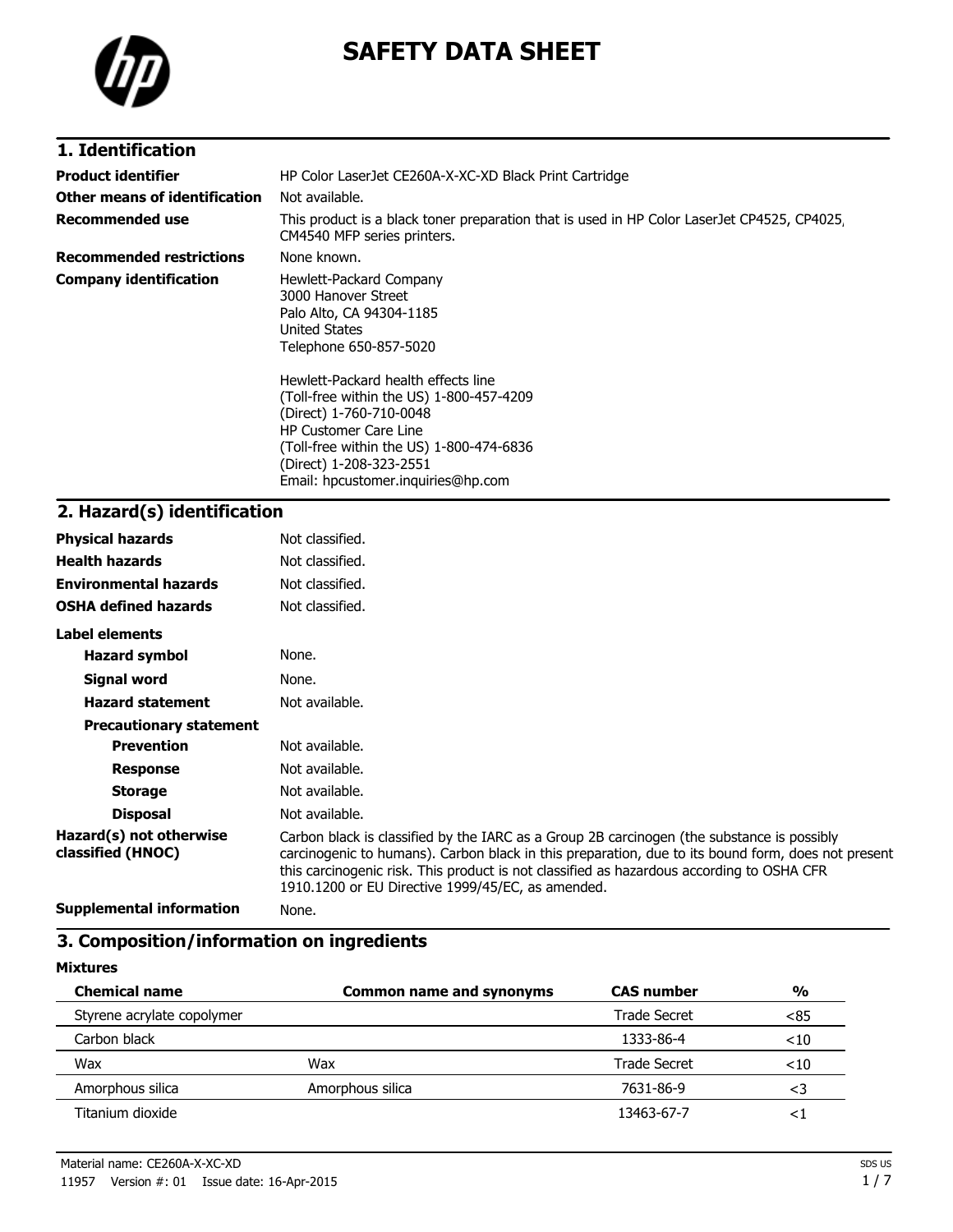| 4. First-aid measures                                    |                                                                                                                                                                                                   |
|----------------------------------------------------------|---------------------------------------------------------------------------------------------------------------------------------------------------------------------------------------------------|
| <b>Inhalation</b>                                        | Move person to fresh air immediately. If irritation persists, consult a physician.                                                                                                                |
| <b>Skin contact</b>                                      | Wash affected areas thoroughly with mild soap and water. Get medical attention if irritation<br>develops or persists.                                                                             |
| Eye contact                                              | Do not rub eyes. Immediately flush with large amounts of clean, warm water (low pressure) for at<br>least 15 minutes or until particles are removed. If irritation persists, consult a physician. |
| <b>Ingestion</b>                                         | Rinse mouth out with water. Drink one to two glasses of water. If symptoms occur, consult a<br>physician.                                                                                         |
| Most important<br>symptoms/effects, acute and<br>delayed | Not available.                                                                                                                                                                                    |

## **5. Fire-fighting measures**

| Suitable extinguishing media                                                     | CO2, water, or dry chemical                                                                                                                                                           |  |
|----------------------------------------------------------------------------------|---------------------------------------------------------------------------------------------------------------------------------------------------------------------------------------|--|
| <b>Unsuitable extinguishing</b><br>media                                         | None known.                                                                                                                                                                           |  |
| <b>Specific hazards arising from</b><br>the chemical                             | Not applicable.                                                                                                                                                                       |  |
| <b>Special protective equipment</b><br>and precautions for<br>firefighters       | Not available.                                                                                                                                                                        |  |
| <b>Fire-fighting</b><br>equipment/instructions                                   | If fire occurs in the printer, treat as an electrical fire.                                                                                                                           |  |
| <b>Specific methods</b>                                                          | None established.                                                                                                                                                                     |  |
| 6. Accidental release measures                                                   |                                                                                                                                                                                       |  |
| <b>Personal precautions,</b><br>protective equipment and<br>emergency procedures | Minimize dust generation and accumulation.                                                                                                                                            |  |
| <b>Methods and materials for</b><br>containment and cleaning up                  | Not available.                                                                                                                                                                        |  |
| <b>Environmental precautions</b>                                                 | Do not flush into surface water or sanitary sewer system. See also section 13 Disposal<br>considerations.                                                                             |  |
| 7. Handling and storage                                                          |                                                                                                                                                                                       |  |
| <b>Precautions for safe handling</b>                                             | Keep out of the reach of children. Avoid inhalation of dust and contact with skin and eyes. Use with<br>adequate ventilation. Keep away from excessive heat, sparks, and open flames. |  |
| <b>Conditions for safe storage,</b><br>including any                             | Keep out of the reach of children. Keep tightly closed and dry. Store away from strong oxidizers.<br>Store at room temperature.                                                       |  |

## **8. Exposure controls/personal protection**

#### **Occupational exposure limits**

**including any incompatibilities**

| US. OSHA Table Z-1 Limits for Air Contaminants (29 CFR 1910.1000)<br><b>Components</b> | <b>Type</b> | <b>Value</b>       | <b>Form</b>         |
|----------------------------------------------------------------------------------------|-------------|--------------------|---------------------|
| Carbon black (CAS<br>1333-86-4)                                                        | PEL         | $3.5 \text{ mg/m}$ |                     |
| Titanium dioxide (CAS<br>13463-67-7)                                                   | <b>PEL</b>  | 15 mg/m $3$        | Total dust.         |
| <b>US. ACGIH Threshold Limit Values</b>                                                |             |                    |                     |
| <b>Components</b>                                                                      | Type        | <b>Value</b>       | <b>Form</b>         |
| Carbon black (CAS<br>1333-86-4)                                                        | <b>TWA</b>  | $3$ mg/m $3$       | Inhalable fraction. |
| Titanium dioxide (CAS<br>13463-67-7)                                                   | TWA         | 10 mg/m $3$        |                     |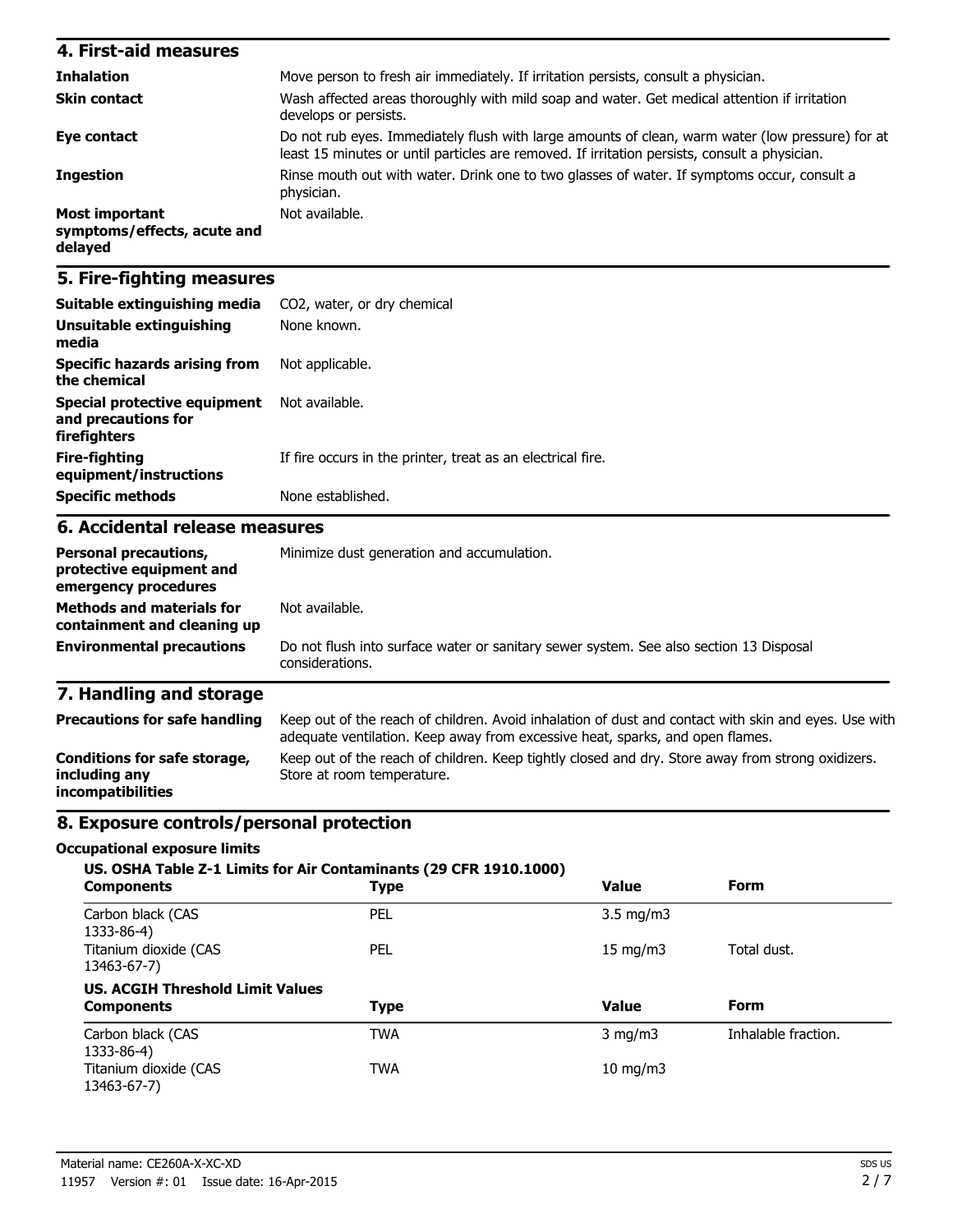| US. NIOSH: Pocket Guide to Chemical Hazards<br><b>Components</b>      | <b>Type</b>                                                                                    |                                                               | <b>Value</b>                                                                        |
|-----------------------------------------------------------------------|------------------------------------------------------------------------------------------------|---------------------------------------------------------------|-------------------------------------------------------------------------------------|
| Amorphous silica (CAS<br>7631-86-9)                                   | <b>TWA</b>                                                                                     |                                                               | 6 mg/m $3$                                                                          |
| Carbon black (CAS<br>1333-86-4)                                       | <b>TWA</b>                                                                                     |                                                               | $0.1$ mg/m3                                                                         |
| <b>Biological limit values</b>                                        |                                                                                                | No biological exposure limits noted for the ingredient(s).    |                                                                                     |
| <b>Exposure guidelines</b>                                            | USA OSHA (TWA/PEL): 15 mg/m3 (Total Dust), 5 mg/m3 (Respirable Fraction)                       |                                                               |                                                                                     |
|                                                                       |                                                                                                |                                                               | ACGIH (TWA/TLV): 10 mg/m3 (Inhalable Particulate), 3 mg/m3 (Respirable Particulate) |
|                                                                       | Amorphous silica: USA OSHA (TWA/PEL): 20 mppcf 80 (mg/m3)/%SiO2, ACGIH (TWA/TLV): 10<br>mg/m3  |                                                               |                                                                                     |
|                                                                       | TRGS 900 (Luftgrenzwert) - 10 mg/m3 (Einatembare partikel), 3 mg/m3 (Alveolengängige fraktion) |                                                               |                                                                                     |
|                                                                       |                                                                                                | UK WEL: 10 mg/m3 (Respirable Dust), 5 mg/m3 (Inhalable Dust)  |                                                                                     |
| <b>Appropriate engineering</b><br>controls                            | Use in a well ventilated area.                                                                 |                                                               |                                                                                     |
| Individual protection measures, such as personal protective equipment |                                                                                                |                                                               |                                                                                     |
| Eye/face protection                                                   | Not available.                                                                                 |                                                               |                                                                                     |
| <b>Skin protection</b>                                                |                                                                                                |                                                               |                                                                                     |
| <b>Hand protection</b>                                                | Not available.                                                                                 |                                                               |                                                                                     |
| <b>Other</b>                                                          | Not available.                                                                                 |                                                               |                                                                                     |
| <b>Respiratory protection</b>                                         | Not available.                                                                                 |                                                               |                                                                                     |
| <b>Thermal hazards</b>                                                | Not available.                                                                                 |                                                               |                                                                                     |
| 9. Physical and chemical properties                                   |                                                                                                |                                                               |                                                                                     |
| <b>Appearance</b>                                                     | Fine powder                                                                                    |                                                               |                                                                                     |
| <b>Physical state</b>                                                 | Solid.                                                                                         |                                                               |                                                                                     |
| <b>Color</b>                                                          | Black.                                                                                         |                                                               |                                                                                     |
| Odor                                                                  | Slight plastic odor                                                                            |                                                               |                                                                                     |
| <b>Odor threshold</b>                                                 | Not available.                                                                                 |                                                               |                                                                                     |
| pH                                                                    | Not applicable                                                                                 |                                                               |                                                                                     |
| <b>Melting point/freezing point</b>                                   | Not available.                                                                                 |                                                               |                                                                                     |
| <b>Initial boiling point and</b><br>boiling range                     | Not applicable                                                                                 |                                                               |                                                                                     |
| <b>Flash point</b>                                                    | Not applicable                                                                                 |                                                               |                                                                                     |
| <b>Evaporation rate</b>                                               | Not applicable                                                                                 |                                                               |                                                                                     |
| <b>Flammability (solid, gas)</b>                                      | Not available.                                                                                 |                                                               |                                                                                     |
| Upper/lower flammability or explosive limits                          |                                                                                                |                                                               |                                                                                     |
| Flammability limit - lower Not flammable<br>(%)                       |                                                                                                |                                                               |                                                                                     |
| <b>Flammability limit -</b><br>upper $(% )$                           | Not available.                                                                                 |                                                               |                                                                                     |
| <b>Explosive limit - lower</b><br>(%)                                 | Not available.                                                                                 |                                                               |                                                                                     |
| <b>Explosive limit - upper</b><br>(%)                                 | Not available.                                                                                 |                                                               |                                                                                     |
| <b>Vapor pressure</b>                                                 | Not applicable                                                                                 |                                                               |                                                                                     |
| Solubility(ies)                                                       |                                                                                                |                                                               |                                                                                     |
| <b>Solubility (water)</b>                                             |                                                                                                | Negligible in water. Partially soluble in toluene and xylene. |                                                                                     |
| <b>Partition coefficient</b><br>(n-octanol/water)                     | Not available.                                                                                 |                                                               |                                                                                     |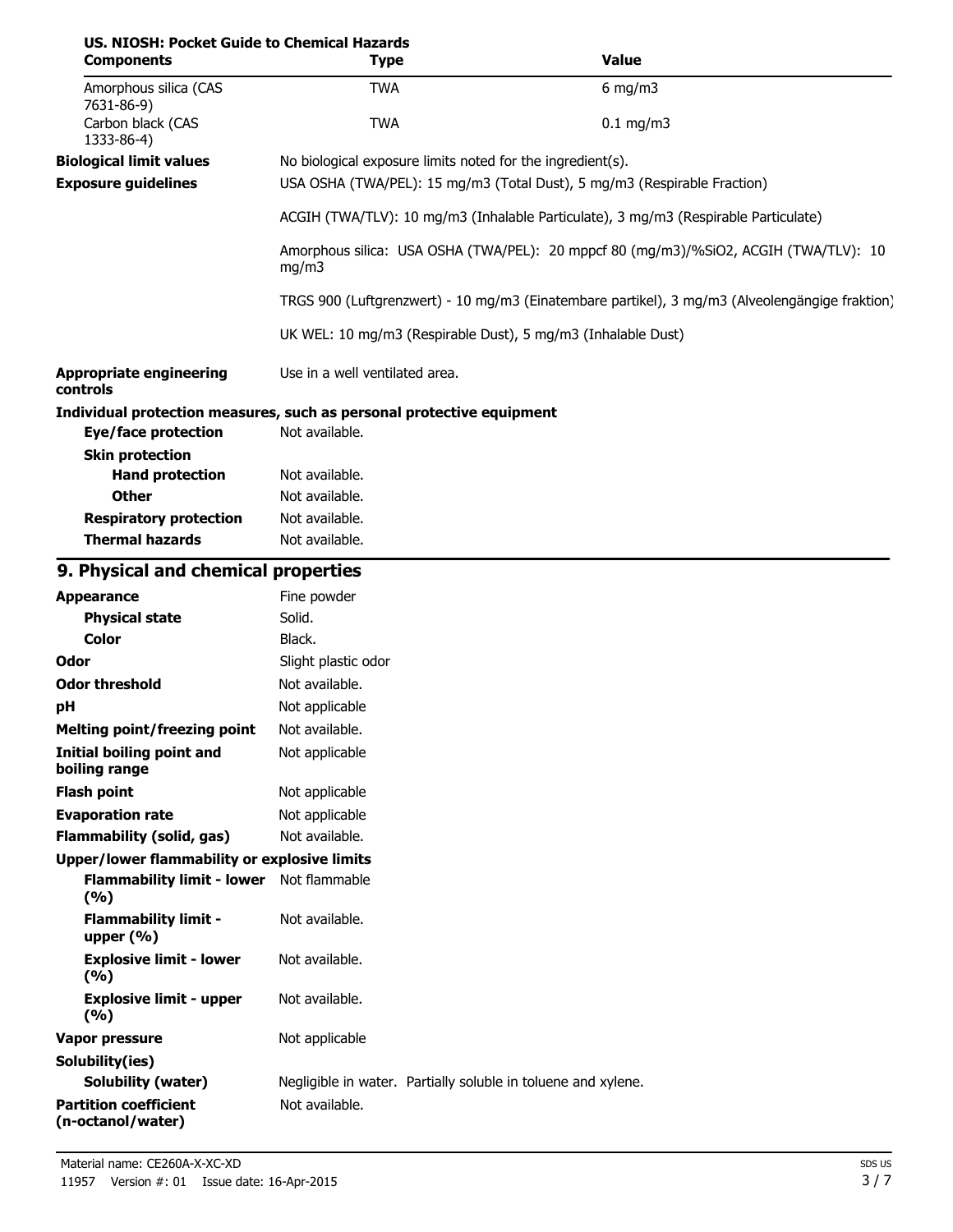| <b>Auto-ignition temperature</b> | Not applicable                                           |
|----------------------------------|----------------------------------------------------------|
| <b>Decomposition temperature</b> | Not available.                                           |
| <b>Viscosity</b>                 | Not applicable                                           |
| <b>Other information</b>         |                                                          |
| <b>Percent volatile</b>          | 0 % estimated                                            |
| Softening point                  | 176 - 266 °F (80 - 130 °C)<br>176 - 266 °F (80 - 130 °C) |

# **10. Stability and reactivity**

| <b>Reactivity</b>                            | Not available.                          |
|----------------------------------------------|-----------------------------------------|
| <b>Chemical stability</b>                    | Stable under normal storage conditions. |
| <b>Possibility of hazardous</b><br>reactions | Will not occur.                         |
| <b>Conditions to avoid</b>                   | Imaging Drum: Exposure to light         |
| Incompatible materials                       | Strong oxidizers                        |
| <b>Hazardous decomposition</b><br>products   | Carbon monoxide and carbon dioxide.     |

# **11. Toxicological information**

| Symptoms related to the<br>physical, chemical and<br>toxicological characteristics                    | Not available.                                                                                                                                                                                                                                                                                                                                                                                                                                    |                                                                                          |  |
|-------------------------------------------------------------------------------------------------------|---------------------------------------------------------------------------------------------------------------------------------------------------------------------------------------------------------------------------------------------------------------------------------------------------------------------------------------------------------------------------------------------------------------------------------------------------|------------------------------------------------------------------------------------------|--|
| <b>Information on toxicological effects</b>                                                           |                                                                                                                                                                                                                                                                                                                                                                                                                                                   |                                                                                          |  |
| Acute toxicity                                                                                        |                                                                                                                                                                                                                                                                                                                                                                                                                                                   |                                                                                          |  |
| <b>Skin corrosion/irritation</b>                                                                      | Not available.                                                                                                                                                                                                                                                                                                                                                                                                                                    |                                                                                          |  |
| Serious eye damage/eye<br>irritation                                                                  | Directive 67/548/EEC and as amended.                                                                                                                                                                                                                                                                                                                                                                                                              | Not classified as irritant, according to OSHA Hazard Communication Standard (HCS) and EU |  |
| Respiratory or skin sensitization                                                                     |                                                                                                                                                                                                                                                                                                                                                                                                                                                   |                                                                                          |  |
| <b>Respiratory sensitization</b>                                                                      | Not available.                                                                                                                                                                                                                                                                                                                                                                                                                                    |                                                                                          |  |
| <b>Skin sensitization</b>                                                                             | Not classified as irritant, according to OSHA Hazard Communication Standard (HCS) and EU<br>Directive 67/548/EEC and as amended.                                                                                                                                                                                                                                                                                                                  |                                                                                          |  |
| Germ cell mutagenicity                                                                                | Negative, does not indicate mutagenic potential (Ames Test: Salmonella typhimurium)                                                                                                                                                                                                                                                                                                                                                               |                                                                                          |  |
| <b>Carcinogenicity</b>                                                                                | Carbon black is classified as a carcinogen by the IARC (possibly carcinogenic to humans, Group<br>2B) and by the State of California under Proposition 65. In their evaluations of carbon black, both<br>organizations indicate that exposure to carbon black, per se, does not occur when it remains<br>bound within a product matrix, specifically, rubber, ink, or paint. Carbon black is present only in a<br>bound form in this preparation. |                                                                                          |  |
|                                                                                                       | Titanium dioxide is classified by the IARC as a Group 2B carcinogen (the substance is possibly<br>carcinogenic to humans). The IARC classification was based on high concentrations of titanium<br>dioxide particles in animal lungs. Under intended use of this toner product, exposure to titanium<br>dioxide is much lower.                                                                                                                    |                                                                                          |  |
|                                                                                                       | None of the other ingredients in this preparation are classified as carcinogens according to ACGIH,<br>EU, IARC, MAK, NTP or OSHA.                                                                                                                                                                                                                                                                                                                |                                                                                          |  |
|                                                                                                       | <b>IARC Monographs. Overall Evaluation of Carcinogenicity</b>                                                                                                                                                                                                                                                                                                                                                                                     |                                                                                          |  |
| Amorphous silica (CAS 7631-86-9)<br>Carbon black (CAS 1333-86-4)<br>Titanium dioxide (CAS 13463-67-7) | 3 Not classifiable as to carcinogenicity to humans.<br>2B Possibly carcinogenic to humans.<br>2B Possibly carcinogenic to humans.                                                                                                                                                                                                                                                                                                                 |                                                                                          |  |
| <b>Reproductive toxicity</b>                                                                          | Not classified as toxic according to EU Directive 67/548/EEC and as amended, California Prop. 65,<br>and DFG (Germany).                                                                                                                                                                                                                                                                                                                           |                                                                                          |  |
| Specific target organ toxicity<br>- single exposure                                                   | Not available.                                                                                                                                                                                                                                                                                                                                                                                                                                    |                                                                                          |  |
| Specific target organ toxicity<br>- repeated exposure                                                 | Not available.                                                                                                                                                                                                                                                                                                                                                                                                                                    |                                                                                          |  |
| Aspiration hazard                                                                                     | Not available.                                                                                                                                                                                                                                                                                                                                                                                                                                    |                                                                                          |  |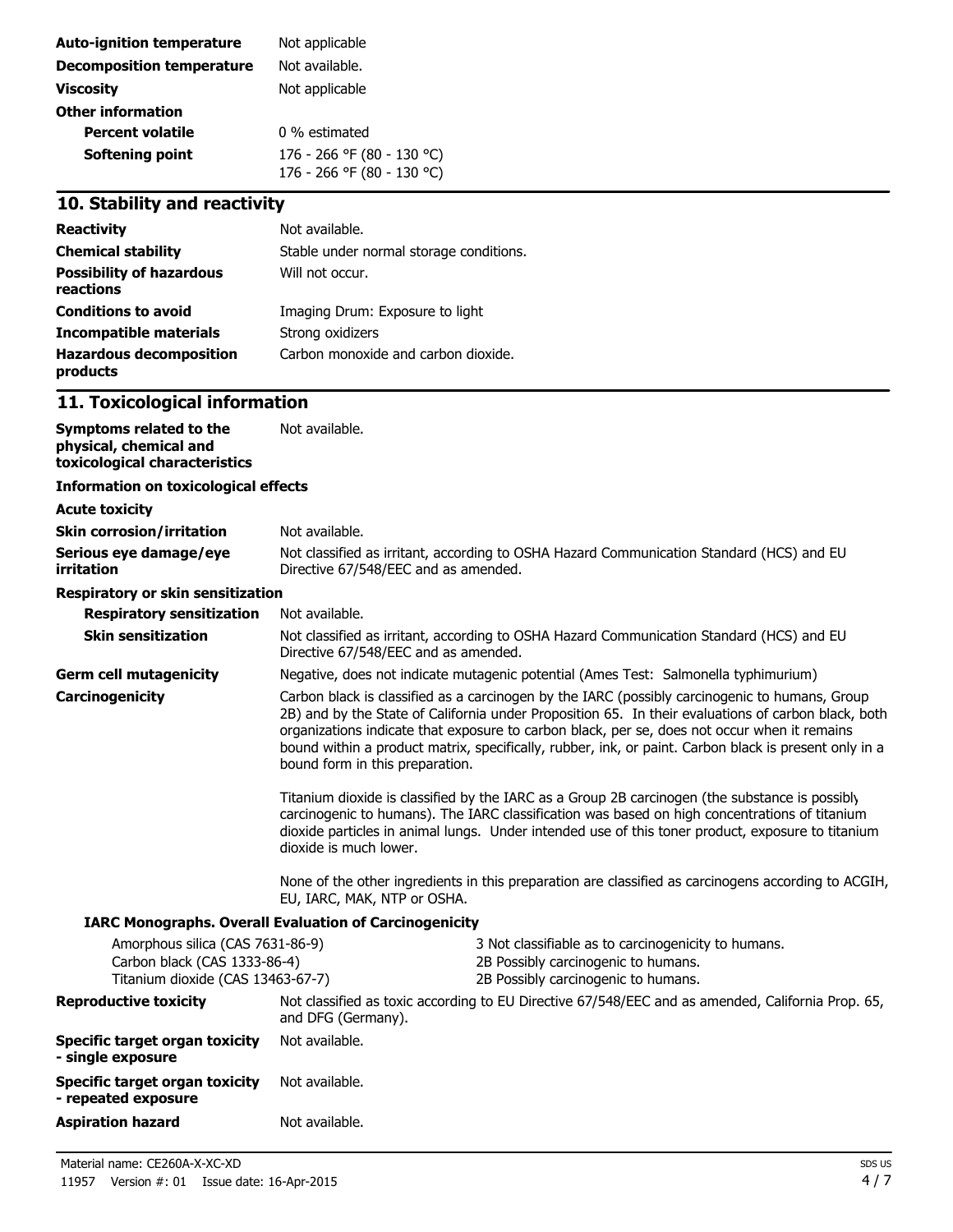| <b>Chronic effects</b>           | No information available.                                                                                                                                       |                 |  |
|----------------------------------|-----------------------------------------------------------------------------------------------------------------------------------------------------------------|-----------------|--|
| <b>Further information</b>       | Complete toxicity data are not available for this specific formulation<br>Refer to Section 2 for potential health effects and Section 4 for first aid measures. |                 |  |
| <b>Components</b>                | <b>Test Results</b><br><b>Species</b>                                                                                                                           |                 |  |
| Amorphous silica (CAS 7631-86-9) |                                                                                                                                                                 |                 |  |
| <b>Acute</b>                     |                                                                                                                                                                 |                 |  |
| Oral                             |                                                                                                                                                                 |                 |  |
| LD50                             | Mouse                                                                                                                                                           | $>15000$ mg/kg  |  |
|                                  | Rat                                                                                                                                                             | $> 22500$ mg/kg |  |
| Carbon black (CAS 1333-86-4)     |                                                                                                                                                                 |                 |  |
| <b>Acute</b>                     |                                                                                                                                                                 |                 |  |
| Oral                             |                                                                                                                                                                 |                 |  |
| LD50                             | Rat                                                                                                                                                             | > 8000 mg/kg    |  |

# **12. Ecological information**

| <b>Ecotoxicity</b>                                            |                                                                                                                                                                                                                              |                                                                     |                                                                                                                                                                                                           |
|---------------------------------------------------------------|------------------------------------------------------------------------------------------------------------------------------------------------------------------------------------------------------------------------------|---------------------------------------------------------------------|-----------------------------------------------------------------------------------------------------------------------------------------------------------------------------------------------------------|
| <b>Product</b>                                                |                                                                                                                                                                                                                              | <b>Species</b>                                                      | <b>Test Results</b>                                                                                                                                                                                       |
| CE260A-X-XC-XD                                                |                                                                                                                                                                                                                              |                                                                     |                                                                                                                                                                                                           |
| <b>Aquatic</b>                                                |                                                                                                                                                                                                                              |                                                                     |                                                                                                                                                                                                           |
| <b>Fish</b>                                                   | <b>LC50</b>                                                                                                                                                                                                                  | Fish                                                                | $> 100$ mg/l, 96 Hours                                                                                                                                                                                    |
| <b>Components</b>                                             |                                                                                                                                                                                                                              | <b>Species</b>                                                      | <b>Test Results</b>                                                                                                                                                                                       |
| Titanium dioxide (CAS 13463-67-7)                             |                                                                                                                                                                                                                              |                                                                     |                                                                                                                                                                                                           |
| <b>Aquatic</b>                                                |                                                                                                                                                                                                                              |                                                                     |                                                                                                                                                                                                           |
| Crustacea                                                     | <b>EC50</b>                                                                                                                                                                                                                  | Water flea (Daphnia magna)                                          | $> 1000$ mg/l, 48 hours                                                                                                                                                                                   |
| <b>Fish</b>                                                   | <b>LC50</b>                                                                                                                                                                                                                  | Mummichog (Fundulus heteroclitus)                                   | $> 1000$ mg/l, 96 hours                                                                                                                                                                                   |
| <b>Persistence and degradability</b>                          | Not available.                                                                                                                                                                                                               |                                                                     |                                                                                                                                                                                                           |
| <b>Bioaccumulative potential</b>                              | Not available.                                                                                                                                                                                                               |                                                                     |                                                                                                                                                                                                           |
| <b>Mobility in soil</b>                                       | Not available.                                                                                                                                                                                                               |                                                                     |                                                                                                                                                                                                           |
| Other adverse effects                                         | Not available.                                                                                                                                                                                                               |                                                                     |                                                                                                                                                                                                           |
| 13. Disposal considerations                                   |                                                                                                                                                                                                                              |                                                                     |                                                                                                                                                                                                           |
| <b>Disposal instructions</b>                                  | Do not shred toner cartridge, unless dust-explosion prevention measures are taken. Finely<br>dispersed particles may form explosive mixtures in air. Dispose of in compliance with federal, state,<br>and local regulations. |                                                                     |                                                                                                                                                                                                           |
|                                                               |                                                                                                                                                                                                                              | available in your location, please visit http://www.hp.com/recycle. | HP's Planet Partners (trademark) supplies recycling program enables simple, convenient recycling of<br>HP original inkjet and LaserJet supplies. For more information and to determine if this service is |
| 14. Transport information                                     |                                                                                                                                                                                                                              |                                                                     |                                                                                                                                                                                                           |
| <b>Further information</b>                                    |                                                                                                                                                                                                                              | Not a dangerous good under DOT, IATA, ADR, IMDG, or RID.            |                                                                                                                                                                                                           |
| 15. Regulatory information                                    |                                                                                                                                                                                                                              |                                                                     |                                                                                                                                                                                                           |
| <b>US federal regulations</b>                                 | under TSCA.                                                                                                                                                                                                                  |                                                                     | US EPA TSCA Inventory: All chemical substances in this product comply with all rules or orders                                                                                                            |
| TSCA Section 12(b) Export Notification (40 CFR 707, Subpt. D) |                                                                                                                                                                                                                              |                                                                     |                                                                                                                                                                                                           |
| Not regulated.                                                |                                                                                                                                                                                                                              |                                                                     |                                                                                                                                                                                                           |
| <b>CERCLA Hazardous Substance List (40 CFR 302.4)</b>         |                                                                                                                                                                                                                              |                                                                     |                                                                                                                                                                                                           |
| Not listed.                                                   |                                                                                                                                                                                                                              |                                                                     |                                                                                                                                                                                                           |

**SARA 304 Emergency release notification**

Not regulated.

**OSHA Specifically Regulated Substances (29 CFR 1910.1001-1050)**

Not listed.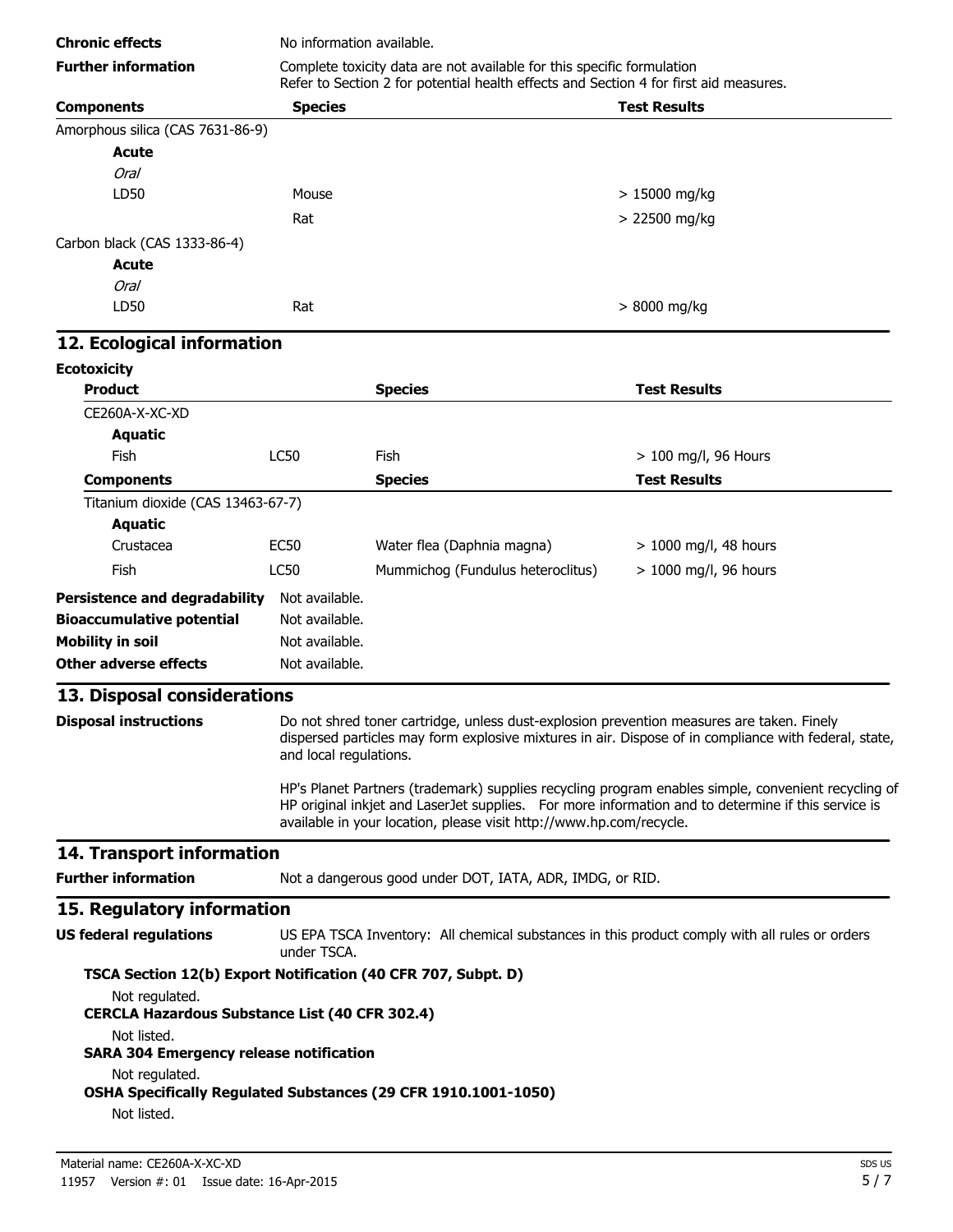| <b>Hazard categories</b>                                                                                                             | <b>Superfund Amendments and Reauthorization Act of 1986 (SARA)</b><br>Immediate Hazard - No<br>Delayed Hazard - No<br>Fire Hazard - No<br>Pressure Hazard - No<br>Reactivity Hazard - No                                                                                                                                                                                                                                                                                                                                                                       |
|--------------------------------------------------------------------------------------------------------------------------------------|----------------------------------------------------------------------------------------------------------------------------------------------------------------------------------------------------------------------------------------------------------------------------------------------------------------------------------------------------------------------------------------------------------------------------------------------------------------------------------------------------------------------------------------------------------------|
| <b>SARA 302 Extremely hazardous substance</b>                                                                                        |                                                                                                                                                                                                                                                                                                                                                                                                                                                                                                                                                                |
| Not listed.                                                                                                                          |                                                                                                                                                                                                                                                                                                                                                                                                                                                                                                                                                                |
| <b>SARA 311/312</b><br><b>Hazardous chemical</b>                                                                                     | <b>No</b>                                                                                                                                                                                                                                                                                                                                                                                                                                                                                                                                                      |
| <b>Other federal regulations</b>                                                                                                     |                                                                                                                                                                                                                                                                                                                                                                                                                                                                                                                                                                |
| <b>Safe Drinking Water Act</b><br>(SDWA)                                                                                             | Not regulated.                                                                                                                                                                                                                                                                                                                                                                                                                                                                                                                                                 |
| <b>US state regulations</b>                                                                                                          |                                                                                                                                                                                                                                                                                                                                                                                                                                                                                                                                                                |
| <b>US. Massachusetts RTK - Substance List</b>                                                                                        |                                                                                                                                                                                                                                                                                                                                                                                                                                                                                                                                                                |
| Amorphous silica (CAS 7631-86-9)<br>Carbon black (CAS 1333-86-4)<br>Titanium dioxide (CAS 13463-67-7)                                | US. New Jersey Worker and Community Right-to-Know Act                                                                                                                                                                                                                                                                                                                                                                                                                                                                                                          |
| Carbon black (CAS 1333-86-4)<br>Titanium dioxide (CAS 13463-67-7)                                                                    |                                                                                                                                                                                                                                                                                                                                                                                                                                                                                                                                                                |
|                                                                                                                                      | US. Pennsylvania Worker and Community Right-to-Know Law                                                                                                                                                                                                                                                                                                                                                                                                                                                                                                        |
| Amorphous silica (CAS 7631-86-9)<br>Carbon black (CAS 1333-86-4)<br>Titanium dioxide (CAS 13463-67-7)<br><b>US. Rhode Island RTK</b> |                                                                                                                                                                                                                                                                                                                                                                                                                                                                                                                                                                |
| Not regulated.                                                                                                                       |                                                                                                                                                                                                                                                                                                                                                                                                                                                                                                                                                                |
| <b>US. California Proposition 65</b>                                                                                                 |                                                                                                                                                                                                                                                                                                                                                                                                                                                                                                                                                                |
|                                                                                                                                      | US - California Proposition 65 - CRT: Listed date/Carcinogenic substance                                                                                                                                                                                                                                                                                                                                                                                                                                                                                       |
| 1333-86-4)                                                                                                                           | CARBON BLACK (AIRBORNE, UNBOUND PARTICLES Listed: February 21, 2003<br>OF RESPIRABLE SIZE [<= 10 MICROMETERS]) (CAS<br>TITANIUM DIOXIDE (AIRBORNE, UNBOUND<br>Listed: September 2, 2011                                                                                                                                                                                                                                                                                                                                                                        |
|                                                                                                                                      | PARTICLES OF RESPIRABLE SIZE) (CAS 13463-67-7)                                                                                                                                                                                                                                                                                                                                                                                                                                                                                                                 |
| <b>Regulatory information</b>                                                                                                        | All chemical substances in this HP product have been notified or are exempt from notification under<br>chemical substances notification laws in the following countries: US (TSCA), EU (EINECS/ELINCS),<br>Switzerland, Canada (DSL/NDSL), Australia, Japan, Philippines, South Korea, New Zealand, and<br>China.                                                                                                                                                                                                                                              |
|                                                                                                                                      | 16. Other information, including date of preparation or last revision                                                                                                                                                                                                                                                                                                                                                                                                                                                                                          |
| <b>Issue date</b>                                                                                                                    | 16-Apr-2015                                                                                                                                                                                                                                                                                                                                                                                                                                                                                                                                                    |
| <b>Version #</b>                                                                                                                     | 01                                                                                                                                                                                                                                                                                                                                                                                                                                                                                                                                                             |
| <b>Disclaimer</b>                                                                                                                    | This Safety Data Sheet document is provided without charge to customers of Hewlett-Packard<br>Company. Data is the most current known to Hewlett-Packard Company at the time of preparation<br>of this document and is believed to be accurate. It should not be construed as guaranteeing<br>specific properties of the products as described or suitability for a particular application. This<br>document was prepared to the requirements of the jurisdiction specified in Section 1 above and<br>may not meet regulatory requirements in other countries. |
| <b>Revision Information</b>                                                                                                          | 1. Product and Company Identification: Physical States<br>Composition / Information on Ingredients: Ingredients<br>Physical & Chemical Properties: Multiple Properties<br>Ecological Information: Ecotoxicity                                                                                                                                                                                                                                                                                                                                                  |
| <b>Manufacturer information</b>                                                                                                      | Hewlett-Packard Company<br>11311 Chinden Boulevard                                                                                                                                                                                                                                                                                                                                                                                                                                                                                                             |

Boise, ID 83714 USA (Direct) 1-503-494-7199

(Toll-free within the US) 1-800-457-4209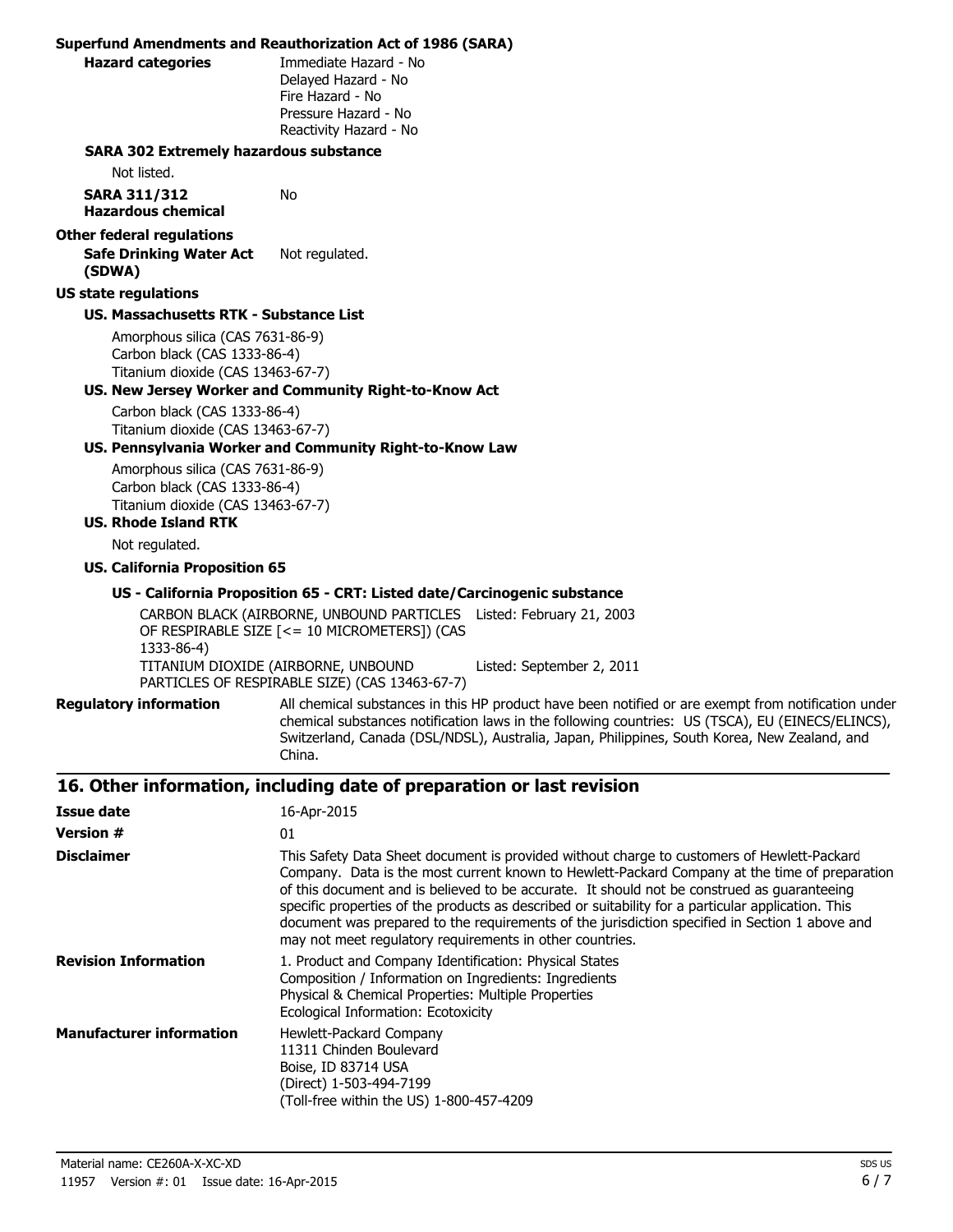#### **Explanation of abbreviations**

| <b>ACGIH</b>  | American Conference of Governmental Industrial Hygienists           |
|---------------|---------------------------------------------------------------------|
| <b>CAS</b>    | <b>Chemical Abstracts Service</b>                                   |
| <b>CERCLA</b> | Comprehensive Environmental Response Compensation and Liability Act |
| <b>CFR</b>    | Code of Federal Regulations                                         |
| <b>COC</b>    | Cleveland Open Cup                                                  |
| <b>DOT</b>    | Department of Transportation                                        |
| <b>EPCRA</b>  | Emergency Planning and Community Right-to-Know Act (aka SARA)       |
| <b>IARC</b>   | International Agency for Research on Cancer                         |
| <b>NIOSH</b>  | National Institute for Occupational Safety and Health               |
| <b>NTP</b>    | National Toxicology Program                                         |
| <b>OSHA</b>   | Occupational Safety and Health Administration                       |
| <b>PEL</b>    | Permissible Exposure Limit                                          |
| <b>RCRA</b>   | Resource Conservation and Recovery Act                              |
| <b>REC</b>    | Recommended                                                         |
| <b>REL</b>    | Recommended Exposure Limit                                          |
| <b>SARA</b>   | Superfund Amendments and Reauthorization Act of 1986                |
| <b>STEL</b>   | Short-Term Exposure Limit                                           |
| <b>TCLP</b>   | Toxicity Characteristics Leaching Procedure                         |
| <b>TLV</b>    | Threshold Limit Value                                               |
| <b>TSCA</b>   | <b>Toxic Substances Control Act</b>                                 |
| <b>VOC</b>    | Volatile Organic Compounds                                          |
|               |                                                                     |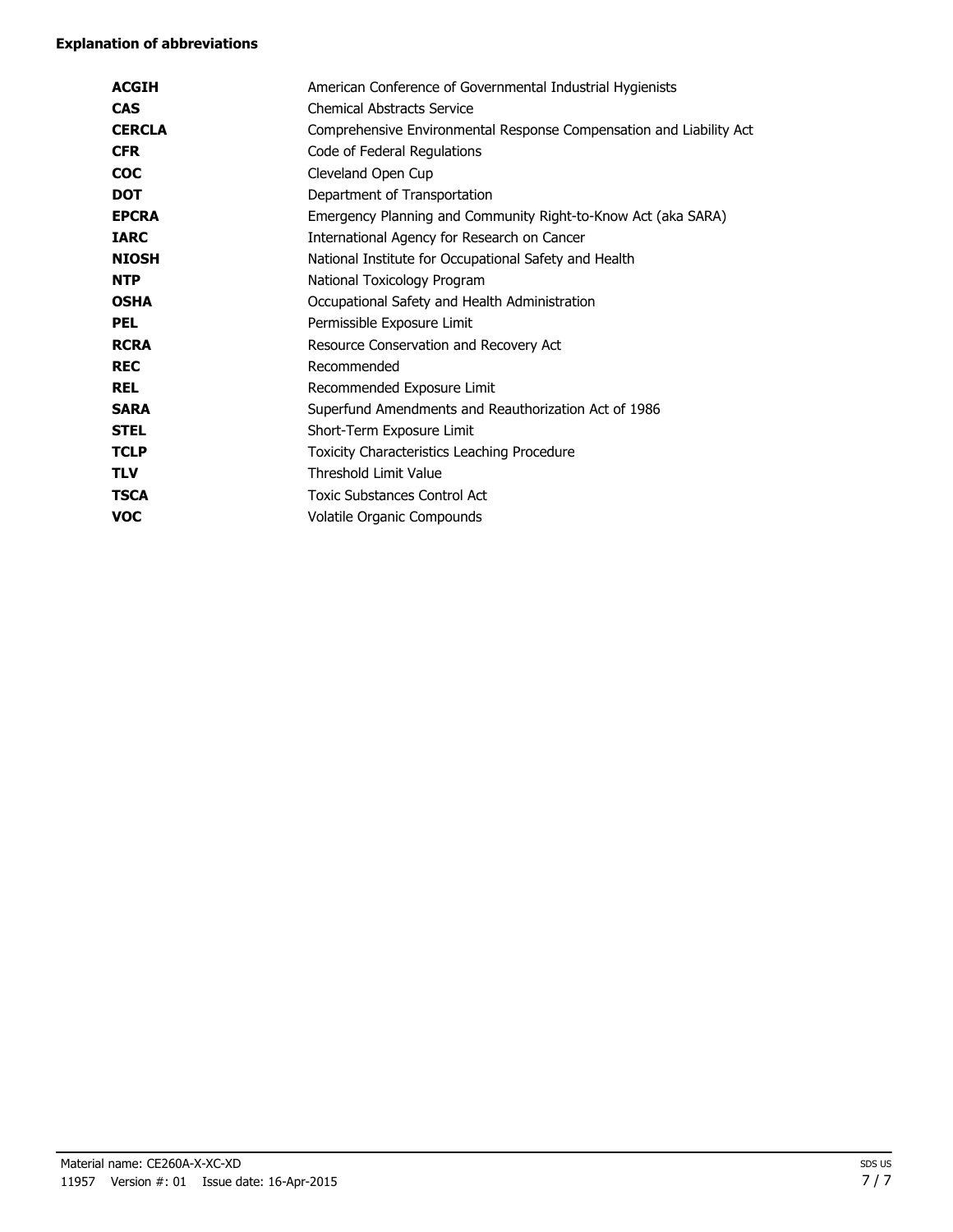

# **SAFETY DATA SHEET**

# **1. Identification**

| <b>Product identifier</b>       | HP Color LaserJet CE264X-XC Black Print Cartridge                                                                                                                                                                                                                                                                                                                                |
|---------------------------------|----------------------------------------------------------------------------------------------------------------------------------------------------------------------------------------------------------------------------------------------------------------------------------------------------------------------------------------------------------------------------------|
| Other means of identification   | Not available.                                                                                                                                                                                                                                                                                                                                                                   |
| <b>Recommended use</b>          | This product is a black toner preparation that is used in HP Color Laser Jet CM4540 MFP series<br>printers.                                                                                                                                                                                                                                                                      |
| <b>Recommended restrictions</b> | None known.                                                                                                                                                                                                                                                                                                                                                                      |
| <b>Company identification</b>   | Hewlett-Packard Company<br>3000 Hanover Street<br>Palo Alto, CA 94304-1185<br>United States<br>Telephone 650-857-5020<br>Hewlett-Packard health effects line<br>(Toll-free within the US) 1-800-457-4209<br>(Direct) 1-760-710-0048<br><b>HP Customer Care Line</b><br>(Toll-free within the US) 1-800-474-6836<br>(Direct) 1-208-323-2551<br>Email: hpcustomer.inguiries@hp.com |

# **2. Hazard(s) identification**

| <b>Physical hazards</b>                      | Not classified.                                                                                                                                                                                                                                                                                                                                    |
|----------------------------------------------|----------------------------------------------------------------------------------------------------------------------------------------------------------------------------------------------------------------------------------------------------------------------------------------------------------------------------------------------------|
| <b>Health hazards</b>                        | Not classified.                                                                                                                                                                                                                                                                                                                                    |
| <b>Environmental hazards</b>                 | Not classified.                                                                                                                                                                                                                                                                                                                                    |
| <b>OSHA defined hazards</b>                  | Not classified.                                                                                                                                                                                                                                                                                                                                    |
| Label elements                               |                                                                                                                                                                                                                                                                                                                                                    |
| Hazard symbol                                | None.                                                                                                                                                                                                                                                                                                                                              |
| Signal word                                  | None.                                                                                                                                                                                                                                                                                                                                              |
| <b>Hazard statement</b>                      | Not available.                                                                                                                                                                                                                                                                                                                                     |
| <b>Precautionary statement</b>               |                                                                                                                                                                                                                                                                                                                                                    |
| <b>Prevention</b>                            | Not available.                                                                                                                                                                                                                                                                                                                                     |
| <b>Response</b>                              | Not available.                                                                                                                                                                                                                                                                                                                                     |
| <b>Storage</b>                               | Not available.                                                                                                                                                                                                                                                                                                                                     |
| <b>Disposal</b>                              | Not available.                                                                                                                                                                                                                                                                                                                                     |
| Hazard(s) not otherwise<br>classified (HNOC) | Carbon black is classified by the IARC as a Group 2B carcinogen (the substance is possibly<br>carcinogenic to humans). Carbon black in this preparation, due to its bound form, does not present<br>this carcinogenic risk. This product is not classified as hazardous according to OSHA CFR<br>1910.1200 or EU Directive 1999/45/EC, as amended. |
| <b>Supplemental information</b>              | None.                                                                                                                                                                                                                                                                                                                                              |

### **3. Composition/information on ingredients**

**Mixtures**

| <b>Chemical name</b>       | <b>Common name and synonyms</b> | <b>CAS number</b>   | $\frac{0}{0}$ |
|----------------------------|---------------------------------|---------------------|---------------|
| Styrene acrylate copolymer |                                 | Trade Secret        | < 85          |
| Carbon black               |                                 | 1333-86-4           | $<$ 10        |
| Wax                        | Wax                             | <b>Trade Secret</b> | $<$ 10        |
| Amorphous silica           | Amorphous silica                | 7631-86-9           | <3            |
| Titanium dioxide           |                                 | 13463-67-7          | $\leq$        |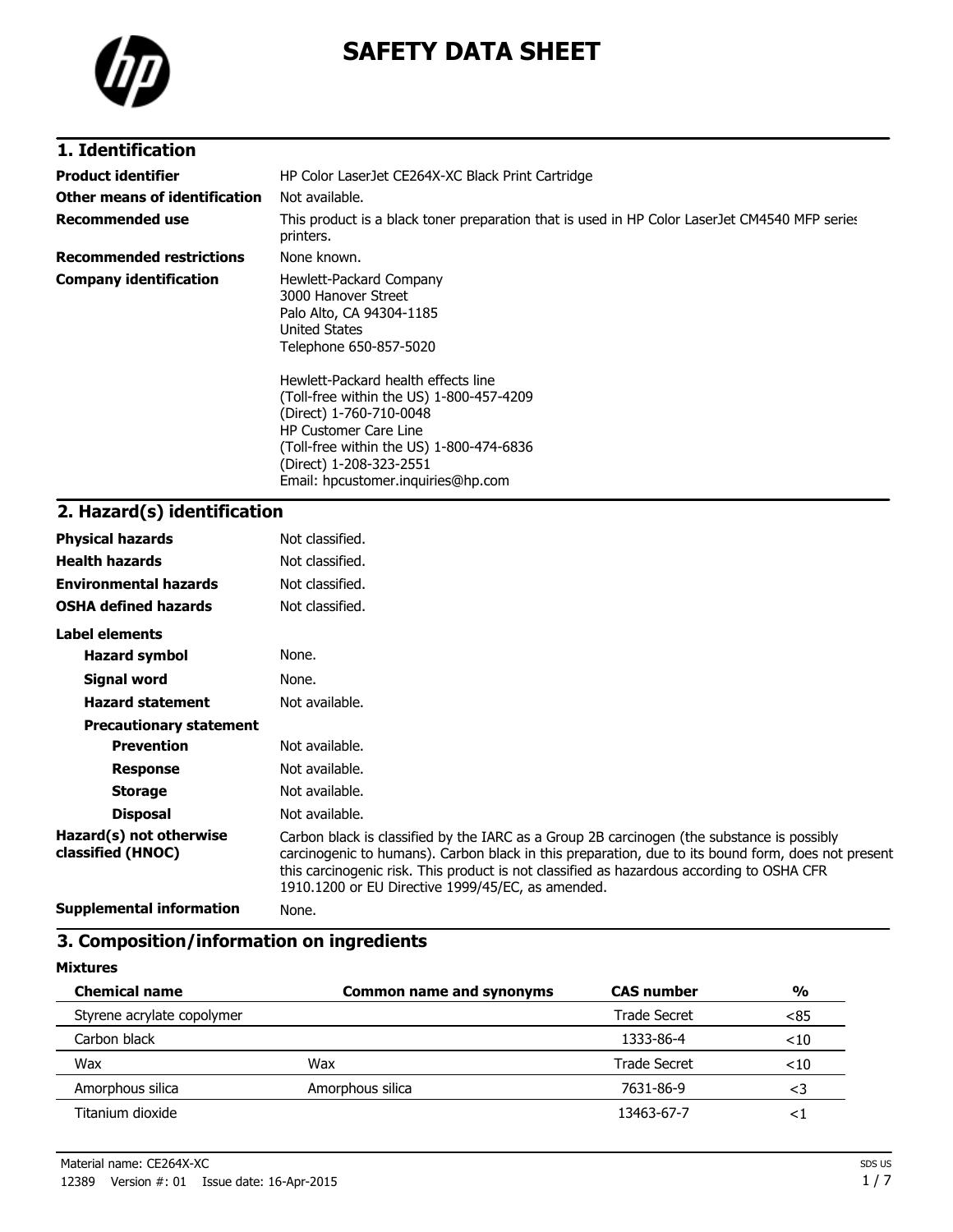| 4. First-aid measures                                    |                                                                                                                                                                                                   |
|----------------------------------------------------------|---------------------------------------------------------------------------------------------------------------------------------------------------------------------------------------------------|
| <b>Inhalation</b>                                        | Move person to fresh air immediately. If irritation persists, consult a physician.                                                                                                                |
| <b>Skin contact</b>                                      | Wash affected areas thoroughly with mild soap and water. Get medical attention if irritation<br>develops or persists.                                                                             |
| Eye contact                                              | Do not rub eyes. Immediately flush with large amounts of clean, warm water (low pressure) for at<br>least 15 minutes or until particles are removed. If irritation persists, consult a physician. |
| <b>Ingestion</b>                                         | Rinse mouth out with water. Drink one to two glasses of water. If symptoms occur, consult a<br>physician.                                                                                         |
| Most important<br>symptoms/effects, acute and<br>delayed | Not available.                                                                                                                                                                                    |

## **5. Fire-fighting measures**

| Suitable extinguishing media                                                     | CO <sub>2</sub> , water, or dry chemical                                                                                                                                              |  |
|----------------------------------------------------------------------------------|---------------------------------------------------------------------------------------------------------------------------------------------------------------------------------------|--|
| <b>Unsuitable extinguishing</b><br>media                                         | None known.                                                                                                                                                                           |  |
| <b>Specific hazards arising from</b><br>the chemical                             | Not applicable.                                                                                                                                                                       |  |
| <b>Special protective equipment</b><br>and precautions for<br>firefighters       | Not available.                                                                                                                                                                        |  |
| <b>Fire-fighting</b><br>equipment/instructions                                   | If fire occurs in the printer, treat as an electrical fire.                                                                                                                           |  |
| <b>Specific methods</b><br>None established.                                     |                                                                                                                                                                                       |  |
| 6. Accidental release measures                                                   |                                                                                                                                                                                       |  |
| <b>Personal precautions,</b><br>protective equipment and<br>emergency procedures | Minimize dust generation and accumulation.                                                                                                                                            |  |
| <b>Methods and materials for</b><br>containment and cleaning up                  | Not available.                                                                                                                                                                        |  |
| <b>Environmental precautions</b>                                                 | Do not flush into surface water or sanitary sewer system. See also section 13 Disposal<br>considerations.                                                                             |  |
| 7. Handling and storage                                                          |                                                                                                                                                                                       |  |
| <b>Precautions for safe handling</b>                                             | Keep out of the reach of children. Avoid inhalation of dust and contact with skin and eyes. Use with<br>adequate ventilation. Keep away from excessive heat, sparks, and open flames. |  |
| <b>Conditions for safe storage,</b>                                              | Keep out of the reach of children. Keep tightly closed and dry. Store away from strong oxidizers.                                                                                     |  |

## **8. Exposure controls/personal protection**

Store at room temperature.

#### **Occupational exposure limits**

**including any incompatibilities**

| <b>Components</b>                       | US. OSHA Table Z-1 Limits for Air Contaminants (29 CFR 1910.1000)<br><b>Type</b> | <b>Value</b>       | <b>Form</b>         |
|-----------------------------------------|----------------------------------------------------------------------------------|--------------------|---------------------|
| Carbon black (CAS<br>1333-86-4)         | PEL                                                                              | $3.5 \text{ mg/m}$ |                     |
| Titanium dioxide (CAS<br>13463-67-7)    | PEL                                                                              | 15 mg/m $3$        | Total dust.         |
| <b>US. ACGIH Threshold Limit Values</b> |                                                                                  |                    |                     |
| <b>Components</b>                       | Type                                                                             | Value              | <b>Form</b>         |
| Carbon black (CAS<br>1333-86-4)         | <b>TWA</b>                                                                       | $3 \text{ mg/m}$   | Inhalable fraction. |
| Titanium dioxide (CAS<br>13463-67-7)    | <b>TWA</b>                                                                       | $10$ mg/m $3$      |                     |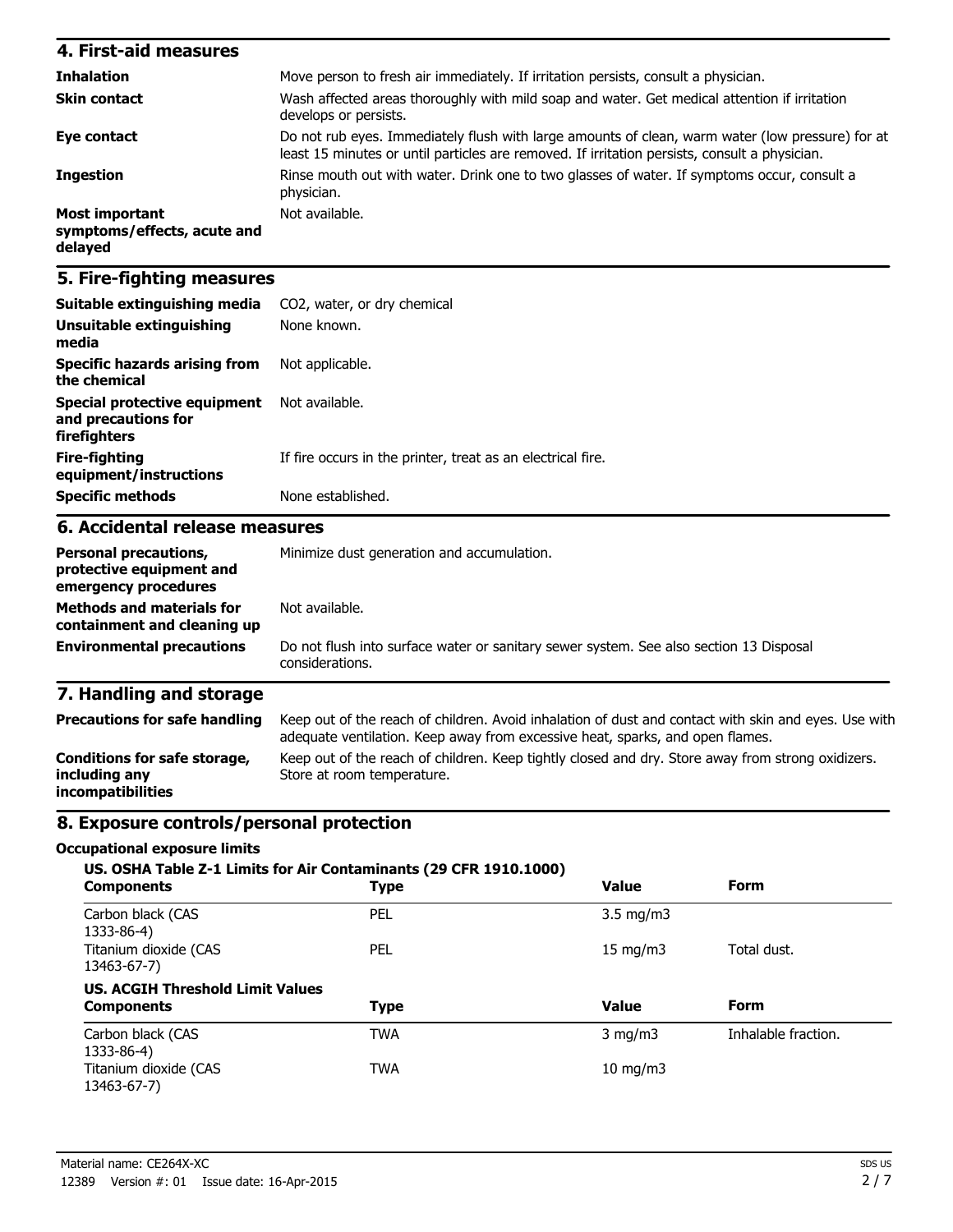| US. NIOSH: Pocket Guide to Chemical Hazards<br><b>Components</b>      | <b>Type</b>                                                |                                                               | <b>Value</b>                                                                                   |  |
|-----------------------------------------------------------------------|------------------------------------------------------------|---------------------------------------------------------------|------------------------------------------------------------------------------------------------|--|
| Amorphous silica (CAS<br>7631-86-9)                                   | <b>TWA</b>                                                 |                                                               | 6 mg/m $3$                                                                                     |  |
| Carbon black (CAS<br>1333-86-4)                                       | <b>TWA</b>                                                 |                                                               | $0.1$ mg/m3                                                                                    |  |
| <b>Biological limit values</b>                                        | No biological exposure limits noted for the ingredient(s). |                                                               |                                                                                                |  |
| <b>Exposure guidelines</b>                                            |                                                            |                                                               | USA OSHA (TWA/PEL): 15 mg/m3 (Total Dust), 5 mg/m3 (Respirable Fraction)                       |  |
|                                                                       |                                                            |                                                               | ACGIH (TWA/TLV): 10 mg/m3 (Inhalable Particulate), 3 mg/m3 (Respirable Particulate)            |  |
|                                                                       | mg/m3                                                      |                                                               | Amorphous silica: USA OSHA (TWA/PEL): 20 mppcf 80 (mg/m3)/%SiO2, ACGIH (TWA/TLV): 10           |  |
|                                                                       |                                                            |                                                               | TRGS 900 (Luftgrenzwert) - 10 mg/m3 (Einatembare partikel), 3 mg/m3 (Alveolengängige fraktion) |  |
|                                                                       |                                                            | UK WEL: 10 mg/m3 (Respirable Dust), 5 mg/m3 (Inhalable Dust)  |                                                                                                |  |
| <b>Appropriate engineering</b><br>controls                            | Use in a well ventilated area.                             |                                                               |                                                                                                |  |
| Individual protection measures, such as personal protective equipment |                                                            |                                                               |                                                                                                |  |
| Eye/face protection                                                   | Not available.                                             |                                                               |                                                                                                |  |
| <b>Skin protection</b>                                                |                                                            |                                                               |                                                                                                |  |
| <b>Hand protection</b>                                                | Not available.                                             |                                                               |                                                                                                |  |
| <b>Other</b>                                                          | Not available.                                             |                                                               |                                                                                                |  |
| <b>Respiratory protection</b>                                         | Not available.                                             |                                                               |                                                                                                |  |
| <b>Thermal hazards</b>                                                | Not available.                                             |                                                               |                                                                                                |  |
| 9. Physical and chemical properties                                   |                                                            |                                                               |                                                                                                |  |
| <b>Appearance</b>                                                     | Fine powder                                                |                                                               |                                                                                                |  |
| <b>Physical state</b>                                                 | Solid.                                                     |                                                               |                                                                                                |  |
| <b>Color</b>                                                          | Black.                                                     |                                                               |                                                                                                |  |
| Odor                                                                  | Slight plastic odor                                        |                                                               |                                                                                                |  |
| <b>Odor threshold</b>                                                 | Not available.                                             |                                                               |                                                                                                |  |
| pH                                                                    | Not applicable                                             |                                                               |                                                                                                |  |
| <b>Melting point/freezing point</b>                                   | Not available.                                             |                                                               |                                                                                                |  |
| <b>Initial boiling point and</b><br>boiling range                     | Not applicable                                             |                                                               |                                                                                                |  |
| <b>Flash point</b>                                                    | Not applicable                                             |                                                               |                                                                                                |  |
| <b>Evaporation rate</b>                                               | Not applicable                                             |                                                               |                                                                                                |  |
| <b>Flammability (solid, gas)</b>                                      | Not available.                                             |                                                               |                                                                                                |  |
| Upper/lower flammability or explosive limits                          |                                                            |                                                               |                                                                                                |  |
| Flammability limit - lower Not flammable<br>(%)                       |                                                            |                                                               |                                                                                                |  |
| <b>Flammability limit -</b><br>upper $(% )$                           | Not available.                                             |                                                               |                                                                                                |  |
| <b>Explosive limit - lower</b><br>(%)                                 | Not available.                                             |                                                               |                                                                                                |  |
| <b>Explosive limit - upper</b><br>(%)                                 | Not available.                                             |                                                               |                                                                                                |  |
| <b>Vapor pressure</b>                                                 | Not applicable                                             |                                                               |                                                                                                |  |
| Solubility(ies)                                                       |                                                            |                                                               |                                                                                                |  |
| <b>Solubility (water)</b>                                             |                                                            | Negligible in water. Partially soluble in toluene and xylene. |                                                                                                |  |
| <b>Partition coefficient</b><br>(n-octanol/water)                     | Not available.                                             |                                                               |                                                                                                |  |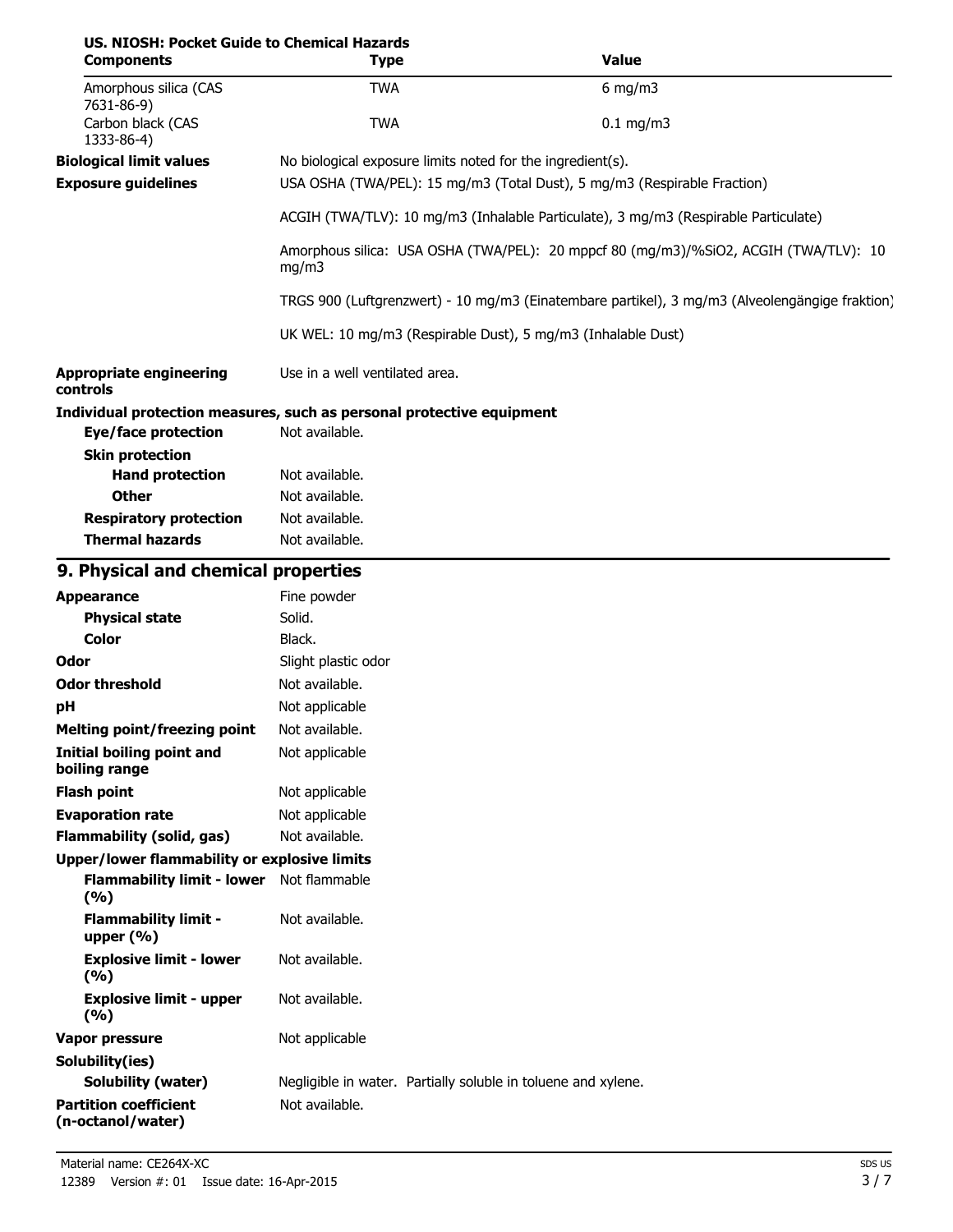| <b>Auto-ignition temperature</b> | Not applicable                                           |
|----------------------------------|----------------------------------------------------------|
| <b>Decomposition temperature</b> | Not available.                                           |
| <b>Viscosity</b>                 | Not applicable                                           |
| <b>Other information</b>         |                                                          |
| <b>Percent volatile</b>          | 0 % estimated                                            |
| Softening point                  | 176 - 266 °F (80 - 130 °C)<br>176 - 266 °F (80 - 130 °C) |

# **10. Stability and reactivity**

| <b>Reactivity</b>                            | Not available.                          |
|----------------------------------------------|-----------------------------------------|
| <b>Chemical stability</b>                    | Stable under normal storage conditions. |
| <b>Possibility of hazardous</b><br>reactions | Will not occur.                         |
| <b>Conditions to avoid</b>                   | Imaging Drum: Exposure to light         |
| Incompatible materials                       | Strong oxidizers                        |
| <b>Hazardous decomposition</b><br>products   | Carbon monoxide and carbon dioxide.     |

# **11. Toxicological information**

| Symptoms related to the<br>physical, chemical and<br>toxicological characteristics                    | Not available.                                                |                                                                                                                                                                                                                                                                                                                                                                                                                                                                                                                  |
|-------------------------------------------------------------------------------------------------------|---------------------------------------------------------------|------------------------------------------------------------------------------------------------------------------------------------------------------------------------------------------------------------------------------------------------------------------------------------------------------------------------------------------------------------------------------------------------------------------------------------------------------------------------------------------------------------------|
| <b>Information on toxicological effects</b>                                                           |                                                               |                                                                                                                                                                                                                                                                                                                                                                                                                                                                                                                  |
| Acute toxicity                                                                                        |                                                               |                                                                                                                                                                                                                                                                                                                                                                                                                                                                                                                  |
| Skin corrosion/irritation                                                                             | Not available.                                                |                                                                                                                                                                                                                                                                                                                                                                                                                                                                                                                  |
| Serious eye damage/eye<br>irritation                                                                  | Directive 67/548/EEC and as amended.                          | Not classified as irritant, according to OSHA Hazard Communication Standard (HCS) and EU                                                                                                                                                                                                                                                                                                                                                                                                                         |
| Respiratory or skin sensitization                                                                     |                                                               |                                                                                                                                                                                                                                                                                                                                                                                                                                                                                                                  |
| <b>Respiratory sensitization</b>                                                                      | Not available.                                                |                                                                                                                                                                                                                                                                                                                                                                                                                                                                                                                  |
| <b>Skin sensitization</b>                                                                             | Directive 67/548/EEC and as amended.                          | Not classified as irritant, according to OSHA Hazard Communication Standard (HCS) and EU                                                                                                                                                                                                                                                                                                                                                                                                                         |
| Germ cell mutagenicity                                                                                |                                                               | Negative, does not indicate mutagenic potential (Ames Test: Salmonella typhimurium)                                                                                                                                                                                                                                                                                                                                                                                                                              |
| Carcinogenicity                                                                                       | bound form in this preparation.                               | Carbon black is classified as a carcinogen by the IARC (possibly carcinogenic to humans, Group<br>2B) and by the State of California under Proposition 65. In their evaluations of carbon black, both<br>organizations indicate that exposure to carbon black, per se, does not occur when it remains<br>bound within a product matrix, specifically, rubber, ink, or paint. Carbon black is present only in a<br>Titanium dioxide is classified by the IARC as a Group 2B carcinogen (the substance is possibly |
|                                                                                                       | dioxide is much lower.                                        | carcinogenic to humans). The IARC classification was based on high concentrations of titanium<br>dioxide particles in animal lungs. Under intended use of this toner product, exposure to titanium                                                                                                                                                                                                                                                                                                               |
|                                                                                                       | EU, IARC, MAK, NTP or OSHA.                                   | None of the other ingredients in this preparation are classified as carcinogens according to ACGIH,                                                                                                                                                                                                                                                                                                                                                                                                              |
|                                                                                                       | <b>IARC Monographs. Overall Evaluation of Carcinogenicity</b> |                                                                                                                                                                                                                                                                                                                                                                                                                                                                                                                  |
| Amorphous silica (CAS 7631-86-9)<br>Carbon black (CAS 1333-86-4)<br>Titanium dioxide (CAS 13463-67-7) |                                                               | 3 Not classifiable as to carcinogenicity to humans.<br>2B Possibly carcinogenic to humans.<br>2B Possibly carcinogenic to humans.                                                                                                                                                                                                                                                                                                                                                                                |
| <b>Reproductive toxicity</b>                                                                          | and DFG (Germany).                                            | Not classified as toxic according to EU Directive 67/548/EEC and as amended, California Prop. 65,                                                                                                                                                                                                                                                                                                                                                                                                                |
| Specific target organ toxicity<br>- single exposure                                                   | Not available.                                                |                                                                                                                                                                                                                                                                                                                                                                                                                                                                                                                  |
| Specific target organ toxicity<br>- repeated exposure                                                 | Not available.                                                |                                                                                                                                                                                                                                                                                                                                                                                                                                                                                                                  |
| Aspiration hazard                                                                                     | Not available.                                                |                                                                                                                                                                                                                                                                                                                                                                                                                                                                                                                  |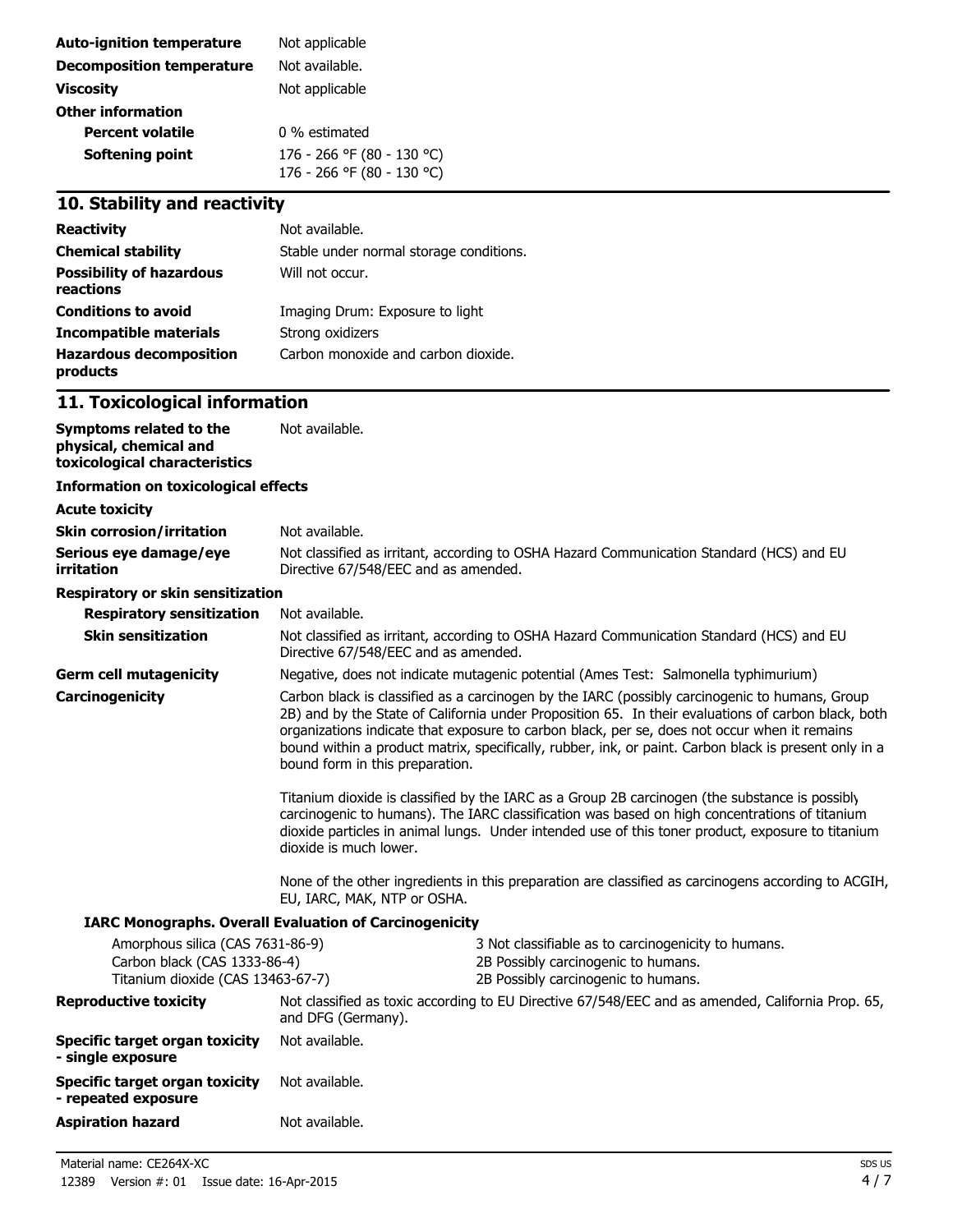| <b>Chronic effects</b>           | No information available. |                                                                                                                                                                 |  |  |
|----------------------------------|---------------------------|-----------------------------------------------------------------------------------------------------------------------------------------------------------------|--|--|
| <b>Further information</b>       |                           | Complete toxicity data are not available for this specific formulation<br>Refer to Section 2 for potential health effects and Section 4 for first aid measures. |  |  |
| <b>Components</b>                | <b>Species</b>            | <b>Test Results</b>                                                                                                                                             |  |  |
| Amorphous silica (CAS 7631-86-9) |                           |                                                                                                                                                                 |  |  |
| <b>Acute</b>                     |                           |                                                                                                                                                                 |  |  |
| Oral                             |                           |                                                                                                                                                                 |  |  |
| LD50                             | Mouse                     | $>15000$ mg/kg                                                                                                                                                  |  |  |
|                                  | Rat                       | $> 22500$ mg/kg                                                                                                                                                 |  |  |
| Carbon black (CAS 1333-86-4)     |                           |                                                                                                                                                                 |  |  |
| <b>Acute</b>                     |                           |                                                                                                                                                                 |  |  |
| Oral                             |                           |                                                                                                                                                                 |  |  |
| LD50                             | Rat                       | > 8000 mg/kg                                                                                                                                                    |  |  |

### **12. Ecological information**

| <b>Ecotoxicity</b>                                                                                                                                                                                                                                           |                |                                                                     |                                                                                                                                                                                                           |
|--------------------------------------------------------------------------------------------------------------------------------------------------------------------------------------------------------------------------------------------------------------|----------------|---------------------------------------------------------------------|-----------------------------------------------------------------------------------------------------------------------------------------------------------------------------------------------------------|
| <b>Product</b>                                                                                                                                                                                                                                               |                | <b>Species</b>                                                      | <b>Test Results</b>                                                                                                                                                                                       |
| <b>CE264X-XC</b>                                                                                                                                                                                                                                             |                |                                                                     |                                                                                                                                                                                                           |
| <b>Aquatic</b>                                                                                                                                                                                                                                               |                |                                                                     |                                                                                                                                                                                                           |
| Fish                                                                                                                                                                                                                                                         | <b>LC50</b>    | Fish                                                                | $> 100$ mg/l, 96 Hours                                                                                                                                                                                    |
| <b>Components</b>                                                                                                                                                                                                                                            |                | <b>Species</b>                                                      | <b>Test Results</b>                                                                                                                                                                                       |
| Titanium dioxide (CAS 13463-67-7)                                                                                                                                                                                                                            |                |                                                                     |                                                                                                                                                                                                           |
| <b>Aquatic</b>                                                                                                                                                                                                                                               |                |                                                                     |                                                                                                                                                                                                           |
| Crustacea                                                                                                                                                                                                                                                    | <b>EC50</b>    | Water flea (Daphnia magna)                                          | > 1000 mg/l, 48 hours                                                                                                                                                                                     |
| Fish                                                                                                                                                                                                                                                         | <b>LC50</b>    | Mummichog (Fundulus heteroclitus)                                   | > 1000 mg/l, 96 hours                                                                                                                                                                                     |
| <b>Persistence and degradability</b>                                                                                                                                                                                                                         | Not available. |                                                                     |                                                                                                                                                                                                           |
| <b>Bioaccumulative potential</b>                                                                                                                                                                                                                             | Not available. |                                                                     |                                                                                                                                                                                                           |
| <b>Mobility in soil</b>                                                                                                                                                                                                                                      | Not available. |                                                                     |                                                                                                                                                                                                           |
| <b>Other adverse effects</b>                                                                                                                                                                                                                                 | Not available. |                                                                     |                                                                                                                                                                                                           |
| 13. Disposal considerations                                                                                                                                                                                                                                  |                |                                                                     |                                                                                                                                                                                                           |
| <b>Disposal instructions</b><br>Do not shred toner cartridge, unless dust-explosion prevention measures are taken. Finely<br>dispersed particles may form explosive mixtures in air. Dispose of in compliance with federal, state,<br>and local regulations. |                |                                                                     |                                                                                                                                                                                                           |
|                                                                                                                                                                                                                                                              |                | available in your location, please visit http://www.hp.com/recycle. | HP's Planet Partners (trademark) supplies recycling program enables simple, convenient recycling of<br>HP original inkjet and LaserJet supplies. For more information and to determine if this service is |
| 14. Transport information                                                                                                                                                                                                                                    |                |                                                                     |                                                                                                                                                                                                           |
| <b>Further information</b>                                                                                                                                                                                                                                   |                | Not a dangerous good under DOT, IATA, ADR, IMDG, or RID.            |                                                                                                                                                                                                           |
| 15. Regulatory information                                                                                                                                                                                                                                   |                |                                                                     |                                                                                                                                                                                                           |
| <b>US federal regulations</b>                                                                                                                                                                                                                                | under TSCA.    |                                                                     | US EPA TSCA Inventory: All chemical substances in this product comply with all rules or orders                                                                                                            |
| TSCA Section 12(b) Export Notification (40 CFR 707, Subpt. D)                                                                                                                                                                                                |                |                                                                     |                                                                                                                                                                                                           |
| Not regulated.                                                                                                                                                                                                                                               |                |                                                                     |                                                                                                                                                                                                           |

#### **CERCLA Hazardous Substance List (40 CFR 302.4)**

Not listed.

#### **SARA 304 Emergency release notification**

Not regulated.

#### **OSHA Specifically Regulated Substances (29 CFR 1910.1001-1050)**

Not listed.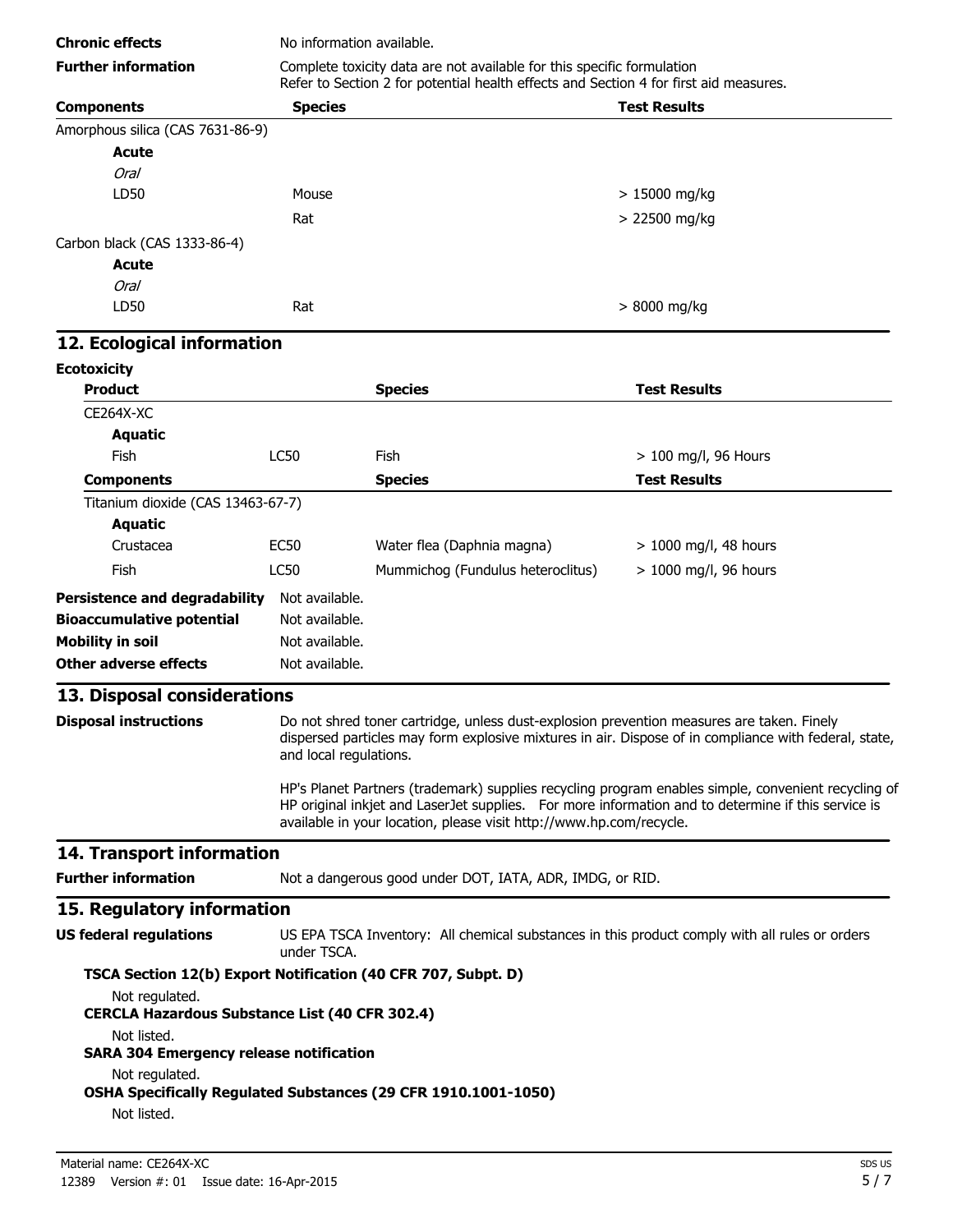| <b>Hazard categories</b>                                                                              | <b>Superfund Amendments and Reauthorization Act of 1986 (SARA)</b><br>Immediate Hazard - No<br>Delayed Hazard - No                                                                                                                                                                                                                                                                                                                                                                                                                                             |
|-------------------------------------------------------------------------------------------------------|----------------------------------------------------------------------------------------------------------------------------------------------------------------------------------------------------------------------------------------------------------------------------------------------------------------------------------------------------------------------------------------------------------------------------------------------------------------------------------------------------------------------------------------------------------------|
|                                                                                                       | Fire Hazard - No<br>Pressure Hazard - No<br>Reactivity Hazard - No                                                                                                                                                                                                                                                                                                                                                                                                                                                                                             |
| <b>SARA 302 Extremely hazardous substance</b>                                                         |                                                                                                                                                                                                                                                                                                                                                                                                                                                                                                                                                                |
| Not listed.                                                                                           |                                                                                                                                                                                                                                                                                                                                                                                                                                                                                                                                                                |
| <b>SARA 311/312</b><br><b>Hazardous chemical</b>                                                      | <b>No</b>                                                                                                                                                                                                                                                                                                                                                                                                                                                                                                                                                      |
| <b>Other federal regulations</b><br><b>Safe Drinking Water Act</b><br>(SDWA)                          | Not regulated.                                                                                                                                                                                                                                                                                                                                                                                                                                                                                                                                                 |
| <b>US state regulations</b>                                                                           |                                                                                                                                                                                                                                                                                                                                                                                                                                                                                                                                                                |
| <b>US. Massachusetts RTK - Substance List</b>                                                         |                                                                                                                                                                                                                                                                                                                                                                                                                                                                                                                                                                |
| Amorphous silica (CAS 7631-86-9)<br>Carbon black (CAS 1333-86-4)<br>Titanium dioxide (CAS 13463-67-7) |                                                                                                                                                                                                                                                                                                                                                                                                                                                                                                                                                                |
|                                                                                                       | US. New Jersey Worker and Community Right-to-Know Act                                                                                                                                                                                                                                                                                                                                                                                                                                                                                                          |
| Carbon black (CAS 1333-86-4)<br>Titanium dioxide (CAS 13463-67-7)                                     |                                                                                                                                                                                                                                                                                                                                                                                                                                                                                                                                                                |
|                                                                                                       | US. Pennsylvania Worker and Community Right-to-Know Law                                                                                                                                                                                                                                                                                                                                                                                                                                                                                                        |
| Amorphous silica (CAS 7631-86-9)<br>Carbon black (CAS 1333-86-4)                                      |                                                                                                                                                                                                                                                                                                                                                                                                                                                                                                                                                                |
| Titanium dioxide (CAS 13463-67-7)<br><b>US. Rhode Island RTK</b>                                      |                                                                                                                                                                                                                                                                                                                                                                                                                                                                                                                                                                |
|                                                                                                       |                                                                                                                                                                                                                                                                                                                                                                                                                                                                                                                                                                |
| Not regulated.                                                                                        |                                                                                                                                                                                                                                                                                                                                                                                                                                                                                                                                                                |
| <b>US. California Proposition 65</b>                                                                  |                                                                                                                                                                                                                                                                                                                                                                                                                                                                                                                                                                |
|                                                                                                       | US - California Proposition 65 - CRT: Listed date/Carcinogenic substance                                                                                                                                                                                                                                                                                                                                                                                                                                                                                       |
| 1333-86-4)                                                                                            | CARBON BLACK (AIRBORNE, UNBOUND PARTICLES Listed: February 21, 2003<br>OF RESPIRABLE SIZE [<= 10 MICROMETERS]) (CAS<br>TITANIUM DIOXIDE (AIRBORNE, UNBOUND<br>Listed: September 2, 2011                                                                                                                                                                                                                                                                                                                                                                        |
|                                                                                                       | PARTICLES OF RESPIRABLE SIZE) (CAS 13463-67-7)                                                                                                                                                                                                                                                                                                                                                                                                                                                                                                                 |
| <b>Regulatory information</b>                                                                         | All chemical substances in this HP product have been notified or are exempt from notification under<br>chemical substances notification laws in the following countries: US (TSCA), EU (EINECS/ELINCS),<br>Switzerland, Canada (DSL/NDSL), Australia, Japan, Philippines, South Korea, New Zealand, and<br>China.                                                                                                                                                                                                                                              |
|                                                                                                       | 16. Other information, including date of preparation or last revision                                                                                                                                                                                                                                                                                                                                                                                                                                                                                          |
|                                                                                                       |                                                                                                                                                                                                                                                                                                                                                                                                                                                                                                                                                                |
| <b>Issue date</b>                                                                                     | 16-Apr-2015                                                                                                                                                                                                                                                                                                                                                                                                                                                                                                                                                    |
| <b>Version #</b>                                                                                      | 01                                                                                                                                                                                                                                                                                                                                                                                                                                                                                                                                                             |
| <b>Disclaimer</b>                                                                                     | This Safety Data Sheet document is provided without charge to customers of Hewlett-Packard<br>Company. Data is the most current known to Hewlett-Packard Company at the time of preparation<br>of this document and is believed to be accurate. It should not be construed as guaranteeing<br>specific properties of the products as described or suitability for a particular application. This<br>document was prepared to the requirements of the jurisdiction specified in Section 1 above and<br>may not meet regulatory requirements in other countries. |
| <b>Revision Information</b>                                                                           | 1. Product and Company Identification: Physical States<br>Physical & Chemical Properties: Multiple Properties<br>Ecological Information: Ecotoxicity                                                                                                                                                                                                                                                                                                                                                                                                           |
| <b>Manufacturer information</b>                                                                       | Hewlett-Packard Company<br>11311 Chinden Boulevard                                                                                                                                                                                                                                                                                                                                                                                                                                                                                                             |

Boise, ID 83714 USA (Direct) 1-503-494-7199

(Toll-free within the US) 1-800-457-4209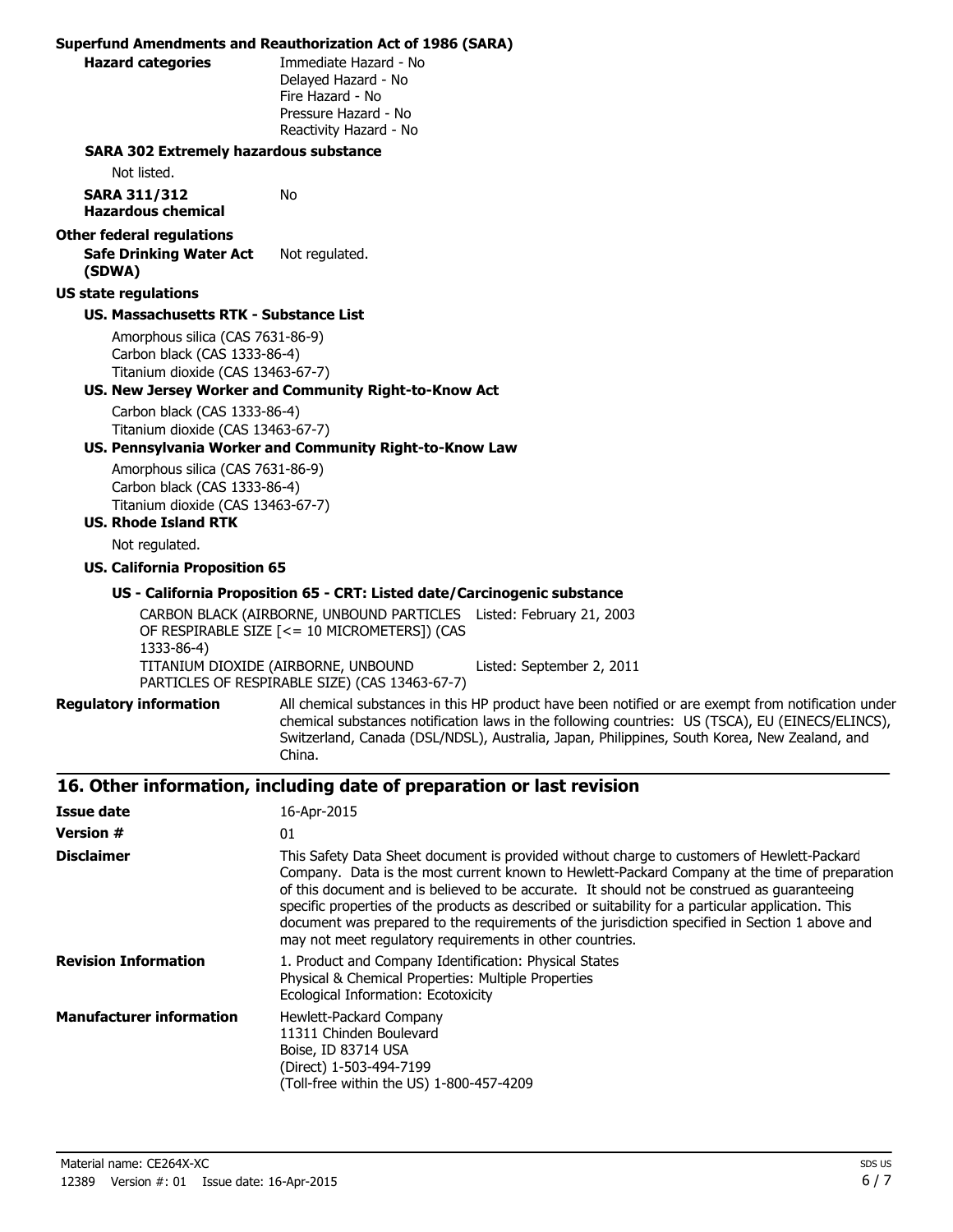#### **Explanation of abbreviations**

| <b>ACGIH</b>  | American Conference of Governmental Industrial Hygienists           |
|---------------|---------------------------------------------------------------------|
| <b>CAS</b>    | <b>Chemical Abstracts Service</b>                                   |
| <b>CERCLA</b> | Comprehensive Environmental Response Compensation and Liability Act |
| <b>CFR</b>    | Code of Federal Regulations                                         |
| <b>COC</b>    | Cleveland Open Cup                                                  |
| <b>DOT</b>    | Department of Transportation                                        |
| <b>EPCRA</b>  | Emergency Planning and Community Right-to-Know Act (aka SARA)       |
| <b>IARC</b>   | International Agency for Research on Cancer                         |
| <b>NIOSH</b>  | National Institute for Occupational Safety and Health               |
| <b>NTP</b>    | National Toxicology Program                                         |
| <b>OSHA</b>   | Occupational Safety and Health Administration                       |
| <b>PEL</b>    | Permissible Exposure Limit                                          |
| <b>RCRA</b>   | Resource Conservation and Recovery Act                              |
| <b>REC</b>    | Recommended                                                         |
| <b>REL</b>    | Recommended Exposure Limit                                          |
| <b>SARA</b>   | Superfund Amendments and Reauthorization Act of 1986                |
| <b>STEL</b>   | Short-Term Exposure Limit                                           |
| <b>TCLP</b>   | Toxicity Characteristics Leaching Procedure                         |
| <b>TLV</b>    | Threshold Limit Value                                               |
| <b>TSCA</b>   | <b>Toxic Substances Control Act</b>                                 |
| <b>VOC</b>    | Volatile Organic Compounds                                          |
|               |                                                                     |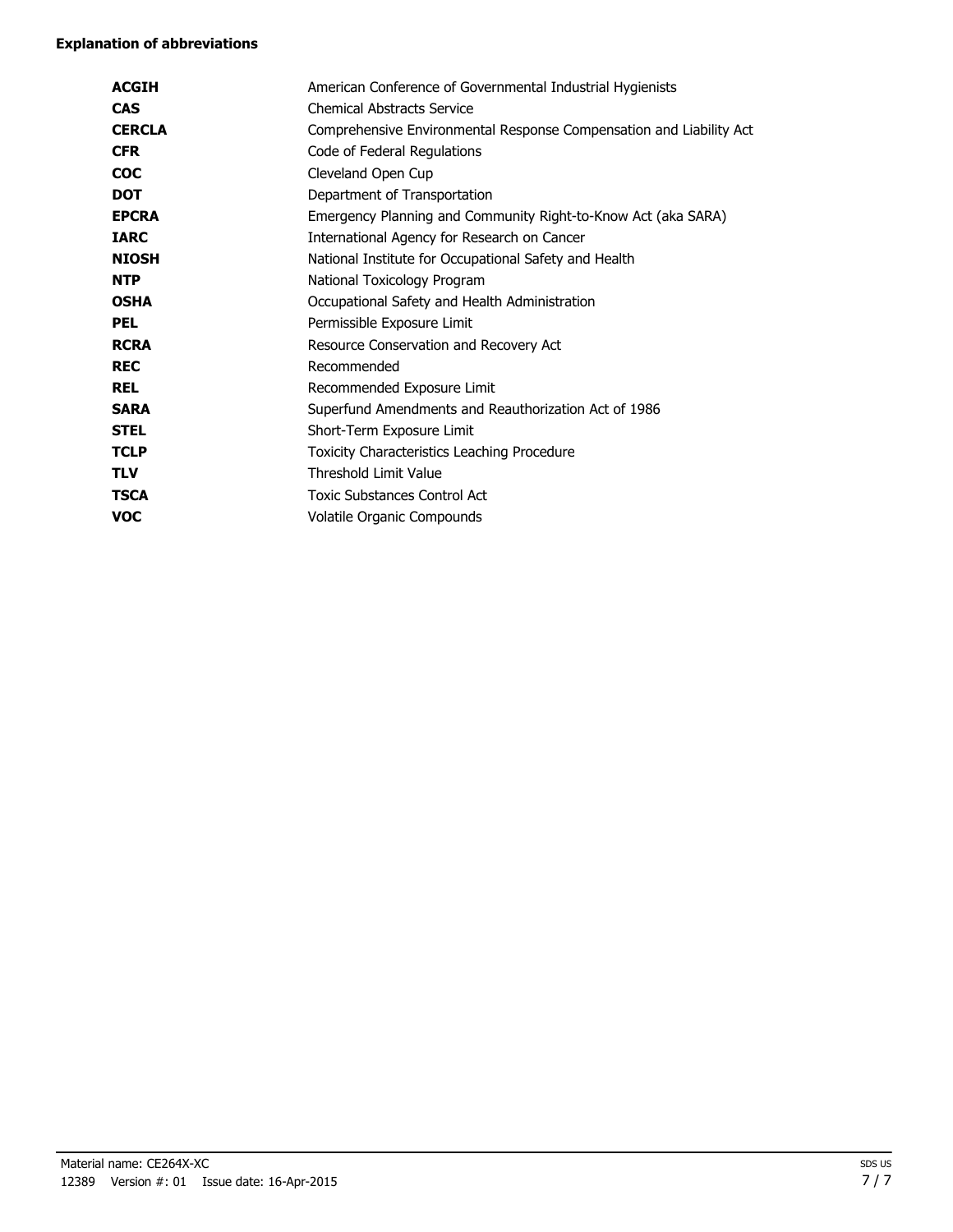

# **SAFETY DATA SHEET**

|  | 1. Identification |  |
|--|-------------------|--|
|--|-------------------|--|

| <b>Product identifier</b>       | HP Color LaserJet CE270A-AC Black Print Cartridge                                                                                                                                                                                                                                                                                                                                |
|---------------------------------|----------------------------------------------------------------------------------------------------------------------------------------------------------------------------------------------------------------------------------------------------------------------------------------------------------------------------------------------------------------------------------|
| Other means of identification   | Not available.                                                                                                                                                                                                                                                                                                                                                                   |
| <b>Recommended use</b>          | This product is a black toner preparation that is used in HP Color LaserJet CP5525/HP Color<br>LaserJet Enterprise M750 series printers.                                                                                                                                                                                                                                         |
| <b>Recommended restrictions</b> | None known.                                                                                                                                                                                                                                                                                                                                                                      |
| <b>Company identification</b>   | Hewlett-Packard Company<br>3000 Hanover Street<br>Palo Alto, CA 94304-1185<br>United States<br>Telephone 650-857-5020<br>Hewlett-Packard health effects line<br>(Toll-free within the US) 1-800-457-4209<br>(Direct) 1-760-710-0048<br><b>HP Customer Care Line</b><br>(Toll-free within the US) 1-800-474-6836<br>(Direct) 1-208-323-2551<br>Email: hpcustomer.inquiries@hp.com |

# **2. Hazard(s) identification**

| <b>Physical hazards</b>                      | Not classified.                                                                                                                                                                                                                                                                                                                                    |
|----------------------------------------------|----------------------------------------------------------------------------------------------------------------------------------------------------------------------------------------------------------------------------------------------------------------------------------------------------------------------------------------------------|
| <b>Health hazards</b>                        | Not classified.                                                                                                                                                                                                                                                                                                                                    |
| <b>Environmental hazards</b>                 | Not classified.                                                                                                                                                                                                                                                                                                                                    |
| <b>OSHA defined hazards</b>                  | Not classified.                                                                                                                                                                                                                                                                                                                                    |
| <b>Label elements</b>                        |                                                                                                                                                                                                                                                                                                                                                    |
| <b>Hazard symbol</b>                         | None.                                                                                                                                                                                                                                                                                                                                              |
| Signal word                                  | None.                                                                                                                                                                                                                                                                                                                                              |
| <b>Hazard statement</b>                      | Not available.                                                                                                                                                                                                                                                                                                                                     |
| <b>Precautionary statement</b>               |                                                                                                                                                                                                                                                                                                                                                    |
| <b>Prevention</b>                            | Not available.                                                                                                                                                                                                                                                                                                                                     |
| <b>Response</b>                              | Not available.                                                                                                                                                                                                                                                                                                                                     |
| <b>Storage</b>                               | Not available.                                                                                                                                                                                                                                                                                                                                     |
| <b>Disposal</b>                              | Not available.                                                                                                                                                                                                                                                                                                                                     |
| Hazard(s) not otherwise<br>classified (HNOC) | Carbon black is classified by the IARC as a Group 2B carcinogen (the substance is possibly<br>carcinogenic to humans). Carbon black in this preparation, due to its bound form, does not present<br>this carcinogenic risk. This product is not classified as hazardous according to OSHA CFR<br>1910.1200 or EU Directive 1999/45/EC, as amended. |
| <b>Supplemental information</b>              | None.                                                                                                                                                                                                                                                                                                                                              |

### **3. Composition/information on ingredients**

**Mixtures**

| <b>Chemical name</b>       | <b>Common name and synonyms</b> | <b>CAS number</b>   | $\frac{0}{0}$ |
|----------------------------|---------------------------------|---------------------|---------------|
| Styrene acrylate copolymer |                                 | <b>Trade Secret</b> | < 85          |
| Carbon black               |                                 | 1333-86-4           | $<$ 10        |
| Wax                        | Wax                             | <b>Trade Secret</b> | < 10          |
| Amorphous silica           | Amorphous silica                | 7631-86-9           | ≺3            |
| Titanium dioxide           |                                 | 13463-67-7          | $\leq$        |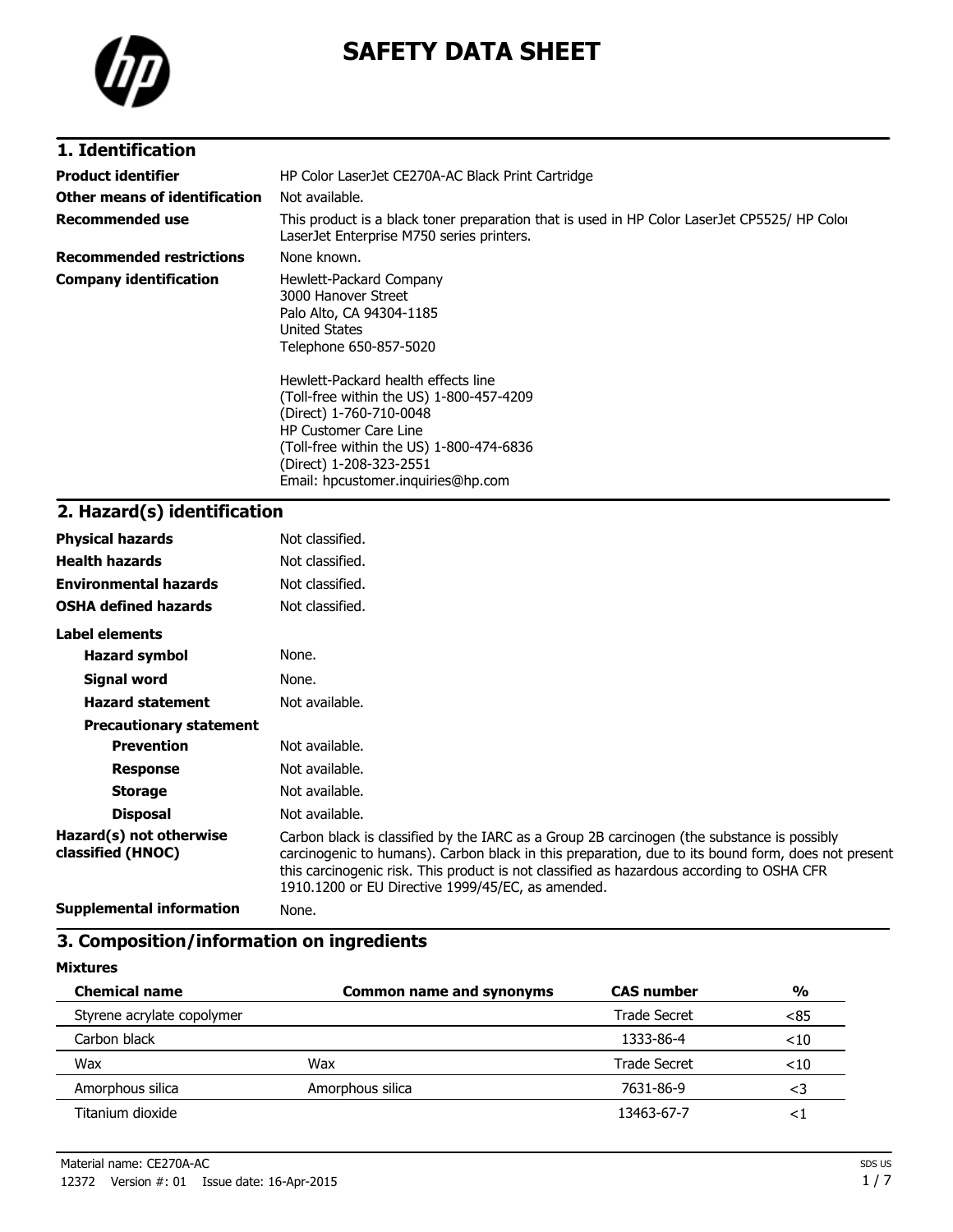| 4. First-aid measures                                    |                                                                                                                                                                                                   |
|----------------------------------------------------------|---------------------------------------------------------------------------------------------------------------------------------------------------------------------------------------------------|
| <b>Inhalation</b>                                        | Move person to fresh air immediately. If irritation persists, consult a physician.                                                                                                                |
| <b>Skin contact</b>                                      | Wash affected areas thoroughly with mild soap and water. Get medical attention if irritation<br>develops or persists.                                                                             |
| Eye contact                                              | Do not rub eyes. Immediately flush with large amounts of clean, warm water (low pressure) for at<br>least 15 minutes or until particles are removed. If irritation persists, consult a physician. |
| <b>Ingestion</b>                                         | Rinse mouth out with water. Drink one to two glasses of water. If symptoms occur, consult a<br>physician.                                                                                         |
| Most important<br>symptoms/effects, acute and<br>delayed | Not available.                                                                                                                                                                                    |

## **5. Fire-fighting measures**

| Suitable extinguishing media                                                                 | CO2, water, or dry chemical                                                                                                                                                           |  |  |
|----------------------------------------------------------------------------------------------|---------------------------------------------------------------------------------------------------------------------------------------------------------------------------------------|--|--|
| <b>Unsuitable extinguishing</b><br>media                                                     | None known.                                                                                                                                                                           |  |  |
| <b>Specific hazards arising from</b><br>the chemical                                         | Not applicable.                                                                                                                                                                       |  |  |
| <b>Special protective equipment</b><br>Not available.<br>and precautions for<br>firefighters |                                                                                                                                                                                       |  |  |
| <b>Fire-fighting</b><br>equipment/instructions                                               | If fire occurs in the printer, treat as an electrical fire.                                                                                                                           |  |  |
| <b>Specific methods</b>                                                                      | None established.                                                                                                                                                                     |  |  |
| 6. Accidental release measures                                                               |                                                                                                                                                                                       |  |  |
| <b>Personal precautions,</b><br>protective equipment and<br>emergency procedures             | Minimize dust generation and accumulation.                                                                                                                                            |  |  |
| <b>Methods and materials for</b><br>containment and cleaning up                              | Not available.                                                                                                                                                                        |  |  |
| <b>Environmental precautions</b>                                                             | Do not flush into surface water or sanitary sewer system. See also section 13 Disposal<br>considerations.                                                                             |  |  |
| 7. Handling and storage                                                                      |                                                                                                                                                                                       |  |  |
| <b>Precautions for safe handling</b>                                                         | Keep out of the reach of children. Avoid inhalation of dust and contact with skin and eyes. Use with<br>adequate ventilation. Keep away from excessive heat, sparks, and open flames. |  |  |
| <b>Conditions for safe storage,</b><br>including any                                         | Keep out of the reach of children. Keep tightly closed and dry. Store away from strong oxidizers.<br>Store at room temperature.                                                       |  |  |

## **8. Exposure controls/personal protection**

#### **Occupational exposure limits**

**including any incompatibilities**

| <b>Components</b>                       | US. OSHA Table Z-1 Limits for Air Contaminants (29 CFR 1910.1000)<br><b>Type</b> | <b>Value</b>       | <b>Form</b>         |
|-----------------------------------------|----------------------------------------------------------------------------------|--------------------|---------------------|
| Carbon black (CAS<br>1333-86-4)         | PEL                                                                              | $3.5 \text{ mg/m}$ |                     |
| Titanium dioxide (CAS<br>13463-67-7)    | PEL                                                                              | $15 \text{ mg/m}$  | Total dust.         |
| <b>US. ACGIH Threshold Limit Values</b> |                                                                                  |                    |                     |
| <b>Components</b>                       | Type                                                                             | <b>Value</b>       | Form                |
| Carbon black (CAS<br>1333-86-4)         | TWA                                                                              | $3 \text{ mg/m}$   | Inhalable fraction. |
| Titanium dioxide (CAS<br>13463-67-7)    | <b>TWA</b>                                                                       | $10$ mg/m $3$      |                     |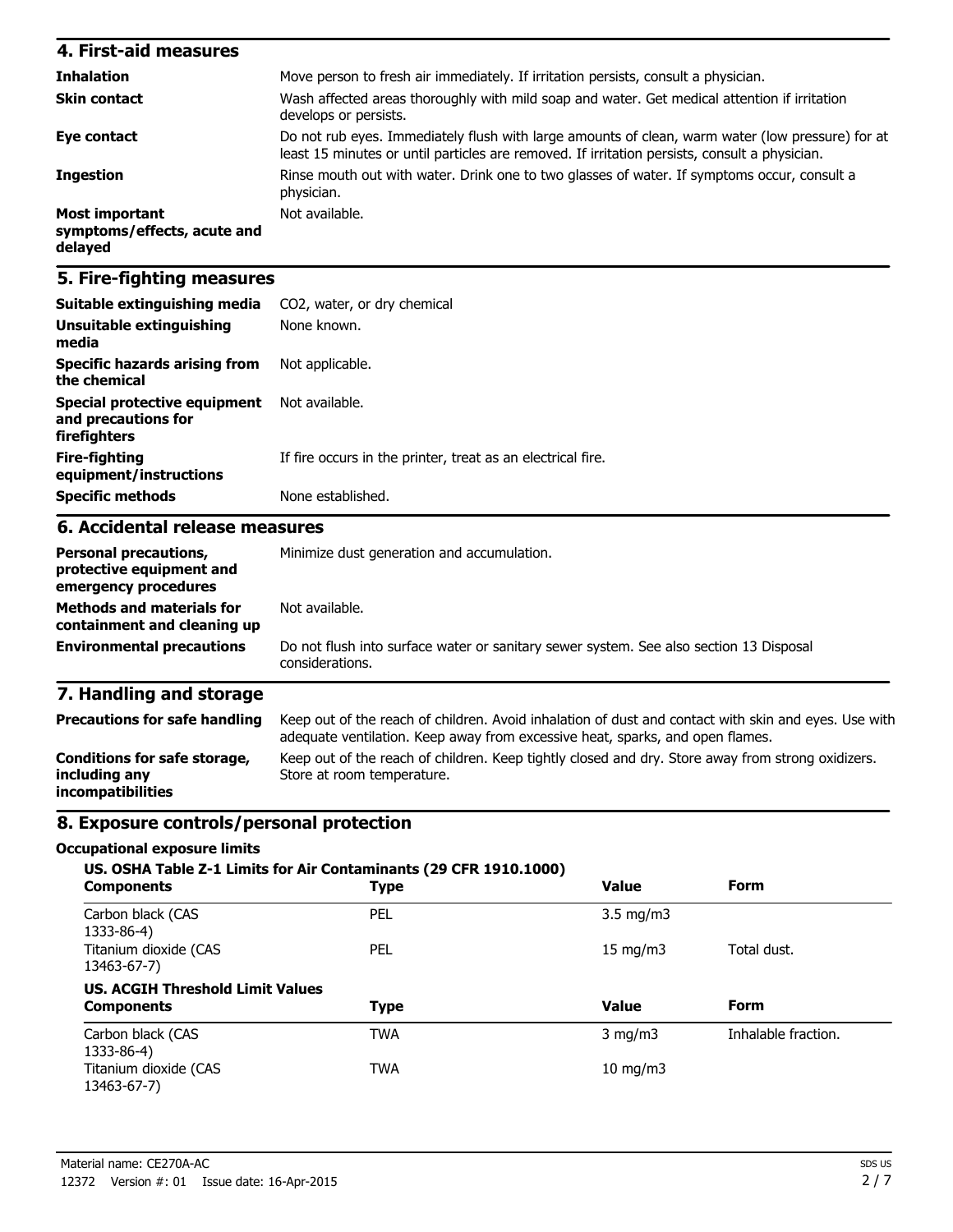| US. NIOSH: Pocket Guide to Chemical Hazards<br><b>Components</b>      | <b>Type</b>                                                                                    |                                                               | <b>Value</b>                                                                         |  |
|-----------------------------------------------------------------------|------------------------------------------------------------------------------------------------|---------------------------------------------------------------|--------------------------------------------------------------------------------------|--|
| Amorphous silica (CAS<br>7631-86-9)                                   | <b>TWA</b>                                                                                     |                                                               | 6 mg/m $3$                                                                           |  |
| Carbon black (CAS<br>1333-86-4)                                       | <b>TWA</b>                                                                                     |                                                               | $0.1$ mg/m3                                                                          |  |
| <b>Biological limit values</b>                                        | No biological exposure limits noted for the ingredient(s).                                     |                                                               |                                                                                      |  |
| <b>Exposure guidelines</b>                                            |                                                                                                |                                                               | USA OSHA (TWA/PEL): 15 mg/m3 (Total Dust), 5 mg/m3 (Respirable Fraction)             |  |
|                                                                       |                                                                                                |                                                               | ACGIH (TWA/TLV): 10 mg/m3 (Inhalable Particulate), 3 mg/m3 (Respirable Particulate)  |  |
|                                                                       | mg/m3                                                                                          |                                                               | Amorphous silica: USA OSHA (TWA/PEL): 20 mppcf 80 (mg/m3)/%SiO2, ACGIH (TWA/TLV): 10 |  |
|                                                                       | TRGS 900 (Luftgrenzwert) - 10 mg/m3 (Einatembare partikel), 3 mg/m3 (Alveolengängige fraktion) |                                                               |                                                                                      |  |
|                                                                       |                                                                                                | UK WEL: 10 mg/m3 (Respirable Dust), 5 mg/m3 (Inhalable Dust)  |                                                                                      |  |
| <b>Appropriate engineering</b><br>controls                            | Use in a well ventilated area.                                                                 |                                                               |                                                                                      |  |
| Individual protection measures, such as personal protective equipment |                                                                                                |                                                               |                                                                                      |  |
| Eye/face protection                                                   | Not available.                                                                                 |                                                               |                                                                                      |  |
| <b>Skin protection</b>                                                |                                                                                                |                                                               |                                                                                      |  |
| <b>Hand protection</b>                                                | Not available.                                                                                 |                                                               |                                                                                      |  |
| <b>Other</b>                                                          | Not available.                                                                                 |                                                               |                                                                                      |  |
| <b>Respiratory protection</b>                                         | Not available.                                                                                 |                                                               |                                                                                      |  |
| <b>Thermal hazards</b>                                                | Not available.                                                                                 |                                                               |                                                                                      |  |
| 9. Physical and chemical properties                                   |                                                                                                |                                                               |                                                                                      |  |
| <b>Appearance</b>                                                     | Fine powder                                                                                    |                                                               |                                                                                      |  |
| <b>Physical state</b>                                                 | Solid.                                                                                         |                                                               |                                                                                      |  |
| <b>Color</b>                                                          | Black.                                                                                         |                                                               |                                                                                      |  |
| Odor                                                                  | Slight plastic odor                                                                            |                                                               |                                                                                      |  |
| <b>Odor threshold</b>                                                 | Not available.                                                                                 |                                                               |                                                                                      |  |
| pH                                                                    | Not applicable                                                                                 |                                                               |                                                                                      |  |
| <b>Melting point/freezing point</b>                                   | Not available.                                                                                 |                                                               |                                                                                      |  |
| <b>Initial boiling point and</b><br>boiling range                     | Not applicable                                                                                 |                                                               |                                                                                      |  |
| <b>Flash point</b>                                                    | Not applicable                                                                                 |                                                               |                                                                                      |  |
| <b>Evaporation rate</b>                                               | Not applicable                                                                                 |                                                               |                                                                                      |  |
| <b>Flammability (solid, gas)</b>                                      | Not available.                                                                                 |                                                               |                                                                                      |  |
| Upper/lower flammability or explosive limits                          |                                                                                                |                                                               |                                                                                      |  |
| Flammability limit - lower Not flammable<br>(%)                       |                                                                                                |                                                               |                                                                                      |  |
| <b>Flammability limit -</b><br>upper $(% )$                           | Not available.                                                                                 |                                                               |                                                                                      |  |
| <b>Explosive limit - lower</b><br>(%)                                 | Not available.                                                                                 |                                                               |                                                                                      |  |
| <b>Explosive limit - upper</b><br>(%)                                 | Not available.                                                                                 |                                                               |                                                                                      |  |
| <b>Vapor pressure</b>                                                 | Not applicable                                                                                 |                                                               |                                                                                      |  |
| Solubility(ies)                                                       |                                                                                                |                                                               |                                                                                      |  |
| <b>Solubility (water)</b>                                             |                                                                                                | Negligible in water. Partially soluble in toluene and xylene. |                                                                                      |  |
| <b>Partition coefficient</b><br>(n-octanol/water)                     | Not available.                                                                                 |                                                               |                                                                                      |  |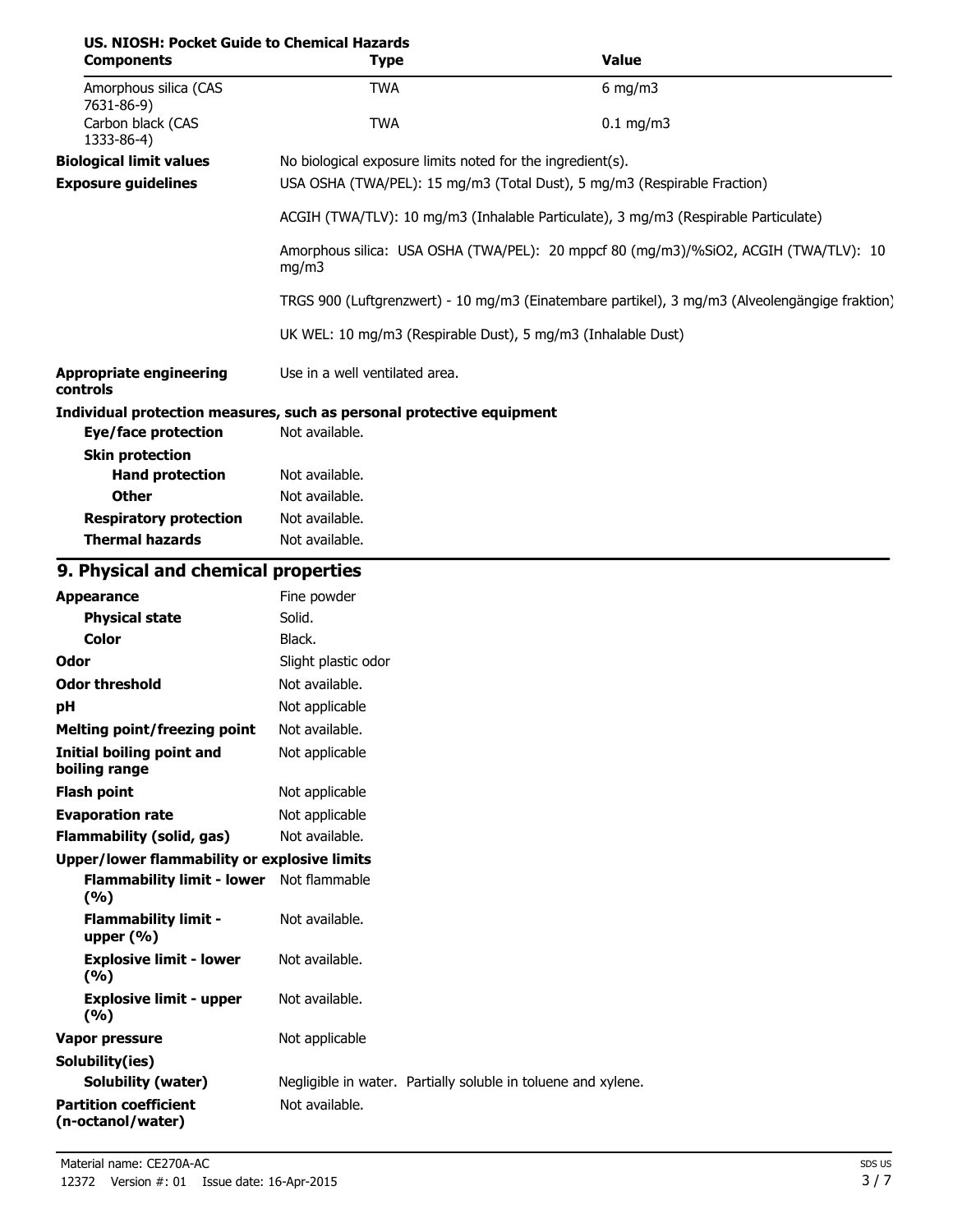| <b>Auto-ignition temperature</b> | Not applicable             |
|----------------------------------|----------------------------|
| <b>Decomposition temperature</b> | $>$ 392 °F ( $>$ 200 °C)   |
| <b>Viscosity</b>                 | Not applicable             |
| <b>Other information</b>         |                            |
| <b>Percent volatile</b>          | <b>Negligible</b>          |
| Softening point                  | 176 - 266 °F (80 - 130 °C) |
| VOC (Weight %)                   | Not applicable             |

# **10. Stability and reactivity**

| <b>Reactivity</b>                            | Not available.                          |
|----------------------------------------------|-----------------------------------------|
| <b>Chemical stability</b>                    | Stable under normal storage conditions. |
| <b>Possibility of hazardous</b><br>reactions | Will not occur.                         |
| <b>Conditions to avoid</b>                   | Imaging Drum: Exposure to light         |
| Incompatible materials                       | Strong oxidizers                        |
| <b>Hazardous decomposition</b><br>products   | Carbon monoxide and carbon dioxide.     |

# **11. Toxicological information**

| Symptoms related to the<br>physical, chemical and<br>toxicological characteristics                    | Not available.                                                                                                                                                                                                                                                                                                                                                                                                                                    |                                                                                                                                                                                                                                                                                                      |  |
|-------------------------------------------------------------------------------------------------------|---------------------------------------------------------------------------------------------------------------------------------------------------------------------------------------------------------------------------------------------------------------------------------------------------------------------------------------------------------------------------------------------------------------------------------------------------|------------------------------------------------------------------------------------------------------------------------------------------------------------------------------------------------------------------------------------------------------------------------------------------------------|--|
| <b>Information on toxicological effects</b>                                                           |                                                                                                                                                                                                                                                                                                                                                                                                                                                   |                                                                                                                                                                                                                                                                                                      |  |
| <b>Acute toxicity</b>                                                                                 |                                                                                                                                                                                                                                                                                                                                                                                                                                                   |                                                                                                                                                                                                                                                                                                      |  |
| Skin corrosion/irritation                                                                             | Not available.                                                                                                                                                                                                                                                                                                                                                                                                                                    |                                                                                                                                                                                                                                                                                                      |  |
| Serious eye damage/eye<br>irritation                                                                  | Directive 67/548/EEC and as amended.                                                                                                                                                                                                                                                                                                                                                                                                              | Not classified as irritant, according to OSHA Hazard Communication Standard (HCS) and EU                                                                                                                                                                                                             |  |
| Respiratory or skin sensitization                                                                     |                                                                                                                                                                                                                                                                                                                                                                                                                                                   |                                                                                                                                                                                                                                                                                                      |  |
| <b>Respiratory sensitization</b>                                                                      | Not available.                                                                                                                                                                                                                                                                                                                                                                                                                                    |                                                                                                                                                                                                                                                                                                      |  |
| <b>Skin sensitization</b>                                                                             | Directive 67/548/EEC and as amended.                                                                                                                                                                                                                                                                                                                                                                                                              | Not classified as irritant, according to OSHA Hazard Communication Standard (HCS) and EU                                                                                                                                                                                                             |  |
| Germ cell mutagenicity                                                                                |                                                                                                                                                                                                                                                                                                                                                                                                                                                   | Negative, does not indicate mutagenic potential (Ames Test: Salmonella typhimurium)                                                                                                                                                                                                                  |  |
| <b>Carcinogenicity</b>                                                                                | Carbon black is classified as a carcinogen by the IARC (possibly carcinogenic to humans, Group<br>2B) and by the State of California under Proposition 65. In their evaluations of carbon black, both<br>organizations indicate that exposure to carbon black, per se, does not occur when it remains<br>bound within a product matrix, specifically, rubber, ink, or paint. Carbon black is present only in a<br>bound form in this preparation. |                                                                                                                                                                                                                                                                                                      |  |
|                                                                                                       | dioxide is much lower.                                                                                                                                                                                                                                                                                                                                                                                                                            | Titanium dioxide is classified by the IARC as a Group 2B carcinogen (the substance is possibly<br>carcinogenic to humans). The IARC classification was based on high concentrations of titanium<br>dioxide particles in animal lungs. Under intended use of this toner product, exposure to titanium |  |
|                                                                                                       | EU, IARC, MAK, NTP or OSHA.                                                                                                                                                                                                                                                                                                                                                                                                                       | None of the other ingredients in this preparation are classified as carcinogens according to ACGIH,                                                                                                                                                                                                  |  |
|                                                                                                       | <b>IARC Monographs. Overall Evaluation of Carcinogenicity</b>                                                                                                                                                                                                                                                                                                                                                                                     |                                                                                                                                                                                                                                                                                                      |  |
| Amorphous silica (CAS 7631-86-9)<br>Carbon black (CAS 1333-86-4)<br>Titanium dioxide (CAS 13463-67-7) |                                                                                                                                                                                                                                                                                                                                                                                                                                                   | 3 Not classifiable as to carcinogenicity to humans.<br>2B Possibly carcinogenic to humans.<br>2B Possibly carcinogenic to humans.                                                                                                                                                                    |  |
| <b>Reproductive toxicity</b>                                                                          | and DFG (Germany).                                                                                                                                                                                                                                                                                                                                                                                                                                | Not classified as toxic according to EU Directive 67/548/EEC and as amended, California Prop. 65,                                                                                                                                                                                                    |  |
| Specific target organ toxicity<br>- single exposure                                                   | Not available.                                                                                                                                                                                                                                                                                                                                                                                                                                    |                                                                                                                                                                                                                                                                                                      |  |
| Specific target organ toxicity<br>- repeated exposure                                                 | Not available.                                                                                                                                                                                                                                                                                                                                                                                                                                    |                                                                                                                                                                                                                                                                                                      |  |
| <b>Aspiration hazard</b>                                                                              | Not available.                                                                                                                                                                                                                                                                                                                                                                                                                                    |                                                                                                                                                                                                                                                                                                      |  |
|                                                                                                       |                                                                                                                                                                                                                                                                                                                                                                                                                                                   |                                                                                                                                                                                                                                                                                                      |  |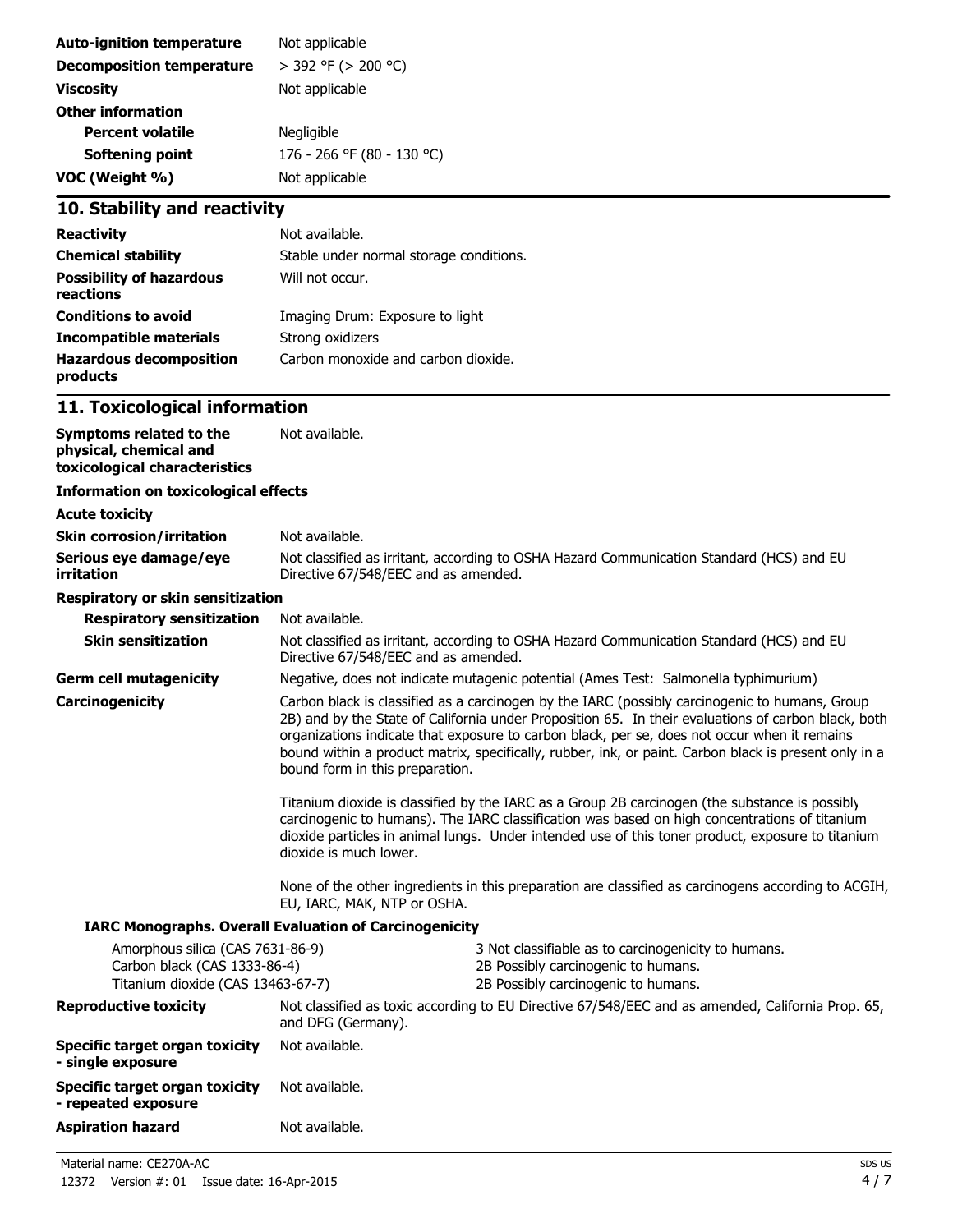| <b>Chronic effects</b>           | No information available. |                                                                                                                                                                 |  |
|----------------------------------|---------------------------|-----------------------------------------------------------------------------------------------------------------------------------------------------------------|--|
| <b>Further information</b>       |                           | Complete toxicity data are not available for this specific formulation<br>Refer to Section 2 for potential health effects and Section 4 for first aid measures. |  |
| <b>Components</b>                | <b>Species</b>            | <b>Test Results</b>                                                                                                                                             |  |
| Amorphous silica (CAS 7631-86-9) |                           |                                                                                                                                                                 |  |
| <b>Acute</b>                     |                           |                                                                                                                                                                 |  |
| Oral                             |                           |                                                                                                                                                                 |  |
| LD50                             | Mouse                     | $>15000$ mg/kg                                                                                                                                                  |  |
|                                  | Rat                       | $> 22500$ mg/kg                                                                                                                                                 |  |
| Carbon black (CAS 1333-86-4)     |                           |                                                                                                                                                                 |  |
| <b>Acute</b>                     |                           |                                                                                                                                                                 |  |
| Oral                             |                           |                                                                                                                                                                 |  |
| LD50                             | Rat                       | > 8000 mg/kg                                                                                                                                                    |  |

## **12. Ecological information**

| <b>Ecotoxicity</b>                                                                                                                       |                                                                                                                                                                                                                              |                                                                     |                                                                                                                                                                                                           |
|------------------------------------------------------------------------------------------------------------------------------------------|------------------------------------------------------------------------------------------------------------------------------------------------------------------------------------------------------------------------------|---------------------------------------------------------------------|-----------------------------------------------------------------------------------------------------------------------------------------------------------------------------------------------------------|
| <b>Product</b>                                                                                                                           |                                                                                                                                                                                                                              | <b>Species</b>                                                      | <b>Test Results</b>                                                                                                                                                                                       |
| CE270A-AC                                                                                                                                |                                                                                                                                                                                                                              |                                                                     |                                                                                                                                                                                                           |
| <b>Aquatic</b>                                                                                                                           |                                                                                                                                                                                                                              |                                                                     |                                                                                                                                                                                                           |
| Fish                                                                                                                                     | <b>LC50</b>                                                                                                                                                                                                                  | Fish                                                                | > 100 mg/l, 96 Hours                                                                                                                                                                                      |
| <b>Components</b>                                                                                                                        |                                                                                                                                                                                                                              | <b>Species</b>                                                      | <b>Test Results</b>                                                                                                                                                                                       |
| Titanium dioxide (CAS 13463-67-7)                                                                                                        |                                                                                                                                                                                                                              |                                                                     |                                                                                                                                                                                                           |
| <b>Aquatic</b>                                                                                                                           |                                                                                                                                                                                                                              |                                                                     |                                                                                                                                                                                                           |
| Crustacea                                                                                                                                | <b>EC50</b>                                                                                                                                                                                                                  | Water flea (Daphnia magna)                                          | $> 1000$ mg/l, 48 hours                                                                                                                                                                                   |
| Fish                                                                                                                                     | <b>LC50</b>                                                                                                                                                                                                                  | Mummichog (Fundulus heteroclitus)                                   | $> 1000$ mg/l, 96 hours                                                                                                                                                                                   |
| <b>Persistence and degradability</b>                                                                                                     | Not available.                                                                                                                                                                                                               |                                                                     |                                                                                                                                                                                                           |
| <b>Bioaccumulative potential</b>                                                                                                         | Not available.                                                                                                                                                                                                               |                                                                     |                                                                                                                                                                                                           |
| <b>Mobility in soil</b>                                                                                                                  | Not available.                                                                                                                                                                                                               |                                                                     |                                                                                                                                                                                                           |
| <b>Other adverse effects</b>                                                                                                             | Not available.                                                                                                                                                                                                               |                                                                     |                                                                                                                                                                                                           |
| 13. Disposal considerations                                                                                                              |                                                                                                                                                                                                                              |                                                                     |                                                                                                                                                                                                           |
| <b>Disposal instructions</b>                                                                                                             | Do not shred toner cartridge, unless dust-explosion prevention measures are taken. Finely<br>dispersed particles may form explosive mixtures in air. Dispose of in compliance with federal, state,<br>and local regulations. |                                                                     |                                                                                                                                                                                                           |
|                                                                                                                                          |                                                                                                                                                                                                                              | available in your location, please visit http://www.hp.com/recycle. | HP's Planet Partners (trademark) supplies recycling program enables simple, convenient recycling of<br>HP original inkjet and LaserJet supplies. For more information and to determine if this service is |
| 14. Transport information                                                                                                                |                                                                                                                                                                                                                              |                                                                     |                                                                                                                                                                                                           |
| <b>Further information</b>                                                                                                               |                                                                                                                                                                                                                              | Not a dangerous good under DOT, IATA, ADR, IMDG, or RID.            |                                                                                                                                                                                                           |
| 15. Regulatory information                                                                                                               |                                                                                                                                                                                                                              |                                                                     |                                                                                                                                                                                                           |
| <b>US federal regulations</b>                                                                                                            | under TSCA.                                                                                                                                                                                                                  |                                                                     | US EPA TSCA Inventory: All chemical substances in this product comply with all rules or orders                                                                                                            |
| TSCA Section 12(b) Export Notification (40 CFR 707, Subpt. D)<br>Not regulated.<br><b>CERCLA Hazardous Substance List (40 CFR 302.4)</b> |                                                                                                                                                                                                                              |                                                                     |                                                                                                                                                                                                           |

Not listed.

**SARA 304 Emergency release notification**

Not regulated.

**OSHA Specifically Regulated Substances (29 CFR 1910.1001-1050)**

Not listed.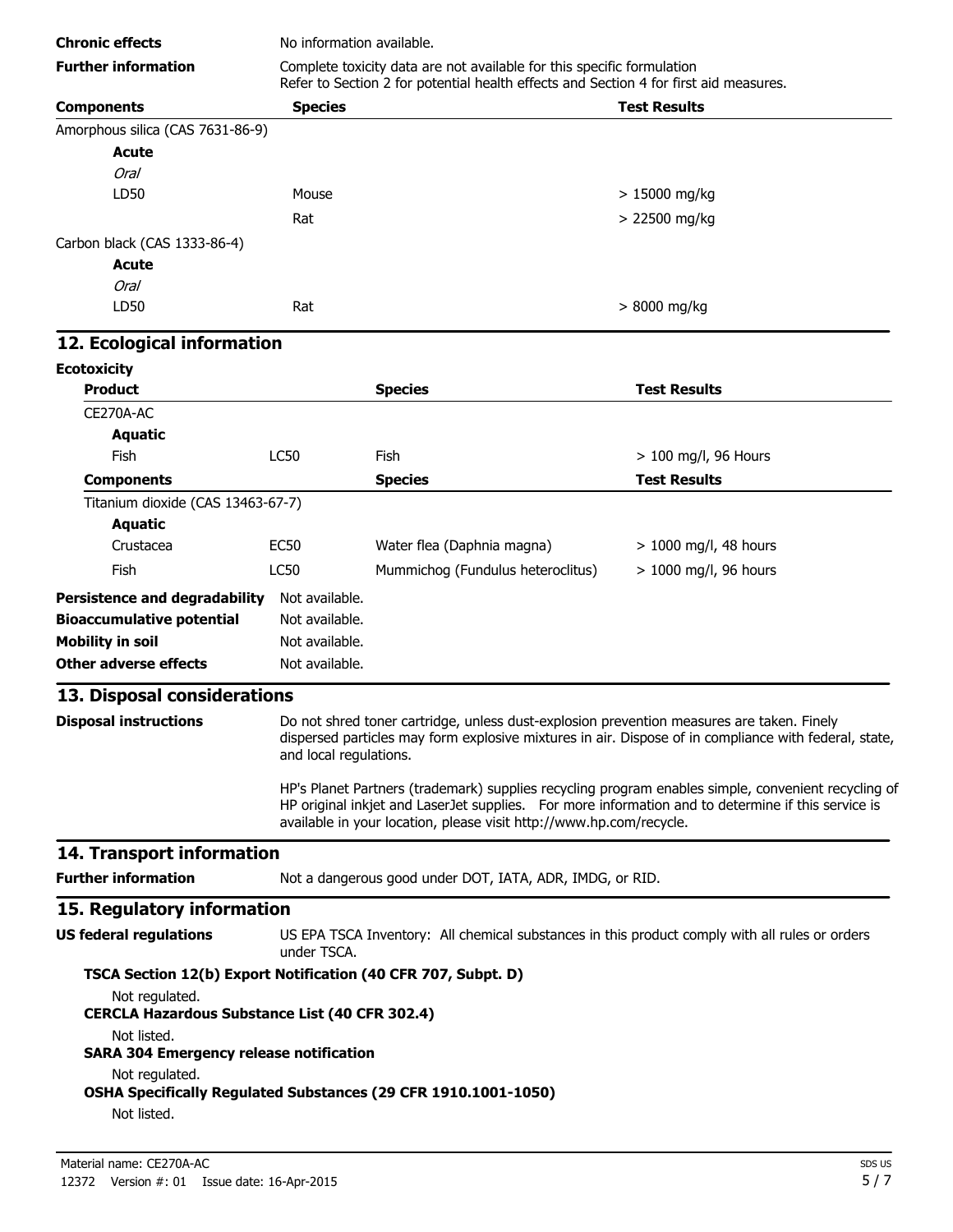|                                                                                                                                      | <b>Superfund Amendments and Reauthorization Act of 1986 (SARA)</b>                                                                                                                                                                                                                                                                                                                                                                                                                                                                                             |
|--------------------------------------------------------------------------------------------------------------------------------------|----------------------------------------------------------------------------------------------------------------------------------------------------------------------------------------------------------------------------------------------------------------------------------------------------------------------------------------------------------------------------------------------------------------------------------------------------------------------------------------------------------------------------------------------------------------|
| <b>Hazard categories</b>                                                                                                             | Immediate Hazard - No<br>Delayed Hazard - No<br>Fire Hazard - No<br>Pressure Hazard - No<br>Reactivity Hazard - No                                                                                                                                                                                                                                                                                                                                                                                                                                             |
| <b>SARA 302 Extremely hazardous substance</b>                                                                                        |                                                                                                                                                                                                                                                                                                                                                                                                                                                                                                                                                                |
| Not listed.                                                                                                                          |                                                                                                                                                                                                                                                                                                                                                                                                                                                                                                                                                                |
| <b>SARA 311/312</b><br><b>Hazardous chemical</b>                                                                                     | <b>No</b>                                                                                                                                                                                                                                                                                                                                                                                                                                                                                                                                                      |
| <b>Other federal regulations</b><br><b>Safe Drinking Water Act</b><br>(SDWA)                                                         | Not regulated.                                                                                                                                                                                                                                                                                                                                                                                                                                                                                                                                                 |
| <b>US state regulations</b>                                                                                                          |                                                                                                                                                                                                                                                                                                                                                                                                                                                                                                                                                                |
| <b>US. Massachusetts RTK - Substance List</b>                                                                                        |                                                                                                                                                                                                                                                                                                                                                                                                                                                                                                                                                                |
| Amorphous silica (CAS 7631-86-9)<br>Carbon black (CAS 1333-86-4)<br>Titanium dioxide (CAS 13463-67-7)                                | US. New Jersey Worker and Community Right-to-Know Act                                                                                                                                                                                                                                                                                                                                                                                                                                                                                                          |
| Carbon black (CAS 1333-86-4)<br>Titanium dioxide (CAS 13463-67-7)                                                                    | US. Pennsylvania Worker and Community Right-to-Know Law                                                                                                                                                                                                                                                                                                                                                                                                                                                                                                        |
| Amorphous silica (CAS 7631-86-9)<br>Carbon black (CAS 1333-86-4)<br>Titanium dioxide (CAS 13463-67-7)<br><b>US. Rhode Island RTK</b> |                                                                                                                                                                                                                                                                                                                                                                                                                                                                                                                                                                |
| Not regulated.                                                                                                                       |                                                                                                                                                                                                                                                                                                                                                                                                                                                                                                                                                                |
| <b>US. California Proposition 65</b>                                                                                                 |                                                                                                                                                                                                                                                                                                                                                                                                                                                                                                                                                                |
|                                                                                                                                      | US - California Proposition 65 - CRT: Listed date/Carcinogenic substance                                                                                                                                                                                                                                                                                                                                                                                                                                                                                       |
| 1333-86-4)                                                                                                                           | CARBON BLACK (AIRBORNE, UNBOUND PARTICLES Listed: February 21, 2003<br>OF RESPIRABLE SIZE [<= 10 MICROMETERS]) (CAS<br>TITANIUM DIOXIDE (AIRBORNE, UNBOUND<br>Listed: September 2, 2011<br>PARTICLES OF RESPIRABLE SIZE) (CAS 13463-67-7)                                                                                                                                                                                                                                                                                                                      |
| <b>Regulatory information</b>                                                                                                        | All chemical substances in this HP product have been notified or are exempt from notification under<br>chemical substances notification laws in the following countries: US (TSCA), EU (EINECS/ELINCS),<br>Switzerland, Canada (DSL/NDSL), Australia, Japan, Philippines, South Korea, New Zealand, and<br>China.                                                                                                                                                                                                                                              |
|                                                                                                                                      | 16. Other information, including date of preparation or last revision                                                                                                                                                                                                                                                                                                                                                                                                                                                                                          |
| <b>Issue date</b>                                                                                                                    | 16-Apr-2015                                                                                                                                                                                                                                                                                                                                                                                                                                                                                                                                                    |
| <b>Version #</b>                                                                                                                     | 01                                                                                                                                                                                                                                                                                                                                                                                                                                                                                                                                                             |
| <b>Disclaimer</b>                                                                                                                    | This Safety Data Sheet document is provided without charge to customers of Hewlett-Packard<br>Company. Data is the most current known to Hewlett-Packard Company at the time of preparation<br>of this document and is believed to be accurate. It should not be construed as guaranteeing<br>specific properties of the products as described or suitability for a particular application. This<br>document was prepared to the requirements of the jurisdiction specified in Section 1 above and<br>may not meet regulatory requirements in other countries. |
| <b>Revision Information</b>                                                                                                          | 1. Product and Company Identification: Alternate Trade Names<br>Physical & Chemical Properties: Multiple Properties<br>Ecological Information: Ecotoxicity                                                                                                                                                                                                                                                                                                                                                                                                     |
| <b>Manufacturer information</b>                                                                                                      | Hewlett-Packard Company<br>11311 Chinden Boulevard                                                                                                                                                                                                                                                                                                                                                                                                                                                                                                             |

Boise, ID 83714 USA (Direct) 1-503-494-7199

(Toll-free within the US) 1-800-457-4209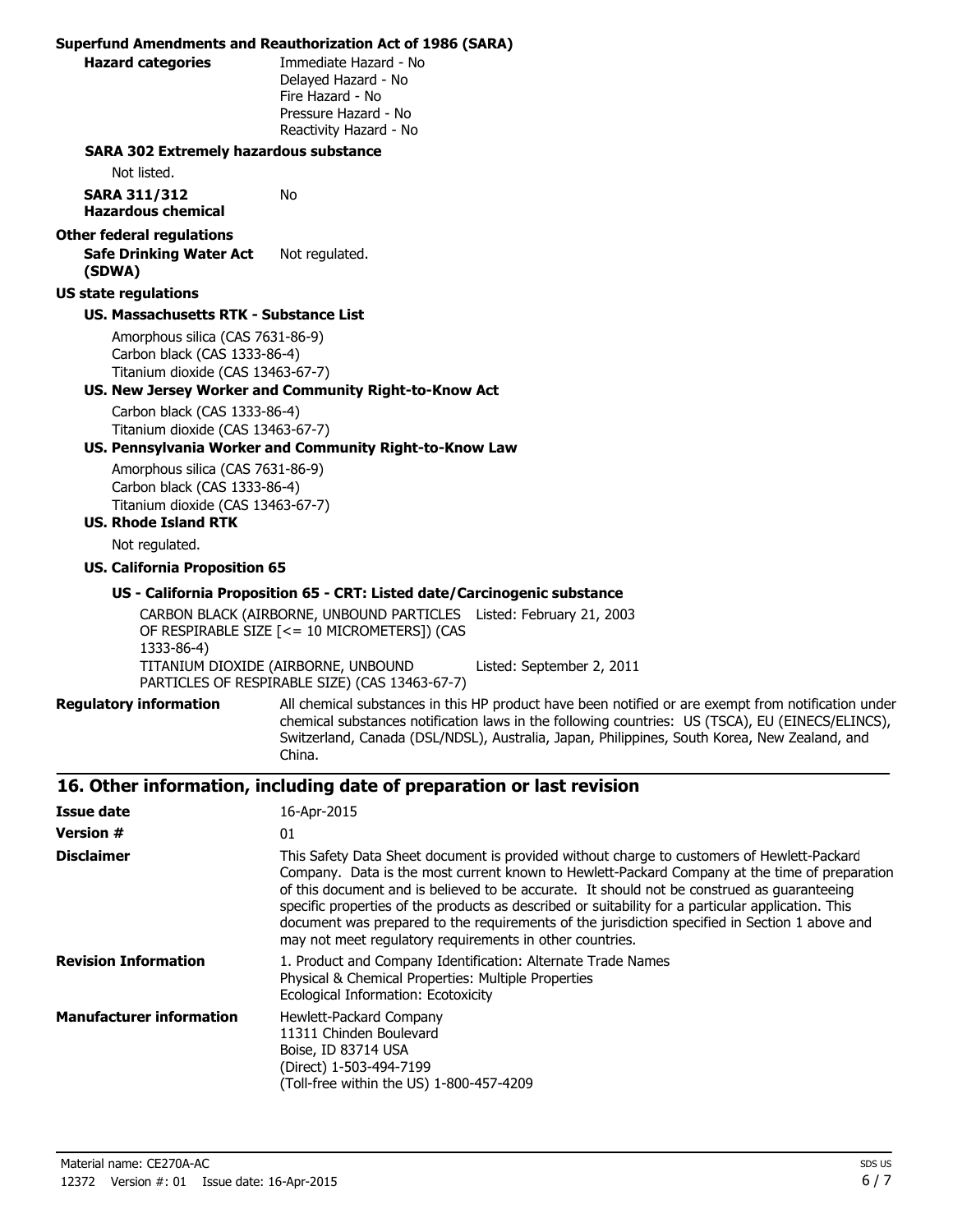#### **Explanation of abbreviations**

| <b>ACGIH</b>  | American Conference of Governmental Industrial Hygienists           |
|---------------|---------------------------------------------------------------------|
| <b>CAS</b>    | <b>Chemical Abstracts Service</b>                                   |
| <b>CERCLA</b> | Comprehensive Environmental Response Compensation and Liability Act |
| <b>CFR</b>    | Code of Federal Regulations                                         |
| <b>COC</b>    | Cleveland Open Cup                                                  |
| <b>DOT</b>    | Department of Transportation                                        |
| <b>EPCRA</b>  | Emergency Planning and Community Right-to-Know Act (aka SARA)       |
| <b>IARC</b>   | International Agency for Research on Cancer                         |
| <b>NIOSH</b>  | National Institute for Occupational Safety and Health               |
| <b>NTP</b>    | National Toxicology Program                                         |
| <b>OSHA</b>   | Occupational Safety and Health Administration                       |
| <b>PEL</b>    | Permissible Exposure Limit                                          |
| <b>RCRA</b>   | Resource Conservation and Recovery Act                              |
| <b>REC</b>    | Recommended                                                         |
| <b>REL</b>    | Recommended Exposure Limit                                          |
| <b>SARA</b>   | Superfund Amendments and Reauthorization Act of 1986                |
| <b>STEL</b>   | Short-Term Exposure Limit                                           |
| <b>TCLP</b>   | Toxicity Characteristics Leaching Procedure                         |
| <b>TLV</b>    | Threshold Limit Value                                               |
| <b>TSCA</b>   | <b>Toxic Substances Control Act</b>                                 |
| <b>VOC</b>    | Volatile Organic Compounds                                          |
|               |                                                                     |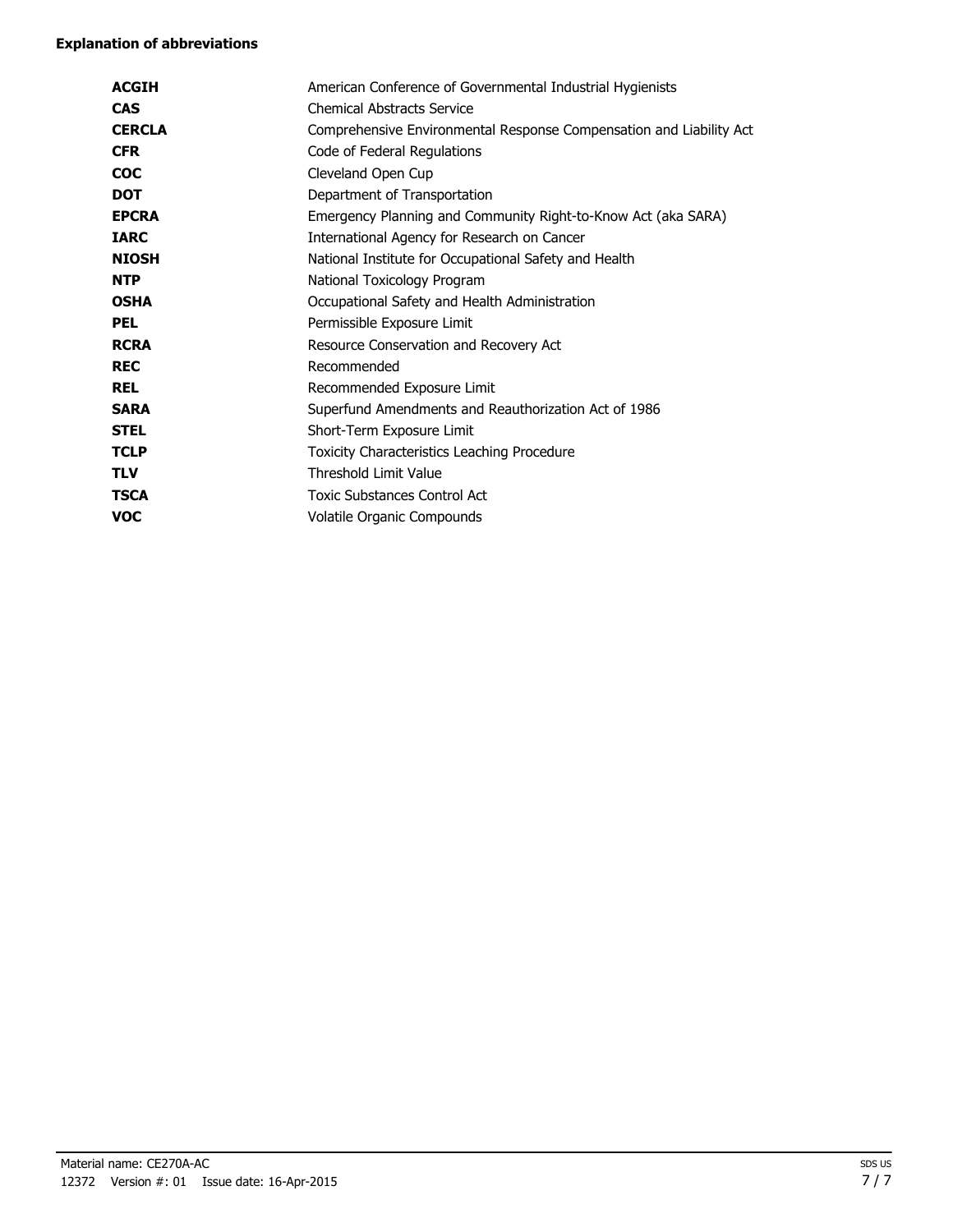

# **SAFETY DATA SHEET**

| 1. Identification |  |
|-------------------|--|
|-------------------|--|

| <b>Product identifier</b>       | HP Color LaserJet CE400A-X-XC-YC Black Print Cartridge                                                                                                                                                                                                  |  |  |
|---------------------------------|---------------------------------------------------------------------------------------------------------------------------------------------------------------------------------------------------------------------------------------------------------|--|--|
| Other means of identification   | Not available.                                                                                                                                                                                                                                          |  |  |
| Recommended use                 | This product is a black toner preparation that is used in HP LaserJet Enterprise 500 Color M551 / HF<br>LaserJet Enterprise 500 color MFP M575 /HP LaserJet Pro 500 color MFP M570 series printers.                                                     |  |  |
| <b>Recommended restrictions</b> | None known.                                                                                                                                                                                                                                             |  |  |
| <b>Company identification</b>   | Hewlett-Packard Company<br>3000 Hanover Street<br>Palo Alto, CA 94304-1185<br>United States<br>Telephone 650-857-5020                                                                                                                                   |  |  |
|                                 | Hewlett-Packard health effects line<br>(Toll-free within the US) 1-800-457-4209<br>(Direct) 1-760-710-0048<br><b>HP Customer Care Line</b><br>(Toll-free within the US) 1-800-474-6836<br>(Direct) 1-208-323-2551<br>Email: hpcustomer.inguiries@hp.com |  |  |

# **2. Hazard(s) identification**

| <b>Physical hazards</b>                      | Not classified.                                                                                                                                                                                                                                                                                                                                    |
|----------------------------------------------|----------------------------------------------------------------------------------------------------------------------------------------------------------------------------------------------------------------------------------------------------------------------------------------------------------------------------------------------------|
| <b>Health hazards</b>                        | Not classified.                                                                                                                                                                                                                                                                                                                                    |
| <b>Environmental hazards</b>                 | Not classified.                                                                                                                                                                                                                                                                                                                                    |
| <b>OSHA defined hazards</b>                  | Not classified.                                                                                                                                                                                                                                                                                                                                    |
| <b>Label elements</b>                        |                                                                                                                                                                                                                                                                                                                                                    |
| Hazard symbol                                | None.                                                                                                                                                                                                                                                                                                                                              |
| Signal word                                  | None.                                                                                                                                                                                                                                                                                                                                              |
| <b>Hazard statement</b>                      | Not available.                                                                                                                                                                                                                                                                                                                                     |
| <b>Precautionary statement</b>               |                                                                                                                                                                                                                                                                                                                                                    |
| <b>Prevention</b>                            | Not available.                                                                                                                                                                                                                                                                                                                                     |
| <b>Response</b>                              | Not available.                                                                                                                                                                                                                                                                                                                                     |
| <b>Storage</b>                               | Not available.                                                                                                                                                                                                                                                                                                                                     |
| <b>Disposal</b>                              | Not available.                                                                                                                                                                                                                                                                                                                                     |
| Hazard(s) not otherwise<br>classified (HNOC) | Carbon black is classified by the IARC as a Group 2B carcinogen (the substance is possibly<br>carcinogenic to humans). Carbon black in this preparation, due to its bound form, does not present<br>this carcinogenic risk. This product is not classified as hazardous according to OSHA CFR<br>1910.1200 or EU Directive 1999/45/EC, as amended. |
| <b>Supplemental information</b>              | None.                                                                                                                                                                                                                                                                                                                                              |

### **3. Composition/information on ingredients**

**Mixtures**

| <b>Chemical name</b>       | <b>Common name and synonyms</b> | <b>CAS</b> number | $\frac{0}{0}$ |
|----------------------------|---------------------------------|-------------------|---------------|
| Styrene acrylate copolymer |                                 | Trade Secret      | <85           |
| Carbon black               |                                 | 1333-86-4         | ~10           |
| Wax                        | Wax                             | Trade Secret      | ~10           |
| Amorphous silica           | Amorphous silica                | 7631-86-9         | <3            |
| Titanium dioxide           |                                 | 13463-67-7        | <1            |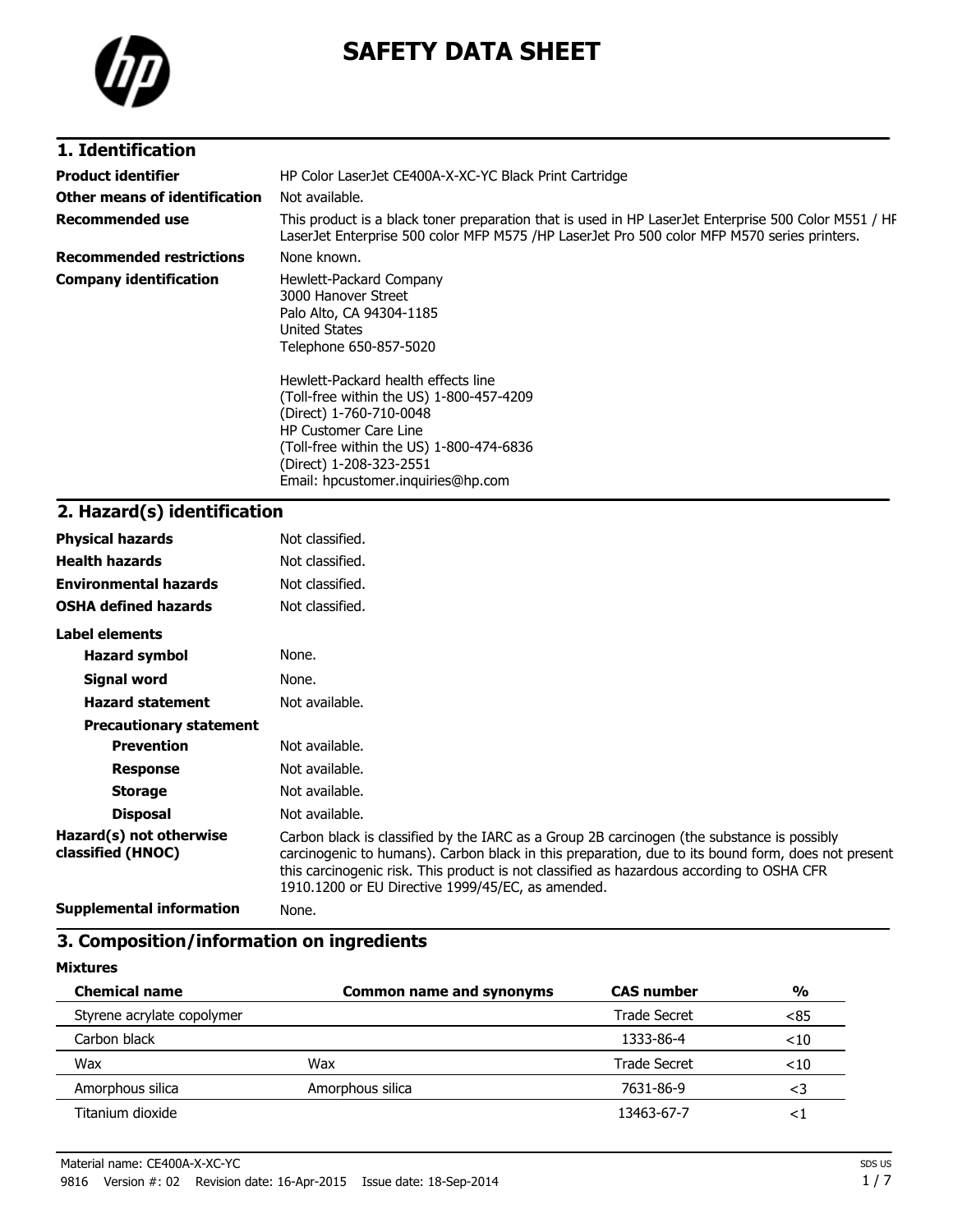| 4. First-aid measures                                    |                                                                                                                                                                                                   |
|----------------------------------------------------------|---------------------------------------------------------------------------------------------------------------------------------------------------------------------------------------------------|
| <b>Inhalation</b>                                        | Move person to fresh air immediately. If irritation persists, consult a physician.                                                                                                                |
| <b>Skin contact</b>                                      | Wash affected areas thoroughly with mild soap and water. Get medical attention if irritation<br>develops or persists.                                                                             |
| Eye contact                                              | Do not rub eyes. Immediately flush with large amounts of clean, warm water (low pressure) for at<br>least 15 minutes or until particles are removed. If irritation persists, consult a physician. |
| <b>Ingestion</b>                                         | Rinse mouth out with water. Drink one to two glasses of water. If symptoms occur, consult a<br>physician.                                                                                         |
| Most important<br>symptoms/effects, acute and<br>delayed | Not available.                                                                                                                                                                                    |

## **5. Fire-fighting measures**

| Suitable extinguishing media                                                     | CO <sub>2</sub> , water, or dry chemical                                                                                                                                              |  |  |  |
|----------------------------------------------------------------------------------|---------------------------------------------------------------------------------------------------------------------------------------------------------------------------------------|--|--|--|
| <b>Unsuitable extinguishing</b><br>media                                         | None known.                                                                                                                                                                           |  |  |  |
| <b>Specific hazards arising from</b><br>the chemical                             | Not applicable.                                                                                                                                                                       |  |  |  |
| <b>Special protective equipment</b><br>and precautions for<br>firefighters       | Not available.                                                                                                                                                                        |  |  |  |
| <b>Fire-fighting</b><br>equipment/instructions                                   | If fire occurs in the printer, treat as an electrical fire.                                                                                                                           |  |  |  |
| <b>Specific methods</b>                                                          | None established.                                                                                                                                                                     |  |  |  |
| 6. Accidental release measures                                                   |                                                                                                                                                                                       |  |  |  |
| <b>Personal precautions,</b><br>protective equipment and<br>emergency procedures | Minimize dust generation and accumulation.                                                                                                                                            |  |  |  |
| <b>Methods and materials for</b><br>containment and cleaning up                  | Not available.                                                                                                                                                                        |  |  |  |
| <b>Environmental precautions</b>                                                 | Do not flush into surface water or sanitary sewer system. See also section 13 Disposal<br>considerations.                                                                             |  |  |  |
| 7. Handling and storage                                                          |                                                                                                                                                                                       |  |  |  |
| <b>Precautions for safe handling</b>                                             | Keep out of the reach of children. Avoid inhalation of dust and contact with skin and eyes. Use with<br>adequate ventilation. Keep away from excessive heat, sparks, and open flames. |  |  |  |
| <b>Conditions for safe storage,</b>                                              | Keep out of the reach of children. Keep tightly closed and dry. Store away from strong oxidizers.                                                                                     |  |  |  |

## **8. Exposure controls/personal protection**

Store at room temperature.

#### **Occupational exposure limits**

**including any incompatibilities**

| <b>Components</b>                       | US. OSHA Table Z-1 Limits for Air Contaminants (29 CFR 1910.1000)<br><b>Type</b> | <b>Form</b><br><b>Value</b> |                     |  |
|-----------------------------------------|----------------------------------------------------------------------------------|-----------------------------|---------------------|--|
| Carbon black (CAS<br>1333-86-4)         | PEL                                                                              | $3.5 \text{ mg/m}$          |                     |  |
| Titanium dioxide (CAS<br>13463-67-7)    | PEL                                                                              | $15 \text{ mg/m}$           | Total dust.         |  |
| <b>US. ACGIH Threshold Limit Values</b> |                                                                                  |                             |                     |  |
| <b>Components</b>                       | Type                                                                             | <b>Value</b>                | Form                |  |
| Carbon black (CAS<br>1333-86-4)         | TWA                                                                              | $3 \text{ mg/m}$            | Inhalable fraction. |  |
| Titanium dioxide (CAS<br>13463-67-7)    | <b>TWA</b>                                                                       | $10$ mg/m $3$               |                     |  |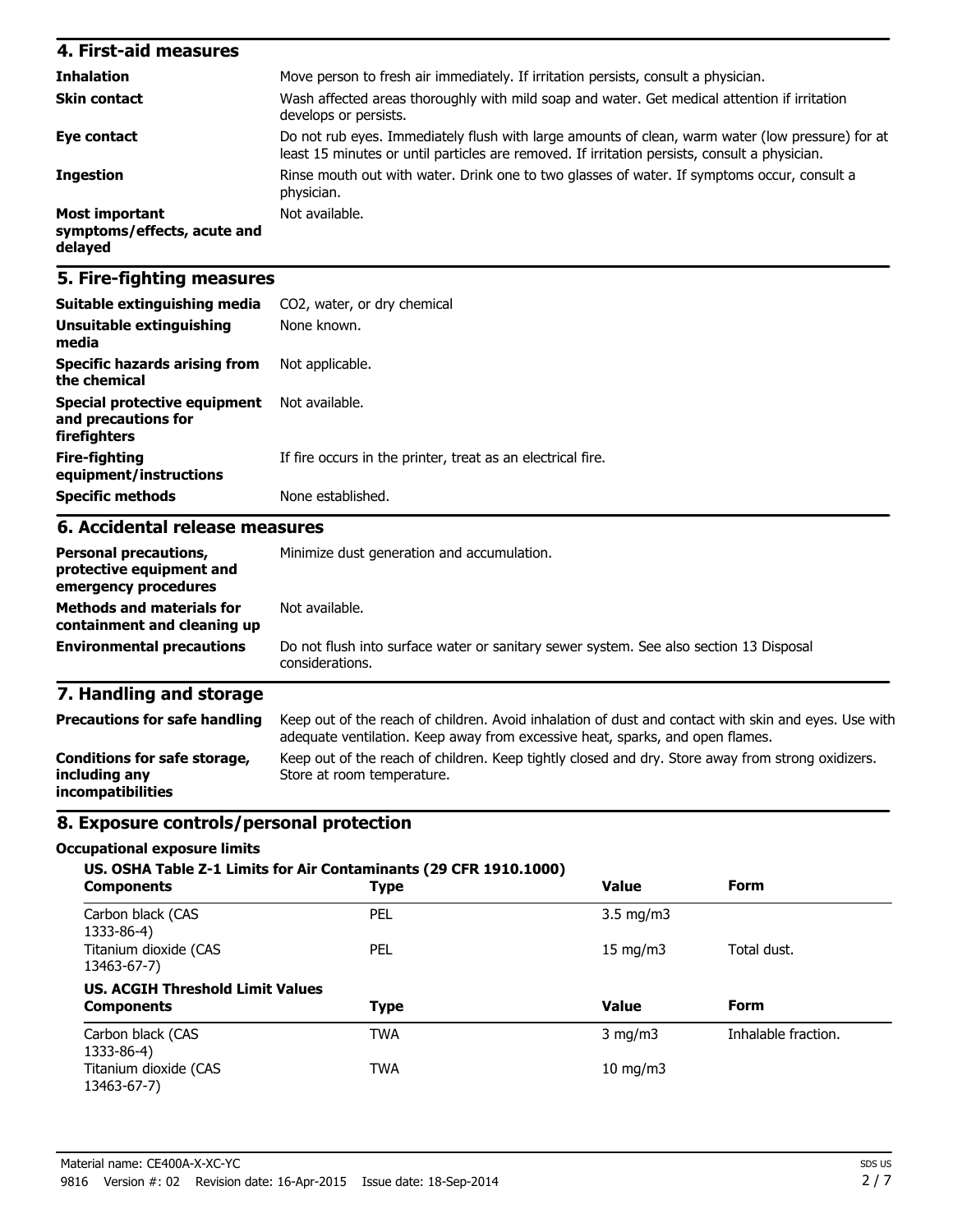| US. NIOSH: Pocket Guide to Chemical Hazards<br><b>Components</b>      | <b>Type</b>                                                                                    |                                                               | <b>Value</b>                                                                        |  |
|-----------------------------------------------------------------------|------------------------------------------------------------------------------------------------|---------------------------------------------------------------|-------------------------------------------------------------------------------------|--|
| Amorphous silica (CAS<br>7631-86-9)                                   | <b>TWA</b>                                                                                     |                                                               | 6 mg/m $3$                                                                          |  |
| Carbon black (CAS<br>1333-86-4)                                       | <b>TWA</b>                                                                                     |                                                               | $0.1$ mg/m3                                                                         |  |
| <b>Biological limit values</b>                                        | No biological exposure limits noted for the ingredient(s).                                     |                                                               |                                                                                     |  |
| <b>Exposure guidelines</b>                                            |                                                                                                |                                                               | USA OSHA (TWA/PEL): 15 mg/m3 (Total Dust), 5 mg/m3 (Respirable Fraction)            |  |
|                                                                       |                                                                                                |                                                               | ACGIH (TWA/TLV): 10 mg/m3 (Inhalable Particulate), 3 mg/m3 (Respirable Particulate) |  |
|                                                                       | Amorphous silica: USA OSHA (TWA/PEL): 20 mppcf 80 (mg/m3)/%SiO2, ACGIH (TWA/TLV): 10<br>mg/m3  |                                                               |                                                                                     |  |
|                                                                       | TRGS 900 (Luftgrenzwert) - 10 mg/m3 (Einatembare partikel), 3 mg/m3 (Alveolengängige fraktion) |                                                               |                                                                                     |  |
|                                                                       |                                                                                                | UK WEL: 10 mg/m3 (Respirable Dust), 5 mg/m3 (Inhalable Dust)  |                                                                                     |  |
| <b>Appropriate engineering</b><br>controls                            | Use in a well ventilated area.                                                                 |                                                               |                                                                                     |  |
| Individual protection measures, such as personal protective equipment |                                                                                                |                                                               |                                                                                     |  |
| Eye/face protection                                                   | Not available.                                                                                 |                                                               |                                                                                     |  |
| <b>Skin protection</b>                                                |                                                                                                |                                                               |                                                                                     |  |
| <b>Hand protection</b>                                                | Not available.                                                                                 |                                                               |                                                                                     |  |
| <b>Other</b>                                                          | Not available.                                                                                 |                                                               |                                                                                     |  |
| <b>Respiratory protection</b>                                         | Not available.                                                                                 |                                                               |                                                                                     |  |
| <b>Thermal hazards</b>                                                | Not available.                                                                                 |                                                               |                                                                                     |  |
| 9. Physical and chemical properties                                   |                                                                                                |                                                               |                                                                                     |  |
| <b>Appearance</b>                                                     | Fine powder                                                                                    |                                                               |                                                                                     |  |
| <b>Physical state</b>                                                 | Solid.                                                                                         |                                                               |                                                                                     |  |
| <b>Color</b>                                                          | Black.                                                                                         |                                                               |                                                                                     |  |
| Odor                                                                  | Slight plastic odor                                                                            |                                                               |                                                                                     |  |
| <b>Odor threshold</b>                                                 | Not available.                                                                                 |                                                               |                                                                                     |  |
| pH                                                                    | Not applicable                                                                                 |                                                               |                                                                                     |  |
| <b>Melting point/freezing point</b>                                   | Not available.                                                                                 |                                                               |                                                                                     |  |
| <b>Initial boiling point and</b><br>boiling range                     | Not applicable                                                                                 |                                                               |                                                                                     |  |
| <b>Flash point</b>                                                    | Not applicable                                                                                 |                                                               |                                                                                     |  |
| <b>Evaporation rate</b>                                               | Not applicable                                                                                 |                                                               |                                                                                     |  |
| <b>Flammability (solid, gas)</b>                                      | Not available.                                                                                 |                                                               |                                                                                     |  |
| Upper/lower flammability or explosive limits                          |                                                                                                |                                                               |                                                                                     |  |
| Flammability limit - lower Not flammable<br>(%)                       |                                                                                                |                                                               |                                                                                     |  |
| <b>Flammability limit -</b><br>upper $(% )$                           | Not available.                                                                                 |                                                               |                                                                                     |  |
| <b>Explosive limit - lower</b><br>(%)                                 | Not available.                                                                                 |                                                               |                                                                                     |  |
| <b>Explosive limit - upper</b><br>(%)                                 | Not available.                                                                                 |                                                               |                                                                                     |  |
| <b>Vapor pressure</b>                                                 | Not applicable                                                                                 |                                                               |                                                                                     |  |
| Solubility(ies)                                                       |                                                                                                |                                                               |                                                                                     |  |
| <b>Solubility (water)</b>                                             |                                                                                                | Negligible in water. Partially soluble in toluene and xylene. |                                                                                     |  |
| <b>Partition coefficient</b><br>(n-octanol/water)                     | Not available.                                                                                 |                                                               |                                                                                     |  |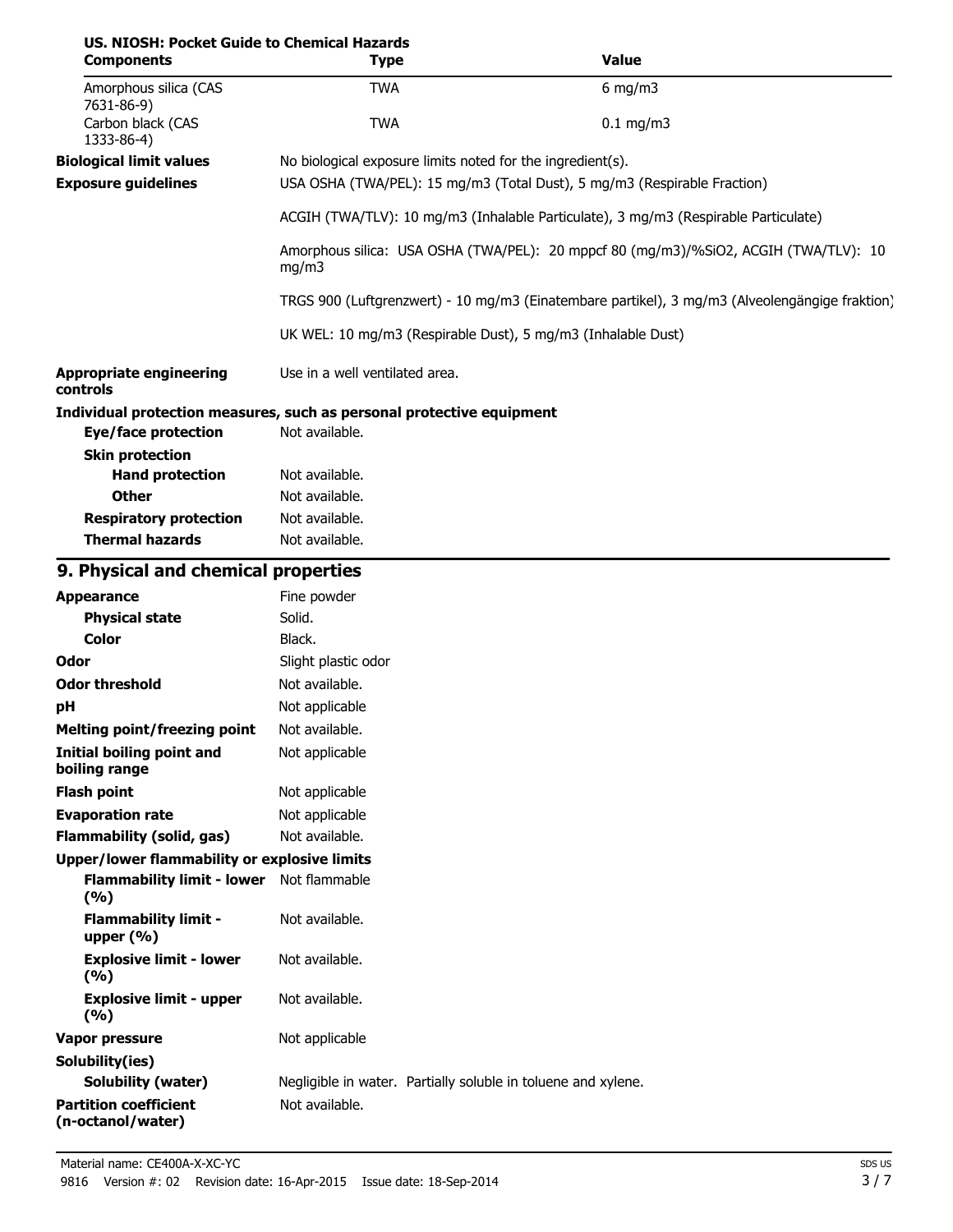| Not applicable             |
|----------------------------|
| $>$ 392 °F ( $>$ 200 °C)   |
| Not applicable             |
|                            |
| 0 % estimated              |
| 176 - 266 °F (80 - 130 °C) |
| $1 - 1.2$                  |
|                            |

# **10. Stability and reactivity**

| <b>Reactivity</b>                            | Not available.                          |
|----------------------------------------------|-----------------------------------------|
| <b>Chemical stability</b>                    | Stable under normal storage conditions. |
| <b>Possibility of hazardous</b><br>reactions | Will not occur.                         |
| <b>Conditions to avoid</b>                   | Imaging Drum: Exposure to light         |
| Incompatible materials                       | Strong oxidizers                        |
| <b>Hazardous decomposition</b><br>products   | Carbon monoxide and carbon dioxide.     |

# **11. Toxicological information**

| Symptoms related to the<br>physical, chemical and<br>toxicological characteristics                    | Not available.                                                                                                                                                                                                                                                                                                                 |                                                                                                                                                                                                                                                                                                                                                                                                                |  |  |
|-------------------------------------------------------------------------------------------------------|--------------------------------------------------------------------------------------------------------------------------------------------------------------------------------------------------------------------------------------------------------------------------------------------------------------------------------|----------------------------------------------------------------------------------------------------------------------------------------------------------------------------------------------------------------------------------------------------------------------------------------------------------------------------------------------------------------------------------------------------------------|--|--|
| <b>Information on toxicological effects</b>                                                           |                                                                                                                                                                                                                                                                                                                                |                                                                                                                                                                                                                                                                                                                                                                                                                |  |  |
| <b>Acute toxicity</b>                                                                                 |                                                                                                                                                                                                                                                                                                                                |                                                                                                                                                                                                                                                                                                                                                                                                                |  |  |
| Skin corrosion/irritation                                                                             | Not available.                                                                                                                                                                                                                                                                                                                 |                                                                                                                                                                                                                                                                                                                                                                                                                |  |  |
| Serious eye damage/eye<br>irritation                                                                  | Not classified as irritant, according to OSHA Hazard Communication Standard (HCS) and EU<br>Directive 67/548/EEC and as amended.                                                                                                                                                                                               |                                                                                                                                                                                                                                                                                                                                                                                                                |  |  |
| Respiratory or skin sensitization                                                                     |                                                                                                                                                                                                                                                                                                                                |                                                                                                                                                                                                                                                                                                                                                                                                                |  |  |
| <b>Respiratory sensitization</b>                                                                      | Not available.                                                                                                                                                                                                                                                                                                                 |                                                                                                                                                                                                                                                                                                                                                                                                                |  |  |
| <b>Skin sensitization</b>                                                                             | Not classified as irritant, according to OSHA Hazard Communication Standard (HCS) and EU<br>Directive 67/548/EEC and as amended.                                                                                                                                                                                               |                                                                                                                                                                                                                                                                                                                                                                                                                |  |  |
| <b>Germ cell mutagenicity</b>                                                                         | Negative, does not indicate mutagenic potential (Ames Test: Salmonella typhimurium)                                                                                                                                                                                                                                            |                                                                                                                                                                                                                                                                                                                                                                                                                |  |  |
| <b>Carcinogenicity</b><br>bound form in this preparation.                                             |                                                                                                                                                                                                                                                                                                                                | Carbon black is classified as a carcinogen by the IARC (possibly carcinogenic to humans, Group<br>2B) and by the State of California under Proposition 65. In their evaluations of carbon black, both<br>organizations indicate that exposure to carbon black, per se, does not occur when it remains<br>bound within a product matrix, specifically, rubber, ink, or paint. Carbon black is present only in a |  |  |
|                                                                                                       | Titanium dioxide is classified by the IARC as a Group 2B carcinogen (the substance is possibly<br>carcinogenic to humans). The IARC classification was based on high concentrations of titanium<br>dioxide particles in animal lungs. Under intended use of this toner product, exposure to titanium<br>dioxide is much lower. |                                                                                                                                                                                                                                                                                                                                                                                                                |  |  |
|                                                                                                       | None of the other ingredients in this preparation are classified as carcinogens according to ACGIH,<br>EU, IARC, MAK, NTP or OSHA.                                                                                                                                                                                             |                                                                                                                                                                                                                                                                                                                                                                                                                |  |  |
|                                                                                                       | <b>IARC Monographs. Overall Evaluation of Carcinogenicity</b>                                                                                                                                                                                                                                                                  |                                                                                                                                                                                                                                                                                                                                                                                                                |  |  |
| Amorphous silica (CAS 7631-86-9)<br>Carbon black (CAS 1333-86-4)<br>Titanium dioxide (CAS 13463-67-7) |                                                                                                                                                                                                                                                                                                                                | 3 Not classifiable as to carcinogenicity to humans.<br>2B Possibly carcinogenic to humans.<br>2B Possibly carcinogenic to humans.                                                                                                                                                                                                                                                                              |  |  |
| <b>Reproductive toxicity</b>                                                                          | Not classified as toxic according to EU Directive 67/548/EEC and as amended, California Prop. 65,<br>and DFG (Germany).                                                                                                                                                                                                        |                                                                                                                                                                                                                                                                                                                                                                                                                |  |  |
| Specific target organ toxicity<br>- single exposure                                                   | Not available.                                                                                                                                                                                                                                                                                                                 |                                                                                                                                                                                                                                                                                                                                                                                                                |  |  |
| Specific target organ toxicity<br>- repeated exposure                                                 | Not available.                                                                                                                                                                                                                                                                                                                 |                                                                                                                                                                                                                                                                                                                                                                                                                |  |  |
| <b>Aspiration hazard</b>                                                                              | Not available.                                                                                                                                                                                                                                                                                                                 |                                                                                                                                                                                                                                                                                                                                                                                                                |  |  |
|                                                                                                       |                                                                                                                                                                                                                                                                                                                                |                                                                                                                                                                                                                                                                                                                                                                                                                |  |  |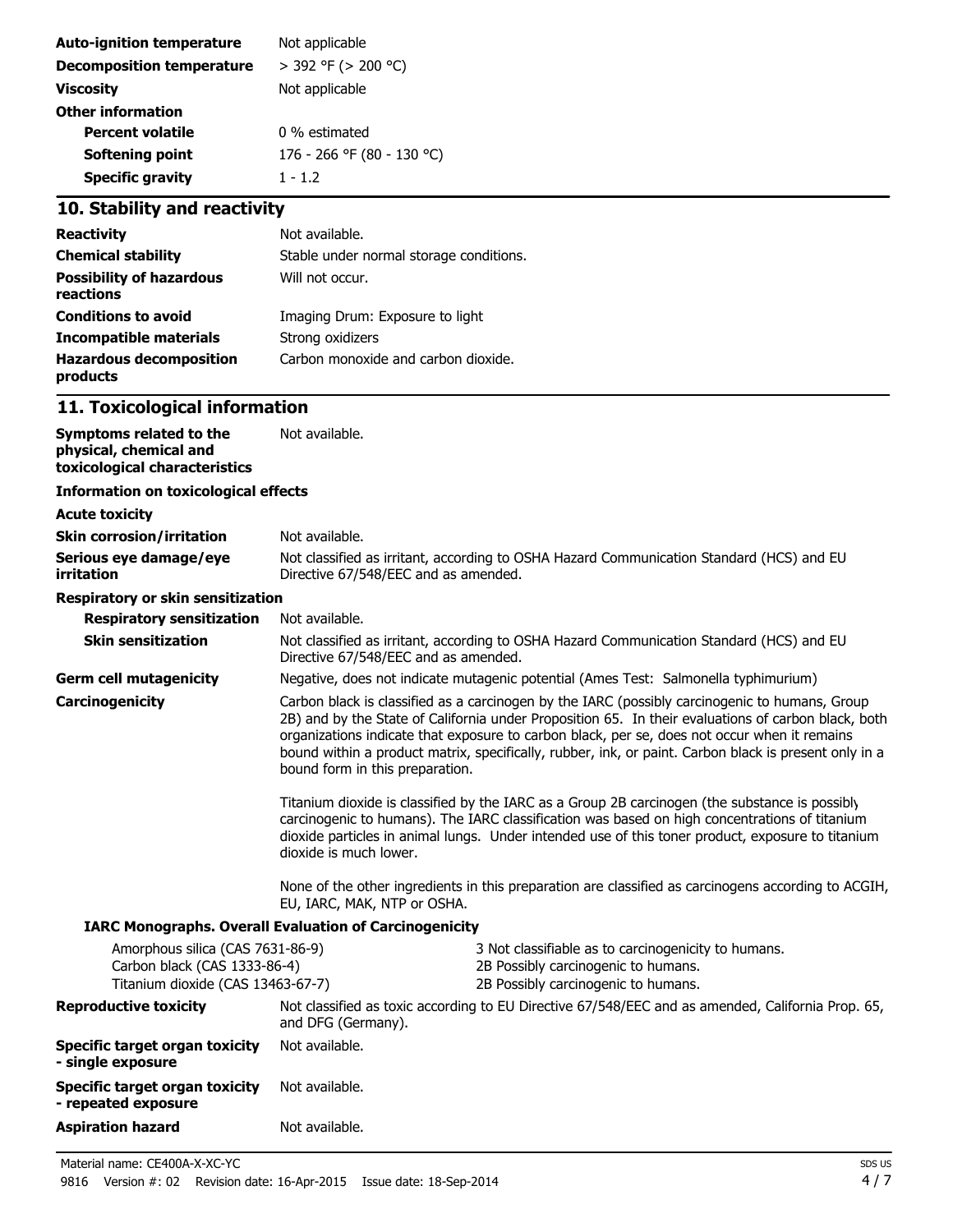| <b>Chronic effects</b>           | No information available. |                                                                                                                                                                 |  |
|----------------------------------|---------------------------|-----------------------------------------------------------------------------------------------------------------------------------------------------------------|--|
| <b>Further information</b>       |                           | Complete toxicity data are not available for this specific formulation<br>Refer to Section 2 for potential health effects and Section 4 for first aid measures. |  |
| <b>Components</b>                | <b>Species</b>            | <b>Test Results</b>                                                                                                                                             |  |
| Amorphous silica (CAS 7631-86-9) |                           |                                                                                                                                                                 |  |
| <b>Acute</b>                     |                           |                                                                                                                                                                 |  |
| Oral                             |                           |                                                                                                                                                                 |  |
| LD50                             | Mouse                     | $>15000$ mg/kg                                                                                                                                                  |  |
|                                  | Rat                       | $> 22500$ mg/kg                                                                                                                                                 |  |
| Carbon black (CAS 1333-86-4)     |                           |                                                                                                                                                                 |  |
| <b>Acute</b>                     |                           |                                                                                                                                                                 |  |
| Oral                             |                           |                                                                                                                                                                 |  |
| LD50                             | Rat                       | > 8000 mg/kg                                                                                                                                                    |  |

### **12. Ecological information**

| <b>Ecotoxicity</b>                                                                                                                                                                                                                                                               |                                                                                                                                                                                                                              |                                                          |                         |
|----------------------------------------------------------------------------------------------------------------------------------------------------------------------------------------------------------------------------------------------------------------------------------|------------------------------------------------------------------------------------------------------------------------------------------------------------------------------------------------------------------------------|----------------------------------------------------------|-------------------------|
| <b>Product</b>                                                                                                                                                                                                                                                                   |                                                                                                                                                                                                                              | <b>Species</b>                                           | <b>Test Results</b>     |
| CE400A-X-XC-YC                                                                                                                                                                                                                                                                   |                                                                                                                                                                                                                              |                                                          |                         |
| <b>Aquatic</b>                                                                                                                                                                                                                                                                   |                                                                                                                                                                                                                              |                                                          |                         |
| Fish                                                                                                                                                                                                                                                                             | <b>LC50</b>                                                                                                                                                                                                                  | Fish                                                     | $> 100$ mg/l, 96 Hours  |
| <b>Components</b>                                                                                                                                                                                                                                                                |                                                                                                                                                                                                                              | <b>Species</b>                                           | <b>Test Results</b>     |
| Titanium dioxide (CAS 13463-67-7)                                                                                                                                                                                                                                                |                                                                                                                                                                                                                              |                                                          |                         |
| <b>Aquatic</b>                                                                                                                                                                                                                                                                   |                                                                                                                                                                                                                              |                                                          |                         |
| Crustacea                                                                                                                                                                                                                                                                        | <b>EC50</b>                                                                                                                                                                                                                  | Water flea (Daphnia magna)                               | $> 1000$ mg/l, 48 hours |
| Fish                                                                                                                                                                                                                                                                             | <b>LC50</b>                                                                                                                                                                                                                  | Mummichog (Fundulus heteroclitus)                        | $> 1000$ mg/l, 96 hours |
| <b>Persistence and degradability</b>                                                                                                                                                                                                                                             | Not available.                                                                                                                                                                                                               |                                                          |                         |
| <b>Bioaccumulative potential</b>                                                                                                                                                                                                                                                 | Not available.                                                                                                                                                                                                               |                                                          |                         |
| <b>Mobility in soil</b>                                                                                                                                                                                                                                                          | Not available.                                                                                                                                                                                                               |                                                          |                         |
| <b>Other adverse effects</b>                                                                                                                                                                                                                                                     | Not available.                                                                                                                                                                                                               |                                                          |                         |
| 13. Disposal considerations                                                                                                                                                                                                                                                      |                                                                                                                                                                                                                              |                                                          |                         |
| <b>Disposal instructions</b>                                                                                                                                                                                                                                                     | Do not shred toner cartridge, unless dust-explosion prevention measures are taken. Finely<br>dispersed particles may form explosive mixtures in air. Dispose of in compliance with federal, state,<br>and local regulations. |                                                          |                         |
| HP's Planet Partners (trademark) supplies recycling program enables simple, convenient recycling of<br>HP original inkjet and LaserJet supplies. For more information and to determine if this service is<br>available in your location, please visit http://www.hp.com/recycle. |                                                                                                                                                                                                                              |                                                          |                         |
| 14. Transport information                                                                                                                                                                                                                                                        |                                                                                                                                                                                                                              |                                                          |                         |
| <b>Further information</b>                                                                                                                                                                                                                                                       |                                                                                                                                                                                                                              | Not a dangerous good under DOT, IATA, ADR, IMDG, or RID. |                         |
| 15. Regulatory information                                                                                                                                                                                                                                                       |                                                                                                                                                                                                                              |                                                          |                         |
| <b>US federal regulations</b>                                                                                                                                                                                                                                                    | US EPA TSCA Inventory: All chemical substances in this product comply with all rules or orders<br>under TSCA.                                                                                                                |                                                          |                         |
| TSCA Section 12(b) Export Notification (40 CFR 707, Subpt. D)<br>Not regulated.<br><b>CERCLA Hazardous Substance List (40 CFR 302.4)</b>                                                                                                                                         |                                                                                                                                                                                                                              |                                                          |                         |

Not listed.

**SARA 304 Emergency release notification**

Not regulated.

**OSHA Specifically Regulated Substances (29 CFR 1910.1001-1050)**

Not listed.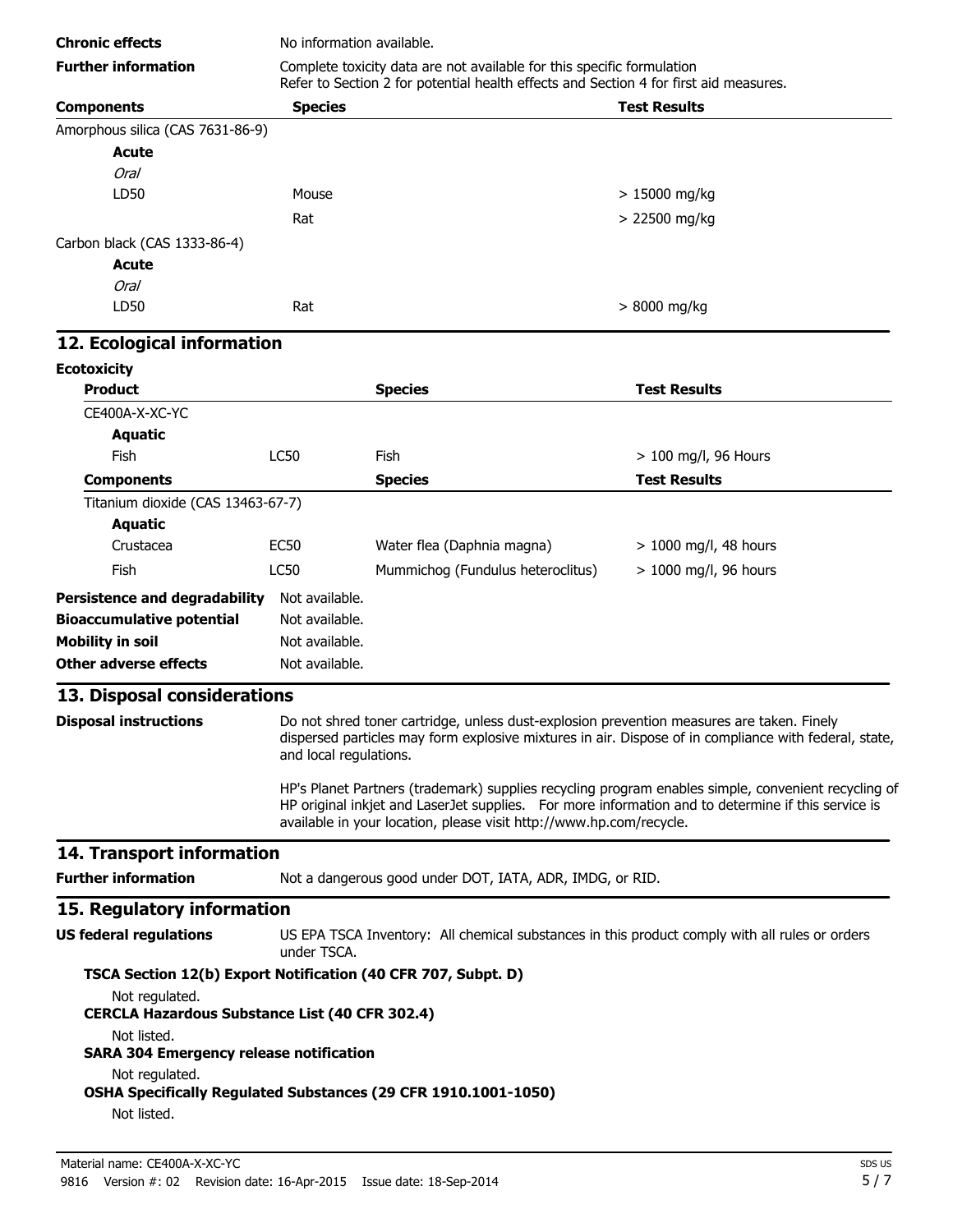|                             |                                                                                                                                      | <b>Superfund Amendments and Reauthorization Act of 1986 (SARA)</b>                                                                                                                                                                                                                                                                                                                                                                                                                                                                                             |
|-----------------------------|--------------------------------------------------------------------------------------------------------------------------------------|----------------------------------------------------------------------------------------------------------------------------------------------------------------------------------------------------------------------------------------------------------------------------------------------------------------------------------------------------------------------------------------------------------------------------------------------------------------------------------------------------------------------------------------------------------------|
|                             | <b>Hazard categories</b>                                                                                                             | Immediate Hazard - No<br>Delayed Hazard - No<br>Fire Hazard - No<br>Pressure Hazard - No<br>Reactivity Hazard - No                                                                                                                                                                                                                                                                                                                                                                                                                                             |
|                             | <b>SARA 302 Extremely hazardous substance</b>                                                                                        |                                                                                                                                                                                                                                                                                                                                                                                                                                                                                                                                                                |
|                             | Not listed.                                                                                                                          |                                                                                                                                                                                                                                                                                                                                                                                                                                                                                                                                                                |
|                             | <b>SARA 311/312</b><br><b>Hazardous chemical</b>                                                                                     | <b>No</b>                                                                                                                                                                                                                                                                                                                                                                                                                                                                                                                                                      |
| (SDWA)                      | <b>Other federal regulations</b><br><b>Safe Drinking Water Act</b>                                                                   | Not regulated.                                                                                                                                                                                                                                                                                                                                                                                                                                                                                                                                                 |
| <b>US state regulations</b> |                                                                                                                                      |                                                                                                                                                                                                                                                                                                                                                                                                                                                                                                                                                                |
|                             | <b>US. Massachusetts RTK - Substance List</b>                                                                                        |                                                                                                                                                                                                                                                                                                                                                                                                                                                                                                                                                                |
|                             | Amorphous silica (CAS 7631-86-9)<br>Carbon black (CAS 1333-86-4)<br>Titanium dioxide (CAS 13463-67-7)                                |                                                                                                                                                                                                                                                                                                                                                                                                                                                                                                                                                                |
|                             |                                                                                                                                      | US. New Jersey Worker and Community Right-to-Know Act                                                                                                                                                                                                                                                                                                                                                                                                                                                                                                          |
|                             | Carbon black (CAS 1333-86-4)<br>Titanium dioxide (CAS 13463-67-7)                                                                    | US. Pennsylvania Worker and Community Right-to-Know Law                                                                                                                                                                                                                                                                                                                                                                                                                                                                                                        |
|                             | Amorphous silica (CAS 7631-86-9)<br>Carbon black (CAS 1333-86-4)<br>Titanium dioxide (CAS 13463-67-7)<br><b>US. Rhode Island RTK</b> |                                                                                                                                                                                                                                                                                                                                                                                                                                                                                                                                                                |
|                             | Not regulated.                                                                                                                       |                                                                                                                                                                                                                                                                                                                                                                                                                                                                                                                                                                |
|                             | <b>US. California Proposition 65</b>                                                                                                 |                                                                                                                                                                                                                                                                                                                                                                                                                                                                                                                                                                |
|                             | 1333-86-4)                                                                                                                           | US - California Proposition 65 - CRT: Listed date/Carcinogenic substance<br>CARBON BLACK (AIRBORNE, UNBOUND PARTICLES Listed: February 21, 2003<br>OF RESPIRABLE SIZE [<= 10 MICROMETERS]) (CAS<br>TITANIUM DIOXIDE (AIRBORNE, UNBOUND<br>Listed: September 2, 2011<br>PARTICLES OF RESPIRABLE SIZE) (CAS 13463-67-7)                                                                                                                                                                                                                                          |
|                             | <b>Regulatory information</b>                                                                                                        | All chemical substances in this HP product have been notified or are exempt from notification under<br>chemical substances notification laws in the following countries: US (TSCA), EU (EINECS/ELINCS),<br>Switzerland, Canada (DSL/NDSL), Australia, Japan, Philippines, South Korea, New Zealand, and<br>China.                                                                                                                                                                                                                                              |
|                             |                                                                                                                                      | 16. Other information, including date of preparation or last revision                                                                                                                                                                                                                                                                                                                                                                                                                                                                                          |
| <b>Issue date</b>           |                                                                                                                                      | 18-Sep-2014                                                                                                                                                                                                                                                                                                                                                                                                                                                                                                                                                    |
| <b>Revision date</b>        |                                                                                                                                      | 16-Apr-2015                                                                                                                                                                                                                                                                                                                                                                                                                                                                                                                                                    |
| <b>Version #</b>            |                                                                                                                                      | 02                                                                                                                                                                                                                                                                                                                                                                                                                                                                                                                                                             |
| <b>Disclaimer</b>           |                                                                                                                                      | This Safety Data Sheet document is provided without charge to customers of Hewlett-Packard<br>Company. Data is the most current known to Hewlett-Packard Company at the time of preparation<br>of this document and is believed to be accurate. It should not be construed as guaranteeing<br>specific properties of the products as described or suitability for a particular application. This<br>document was prepared to the requirements of the jurisdiction specified in Section 1 above and<br>may not meet regulatory requirements in other countries. |
|                             | <b>Manufacturer information</b>                                                                                                      | Hewlett-Packard Company<br>11311 Chinden Boulevard<br>Boise, ID 83714 USA                                                                                                                                                                                                                                                                                                                                                                                                                                                                                      |

(Direct) 1-503-494-7199

(Toll-free within the US) 1-800-457-4209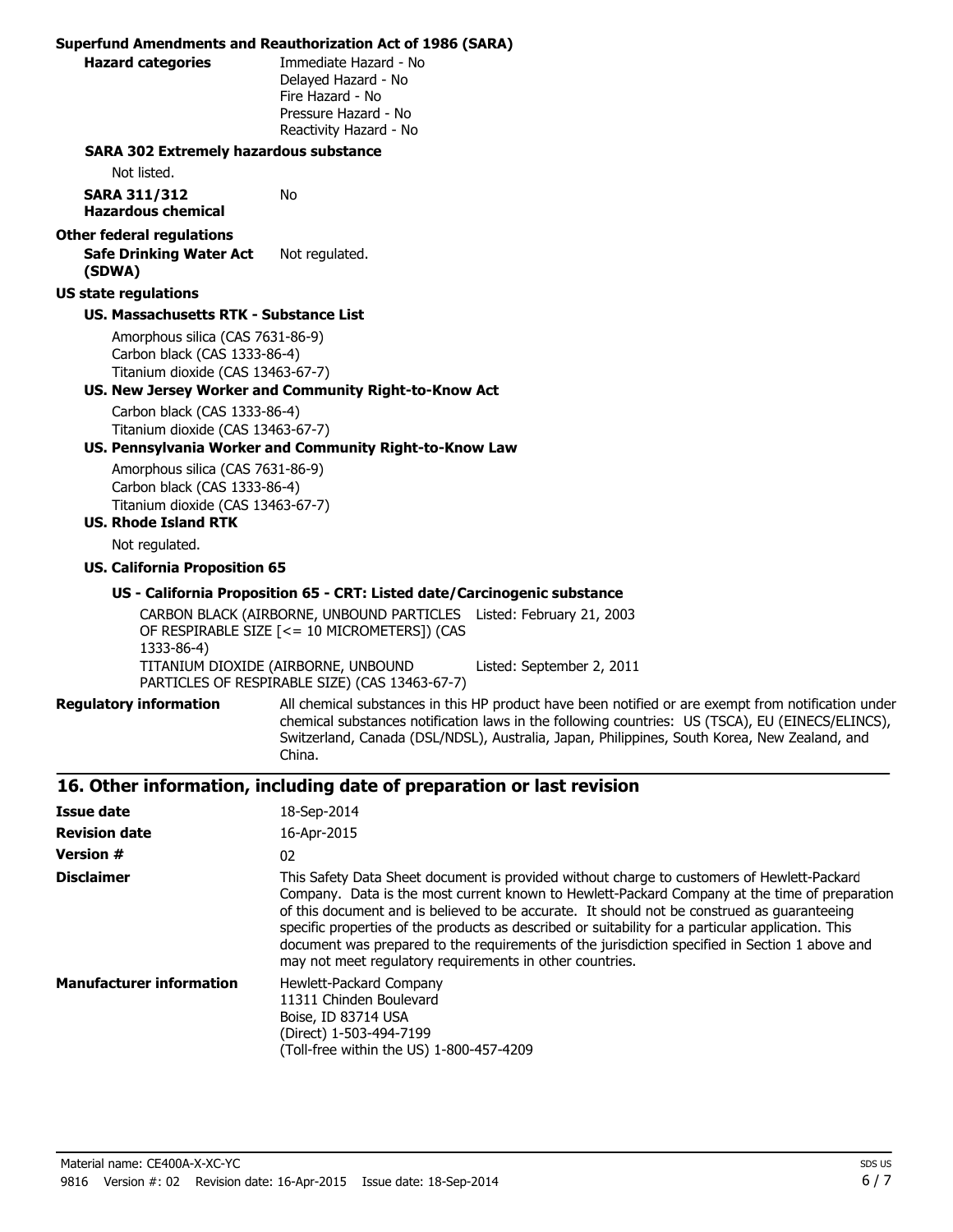#### **Explanation of abbreviations**

| <b>ACGIH</b>  | American Conference of Governmental Industrial Hygienists           |
|---------------|---------------------------------------------------------------------|
| <b>CAS</b>    | <b>Chemical Abstracts Service</b>                                   |
| <b>CERCLA</b> | Comprehensive Environmental Response Compensation and Liability Act |
| <b>CFR</b>    | Code of Federal Regulations                                         |
| <b>COC</b>    | Cleveland Open Cup                                                  |
| <b>DOT</b>    | Department of Transportation                                        |
| <b>EPCRA</b>  | Emergency Planning and Community Right-to-Know Act (aka SARA)       |
| <b>IARC</b>   | International Agency for Research on Cancer                         |
| <b>NIOSH</b>  | National Institute for Occupational Safety and Health               |
| <b>NTP</b>    | National Toxicology Program                                         |
| <b>OSHA</b>   | Occupational Safety and Health Administration                       |
| <b>PEL</b>    | Permissible Exposure Limit                                          |
| <b>RCRA</b>   | Resource Conservation and Recovery Act                              |
| <b>REC</b>    | Recommended                                                         |
| <b>REL</b>    | Recommended Exposure Limit                                          |
| <b>SARA</b>   | Superfund Amendments and Reauthorization Act of 1986                |
| <b>STEL</b>   | Short-Term Exposure Limit                                           |
| <b>TCLP</b>   | Toxicity Characteristics Leaching Procedure                         |
| <b>TLV</b>    | Threshold Limit Value                                               |
| <b>TSCA</b>   | <b>Toxic Substances Control Act</b>                                 |
| <b>VOC</b>    | Volatile Organic Compounds                                          |
|               |                                                                     |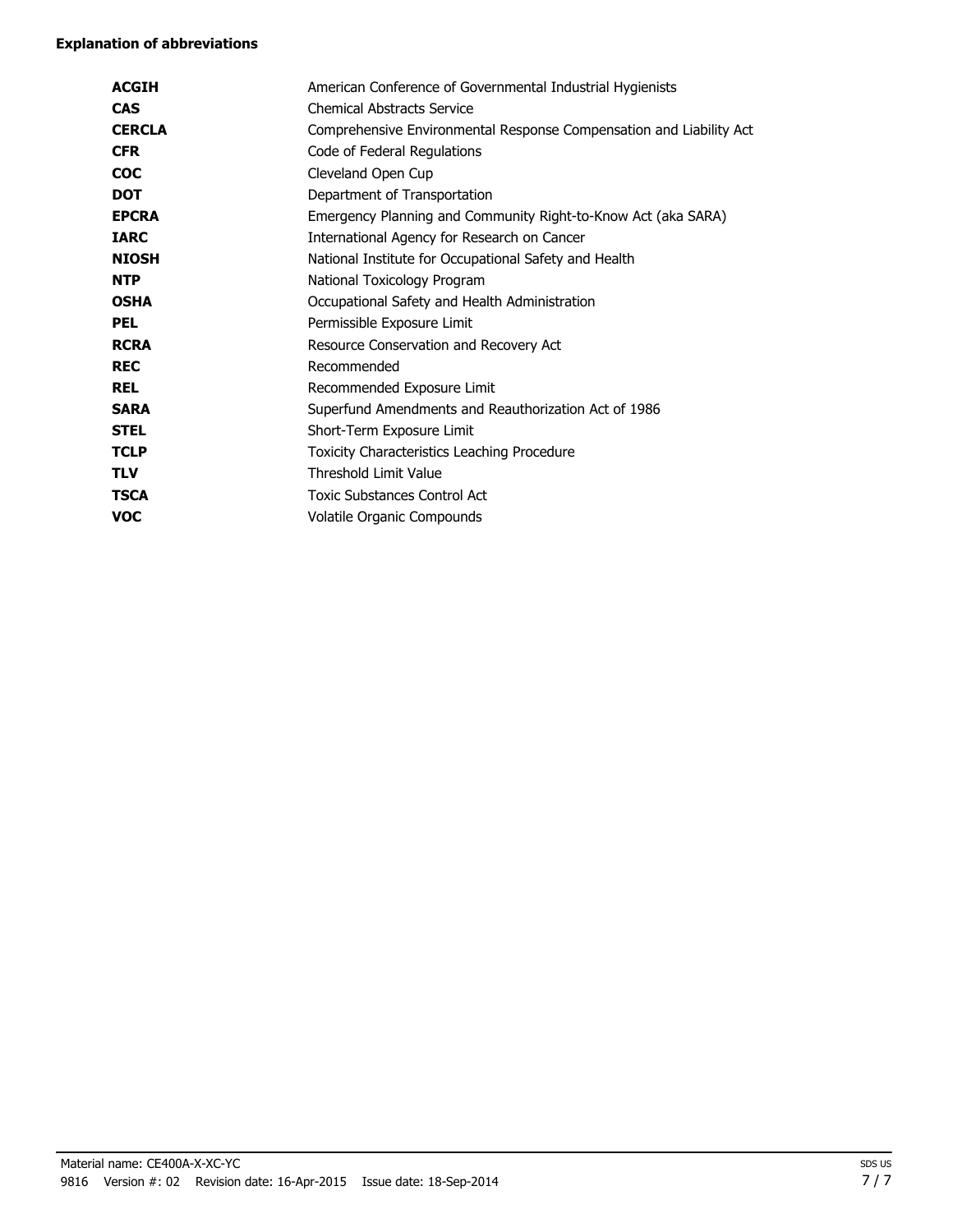

# **SAFETY DATA SHEET**

## **1. Identification**

| <b>Product identifier</b>       | HP Color LaserJet CE740A Black Print Cartridge                                                                        |
|---------------------------------|-----------------------------------------------------------------------------------------------------------------------|
| Other means of identification   | Not available.                                                                                                        |
| <b>Recommended use</b>          | This product is a black toner preparation that is used in HP Color LaserJet CP5225 series printers                    |
| <b>Recommended restrictions</b> | None known.                                                                                                           |
| <b>Company identification</b>   | Hewlett-Packard Company<br>3000 Hanover Street<br>Palo Alto, CA 94304-1185<br>United States<br>Telephone 650-857-5020 |
|                                 | Hewlett-Packard health effects line<br>(Toll-free within the US) 1-800-457-4209                                       |

(Toll-free within the US) 1-800-457-4209 (Direct) 1-760-710-0048 HP Customer Care Line (Toll-free within the US) 1-800-474-6836 (Direct) 1-208-323-2551 Email: hpcustomer.inquiries@hp.com

### **2. Hazard(s) identification**

| <b>Physical hazards</b>                      | Not classified.                                                                                                                                                                                                                                                                                                                                    |
|----------------------------------------------|----------------------------------------------------------------------------------------------------------------------------------------------------------------------------------------------------------------------------------------------------------------------------------------------------------------------------------------------------|
| <b>Health hazards</b>                        | Not classified.                                                                                                                                                                                                                                                                                                                                    |
| <b>Environmental hazards</b>                 | Not classified.                                                                                                                                                                                                                                                                                                                                    |
| <b>OSHA defined hazards</b>                  | Not classified.                                                                                                                                                                                                                                                                                                                                    |
| <b>Label elements</b>                        |                                                                                                                                                                                                                                                                                                                                                    |
| Hazard symbol                                | None.                                                                                                                                                                                                                                                                                                                                              |
| Signal word                                  | None.                                                                                                                                                                                                                                                                                                                                              |
| <b>Hazard statement</b>                      | Not available.                                                                                                                                                                                                                                                                                                                                     |
| <b>Precautionary statement</b>               |                                                                                                                                                                                                                                                                                                                                                    |
| <b>Prevention</b>                            | Not available.                                                                                                                                                                                                                                                                                                                                     |
| <b>Response</b>                              | Not available.                                                                                                                                                                                                                                                                                                                                     |
| <b>Storage</b>                               | Not available.                                                                                                                                                                                                                                                                                                                                     |
| <b>Disposal</b>                              | Not available.                                                                                                                                                                                                                                                                                                                                     |
| Hazard(s) not otherwise<br>classified (HNOC) | Carbon black is classified by the IARC as a Group 2B carcinogen (the substance is possibly<br>carcinogenic to humans). Carbon black in this preparation, due to its bound form, does not present<br>this carcinogenic risk. This product is not classified as hazardous according to OSHA CFR<br>1910.1200 or EU Directive 1999/45/EC, as amended. |
| <b>Supplemental information</b>              | None.                                                                                                                                                                                                                                                                                                                                              |

## **3. Composition/information on ingredients**

#### **Mixtures**

| <b>Chemical name</b>       | <b>Common name and synonyms</b> | <b>CAS number</b>   | $\frac{0}{0}$ |
|----------------------------|---------------------------------|---------------------|---------------|
| Styrene acrylate copolymer |                                 | <b>Trade Secret</b> | < 85          |
| Carbon black               |                                 | 1333-86-4           | $<$ 10        |
| Wax                        | Wax                             | Trade Secret        | $<$ 10        |
| Amorphous silica           | Amorphous silica                | 7631-86-9           | <3            |
| Titanium dioxide           |                                 | 13463-67-7          | $\leq$        |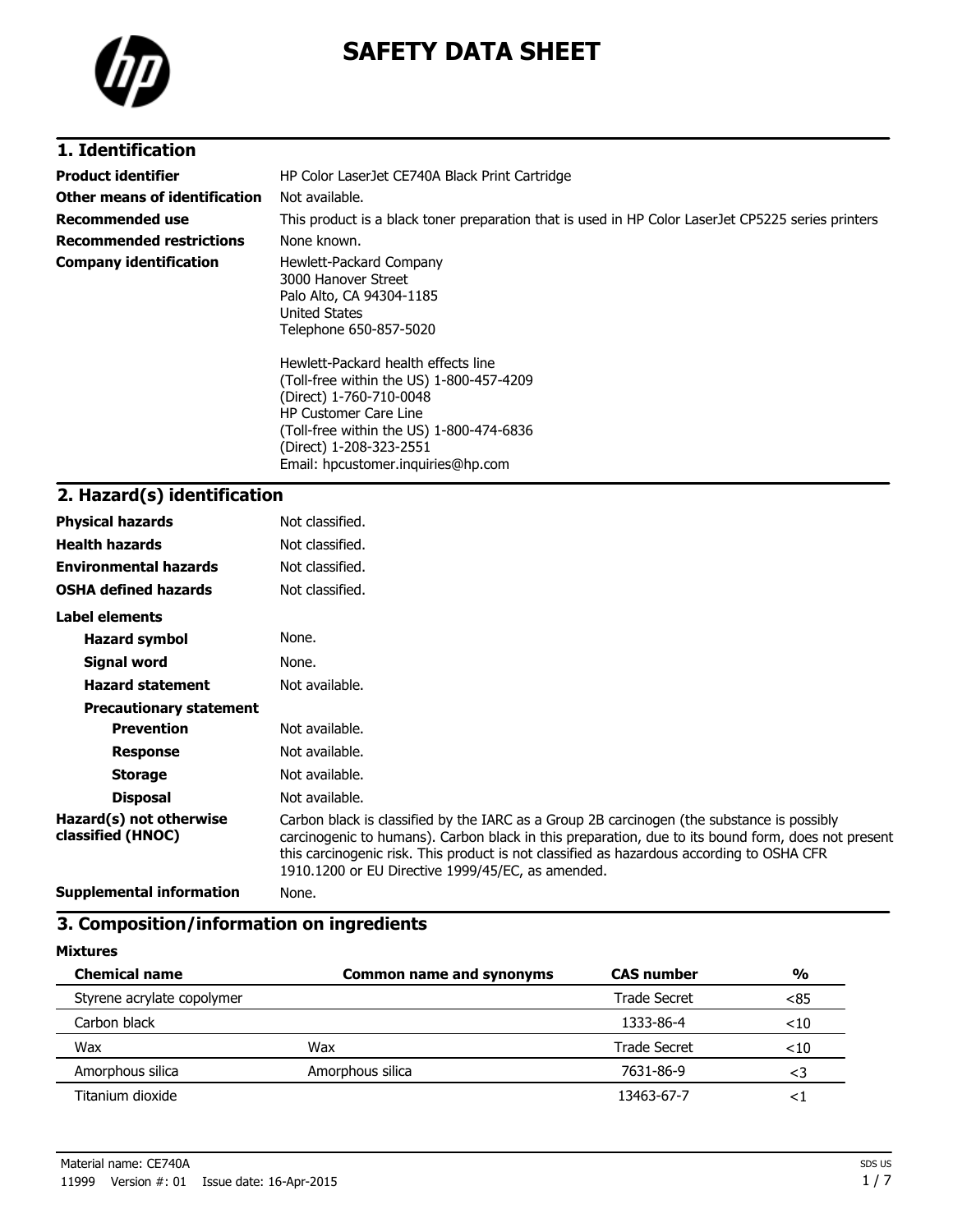| 4. First-aid measures                                    |                                                                                                                                                                                                   |
|----------------------------------------------------------|---------------------------------------------------------------------------------------------------------------------------------------------------------------------------------------------------|
| <b>Inhalation</b>                                        | Move person to fresh air immediately. If irritation persists, consult a physician.                                                                                                                |
| <b>Skin contact</b>                                      | Wash affected areas thoroughly with mild soap and water. Get medical attention if irritation<br>develops or persists.                                                                             |
| Eye contact                                              | Do not rub eyes. Immediately flush with large amounts of clean, warm water (low pressure) for at<br>least 15 minutes or until particles are removed. If irritation persists, consult a physician. |
| <b>Ingestion</b>                                         | Rinse mouth out with water. Drink one to two glasses of water. If symptoms occur, consult a<br>physician.                                                                                         |
| Most important<br>symptoms/effects, acute and<br>delayed | Not available.                                                                                                                                                                                    |

## **5. Fire-fighting measures**

| Suitable extinguishing media                                                     | CO <sub>2</sub> , water, or dry chemical                                                                                                                                              |  |  |
|----------------------------------------------------------------------------------|---------------------------------------------------------------------------------------------------------------------------------------------------------------------------------------|--|--|
| <b>Unsuitable extinguishing</b><br>media                                         | None known.                                                                                                                                                                           |  |  |
| <b>Specific hazards arising from</b><br>the chemical                             | Not applicable.                                                                                                                                                                       |  |  |
| <b>Special protective equipment</b><br>and precautions for<br>firefighters       | Not available.                                                                                                                                                                        |  |  |
| <b>Fire-fighting</b><br>equipment/instructions                                   | If fire occurs in the printer, treat as an electrical fire.                                                                                                                           |  |  |
| <b>Specific methods</b>                                                          | None established.                                                                                                                                                                     |  |  |
| 6. Accidental release measures                                                   |                                                                                                                                                                                       |  |  |
| <b>Personal precautions,</b><br>protective equipment and<br>emergency procedures | Minimize dust generation and accumulation.                                                                                                                                            |  |  |
| <b>Methods and materials for</b><br>containment and cleaning up                  | Not available.                                                                                                                                                                        |  |  |
| <b>Environmental precautions</b>                                                 | Do not flush into surface water or sanitary sewer system. See also section 13 Disposal<br>considerations.                                                                             |  |  |
| 7. Handling and storage                                                          |                                                                                                                                                                                       |  |  |
| <b>Precautions for safe handling</b>                                             | Keep out of the reach of children. Avoid inhalation of dust and contact with skin and eyes. Use with<br>adequate ventilation. Keep away from excessive heat, sparks, and open flames. |  |  |
| <b>Conditions for safe storage,</b>                                              | Keep out of the reach of children. Keep tightly closed and dry. Store away from strong oxidizers.                                                                                     |  |  |

## **8. Exposure controls/personal protection**

Store at room temperature.

#### **Occupational exposure limits**

**including any incompatibilities**

| US. OSHA Table Z-1 Limits for Air Contaminants (29 CFR 1910.1000)<br><b>Form</b><br><b>Value</b><br><b>Type</b><br><b>Components</b> |            |                    |                     |  |
|--------------------------------------------------------------------------------------------------------------------------------------|------------|--------------------|---------------------|--|
| Carbon black (CAS<br>1333-86-4)                                                                                                      | PEL        | $3.5 \text{ mg/m}$ |                     |  |
| Titanium dioxide (CAS<br>13463-67-7)                                                                                                 | <b>PEL</b> | 15 mg/m $3$        | Total dust.         |  |
| <b>US. ACGIH Threshold Limit Values</b>                                                                                              |            |                    |                     |  |
| <b>Components</b>                                                                                                                    | Type       | <b>Value</b>       | <b>Form</b>         |  |
| Carbon black (CAS<br>1333-86-4)                                                                                                      | <b>TWA</b> | $3$ mg/m $3$       | Inhalable fraction. |  |
| Titanium dioxide (CAS<br>13463-67-7)                                                                                                 | TWA        | 10 mg/m $3$        |                     |  |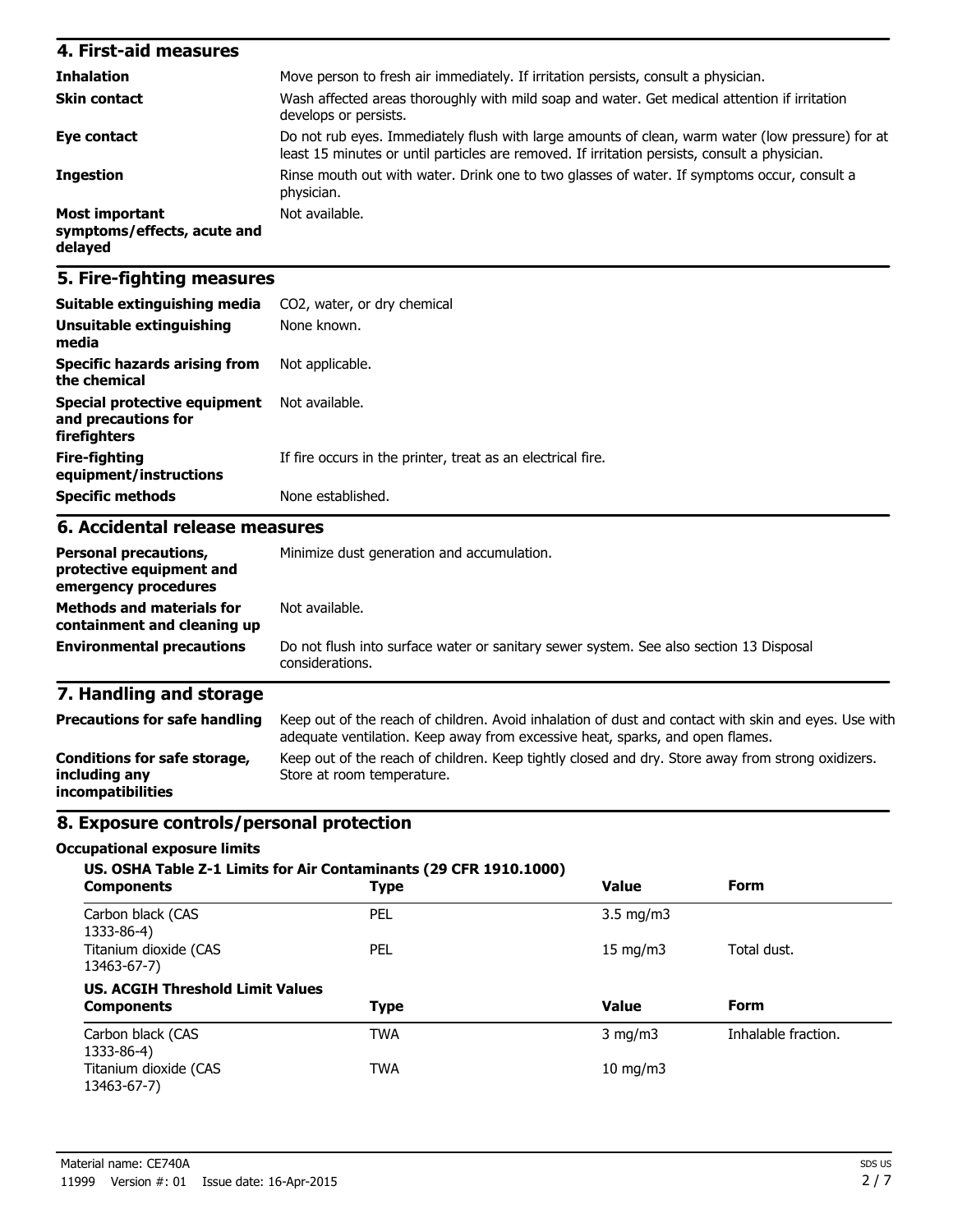| US. NIOSH: Pocket Guide to Chemical Hazards<br><b>Components</b>      | <b>Type</b>                                                                                    |                                                               | <b>Value</b>                                                                        |  |
|-----------------------------------------------------------------------|------------------------------------------------------------------------------------------------|---------------------------------------------------------------|-------------------------------------------------------------------------------------|--|
| Amorphous silica (CAS<br>7631-86-9)                                   | <b>TWA</b>                                                                                     |                                                               | 6 mg/m $3$                                                                          |  |
| Carbon black (CAS<br>1333-86-4)                                       | <b>TWA</b>                                                                                     |                                                               | $0.1$ mg/m3                                                                         |  |
| <b>Biological limit values</b>                                        | No biological exposure limits noted for the ingredient(s).                                     |                                                               |                                                                                     |  |
| <b>Exposure guidelines</b>                                            |                                                                                                |                                                               | USA OSHA (TWA/PEL): 15 mg/m3 (Total Dust), 5 mg/m3 (Respirable Fraction)            |  |
|                                                                       |                                                                                                |                                                               | ACGIH (TWA/TLV): 10 mg/m3 (Inhalable Particulate), 3 mg/m3 (Respirable Particulate) |  |
|                                                                       | Amorphous silica: USA OSHA (TWA/PEL): 20 mppcf 80 (mg/m3)/%SiO2, ACGIH (TWA/TLV): 10<br>mg/m3  |                                                               |                                                                                     |  |
|                                                                       | TRGS 900 (Luftgrenzwert) - 10 mg/m3 (Einatembare partikel), 3 mg/m3 (Alveolengängige fraktion) |                                                               |                                                                                     |  |
|                                                                       |                                                                                                | UK WEL: 10 mg/m3 (Respirable Dust), 5 mg/m3 (Inhalable Dust)  |                                                                                     |  |
| <b>Appropriate engineering</b><br>controls                            | Use in a well ventilated area.                                                                 |                                                               |                                                                                     |  |
| Individual protection measures, such as personal protective equipment |                                                                                                |                                                               |                                                                                     |  |
| Eye/face protection                                                   | Not available.                                                                                 |                                                               |                                                                                     |  |
| <b>Skin protection</b>                                                |                                                                                                |                                                               |                                                                                     |  |
| <b>Hand protection</b>                                                | Not available.                                                                                 |                                                               |                                                                                     |  |
| <b>Other</b>                                                          | Not available.                                                                                 |                                                               |                                                                                     |  |
| <b>Respiratory protection</b>                                         | Not available.                                                                                 |                                                               |                                                                                     |  |
| <b>Thermal hazards</b>                                                | Not available.                                                                                 |                                                               |                                                                                     |  |
| 9. Physical and chemical properties                                   |                                                                                                |                                                               |                                                                                     |  |
| <b>Appearance</b>                                                     | Fine powder                                                                                    |                                                               |                                                                                     |  |
| <b>Physical state</b>                                                 | Solid.                                                                                         |                                                               |                                                                                     |  |
| <b>Color</b>                                                          | Black.                                                                                         |                                                               |                                                                                     |  |
| Odor                                                                  | Slight plastic odor                                                                            |                                                               |                                                                                     |  |
| <b>Odor threshold</b>                                                 | Not available.                                                                                 |                                                               |                                                                                     |  |
| pH                                                                    | Not applicable                                                                                 |                                                               |                                                                                     |  |
| <b>Melting point/freezing point</b>                                   | Not available.                                                                                 |                                                               |                                                                                     |  |
| <b>Initial boiling point and</b><br>boiling range                     | Not applicable                                                                                 |                                                               |                                                                                     |  |
| <b>Flash point</b>                                                    | Not applicable                                                                                 |                                                               |                                                                                     |  |
| <b>Evaporation rate</b>                                               | Not applicable                                                                                 |                                                               |                                                                                     |  |
| <b>Flammability (solid, gas)</b>                                      | Not available.                                                                                 |                                                               |                                                                                     |  |
| Upper/lower flammability or explosive limits                          |                                                                                                |                                                               |                                                                                     |  |
| Flammability limit - lower Not flammable<br>(%)                       |                                                                                                |                                                               |                                                                                     |  |
| <b>Flammability limit -</b><br>upper $(% )$                           | Not available.                                                                                 |                                                               |                                                                                     |  |
| <b>Explosive limit - lower</b><br>(%)                                 | Not available.                                                                                 |                                                               |                                                                                     |  |
| <b>Explosive limit - upper</b><br>(%)                                 | Not available.                                                                                 |                                                               |                                                                                     |  |
| <b>Vapor pressure</b>                                                 | Not applicable                                                                                 |                                                               |                                                                                     |  |
| Solubility(ies)                                                       |                                                                                                |                                                               |                                                                                     |  |
| <b>Solubility (water)</b>                                             |                                                                                                | Negligible in water. Partially soluble in toluene and xylene. |                                                                                     |  |
| <b>Partition coefficient</b><br>(n-octanol/water)                     | Not available.                                                                                 |                                                               |                                                                                     |  |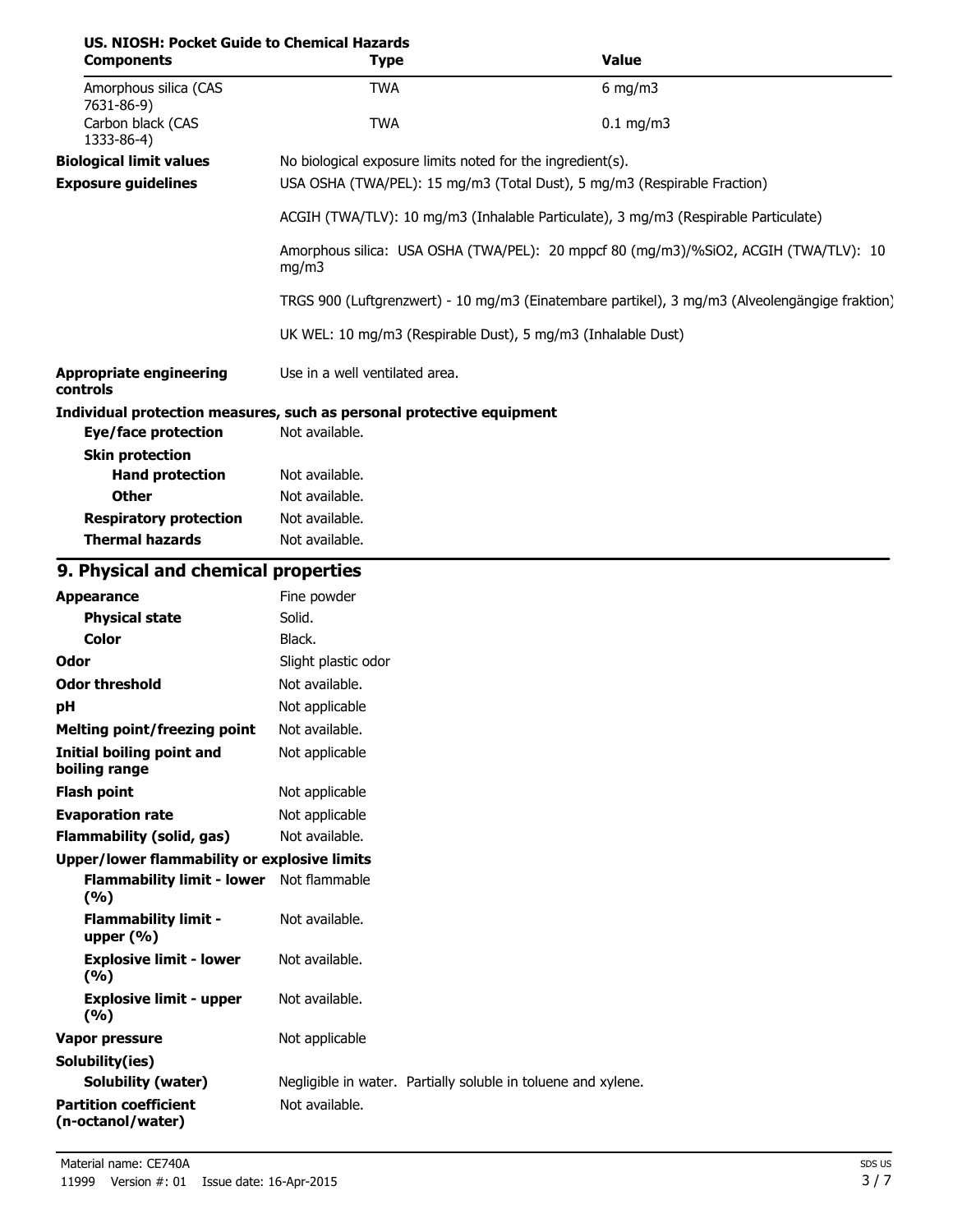| <b>Auto-ignition temperature</b><br><b>Decomposition temperature</b><br><b>Viscosity</b> | Not applicable<br>Not available.<br>Not applicable       |
|------------------------------------------------------------------------------------------|----------------------------------------------------------|
| <b>Other information</b><br><b>Percent volatile</b>                                      | <b>Negligible</b>                                        |
| Softening point                                                                          | 176 - 266 °F (80 - 130 °C)<br>176 - 266 °F (80 - 130 °C) |
| VOC (Weight %)                                                                           | Not applicable                                           |

# **10. Stability and reactivity**

| <b>Reactivity</b>                            | Not available.                          |
|----------------------------------------------|-----------------------------------------|
| <b>Chemical stability</b>                    | Stable under normal storage conditions. |
| <b>Possibility of hazardous</b><br>reactions | Will not occur.                         |
| <b>Conditions to avoid</b>                   | Imaging Drum: Exposure to light         |
| <b>Incompatible materials</b>                | Strong oxidizers                        |
| <b>Hazardous decomposition</b><br>products   | Carbon monoxide and carbon dioxide.     |

# **11. Toxicological information**

| Symptoms related to the<br>physical, chemical and<br>toxicological characteristics                                                                                     | Not available.                                                                                                                                                                                                                                                                                                                                                                                                                                                                                                                                                                                                                                                                                                                                                                                                                                                                                                            |                                                                                                                                   |  |
|------------------------------------------------------------------------------------------------------------------------------------------------------------------------|---------------------------------------------------------------------------------------------------------------------------------------------------------------------------------------------------------------------------------------------------------------------------------------------------------------------------------------------------------------------------------------------------------------------------------------------------------------------------------------------------------------------------------------------------------------------------------------------------------------------------------------------------------------------------------------------------------------------------------------------------------------------------------------------------------------------------------------------------------------------------------------------------------------------------|-----------------------------------------------------------------------------------------------------------------------------------|--|
| <b>Information on toxicological effects</b>                                                                                                                            |                                                                                                                                                                                                                                                                                                                                                                                                                                                                                                                                                                                                                                                                                                                                                                                                                                                                                                                           |                                                                                                                                   |  |
| <b>Acute toxicity</b>                                                                                                                                                  |                                                                                                                                                                                                                                                                                                                                                                                                                                                                                                                                                                                                                                                                                                                                                                                                                                                                                                                           |                                                                                                                                   |  |
| <b>Skin corrosion/irritation</b>                                                                                                                                       | Not available.                                                                                                                                                                                                                                                                                                                                                                                                                                                                                                                                                                                                                                                                                                                                                                                                                                                                                                            |                                                                                                                                   |  |
| Serious eye damage/eye<br>irritation                                                                                                                                   | Not classified as irritant, according to OSHA Hazard Communication Standard (HCS) and EU<br>Directive 67/548/EEC and as amended.                                                                                                                                                                                                                                                                                                                                                                                                                                                                                                                                                                                                                                                                                                                                                                                          |                                                                                                                                   |  |
| <b>Respiratory or skin sensitization</b>                                                                                                                               |                                                                                                                                                                                                                                                                                                                                                                                                                                                                                                                                                                                                                                                                                                                                                                                                                                                                                                                           |                                                                                                                                   |  |
| <b>Respiratory sensitization</b>                                                                                                                                       | Not available.                                                                                                                                                                                                                                                                                                                                                                                                                                                                                                                                                                                                                                                                                                                                                                                                                                                                                                            |                                                                                                                                   |  |
| <b>Skin sensitization</b>                                                                                                                                              | Not classified as irritant, according to OSHA Hazard Communication Standard (HCS) and EU<br>Directive 67/548/EEC and as amended.                                                                                                                                                                                                                                                                                                                                                                                                                                                                                                                                                                                                                                                                                                                                                                                          |                                                                                                                                   |  |
| <b>Germ cell mutagenicity</b>                                                                                                                                          | Negative, does not indicate mutagenic potential (Ames Test: Salmonella typhimurium)                                                                                                                                                                                                                                                                                                                                                                                                                                                                                                                                                                                                                                                                                                                                                                                                                                       |                                                                                                                                   |  |
| Carcinogenicity                                                                                                                                                        | Carbon black is classified as a carcinogen by the IARC (possibly carcinogenic to humans, Group<br>2B) and by the State of California under Proposition 65. In their evaluations of carbon black, both<br>organizations indicate that exposure to carbon black, per se, does not occur when it remains<br>bound within a product matrix, specifically, rubber, ink, or paint. Carbon black is present only in a<br>bound form in this preparation.<br>Titanium dioxide is classified by the IARC as a Group 2B carcinogen (the substance is possibly<br>carcinogenic to humans). The IARC classification was based on high concentrations of titanium<br>dioxide particles in animal lungs. Under intended use of this toner product, exposure to titanium<br>dioxide is much lower.<br>None of the other ingredients in this preparation are classified as carcinogens according to ACGIH,<br>EU, IARC, MAK, NTP or OSHA. |                                                                                                                                   |  |
|                                                                                                                                                                        |                                                                                                                                                                                                                                                                                                                                                                                                                                                                                                                                                                                                                                                                                                                                                                                                                                                                                                                           |                                                                                                                                   |  |
| <b>IARC Monographs. Overall Evaluation of Carcinogenicity</b><br>Amorphous silica (CAS 7631-86-9)<br>Carbon black (CAS 1333-86-4)<br>Titanium dioxide (CAS 13463-67-7) |                                                                                                                                                                                                                                                                                                                                                                                                                                                                                                                                                                                                                                                                                                                                                                                                                                                                                                                           | 3 Not classifiable as to carcinogenicity to humans.<br>2B Possibly carcinogenic to humans.<br>2B Possibly carcinogenic to humans. |  |
| <b>Reproductive toxicity</b>                                                                                                                                           | Not classified as toxic according to EU Directive 67/548/EEC and as amended, California Prop. 65,<br>and DFG (Germany).                                                                                                                                                                                                                                                                                                                                                                                                                                                                                                                                                                                                                                                                                                                                                                                                   |                                                                                                                                   |  |
| <b>Specific target organ toxicity</b><br>- single exposure                                                                                                             | Not available.                                                                                                                                                                                                                                                                                                                                                                                                                                                                                                                                                                                                                                                                                                                                                                                                                                                                                                            |                                                                                                                                   |  |
| <b>Specific target organ toxicity</b><br>- repeated exposure                                                                                                           | Not available.                                                                                                                                                                                                                                                                                                                                                                                                                                                                                                                                                                                                                                                                                                                                                                                                                                                                                                            |                                                                                                                                   |  |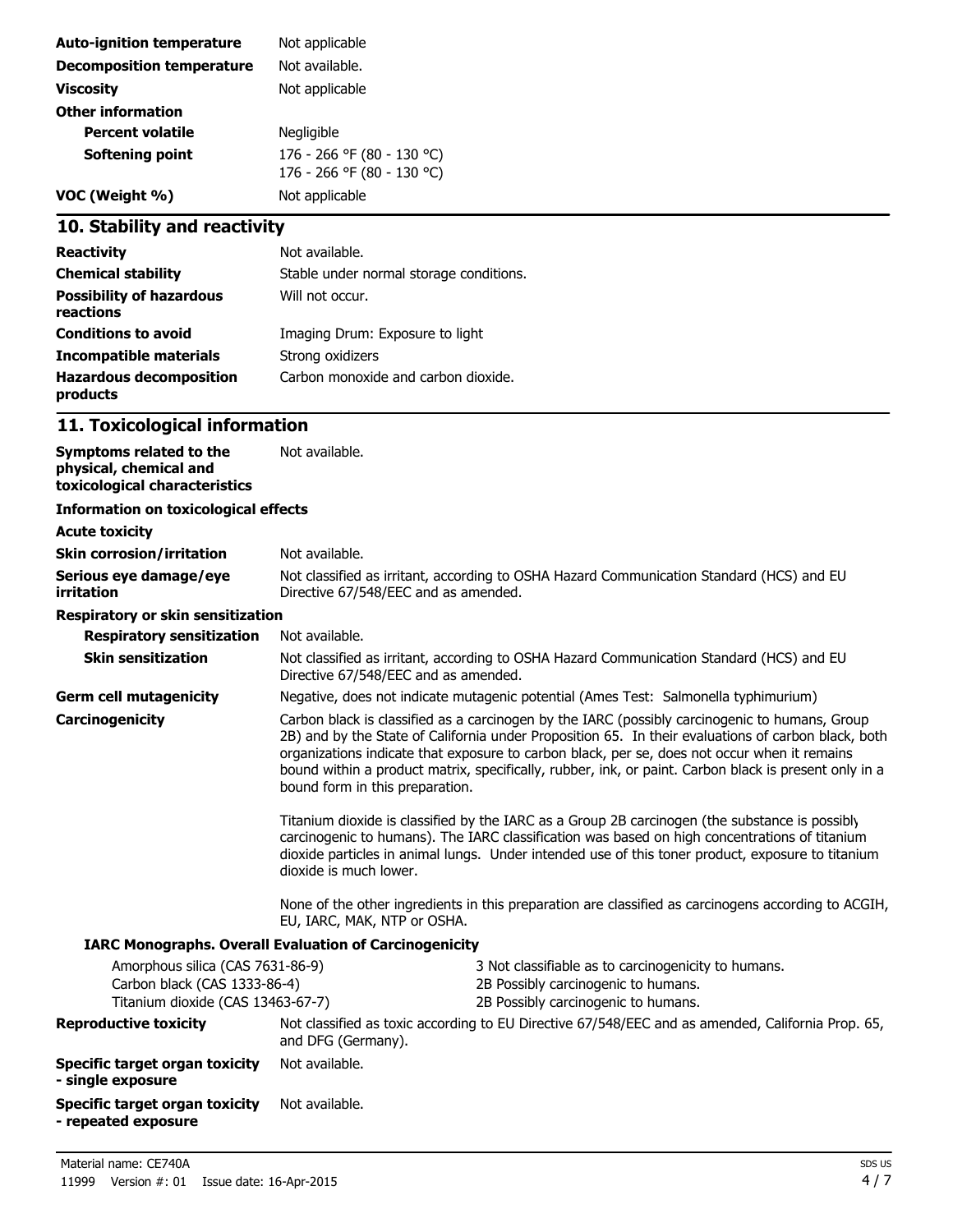| <b>Aspiration hazard</b>                                                                                                                 | Not available.                                                                                                                                                                                                                                                                   |                                                                                           |                                                                                                       |  |
|------------------------------------------------------------------------------------------------------------------------------------------|----------------------------------------------------------------------------------------------------------------------------------------------------------------------------------------------------------------------------------------------------------------------------------|-------------------------------------------------------------------------------------------|-------------------------------------------------------------------------------------------------------|--|
| <b>Chronic effects</b>                                                                                                                   |                                                                                                                                                                                                                                                                                  | No information available.                                                                 |                                                                                                       |  |
| <b>Further information</b>                                                                                                               | Complete toxicity data are not available for this specific formulation<br>Refer to Section 2 for potential health effects and Section 4 for first aid measures.                                                                                                                  |                                                                                           |                                                                                                       |  |
| <b>Components</b>                                                                                                                        | <b>Species</b>                                                                                                                                                                                                                                                                   |                                                                                           | <b>Test Results</b>                                                                                   |  |
| Amorphous silica (CAS 7631-86-9)                                                                                                         |                                                                                                                                                                                                                                                                                  |                                                                                           |                                                                                                       |  |
| <b>Acute</b>                                                                                                                             |                                                                                                                                                                                                                                                                                  |                                                                                           |                                                                                                       |  |
| <b>Oral</b>                                                                                                                              |                                                                                                                                                                                                                                                                                  |                                                                                           |                                                                                                       |  |
| LD50                                                                                                                                     | Mouse                                                                                                                                                                                                                                                                            |                                                                                           | > 15000 mg/kg                                                                                         |  |
|                                                                                                                                          | Rat                                                                                                                                                                                                                                                                              |                                                                                           | > 22500 mg/kg                                                                                         |  |
| Carbon black (CAS 1333-86-4)                                                                                                             |                                                                                                                                                                                                                                                                                  |                                                                                           |                                                                                                       |  |
| <b>Acute</b>                                                                                                                             |                                                                                                                                                                                                                                                                                  |                                                                                           |                                                                                                       |  |
| Oral                                                                                                                                     |                                                                                                                                                                                                                                                                                  |                                                                                           |                                                                                                       |  |
| LD50                                                                                                                                     | Rat                                                                                                                                                                                                                                                                              |                                                                                           | > 8000 mg/kg                                                                                          |  |
| 12. Ecological information                                                                                                               |                                                                                                                                                                                                                                                                                  |                                                                                           |                                                                                                       |  |
| <b>Ecotoxicity</b>                                                                                                                       |                                                                                                                                                                                                                                                                                  |                                                                                           |                                                                                                       |  |
| <b>Product</b>                                                                                                                           |                                                                                                                                                                                                                                                                                  | <b>Species</b>                                                                            | <b>Test Results</b>                                                                                   |  |
| CE740A (CAS Mixture)                                                                                                                     |                                                                                                                                                                                                                                                                                  |                                                                                           |                                                                                                       |  |
| <b>Aquatic</b>                                                                                                                           |                                                                                                                                                                                                                                                                                  |                                                                                           |                                                                                                       |  |
| Fish                                                                                                                                     | <b>LC50</b>                                                                                                                                                                                                                                                                      | Fish                                                                                      | > 100 mg/l, 96 Hours                                                                                  |  |
| <b>Components</b>                                                                                                                        |                                                                                                                                                                                                                                                                                  | <b>Species</b>                                                                            | <b>Test Results</b>                                                                                   |  |
| Titanium dioxide (CAS 13463-67-7)                                                                                                        |                                                                                                                                                                                                                                                                                  |                                                                                           |                                                                                                       |  |
| <b>Aquatic</b>                                                                                                                           |                                                                                                                                                                                                                                                                                  |                                                                                           |                                                                                                       |  |
| Crustacea                                                                                                                                | EC <sub>50</sub>                                                                                                                                                                                                                                                                 | Water flea (Daphnia magna)                                                                | $> 1000$ mg/l, 48 hours                                                                               |  |
| Fish                                                                                                                                     | <b>LC50</b>                                                                                                                                                                                                                                                                      | Mummichog (Fundulus heteroclitus)                                                         | > 1000 mg/l, 96 hours                                                                                 |  |
| <b>Persistence and degradability</b>                                                                                                     | Not available.                                                                                                                                                                                                                                                                   |                                                                                           |                                                                                                       |  |
| <b>Bioaccumulative potential</b>                                                                                                         | Not available.                                                                                                                                                                                                                                                                   |                                                                                           |                                                                                                       |  |
| <b>Mobility in soil</b>                                                                                                                  | Not available.                                                                                                                                                                                                                                                                   |                                                                                           |                                                                                                       |  |
| <b>Other adverse effects</b>                                                                                                             | Not available.                                                                                                                                                                                                                                                                   |                                                                                           |                                                                                                       |  |
| 13. Disposal considerations                                                                                                              |                                                                                                                                                                                                                                                                                  |                                                                                           |                                                                                                       |  |
| <b>Disposal instructions</b>                                                                                                             | and local regulations.                                                                                                                                                                                                                                                           | Do not shred toner cartridge, unless dust-explosion prevention measures are taken. Finely | dispersed particles may form explosive mixtures in air. Dispose of in compliance with federal, state, |  |
|                                                                                                                                          | HP's Planet Partners (trademark) supplies recycling program enables simple, convenient recycling of<br>HP original inkjet and LaserJet supplies. For more information and to determine if this service is<br>available in your location, please visit http://www.hp.com/recycle. |                                                                                           |                                                                                                       |  |
| 14. Transport information                                                                                                                |                                                                                                                                                                                                                                                                                  |                                                                                           |                                                                                                       |  |
| <b>Further information</b>                                                                                                               |                                                                                                                                                                                                                                                                                  | Not a dangerous good under DOT, IATA, ADR, IMDG, or RID.                                  |                                                                                                       |  |
| 15. Regulatory information                                                                                                               |                                                                                                                                                                                                                                                                                  |                                                                                           |                                                                                                       |  |
| <b>US federal regulations</b>                                                                                                            | under TSCA.                                                                                                                                                                                                                                                                      |                                                                                           | US EPA TSCA Inventory: All chemical substances in this product comply with all rules or orders        |  |
| TSCA Section 12(b) Export Notification (40 CFR 707, Subpt. D)<br>Not regulated.<br><b>CERCLA Hazardous Substance List (40 CFR 302.4)</b> |                                                                                                                                                                                                                                                                                  |                                                                                           |                                                                                                       |  |
| Not listed.<br><b>SARA 304 Emergency release notification</b>                                                                            |                                                                                                                                                                                                                                                                                  |                                                                                           |                                                                                                       |  |
| Not regulated.<br>Not listed.                                                                                                            |                                                                                                                                                                                                                                                                                  | OSHA Specifically Regulated Substances (29 CFR 1910.1001-1050)                            |                                                                                                       |  |
| Material name: CE740A                                                                                                                    |                                                                                                                                                                                                                                                                                  |                                                                                           | SDS US                                                                                                |  |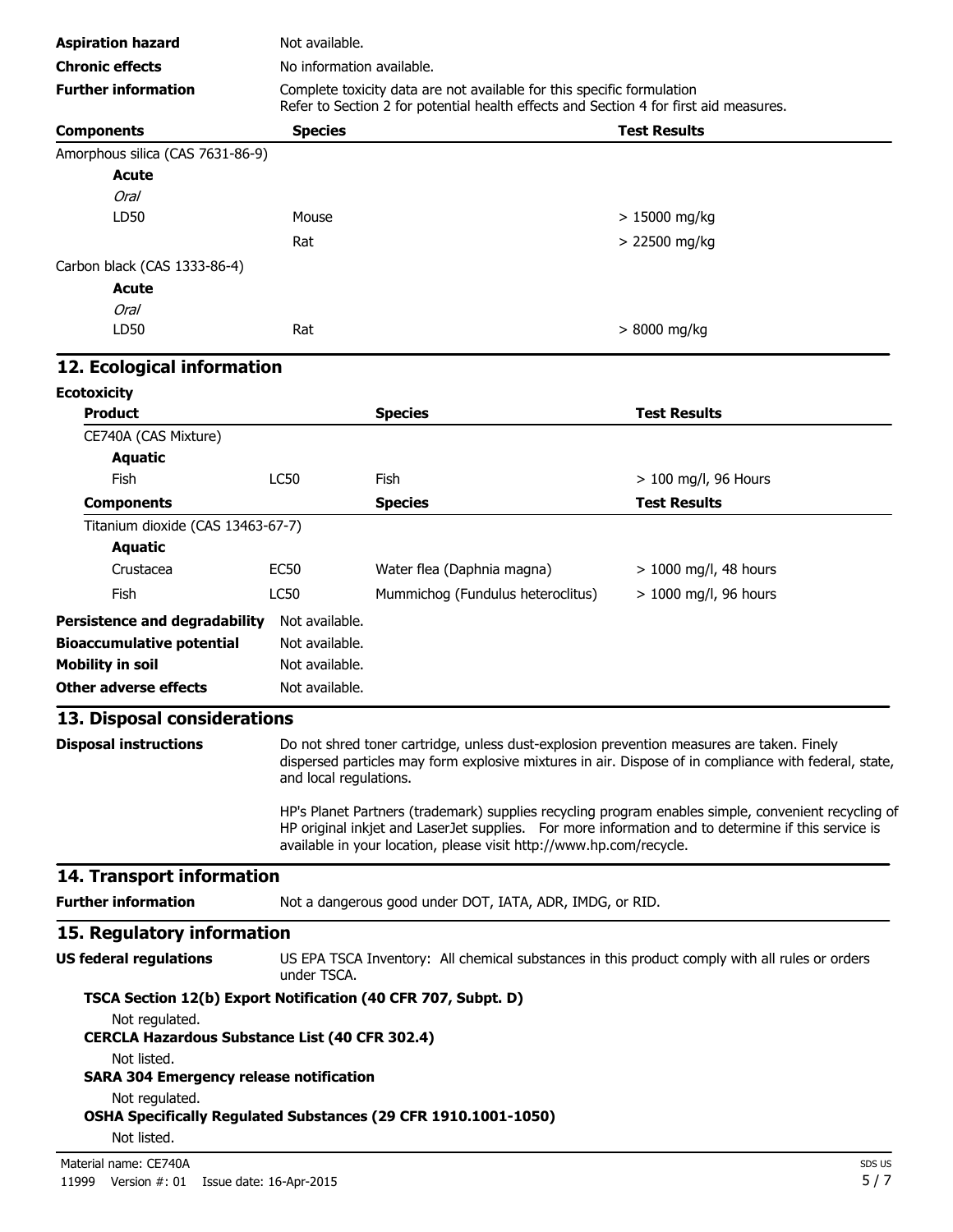|                                                                                                                                      | <b>Superfund Amendments and Reauthorization Act of 1986 (SARA)</b>                                                                                                                                                                                                                                                                                                                                                                                                                                                                                             |
|--------------------------------------------------------------------------------------------------------------------------------------|----------------------------------------------------------------------------------------------------------------------------------------------------------------------------------------------------------------------------------------------------------------------------------------------------------------------------------------------------------------------------------------------------------------------------------------------------------------------------------------------------------------------------------------------------------------|
| <b>Hazard categories</b>                                                                                                             | Immediate Hazard - No<br>Delayed Hazard - No<br>Fire Hazard - No<br>Pressure Hazard - No<br>Reactivity Hazard - No                                                                                                                                                                                                                                                                                                                                                                                                                                             |
| <b>SARA 302 Extremely hazardous substance</b>                                                                                        |                                                                                                                                                                                                                                                                                                                                                                                                                                                                                                                                                                |
| Not listed.                                                                                                                          |                                                                                                                                                                                                                                                                                                                                                                                                                                                                                                                                                                |
| <b>SARA 311/312</b><br><b>Hazardous chemical</b>                                                                                     | <b>No</b>                                                                                                                                                                                                                                                                                                                                                                                                                                                                                                                                                      |
| <b>Other federal regulations</b>                                                                                                     |                                                                                                                                                                                                                                                                                                                                                                                                                                                                                                                                                                |
| <b>Safe Drinking Water Act</b><br>(SDWA)                                                                                             | Not regulated.                                                                                                                                                                                                                                                                                                                                                                                                                                                                                                                                                 |
| <b>US state regulations</b>                                                                                                          |                                                                                                                                                                                                                                                                                                                                                                                                                                                                                                                                                                |
| <b>US. Massachusetts RTK - Substance List</b>                                                                                        |                                                                                                                                                                                                                                                                                                                                                                                                                                                                                                                                                                |
| Amorphous silica (CAS 7631-86-9)<br>Carbon black (CAS 1333-86-4)<br>Titanium dioxide (CAS 13463-67-7)                                | US. New Jersey Worker and Community Right-to-Know Act                                                                                                                                                                                                                                                                                                                                                                                                                                                                                                          |
| Carbon black (CAS 1333-86-4)<br>Titanium dioxide (CAS 13463-67-7)                                                                    | US. Pennsylvania Worker and Community Right-to-Know Law                                                                                                                                                                                                                                                                                                                                                                                                                                                                                                        |
| Amorphous silica (CAS 7631-86-9)<br>Carbon black (CAS 1333-86-4)<br>Titanium dioxide (CAS 13463-67-7)<br><b>US. Rhode Island RTK</b> |                                                                                                                                                                                                                                                                                                                                                                                                                                                                                                                                                                |
| Not regulated.                                                                                                                       |                                                                                                                                                                                                                                                                                                                                                                                                                                                                                                                                                                |
| <b>US. California Proposition 65</b>                                                                                                 |                                                                                                                                                                                                                                                                                                                                                                                                                                                                                                                                                                |
| 1333-86-4)                                                                                                                           | US - California Proposition 65 - CRT: Listed date/Carcinogenic substance<br>CARBON BLACK (AIRBORNE, UNBOUND PARTICLES Listed: February 21, 2003<br>OF RESPIRABLE SIZE [<= 10 MICROMETERS]) (CAS<br>TITANIUM DIOXIDE (AIRBORNE, UNBOUND<br>Listed: September 2, 2011<br>PARTICLES OF RESPIRABLE SIZE) (CAS 13463-67-7)                                                                                                                                                                                                                                          |
| <b>Regulatory information</b>                                                                                                        | All chemical substances in this HP product have been notified or are exempt from notification under<br>chemical substances notification laws in the following countries: US (TSCA), EU (EINECS/ELINCS),<br>Switzerland, Canada (DSL/NDSL), Australia, Japan, Philippines, South Korea, New Zealand, and<br>China.                                                                                                                                                                                                                                              |
|                                                                                                                                      | 16. Other information, including date of preparation or last revision                                                                                                                                                                                                                                                                                                                                                                                                                                                                                          |
| <b>Issue date</b>                                                                                                                    | 16-Apr-2015                                                                                                                                                                                                                                                                                                                                                                                                                                                                                                                                                    |
| <b>Version #</b>                                                                                                                     | 01                                                                                                                                                                                                                                                                                                                                                                                                                                                                                                                                                             |
| <b>Disclaimer</b>                                                                                                                    | This Safety Data Sheet document is provided without charge to customers of Hewlett-Packard<br>Company. Data is the most current known to Hewlett-Packard Company at the time of preparation<br>of this document and is believed to be accurate. It should not be construed as guaranteeing<br>specific properties of the products as described or suitability for a particular application. This<br>document was prepared to the requirements of the jurisdiction specified in Section 1 above and<br>may not meet regulatory requirements in other countries. |
| <b>Revision Information</b>                                                                                                          | 1. Product and Company Identification: Physical States<br>Composition / Information on Ingredients: Ingredients<br>Physical & Chemical Properties: Multiple Properties<br>Ecological Information: Ecotoxicity                                                                                                                                                                                                                                                                                                                                                  |
| <b>Manufacturer information</b>                                                                                                      | Hewlett-Packard Company<br>11311 Chinden Boulevard                                                                                                                                                                                                                                                                                                                                                                                                                                                                                                             |

Boise, ID 83714 USA (Direct) 1-503-494-7199

(Toll-free within the US) 1-800-457-4209